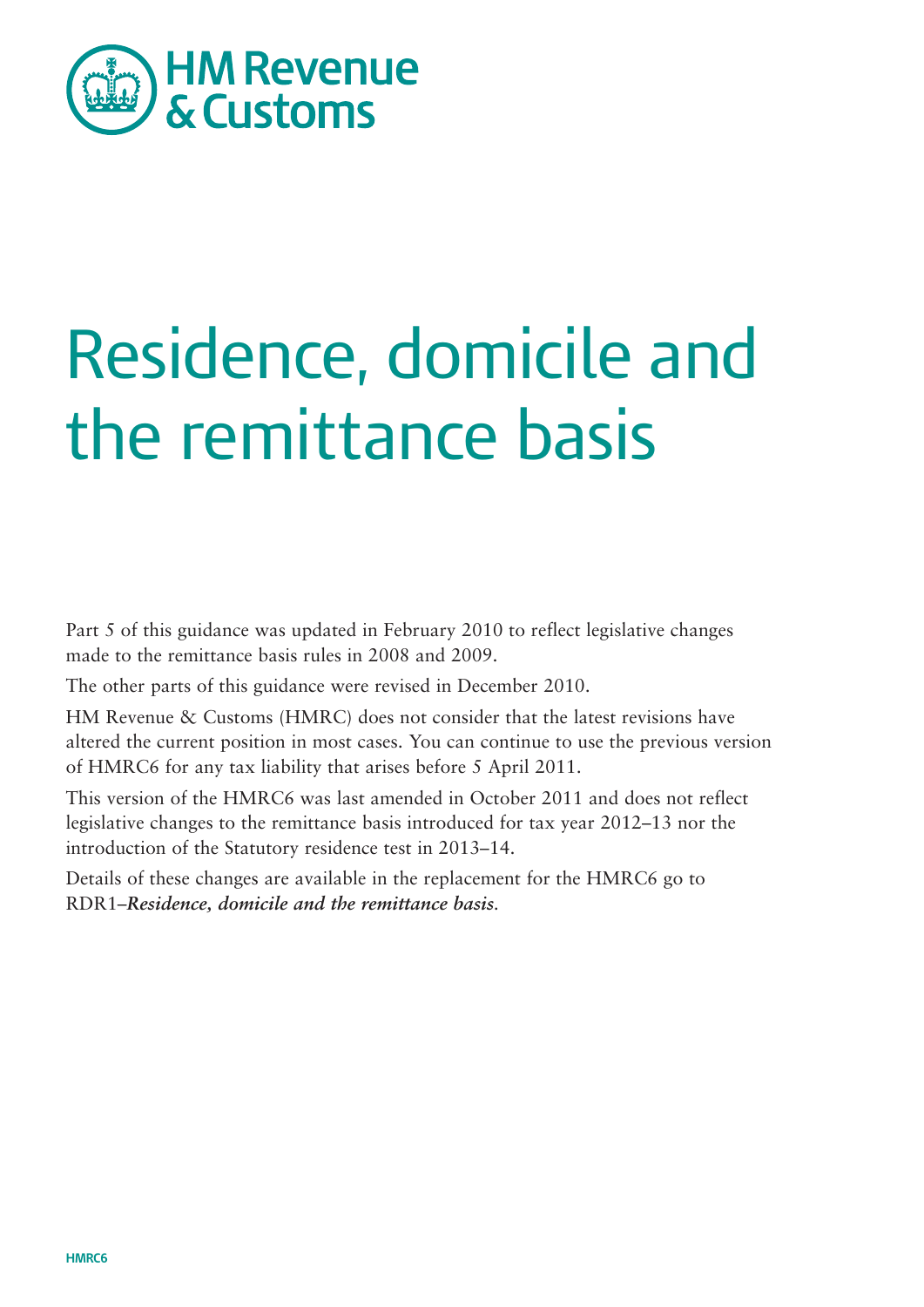# **Contents**

| $\mathbf{1}$   | Introduction                            | Page 3  |
|----------------|-----------------------------------------|---------|
| 2              | Residence in the UK                     | Page 6  |
| 3              | Ordinary residence in the UK            | Page 9  |
| $\overline{4}$ | Domicile                                | Page 12 |
| 5              | The remittance basis                    | Page 22 |
| 6              | UK personal tax allowances              | Page 32 |
| 7              | Coming to the UK                        | Page 35 |
| 8              | Departing from the UK                   | Page 43 |
| 9              | Double Taxation Relief (DTR) and        |         |
|                | Double Taxation Agreements (DTAs)       | Page 50 |
| 10             | Types of income                         | Page 55 |
| 11             | National Insurance contributions (NICs) | Page 70 |
| 12             | Glossary                                | Page 75 |
| 13             | Contacting HMRC                         | Page 84 |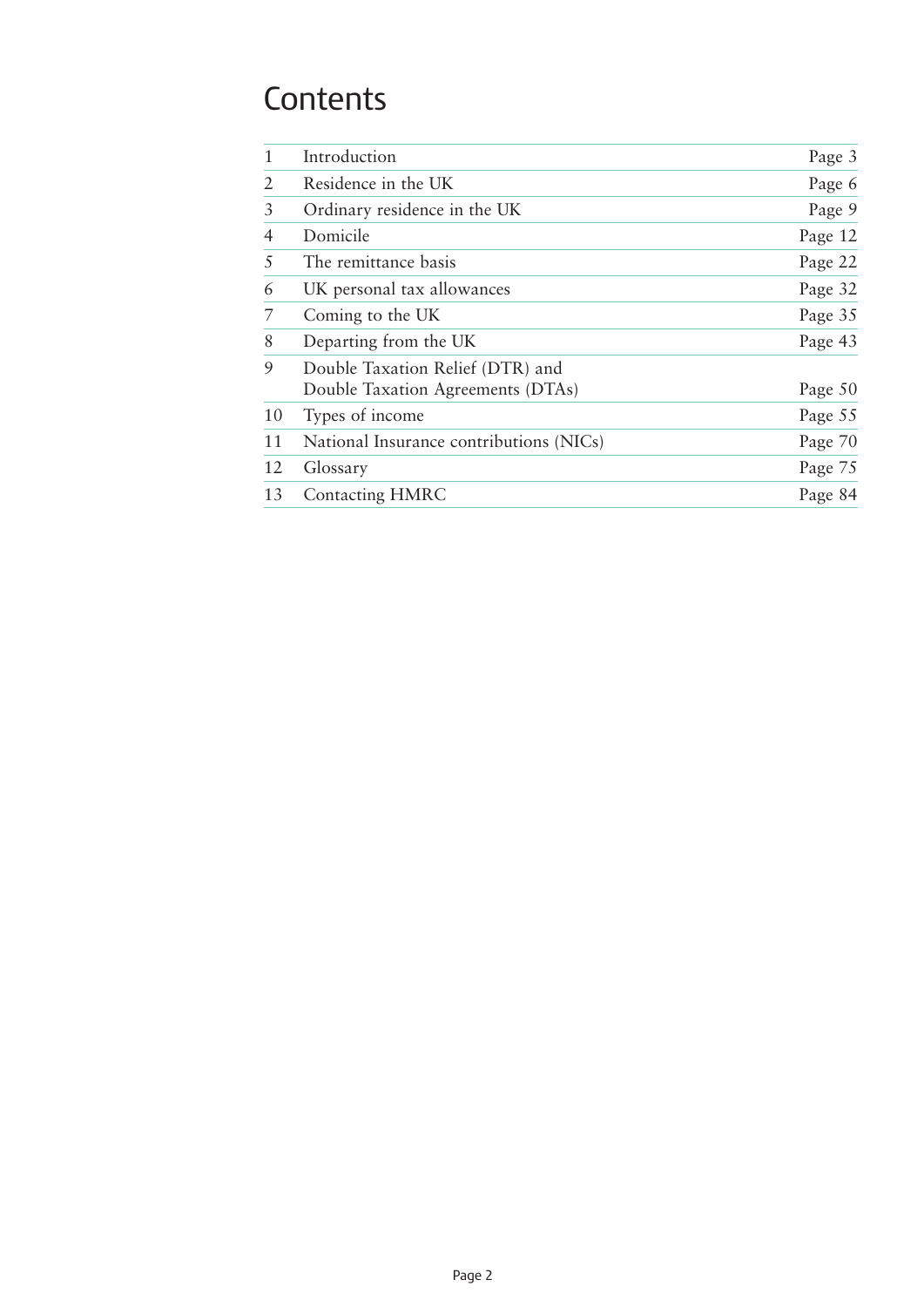# <span id="page-2-0"></span>1 Introduction

  This guidance replaces the IR20 *Residents and nonresidents: Liability to tax in the United Kingdom*. Any practices associated with the IR20 – whether overtly expressed or not – will not apply from 6 April 2009, unless provided for outside the IR20 (in statute law, in case law, in published extra-statutory concession, or in a guidance note).

 This guidance outlines our (HM Revenue & Customs) application and interpretation of legislation and case law. The material is provided for your guidance. It sets out the main factors that are taken into account based on the rulings of the courts. Whether any section of this general guidance is applicable to you depends on your particular facts, as each set of circumstances will be different. It also seeks to give practical examples of what the relevant law means; these are only illustrative examples.

 Any practices described in this guidance are subject to periodic review and may subsequently be altered or withdrawn. If practices were to be changed or revoked this would not normally be done retrospectively.

 You do not need to read this guidance if you live in the UK and pay UK tax on your UK income and chargeable gains and you plan to remain in the UK and either:

- have never received foreign income or foreign chargeable gains or
- have had foreign income or chargeable gains in the past and you paid UK tax on the foreign income or gains in the years when these arose/accrued.

 Your residence position is one of the factors that determines what UK tax you need to pay on what types of income and gains. If you are resident and ordinarily resident in the UK you will be liable to UK tax on all your income wherever it arises (unless you claim the remittance basis because you are not UK-domiciled). This includes earned income from employment and self-employment, as well as your UK investment income such as dividends or interest from a bank or building society. You will also pay Capital Gains Tax on any gains you have from the disposal of certain assets which belong to you. Even if you are resident (or ordinarily resident) in another country you may also be resident (or ordinarily resident) in the UK. This is sometimes referred to as *dual residence*.

 The terms of a Double Taxation Agreement might affect your final tax position. If you are at all unsure of your position then this guidance should help by providing a starting place to get the information you need. If you need more help please contact us, or speak to your tax adviser.

#### **The purpose of this guidance**

 This guidance is designed to help you as an **individual**. It explains how – when you have connections outside the UK – your particular circumstances will affect what UK tax you need to pay. It applies only to individuals so it does not cover trustees (except in their capacity as individuals), companies, clubs, societies or other types of legal person. Nor does it cover **Inheritance Tax**.

 This guidance does not affect your right of appeal against any HM Revenue & Customs (HMRC) decision.

 You are responsible for your own tax affairs in the UK. You should keep supporting documents. We might ask you about your tax affairs at some time.

 This guidance will tell you the main factors to take into account when deciding your residence, ordinary residence and domicile status, and the potential

 Many of the technical terms used in this guidance are explained in the glossary at part 12.

 Earned income would include income you receive as a salary or from a business while would include interest received from a bank. Details of these are found in part 10 of investment income this guidance.

 You can find your local tax office in *The Phone Book* or go to Details of specialist offices dealing with particular individuals are set out in part 13 of **www.hmrc.gov.uk** this guidance.

 You can find more Inheritance Tax at information about **www.hmrc.gov.uk/ inheritancetax/ index.htm**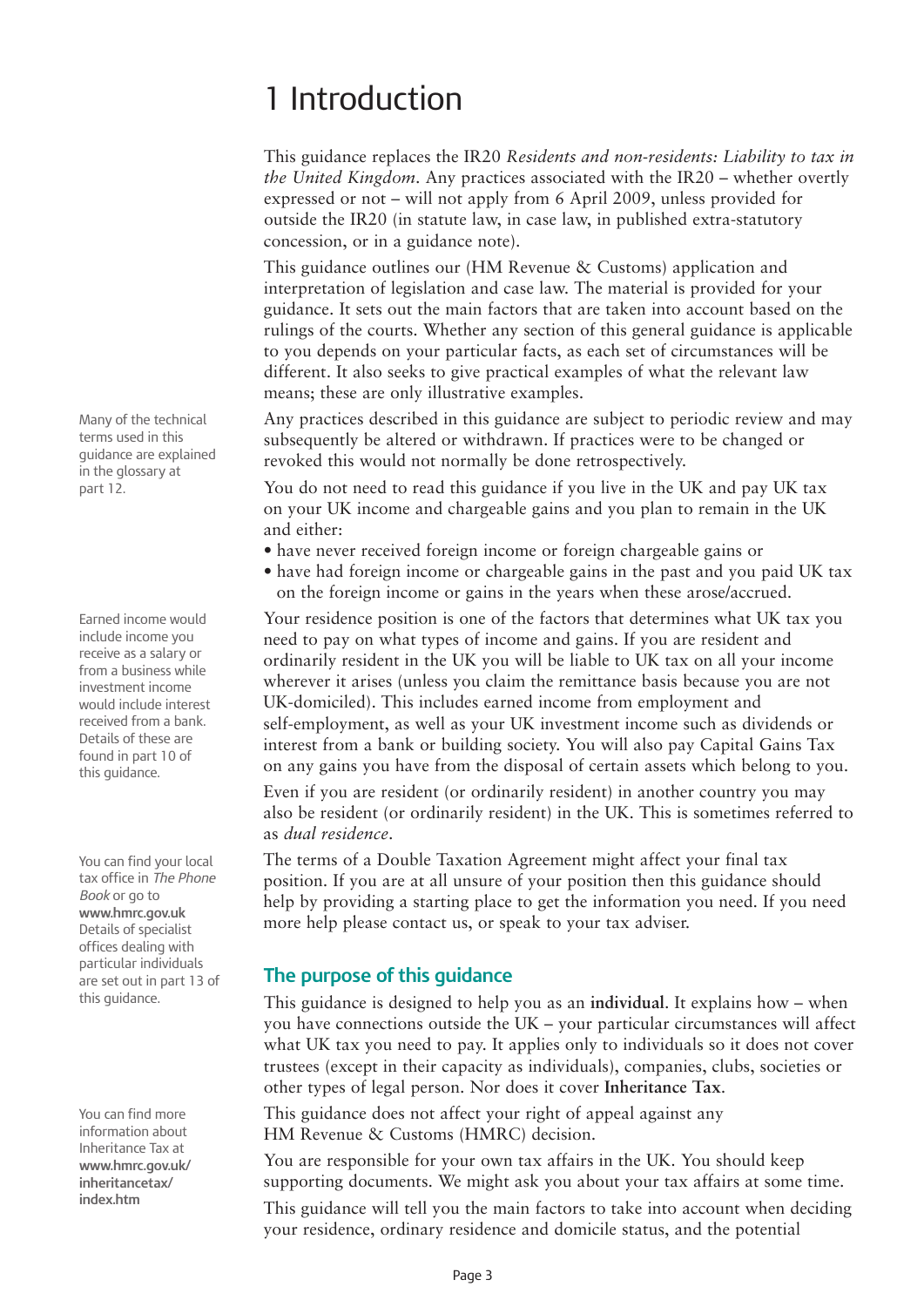consequences for your UK tax position. It is **general** guidance which is designed to help you reach a decision yourself. Depending on your circumstances this might not be straightforward and our guidance may not cover all of the issues which affect you. If this is the case you might need to contact us for more information or seek the services of a professional tax adviser.

#### **1.1 Self Assessment in the UK and how to appeal**

 Depending on your circumstances, you may have to complete a Self Assessment tax return. The date for filing a paper return is normally 31 October following the end of the tax year for which you are making the return. If you file your tax return online, the deadline for filing is normally 31 January following the end of the tax year for which you are making the return, and the filing process assists you with the tax calculation process. Not all the Self Assessment pages relevant to this guidance are available in our online system. If you need to fill in one that is not available you will have to use externally supplied software or submit a paper tax return.

After processing, we may select your completed return for further examination.

 The Self Assessment system requires you to make a decision on whether or not you **are** resident in the UK. If you are resident you may also have to decide whether you are not domiciled and/or not ordinarily resident in the UK as this may affect how any foreign income and/or gains that you have are taxed in the UK. If you decide that you are not resident, or not ordinarily resident, or not domiciled in the UK, we may ask you to provide evidence to support this.

 Your dealings with us will normally be routine. But there may be times when you disagree with a decision we have made. If this happens, you may be able to challenge the decision by appealing.

 In most cases your appeal will be settled by reaching an agreement with us. But if you can't agree, you can ask for either of the following:

- a review by us, or
	- your appeal to be heard by an independent tribunal.

When we write to you with a decision we will also tell you:

- if you have a right to appeal
- how to appeal
- what time limits apply
- where to send your appeal.

 You must send your appeal to us in writing, normally within 30 days of the date of the decision you disagree with. You can either use an appeal form (which you may have been sent with the decision letter) or you can appeal by letter.

 You can find out how this system works, how to ask for a review, or how to appeal to the tribunal, by looking at factsheet

 HMRC1 *HM Revenue & Customs decisions – What to do if you disagree.*

 Guidance is available on our website to help you decide if you need to complete a Self Assessment tax return. There is also guidance to help you work out your tax liability. We ask you to give us enough detail of your income and circumstances to allow us to check your return.

 You can find more guidance on domicile and UK ordinary residence at 12.5 and 12.15.

 You can get factsheet HMRC1 about reviews and appeals. Go to **www.hmrc.gov.uk**

 You can also obtain the factsheet by visiting your nearest Enquiry Centre or by phoning the HMRC Helpline whose number you will find in *The Phone Book*.

 You can find more information about the appeals process. Go to **www.hmrc.gov.uk**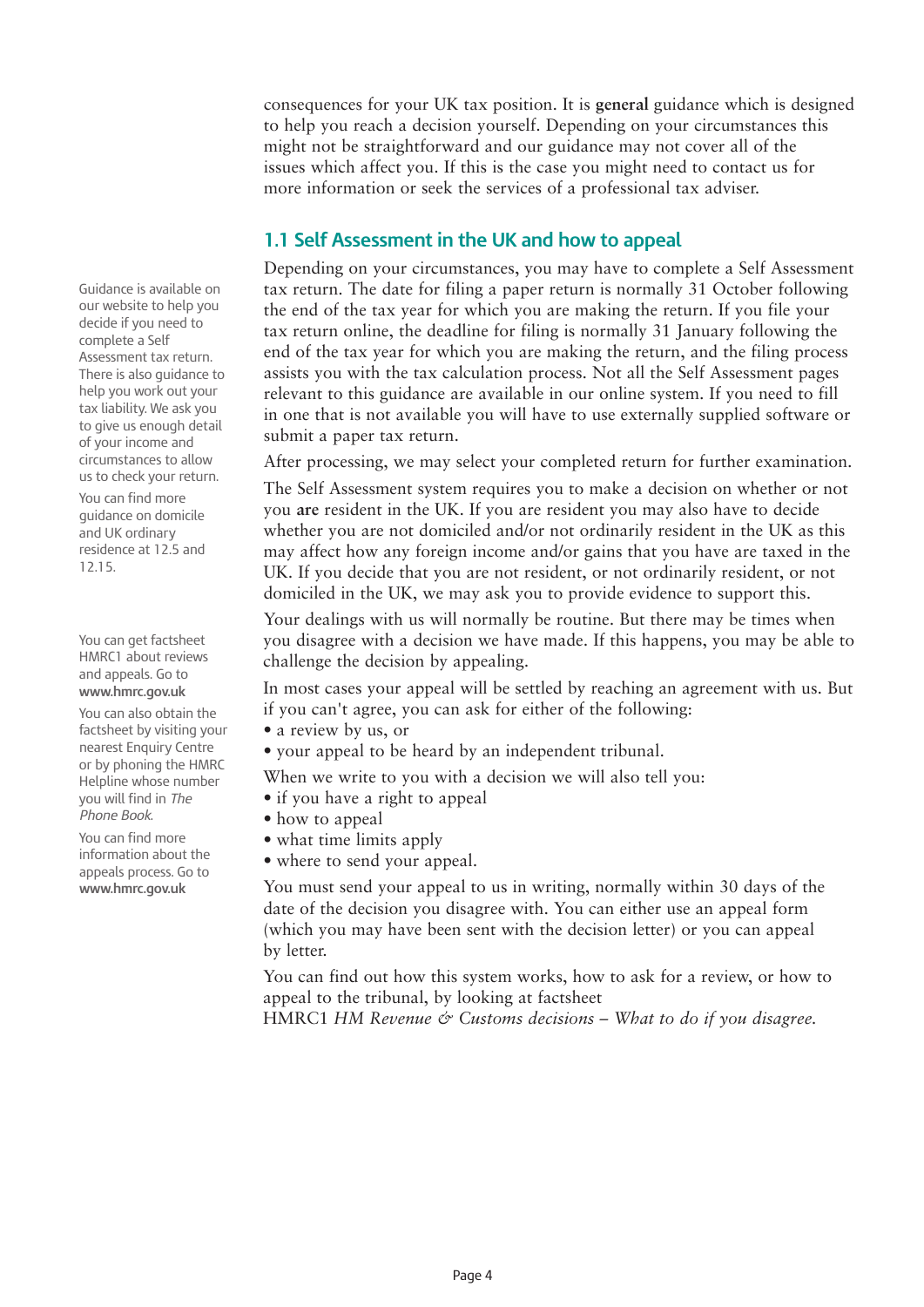You can find full details on being not ordinarily resident in the UK, being not domiciled in the UK and on how to claim the remittance basis and the affects of doing so in parts 3, 4 and 5 of this guidance.

 An explanation of what we mean by:

- • accrue is at 12.2, • arising basis is at 12.3
- remittance basis at and
- 12.20.

## **1.2 An introduction to residence**

 The terms '**residence**' and '**ordinary residence**' are not defined in the Taxes Acts. Our guidance on these terms is largely based on rulings of the courts. This guidance tells you the main factors to take into account when deciding your residence and ordinary residence status. Your status is determined by the facts of your particular case. It is **not** simply a question of the number of days you spend in the country.

 If you are resident in the UK you are normally taxed on the '**arising basis**' (see 12.3). This means that you will pay UK tax on all of your income as it arises and on your gains as they accrue, wherever that income and those gains are in the world. There are some exceptions to this which are covered in this guidance.

  It is possible to be resident in the UK, but **not ordinarily resident** here (see 12.15) and/or **not domiciled** here (see 12.5). If at least one of these circumstances applies to you, you have a choice of whether to use the arising basis of taxation or the '**remittance basis**' (see 12.20) of taxation. You can find full details of the remittance basis in part 5 of this guidance.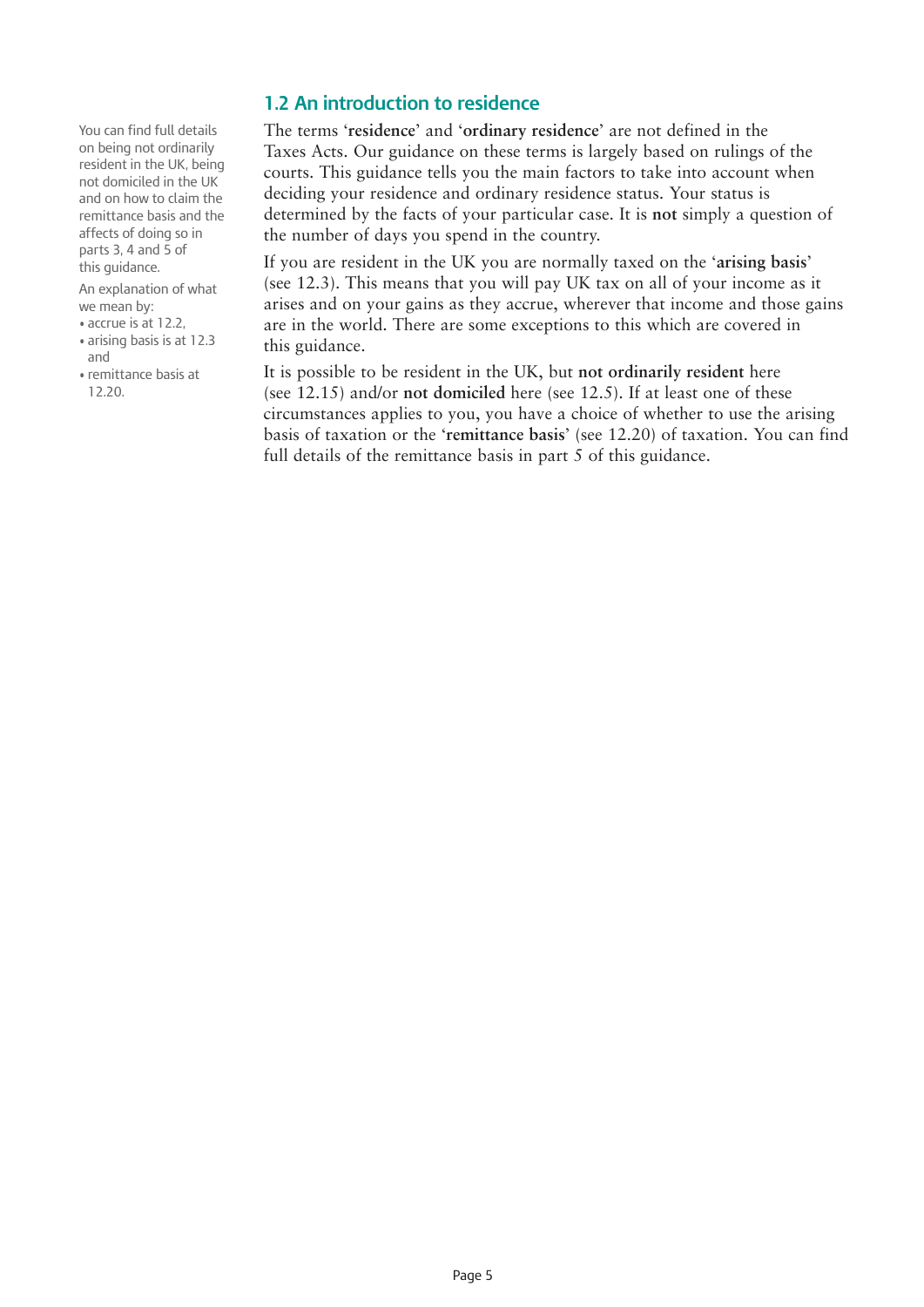# 2 Residence in the UK

 It is important that you understand what we mean by 'resident in the UK' because this will determine what UK tax you have to pay. There is no statutory definition of 'residence'. Instead, it takes its normal, everyday meaning.

 It is possible to be resident in the UK under our tax rules and at the same time be resident in another country under that country's tax rules. This is sometimes referred to as 'dual residence'.

 If you are resident in the UK and another country, you will need to look at the  guidance in part 9 which tells you about **Double Taxation Agreements (DTAs)**. If a DTA exists between the UK and the other country there may be provisions in the agreement to determine where you will pay tax. If you are also resident in another country, you should note that UK and foreign tax years might not be the same.

### **2.1 UK residence – tax liability**

 When you are resident in the UK you are normally taxed on the 'arising basis of taxation', meaning you will pay UK tax on:

- your income which arises in the UK
- your income which arises outside the UK
- gains which accrue on the disposal of your assets anywhere in the world.

But, if you are resident in the UK and you are:

- not domiciled in the UK and/or
- not ordinarily resident in the UK

 there are special rules which might apply to your foreign income and gains. These allow you to pay UK tax only on the amount of your foreign income and gains that you, or another relevant person, brings (or 'remits') to the UK. Even if these special rules do apply to you, you will still have to pay UK tax on any of your income and gains which arise/accrue in the UK. This method of dealing with your foreign income and/or gains is called 'the remittance basis'.

### **2.2 UK residence**

 There are many different factors which will determine whether you are resident in the UK. With one exception (explained in the next paragraph), it is not simply a question of the number of days you are physically present in the UK during a tax year, although this is an important consideration.

 The only occasion when the number of days that you are physically present in the UK will determine your residence status is when you are here for 183 days or more during a tax year. If you are here for 183 days or more in a tax year,  you are resident in the UK. **There are no exceptions to this.**

 You can also be resident in the UK if you are present here for fewer than 183 days in a tax year. This will depend on how often and how long you are here, the purpose and pattern of your presence and your connections to the UK. These might include the location of your family, your property, your work life and your social connections.

 You can find more information about the remittance basis in part 5 of this guidance. You can also find information about what we mean by domicile in part 4 and what we mean by ordinary residence in part 3.

<span id="page-5-0"></span> Special treatment applies to people when they first arrive in the UK and when they leave the UK

– see 2.4

 Guidance specific to people when they come to or depart from the UK is available in parts 7 and 8.

 For information about a UK tax year see 12.26. For what counts as a day see 2.2.1.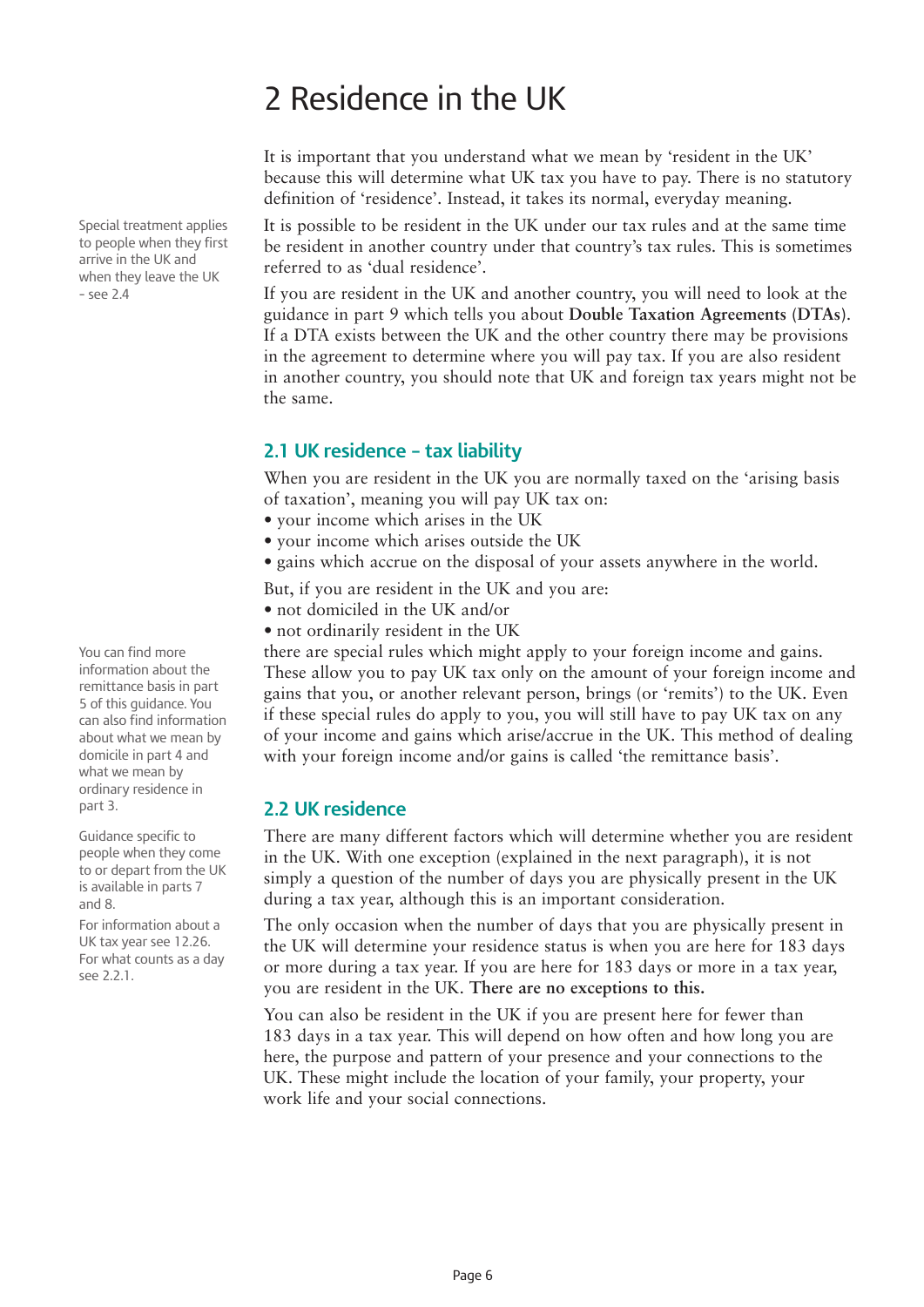The following are examples, but they are not a complete list. These and any other relevant factors must all be considered together to give a complete picture.

- Family ties include having a spouse, civil partner, children or other family members you are close to, in the UK.
- Social ties include membership of clubs and societies and events that you regularly attend or host. It also includes any regular recreational engagement, such as returning each year for an annual sporting season.
- • Business ties include owning or being a director of a business based in the UK, or having employment, including self-employment, in the UK. Regular employment duties in the UK are a tie and you need to consider the extent, frequency and nature of those duties. It does not matter if the duties themselves are not taxed, for example because of a DTA.
- • Property ties include a house or apartment that you own or lease, or property held primarily for investment but that also provides you with accommodation when you are in the UK. A house or apartment provided for your use for the duration of your time in the UK as part of an employment package is 'available accommodation' and is a tie to the UK.
- If you think that you may just be visiting the UK then part 7 will help you to consider the pattern of your visits, but you must also consider the purpose of those visits. For instance, a short term one-off employment assignment to complete a project for a foreign employer might not in itself make you resident. But if you repeatedly come to the UK for regular business meetings then your visits have a non-temporary purpose. You need to look at the frequency of those visits alongside your other ties to the UK.

 If the nature and degree of your ties to the UK show that it is usual for you to live in the UK, you are resident in the UK. It does not matter whether you live here for employment, leisure, or just because you like being in the UK.

 If you have previously been resident in the UK then to become not resident you must leave the UK, either by making a definite break or by taking up full-time work abroad – see part 8.

### **2.2.1 Days of presence**

 When you count the number of days that you have been present in the UK during a tax year you must include all of the days in which you have been in the UK at the end of the day (that is, midnight). It is the number of days counted in this way that is important, not the number of visits you make to the UK. This applies from 6 April 2008.

 This is the general practice, but it will not necessarily be appropriate in all cases. If you spend very significant amounts of the year travelling internationally, you should keep a record both of the days you were present in the UK and of those days where you are here at midnight. Both will be factors when looking at the pattern and purpose of your visits.

 For **tax years before 6 April 2008**, you would not normally count any days on which you arrived in or departed from the UK.

 Days you have spent in the UK because of your control may be disregarded. This does not apply if the total days in the UK, including those due to exceptional circumstances, are equal to or exceed 183 days. exceptional circumstances beyond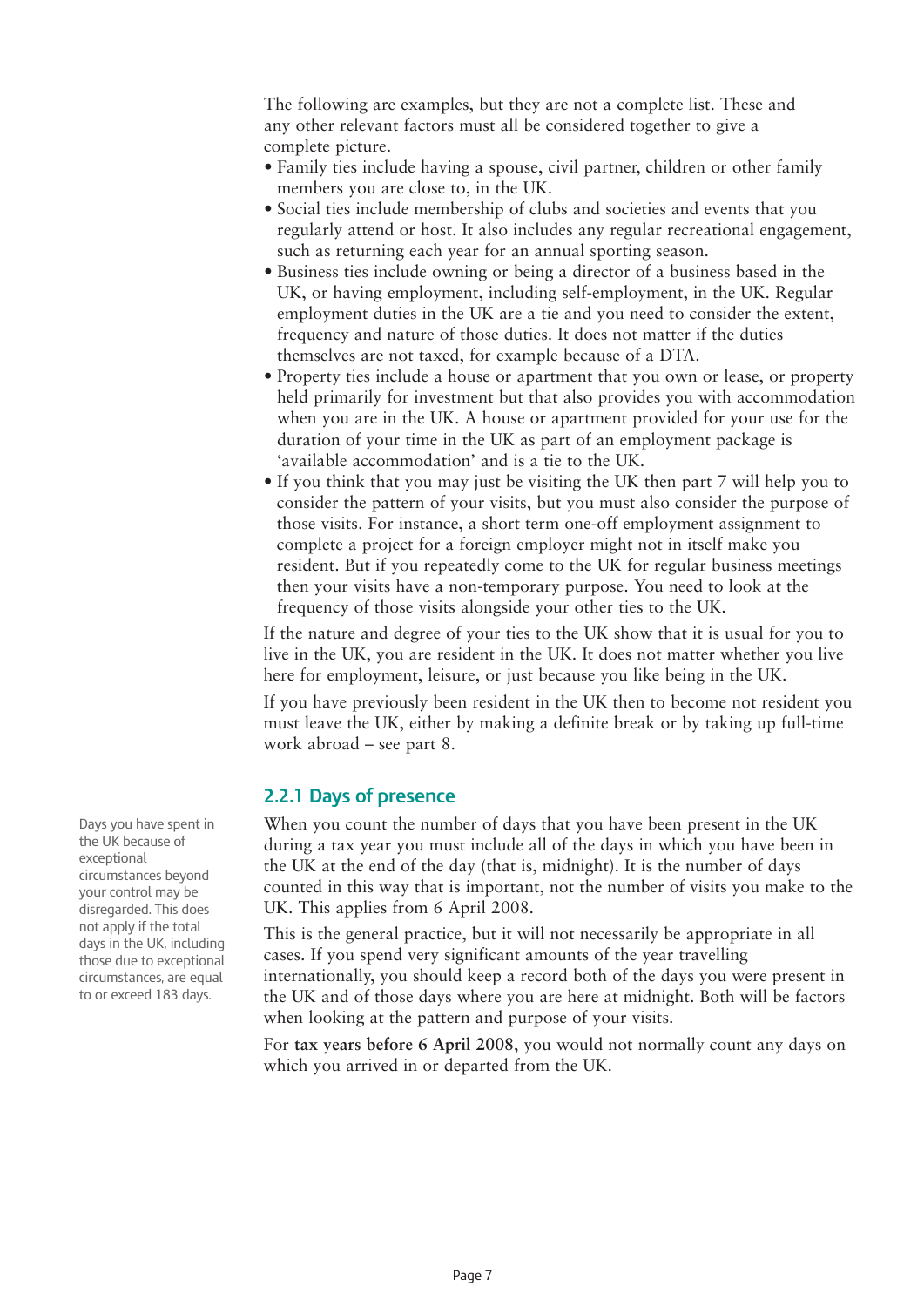Foreign countries include the Channel Islands and the Isle of Man, see 12.1.

#### **2.3 Passengers travelling through the UK**

 Under the rules which apply from 6 April 2008, if you are a passenger travelling between two foreign countries via the UK, and you arrive in the UK on one day and leave for your next foreign destination on the following day, you will not have to count the day you arrived in the UK. This applies even though you were still in the UK at midnight at the end of that day. Neither will you count the day you leave the UK. But this does not apply if you engage in any activities while in the UK that are not substantially related to completing travel to a foreign destination. So if you attend a business meeting, visit a property you own, arrange to meet people socially or attend social activities, you must count that day as a day of presence if you are in the UK at the end of the day.

#### **Example**

 You are resident of the Isle of Man and travel to the UK as part of a journey to the USA. You have to stay overnight in the UK before catching a flight to the USA the following day. Your being in the UK for that one night would **not** count as a day of presence in the UK. But, if you were to carry out an activity such as attending a business meeting, visiting the theatre or visiting family before catching the flight to the USA, the exception **would not** apply and the night spent in the UK **would** be counted as a day of presence.

### **2.4 Residence – Years of arrival in and departure from the UK**

 Strictly, you are taxed as a UK resident for the whole of a tax year when you are resident here for any part of it. But, if you leave or come to the UK part-way through a tax year, the year may, by concession, be split (Extra-Statutory Concession A11). This means that the UK Income Tax you should pay because you are resident here is calculated on the basis of the period you are living here rather than the whole of that tax year. This has the effect of splitting the tax year into resident and not resident periods for the purposes of calculating the tax due.

This split-year treatment will apply to individuals who:

- come to the UK to take up permanent residence or to stay for at least two years, or
- leave the UK to become permanently resident abroad, or
- leave the UK for full-time service under a contract of employment for at least a complete UK tax year and any interim visits to the UK in the period do not amount to 183 days or more in any tax year or an average of 91 days or more in a tax year.

There is a further Extra-Statutory Concession (A78) which also allows split- year treatment if you are accompanying your spouse or civil partner when they leave the UK to work full-time abroad, or in the year of return to the UK.

 Although the rules for capital gains are significantly different from those for income, there is a split-year concession which relates to the chargeable gains of people who come to, or leave, the UK during a tax year (Extra-Statutory Concession D2).

 You can find information Concessions (ESC) in the Statements of Practice on Extra-Statutory following guidance. Extra-Statutory Concessions and **www.hmrc.gov.uk/ thelibrary/esc.htm**

 You can find more information on what you must consider when you come to or leave the UK parts 7 and 8 of this guidance.

 You can find more Capital Gains Tax at information about **www.hmrc.gov.uk**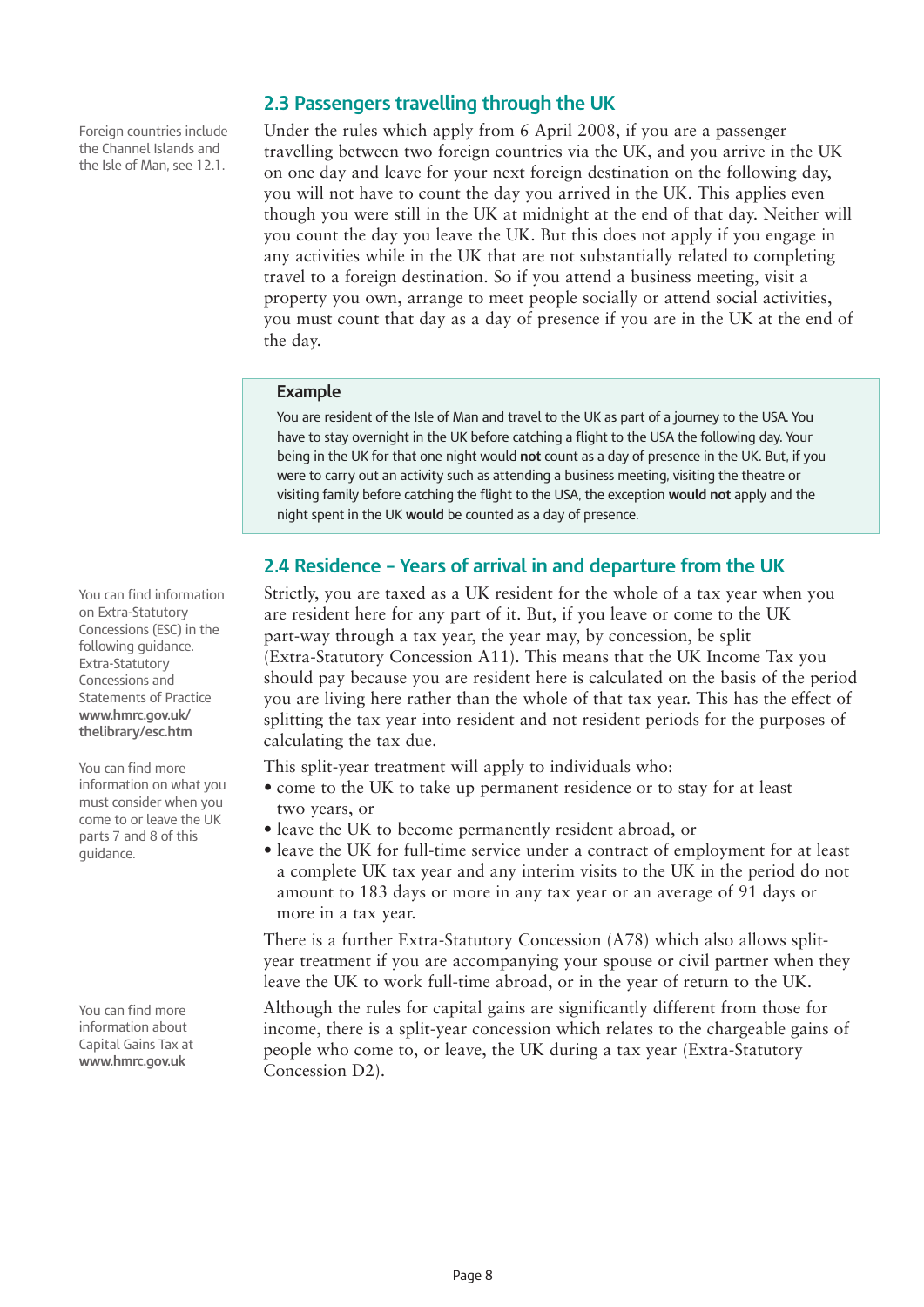# <span id="page-8-0"></span>3 Ordinary residence in the UK

## **3.1 How ordinary residence affects UK tax liability**

 When you are resident in the UK, whether or not you are 'ordinarily resident' in the UK is generally relevant only if you have **foreign income** during a tax year.

 If you are resident but not ordinarily resident in the UK you may claim the remittance basis for your foreign income. But you will always pay Income Tax on your UK income.

 When you are resident in the UK but not ordinarily resident you cannot use the remittance basis of taxation for your foreign gains unless you are not domiciled here.

 The main exceptions to this general position relate to the application of the anti-avoidance legislation on transfers of assets abroad and the statutory provisions dealing with the attribution of income and gains to settlors or beneficiaries of trusts. These are complex matters which are not dealt with in this guidance. If they apply to you, you might wish to get professional advice.

 Even if you are not resident in the UK, you may be ordinarily resident, and if so, you may be liable to Capital Gains Tax on the disposal of UK and/or foreign assets.

## **3.2 What does ordinary residence mean?**

 Ordinary residence is different from 'residence'. The word 'ordinary' indicates that your residence in the UK is typical for you and not casual. It is important not to confuse ordinary residence with domicile (see part 4).

If you have always lived in the UK then you are ordinarily resident here.

 When you come to the UK you do not have to intend to remain in the UK permanently or indefinitely in order to be ordinarily resident here. It is enough that your residence has all the following attributes.

- • Your presence here has a settled purpose. This might be for only a limited period, but has enough continuity to be properly described as settled. Business, employment and family can all provide a settled purpose, but this list is not exhaustive.
- Your presence in the UK forms part of the regular and habitual mode of your  life **for the time being**. This can include temporary absences from the UK. For example if you come to live in the UK for three years or more then you will have established a regular and habitual mode of life here from the start.
- You have come to the UK voluntarily. The fact that you chose to come to the UK at the request of your employer rather than seek another job does not make your presence here involuntary.

 The pattern of your presence, both in the UK and overseas, is an important factor when you are deciding if you are ordinarily resident in the UK. You will also need to take into account your reasons for being in, coming to, or leaving the UK and your lifestyle and habits. Parts 7 and 8 will help you with this, as they explain the considerations for those coming to and leaving the UK.

 You can be ordinarily resident in the UK and, at the same time, be ordinarily resident in another country.

 You can find more information about how foreign income is taxed in the UK in part 10.

 You can find more information on the remittance basis in part 5.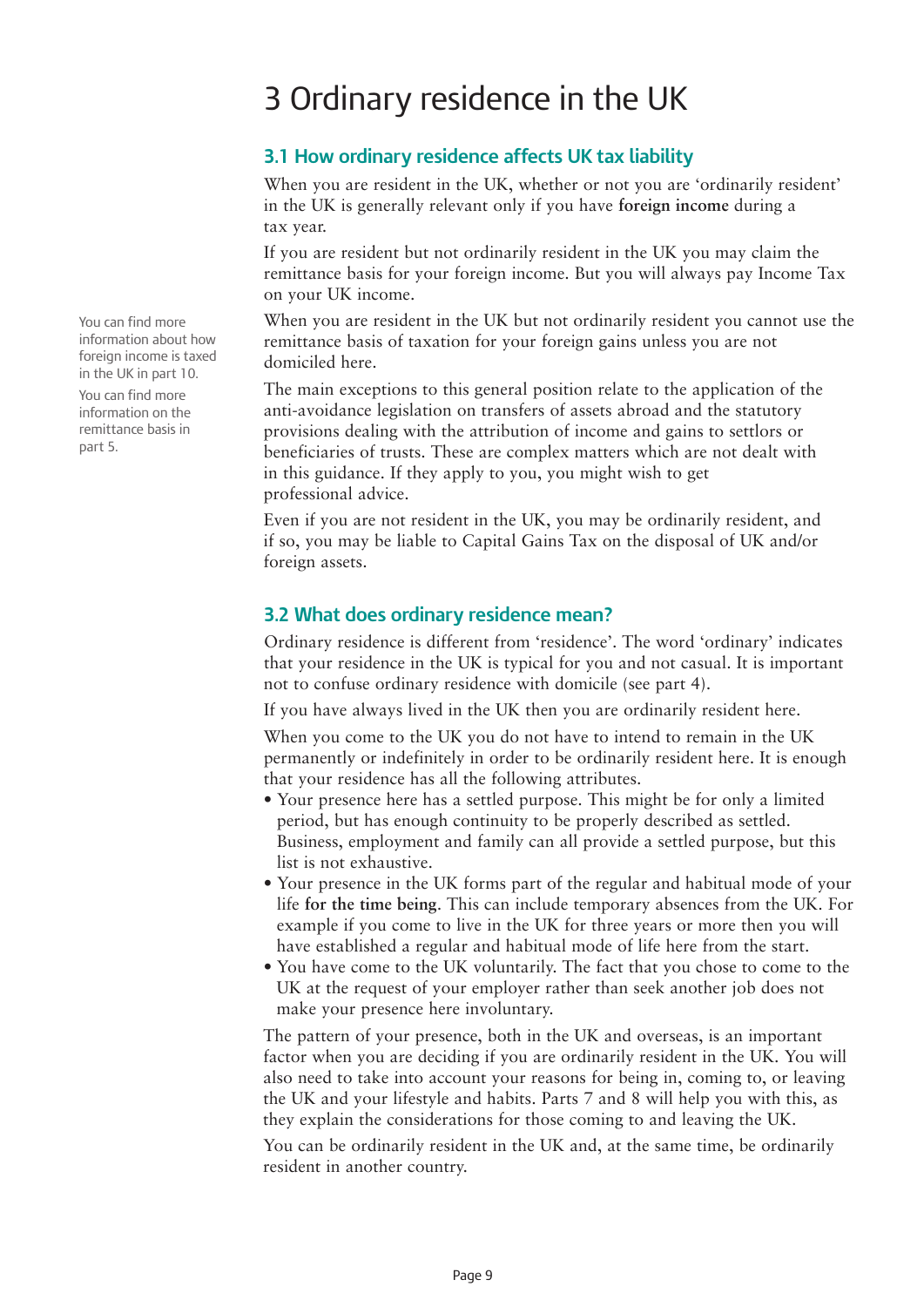It is possible to be resident in the UK and be not ordinarily resident here. This means that although you are resident in the UK during a tax year, your residence does not have one or more of the factors that would make you ordinarily resident.

 It is also possible (but unusual) to be not resident in the UK but remain ordinarily resident here. If you normally live in the UK you might become not resident solely for one tax year. As you would usually be resident in the UK and this is where you have your normal home, family ties and other social connections, you might still be ordinarily resident here.

#### **3.3 Examples of ordinary residence**

 These examples are only illustrative. You will need to consider all the facts in your own case, including the purpose of any previous visits, any emerging patterns and your total and average day counts. It is not possible to cover every eventuality in this guidance and you may like to contact us or take professional advice if your circumstances are not obviously covered in this part of the guidance. If any of the facts in the examples are changed then the status of the individuals might change.

#### **Example 1**

 Sarah is a British citizen who has lived in the UK most of her life. She has homes in London, California (USA) and France and has spent substantial amounts of time at her other homes or travelling on business.

 The opportunity arises for Sarah to travel more on business, especially in North America and she therefore spends less time in the UK and more time in her California home. Sarah's partner and their children are based in the UK and the family spends the summer together in France. During the year ended 5 April 2010 Sarah is present in the UK at the end of 43 days, although she typically arrives in the UK in the morning and leaves in the evening so many of the days she is in the UK do not get counted for the 183 day test.

 Sarah's 'end of day' counts for the years ended 5 April 2011, 5 April 2012 and 5 April 2013 are 85, 110 and 90 respectively. The average for the four years to 5 April 2013 is just under 82 days.

 Although Sarah has been present in the UK at the end of the day for an average of less than three months during the four years under review, she has remained resident and ordinarily resident here. This is because her presence in the UK in all years shows a pattern indicating residence here and that such residence is 'ordinary' for her. There is nothing casual about her residence – Sarah has a home and family in the UK to which she returns whenever she wishes and her business allows. Sarah's residence in the UK continues. Her presence in the UK is an integral part of the regular pattern of her life. The precise amount of time that Sarah spends in the UK does not affect this fundamental point.

 Sarah has been and remains resident and ordinarily resident in the UK. It is possible that Sarah is resident in France or the USA for the purposes of French or US federal and state income taxes. This does not affect her residence in the UK. If she is dual resident for any period it might be more information **necessary to decide where Sarah is treated as resident for the purposes of the relevant Double** Taxation Agreement.

 about double taxation see part 9. For more information

 You can find guidance on what you need to consider when arriving in or departing from the UK in parts 7 and 8.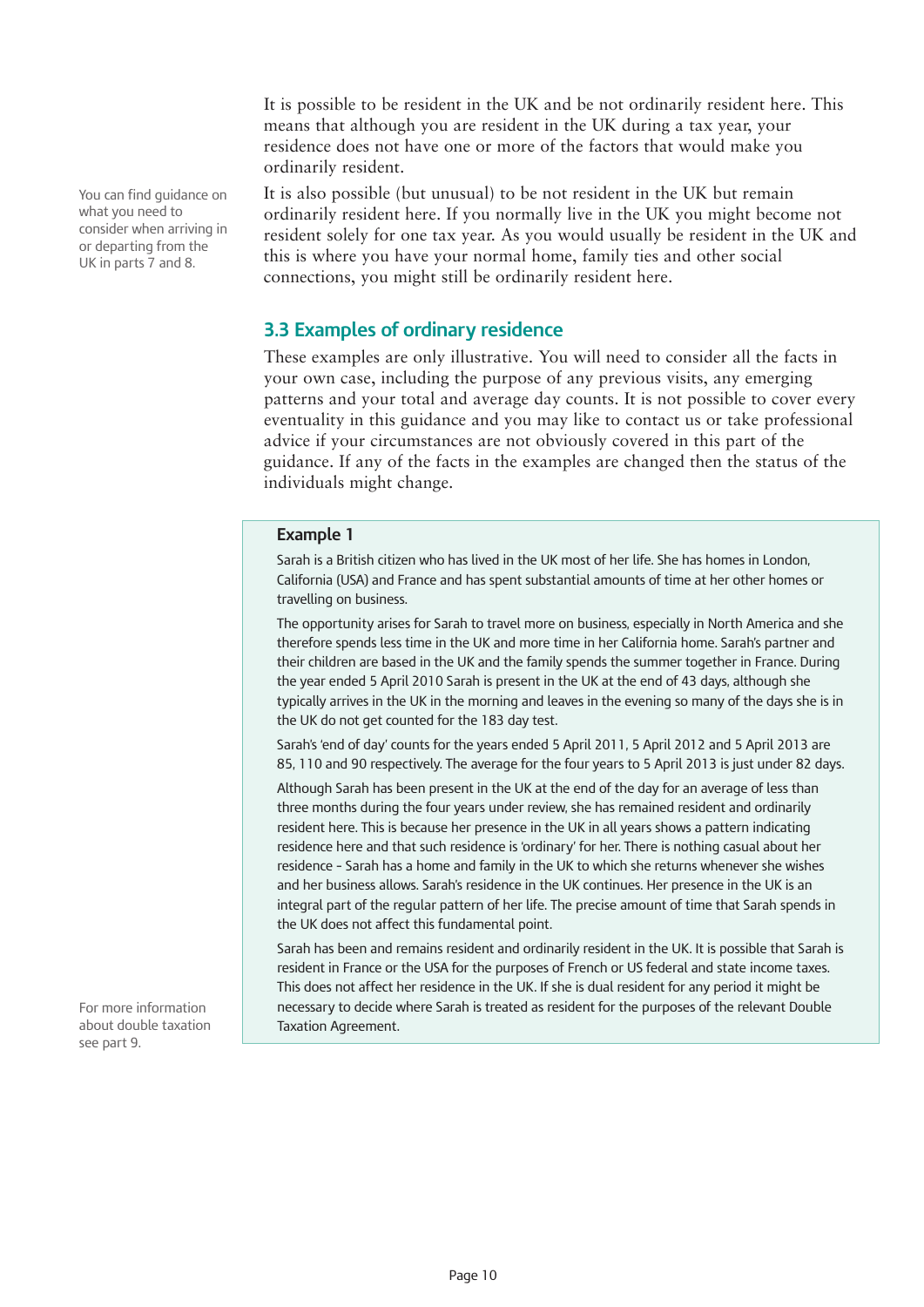#### **Example 2**

 Juan is a Spanish citizen and is seconded by his Spanish employer to work on a project in the UK for approximately nine months from early June 2009. Juan's wife and family remain in Spain and he returns there to visit them every two weeks. He takes two weeks holiday in August 2009 which he spends outside the UK and another two weeks at Christmas which he spends in Spain with his family.

When he first arrives in the UK, Juan stays in hotels but he then takes a six-month lease on an apartment here that he extends for two months in early 2010. The project is completed and Juan returns to Spain in mid-March 2010.

 Juan has spent more than 183 days in the UK. He is resident for the year ended 5 April 2010 but he is not ordinarily resident.

 Juan takes up a new employment in Spain in July 2010. His new employer seconds him to their UK business to resolve a crisis in the business. His wife and family again remain in Spain, but he is not able to visit them very often and they visit him in the UK once a month. Between early September 2010 and 5 April 2011 Juan spends over 183 nights in the UK, either in a company flat or in various hotels. His secondment ends and he returns to Spain at the end of May 2011.

 Juan is resident in the UK for the year ended 5 April 2011 but he is not ordinarily resident here. His residence in the UK does not yet have a sufficiently settled purpose; it is still not 'ordinary' for him.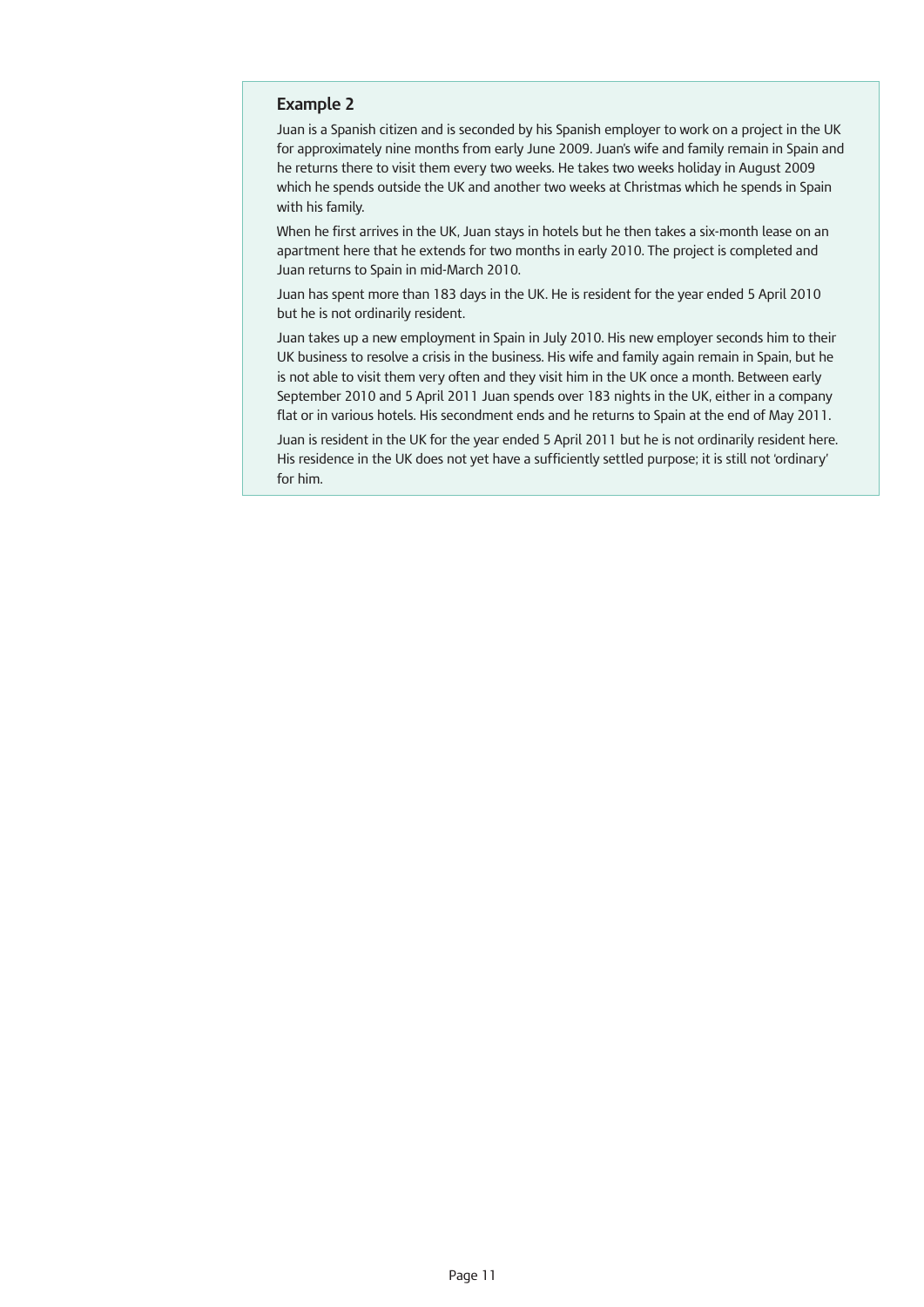# 4 Domicile

<span id="page-11-0"></span> Your domicile status may also be relevant for Inheritance Tax You can find more information at **www.hmrc.gov.uk/ inheritancetax/ index.htm**

 If you need more domicile for Income Tax and Capital Gains Tax purposes you should refer to the *Residence, Domicile and Remittance* can find at detailed information on *Basis Manual* which you **www.hmrc.gov.uk**

### **4.1 How does domicile affect your UK Income Tax and Capital Gains Tax liability?**

 For Income Tax and Capital Gains Tax purposes, whether or not you are domiciled in the UK is generally relevant only if you have foreign income and/or gains during a tax year. If you do not have foreign income and/or gains then your domicile status has no bearing on your UK Income Tax or Capital Gains Tax position and you do not need to consider it. The information in this guidance does not cover Inheritance Tax.

 The guidance we provide here will help you, when your affairs are straightforward, to reach a decision on your domicile status. If your affairs are more complex, we direct you to where you can obtain more guidance. We also recommend that you speak to us so that we can give you more guidance or that you get advice from a professional tax adviser.

 The fact that you were born in the UK, have lived here for most of your life or are now living here permanently gives a good indication that you might be domiciled in the UK, but this is a complicated legal issue and you might want to get professional advice if you are unsure about your domicile status.

 If you have foreign income and/or gains then your domicile might have a bearing on what UK tax you pay on those foreign income and/or gains. If you are resident but are not domiciled in the UK, although you will still have to pay UK tax on any income and/or gains which arise or accrue here, you might wish to claim the remittance basis of taxation for your foreign income and/or gains (see part 5).

 We are unlikely to challenge any person who says they have a UK domicile. But if you say that you have a non-UK domicile, we might need to check whether or not that is correct, particularly if you were born in the UK. By its very nature a check aimed at establishing your domicile will be an in-depth examination of your background, lifestyle and intentions over the course of your lifetime. Any check of this sort will extend to areas of your life, and that of your family, that you might not normally think are relevant to your UK tax affairs. We will need to ask these questions and sometimes ask you to provide us with evidence as part of a check into your domicile status.

### **4.2 What does domicile mean?**

 Domicile is a matter of general law; not of tax law. There are many things which affect your domicile. Some of the main points that you should consider if you are claiming not to be domiciled in the UK are shown below:

- You cannot be without a domicile.
- You can only have one domicile at a time.
- You are normally domiciled in the country where you have your permanent home.
- Your existing domicile will continue until you acquire a new one.
- • Domicile is distinct from nationality and residence, although both can have an impact on your domicile.
- • The fact that you register and vote as an overseas elector is not normally taken into account when deciding whether or not you are domiciled in the UK.

 Any references we make to being 'domiciled in the UK' are references to being domiciled in **any** part of the UK.

 The UK has three territories for domicile: England and Wales; Scotland; and Northern Ireland.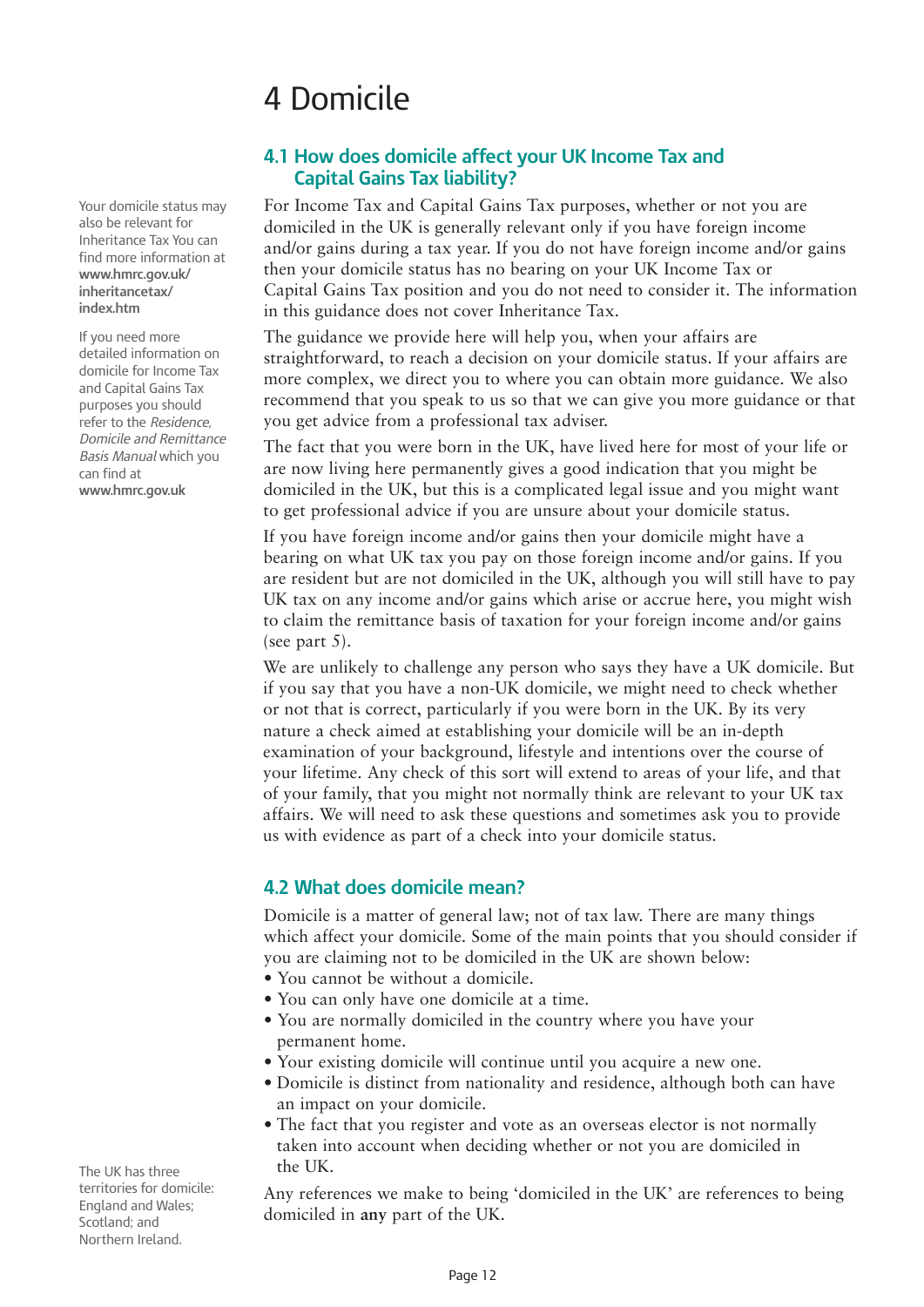#### **4.3 What types of domicile are there?**

There are three types of domicile. These are:

- domicile of origin
- domicile of choice
- domicile of dependence.

### **4.3.1 Domicile of origin**

 You normally acquire a domicile of origin from your father when you are born (see also 'domicile of dependence'). It need not be the country in which you were born – for example you might have been born in a country which was not the country in which your father was domiciled at the time of your birth. A domicile of origin may change as a result of adoption, but otherwise is not easy to displace, although it can occur. If you leave the country of your domicile of origin, you will continue to be domiciled there until you acquire a domicile of choice elsewhere (see 4.3.2).

 The fact that you were born in the UK does not automatically mean that you are domiciled here. You might have been born in the UK to a non-UK domiciled father and then moved to another non-UK country. Regardless of the fact that you were born in the UK, your domicile of origin would be the same as your father – non-UK. If you return to the UK and are not planning to remain here permanently or indefinitely, then you will continue to be domiciled outside the UK.

 If your parents were not married at the time of your birth, you would acquire your domicile of origin from your mother.

#### **Example – domicile of origin**

If you were born in the UK and your father was a non-UK domiciled soldier of a foreign nation serving in the UK, your domicile of origin would be the same as your father - non-UK and in the place your father was domiciled.

If your non-UK domiciled father dies when you are a child, and you are adopted by a UK domiciled father, your domicile of origin will change to a UK domicile as a result of your adoption. Your original domicile of origin has been changed.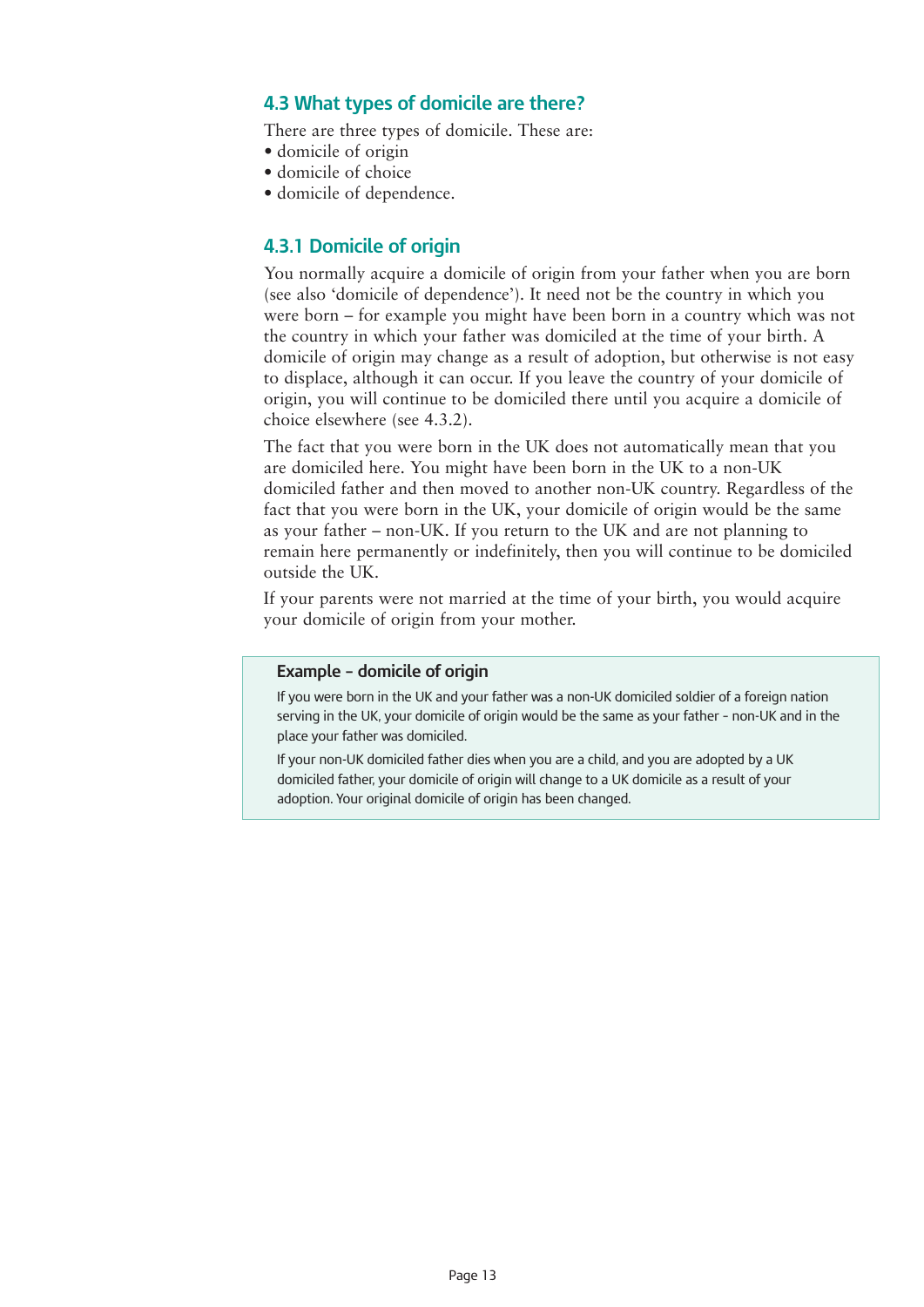#### **4.3.2 Domicile of choice**

 You have a legal capacity to acquire a new domicile at the age of 16 (earlier in Scotland). Broadly, to acquire a domicile of choice, you must leave your current country of domicile and settle in another country. Or, if you are already living in a country other than that of your domicile, you will acquire a domicile of choice there if you intend to remain permanently or indefinitely. In either case you need to provide strong evidence that you intend to live there permanently or indefinitely. The following factors will be relevant, though this list is not exhaustive.

- Your intentions.
- Your permanent residence.
- Your business interests.
- Your social and family interests.
- Your ownership of property.
- The form of any will that you have made.

#### **Example – domicile of choice when not living in the country of your domicile of origin**

If you were born in the UK and your father was a non-UK domiciled person working in the UK while you were a child, your domicile of origin would be the same as the non-UK domicile of your father.

 You were brought up, educated and started work in the UK. When you were 21 your father retired from his job and decided to return to his country of domicile. You have since bought a home and married and you have made the UK your permanent home which you do not intend to leave. You will not be joining your father abroad for anything other than an occasional visit. By deciding to stay in the UK permanently or indefinitely you have established a domicile of choice in the UK.

### **4.3.3 Domicile of dependence**

 Until you have the legal capacity to change it, your domicile will follow that of the person on whom you are legally dependent. If the domicile of that person changes, you will automatically acquire the same domicile, and your domicile of origin will become dormant. Before 1974, a married woman automatically acquired her husband's domicile. As a married woman, who married before 1974, you would retain your husband's domicile until you legally acquire a new domicile. But, if you are a woman who married on or after 1 January 1974, your domicile is not necessarily the same as your husband's. Your domicile will be decided in the same way as any other individual who is able to have an independent domicile.

 An exception to the general position up to 31 December 1973 is given by the Double Taxation Agreement between the UK and the USA, which provides that a marriage before 1974 between a woman who is a US national and a man domiciled within the UK is deemed to have taken place on 1 January 1974.

#### **Example – domicile of dependence**

 You are a woman with a domicile of origin outside the UK who married a man domiciled within the UK in January 1970. Upon marriage you became UK domiciled your 'domicile of dependence' being the same as your husband's domicile.

 As from 1 January 1974 you can acquire an independent domicile of choice, which could be different from your husband's domicile by settling elsewhere.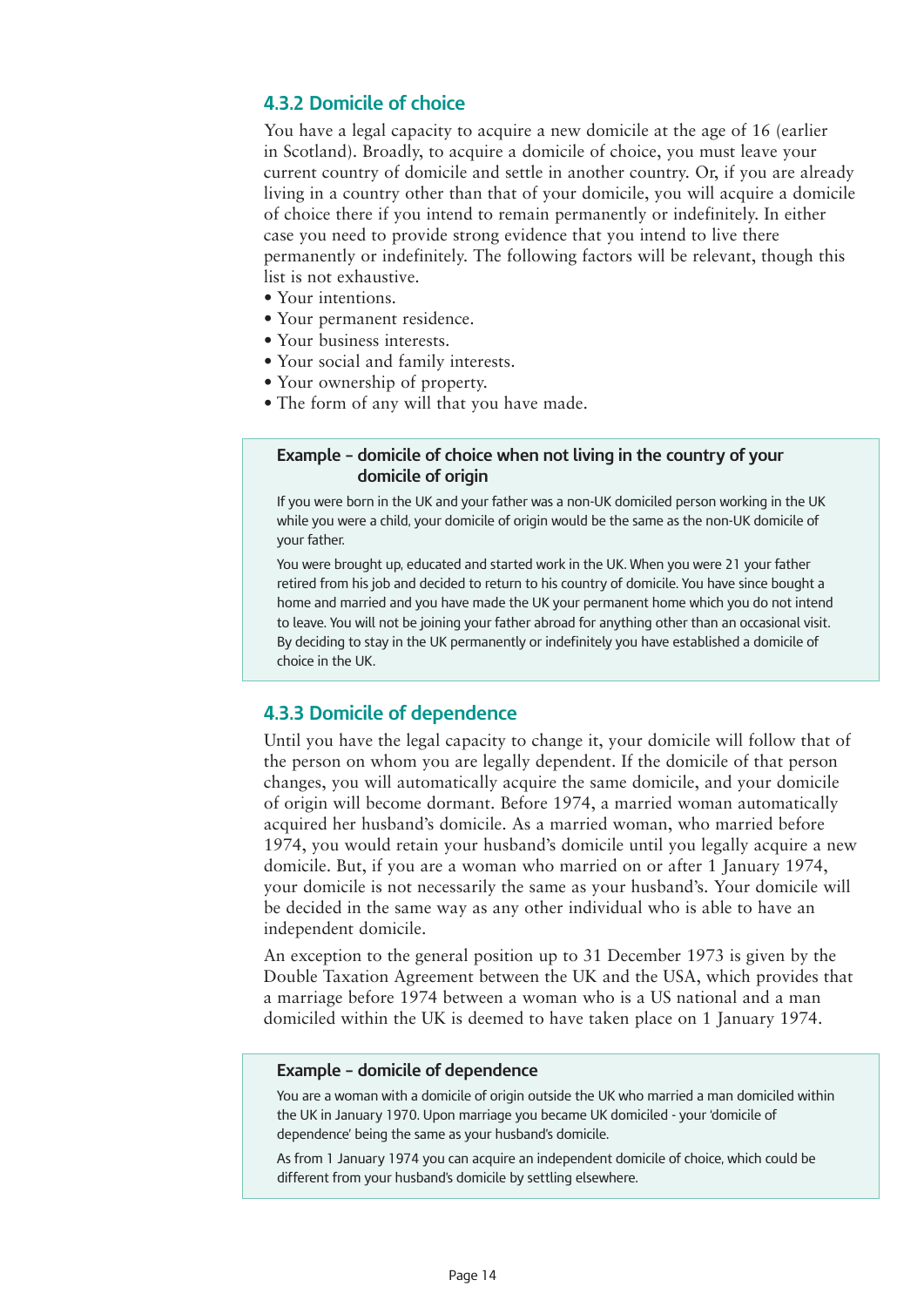## **4.4 Domicile flowcharts**

 The following flowcharts have been included to help you understand domicile. Notes to domicile flowcharts

- 1 Domicile is a general law concept. It is not defined in tax law. It can be a complex subject, so the charts can give you no more than a likely indication of your domicile. In the UK, only a court may make a formal ruling on your domicile.
- 2 Your domicile status depends on the facts of your individual case. It is therefore not possible to set out in this guide something that will provide a definitive answer in all circumstances. But the following flowchart gives as strong an indication as possible, based on various generic factors. The chart will give the right answer for the majority of people, but it may not for you if your affairs are more complicated.
- 3 Your domicile may be dependent on someone else's domicile (usually your father). But defining domicile status based on domicile as a starting point might not seem helpful. So, the chart provides a sequence of questions without reference to domicile itself.
- 4 If, using the chart, you arrive at the conclusion that you are 'domiciled in the UK' or 'probably domiciled in the UK' you may simply accept that conclusion. If you do, you should not tick the 'non-domiciled' box on the form SA109. You will then be taxed on the arising basis. Conversely, if the chart leads you to the conclusion that you are 'domiciled abroad' or 'probably domiciled abroad', you may feel that this confirms your own view. Or, you may consider consulting more detailed guidance or a tax adviser. Either way, you are still responsible for ensuring that any declarations you make are correct.
- 5 If your parents were not married at the time of your birth, references to 'father' should be read as 'mother'.
- 6 If you were adopted, 'father' should be read as 'adopted father'.
- 7 If your father's domicile changed when you were a child, you should not use the chart, as the apparent conclusion could be misleading.
- 8 Your domicile relates to a particular territory. In most cases, this will be a country, but in federal countries it relates to the individual state. The UK is not a federal system, but it has three territories for domicile: England and Wales; Scotland; and Northern Ireland.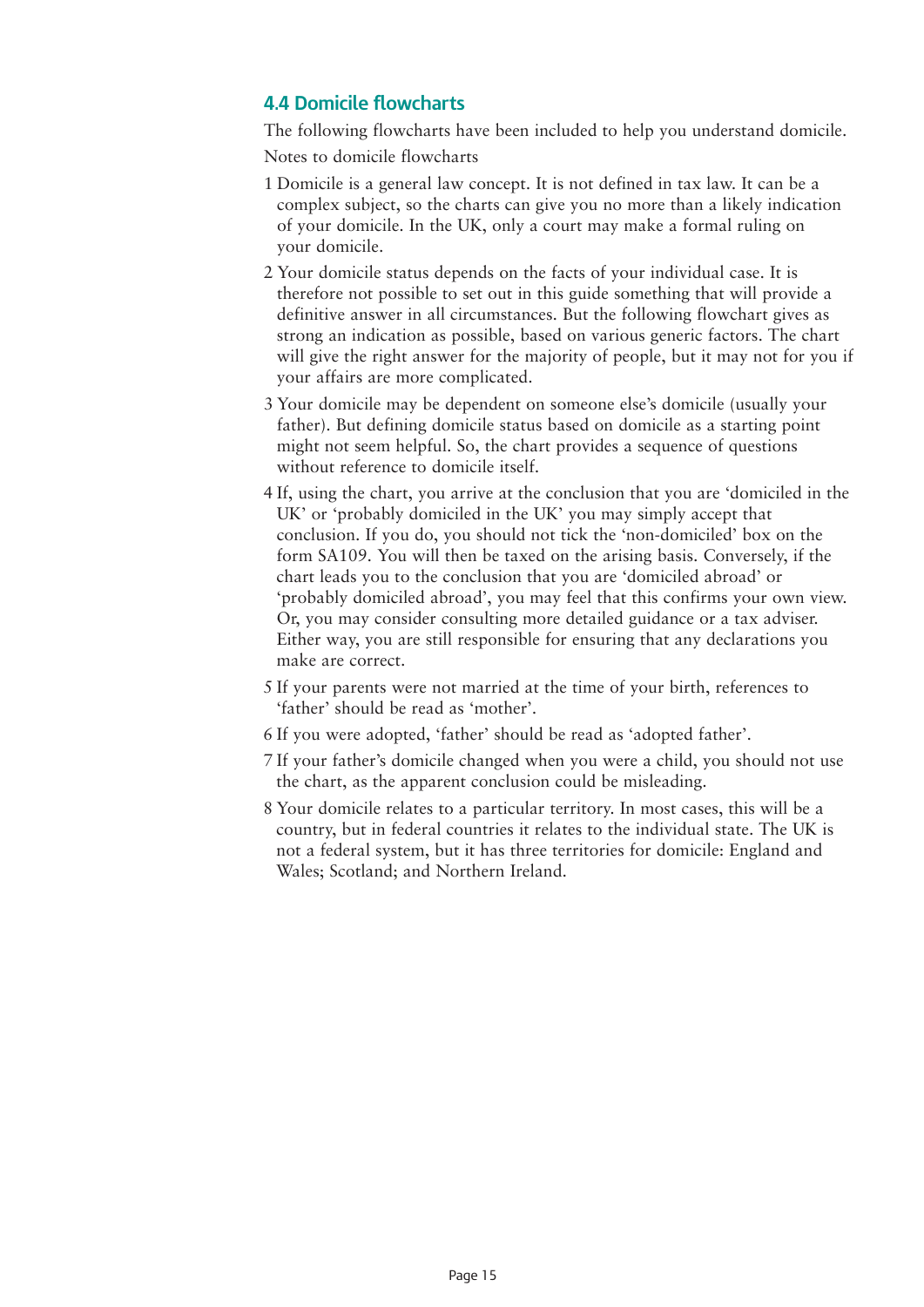

# Where is my domicile? **Where is my domicile?**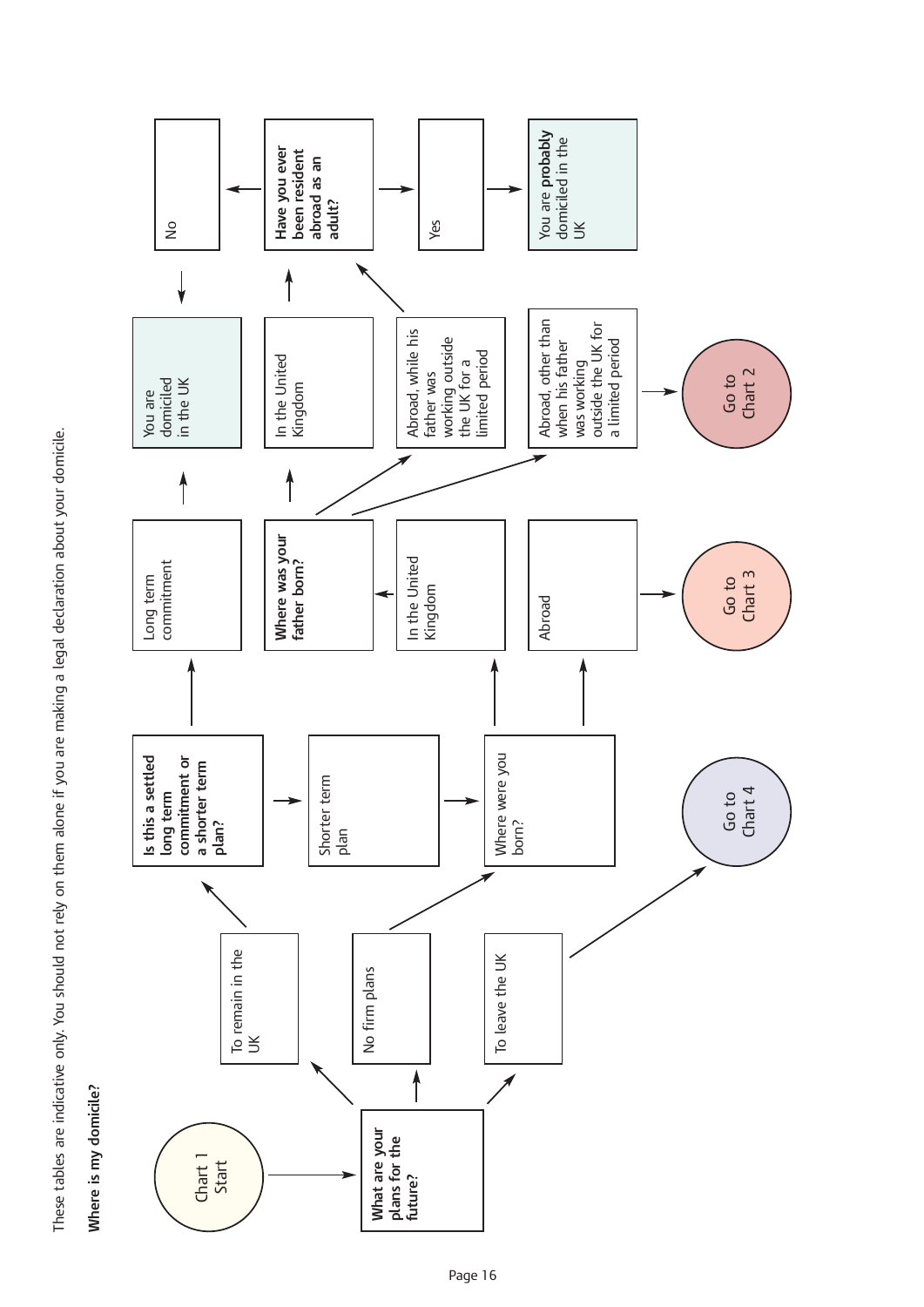# Where is my domicile? **Where is my domicile?**

Born in the United Kingdom *Born in the United Kingdom* Father born abroad<br>No firm plans *Father born abroad*

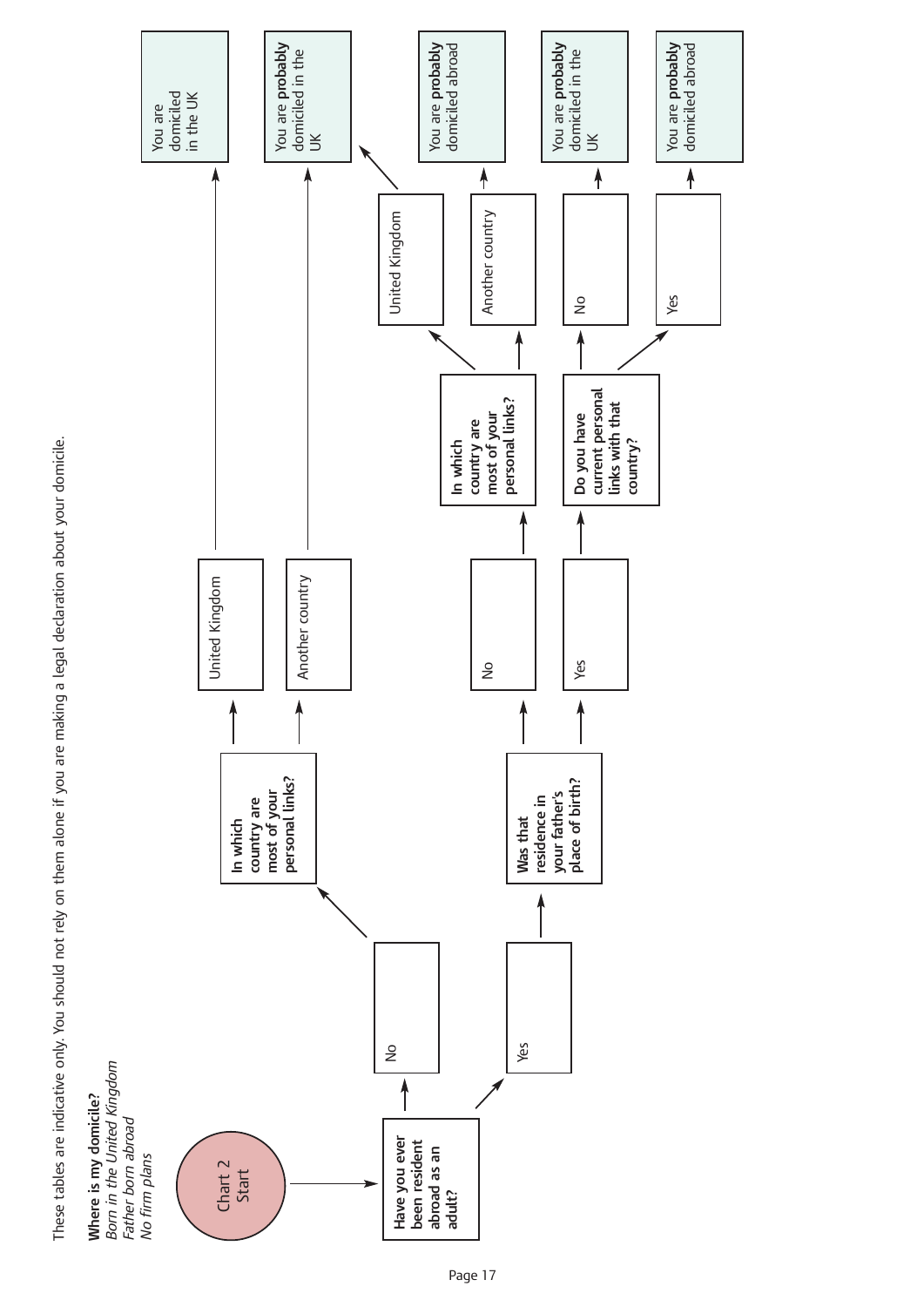Where is my domicile? **Where is my domicile?** *Born abroad*

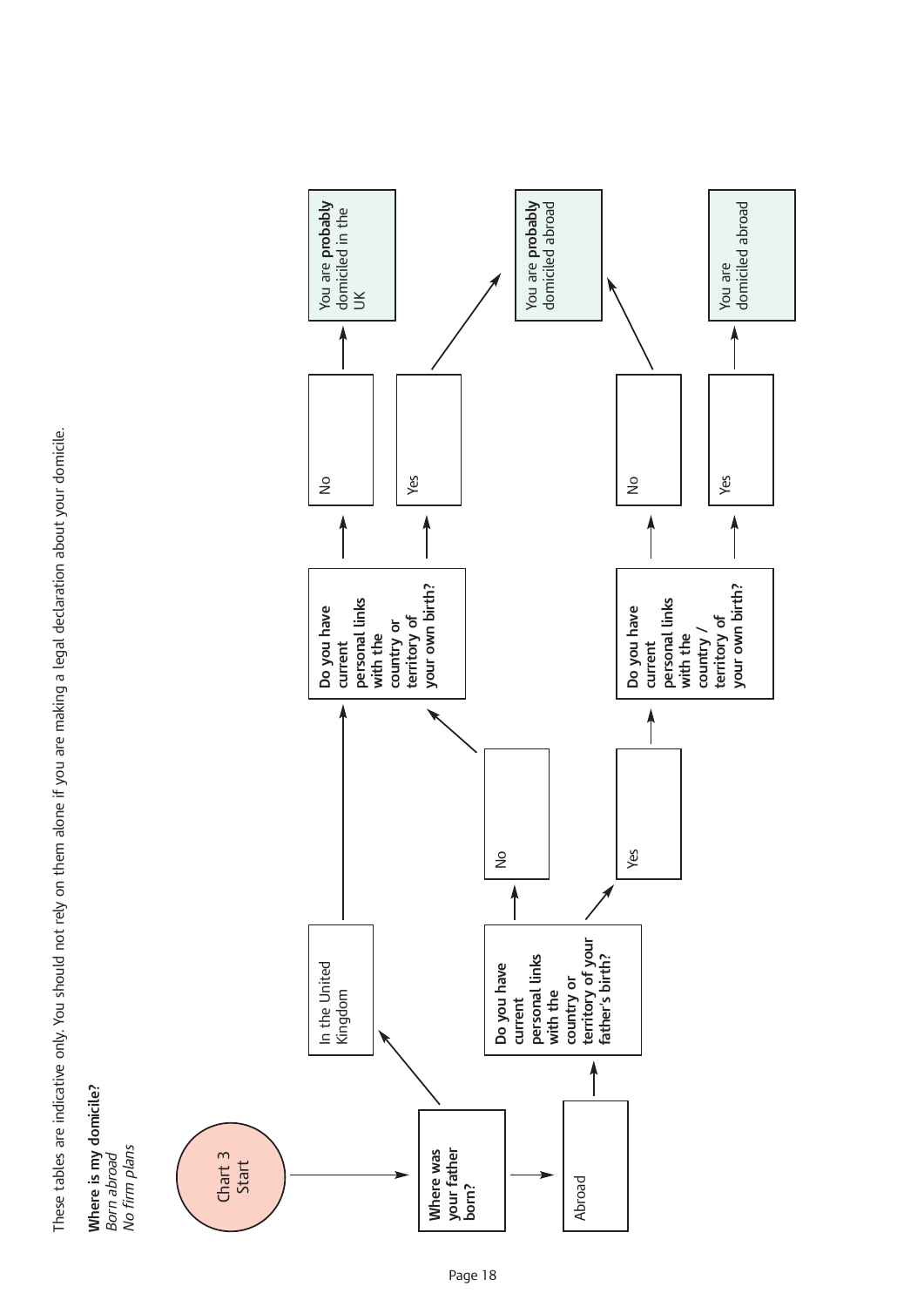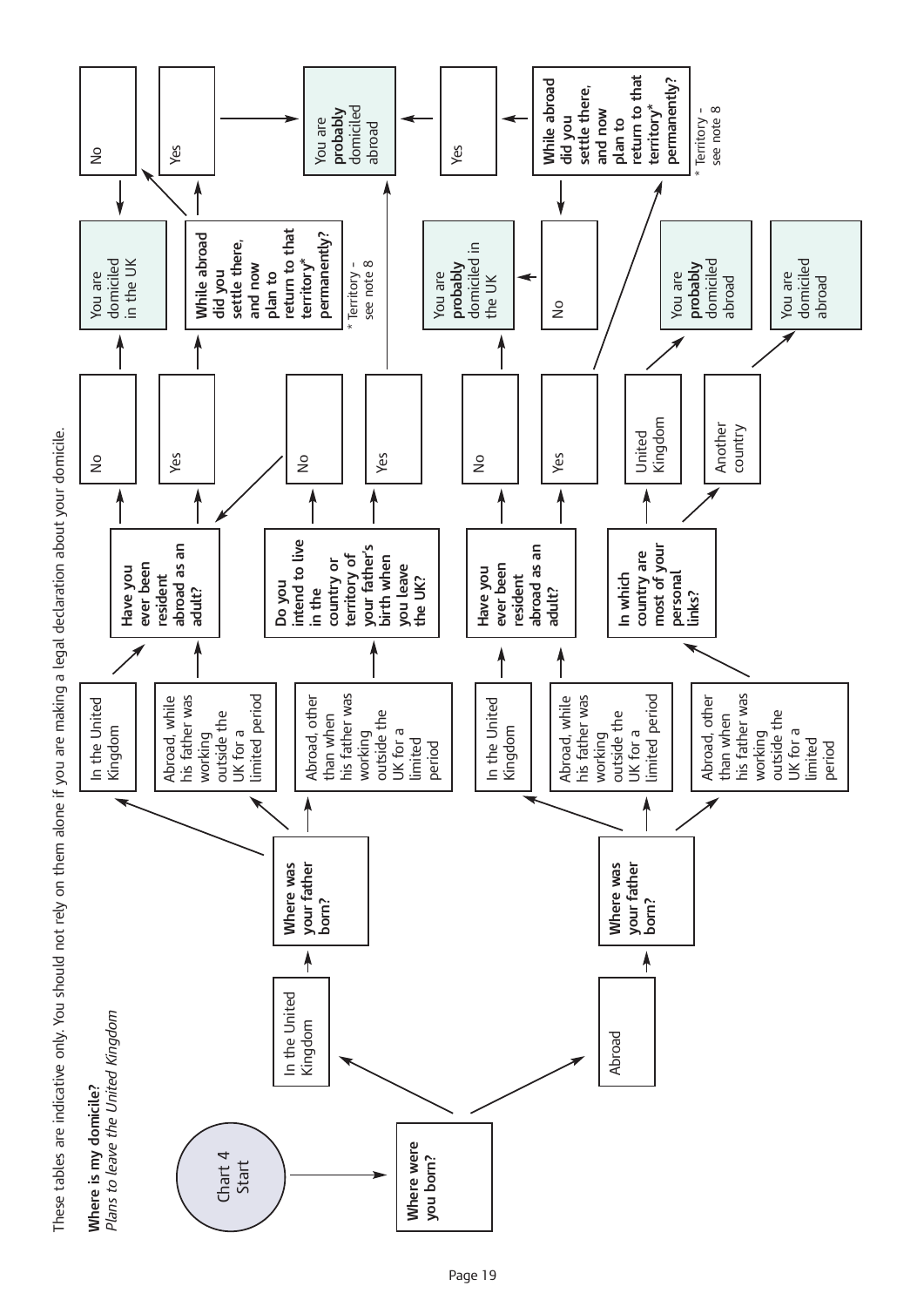#### **Examples relating to the domicile flowcharts**

 The flowcharts show a simplified process that should give you an indication of your domicile and the degree of likelihood that you need to find more guidance. They are designed to help the majority of users but cannot cover all the circumstances that might exist. You need to be careful when using the flowcharts and to take account of the relevant facts as illustrated by the examples below.

 You cannot assume that, because you or your father was born outside the UK, you are not domiciled in the UK.

 Stefan is typical of the majority of individuals who come to live and work in the UK without intending to remain here indefinitely. He will be here for a few years and will then return to his homeland. Workers in other business sectors will be internationally mobile and will not come to the UK from their homelands or return to them upon leaving the UK. But, the flowcharts will, in the majority of cases, give such individuals the guidance they need. Colin, Louise and Alun have more complicated personal histories and circumstances and they are likely to need to look at detailed guidance or consult a professional adviser.

 Stefan is an electrician who was born in Poland and who intends to return there in three or four years. His family background is Polish and his immediate family live in Poland.

 Colin is an investment banker who was born in New York and who intends to retire to France at the age of sixty, just over five years from now. He has lived in London for much of his life, although he has spent several periods living abroad because of his employment.

Both Stefan and Colin consider flowchart 1 and conclude that they should go to flowchart 4.

 Both were born abroad and so each has to consider his father's place of birth. Stefan's father was born in Poland because Stefan's grandfather lived his entire life in Poland, just as several generations of his family had done. Colin's father was born in Ireland, into a wealthy family the members of which divided their time between Ireland and England.

 Stefan believes that most of his personal links are with Poland and concludes that he is domiciled outside the UK. This is an uncontroversial conclusion.

 Colin has personal links with England, Ireland, France and New York. He thinks that, on balance, most of his personal links are with England but reaches the conclusion that he is probably domiciled abroad. But, Colin should bear in mind that this is only an indication of his domicile and he might therefore wish to consider the issue in more detail, particularly in view of his lifelong links with England. This might include consulting more detailed guidance or getting the opinion of a professional adviser.

 Louise is a musician who is living in the UK without any firm plans about her future. Louise was born in Scotland but her father was born in Sweden. Louise's grandfather was Swedish, as were Louise's ancestors as far back as she can trace them. Louise's father was an international business executive and so the family lived in various countries during her childhood, of which the UK was one. Louise has lived in several countries as an adult, although not yet in Sweden. Louise is an only child. Her parents are both dead and she has only one surviving aunt. Louise rarely visits her small extended family in Sweden. Louise's background, profession and lifestyle mean that she has always tended to develop links with the place in which she is living for the time being. Louise concludes that she is probably domiciled in the UK, on the basis of flowchart 2. As this is only a probability, and given the possibility that neither she nor her father has ever settled anywhere outside Sweden, Louise might wish to consult more detailed guidance or get the opinion of a professional adviser.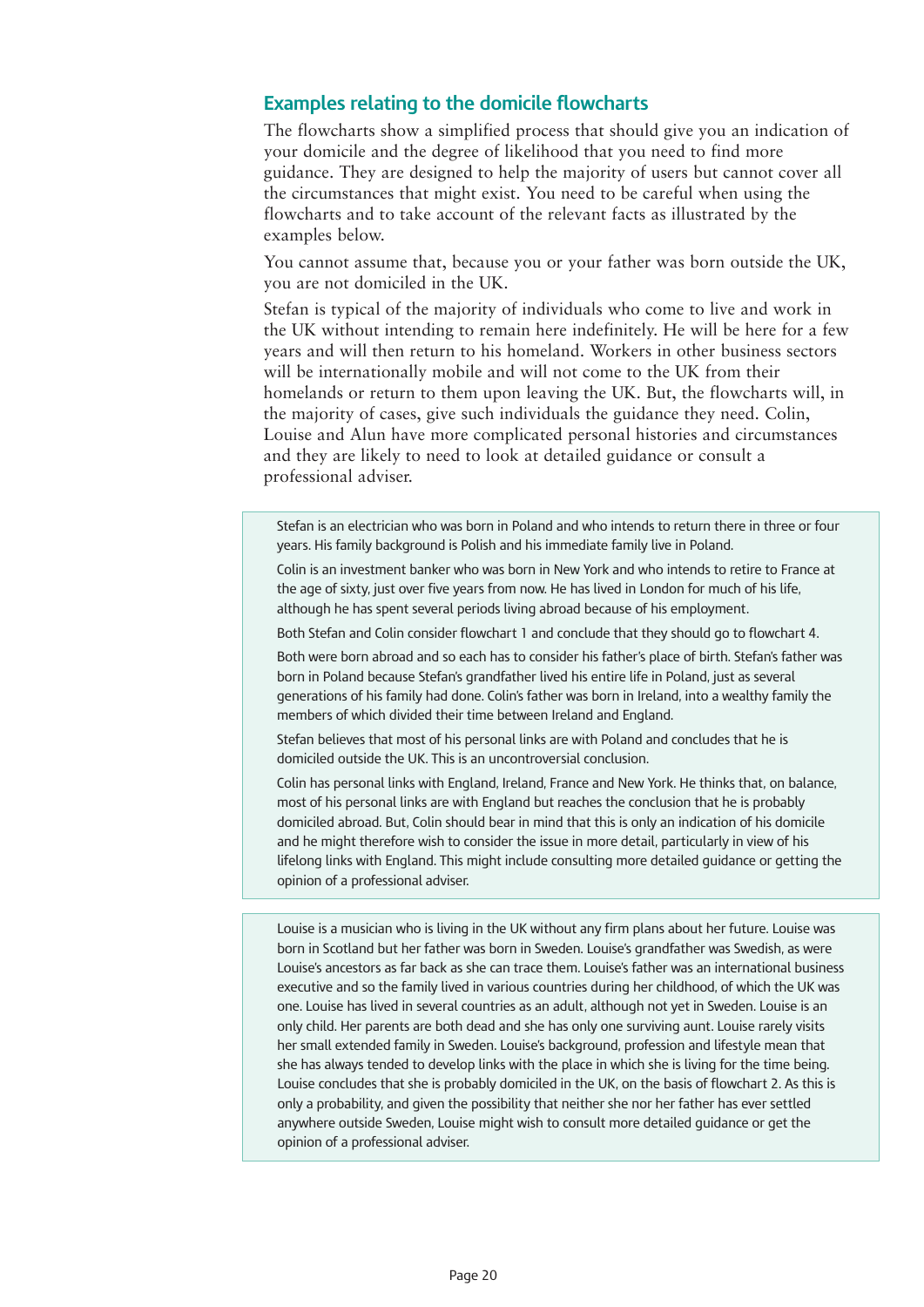Alun was born in New South Wales. At present he intends to remain in England for at least another two years and goes from flowchart 1 to flowchart 3. Alun's father was Greek but Alun has retained very few links with Greece; he visits his extended family once every two or three years. Alun's two sisters have lived in Western Australia for many years. After Alun's father's death, Alun's mother went to live with his elder sister. Alun owns property in Western Australia and has an interest in a business there. The family has very little remaining connection with New South Wales, although Alun is in touch with a couple of friends from his childhood who live there. Alun finds it difficult to reach a conclusion about his domicile, as he has links with Australia but not specifically with New South Wales. Alun consults more detailed guidance and realises that his current intentions should not be considered in isolation. His residence in the UK for over three decades and his intentions during that period have to be taken into account. Alun concludes that he is domiciled in the UK, which is the conclusion to which flowchart 1 would have led him if he had considered his long-term commitment to the UK from the outset. This conclusion is reinforced by Alun's relative lack of links with the territory of his birth.

 John was born in the UK and has lived here all his life apart from a year spent travelling around Europe and annual holidays spent abroad. His father was also born in the UK. John plans to retire to France and has already purchased a house there which he, and his entire family visit whenever they can. While John has clear and firm plans to move to France he is currently domiciled in the UK and flowchart 4 leads him to that answer.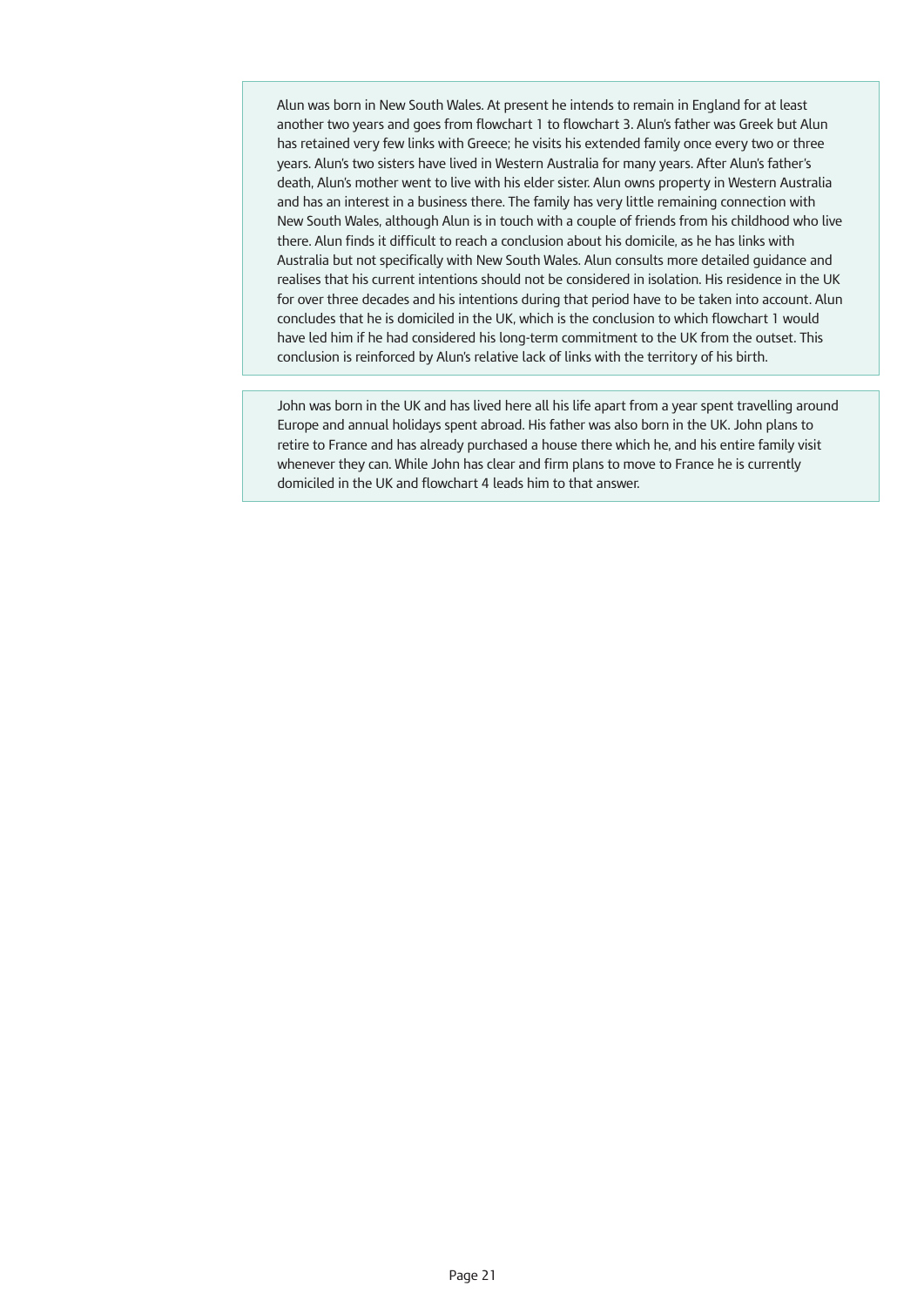# 5 The remittance basis

## **5.1 What is the remittance basis?**

 If you are **resident** in the UK you will normally be taxed on the arising basis. This means that you are liable to pay UK tax on your worldwide income and gains, wherever they arise or accrue.

 The remittance basis is an alternative tax treatment available to people who are resident in the UK **and** who are either:

• not domiciled in the UK, or

• not ordinarily resident in the UK.

 The remittance basis is relevant only if you have foreign income and/or gains.  **If you do not have foreign income and/or gains then the remittance basis is not relevant to you.**

 The guidance given on the remittance basis in this chapter describes how the remittance basis operates from 6 April 2008. It provides an overview of the remittance basis to help you if you have straightforward tax affairs. If your tax affairs are more complex, you should refer to our more detailed guidance on the remittance basis or get advice from a professional tax adviser.

## **5.1.1 What about small amounts of foreign income?**

 If you are employed in the UK but are not domiciled here and you only have small amounts of foreign income, you can benefit from an exemption. If you meet all of the following criteria for a tax year you will be automatically taxed on the arising basis for that year and you will not need to complete the Self Assessment tax return for your foreign income for that tax year.

 In these circumstances you will not be liable to UK tax on your foreign income, either when it arises or when it is brought to the UK.

- The criteria are shown below.
- You are resident in the UK.
- You are not domiciled in the UK.
- You are employed in the UK.
- You are a basic rate taxpayer (based on your worldwide income and gains).
- Your income from overseas employment for the tax year is less than £10,000.
- If you have overseas bank interest for the tax year it is less than  $£100$ .
- All your overseas employment income and interest is subject to foreign tax.
- You have no other overseas income or gains.
- You are not otherwise required to complete the Self Assessment tax return (see 5.5.1).

 But if your circumstances are such that you would prefer to be taxed on the remittance basis, you will need to complete a Self Assessment tax return.

<span id="page-21-0"></span> You can find an explanation of the arising basis at 12.3.

 If you require more the operation of the remittance basis and how the remittance basis worked before 5 April 2008 you should refer to the *Residence,* detailed information on *Domicile and Remittances Manual* at **www.hmrc.gov.uk**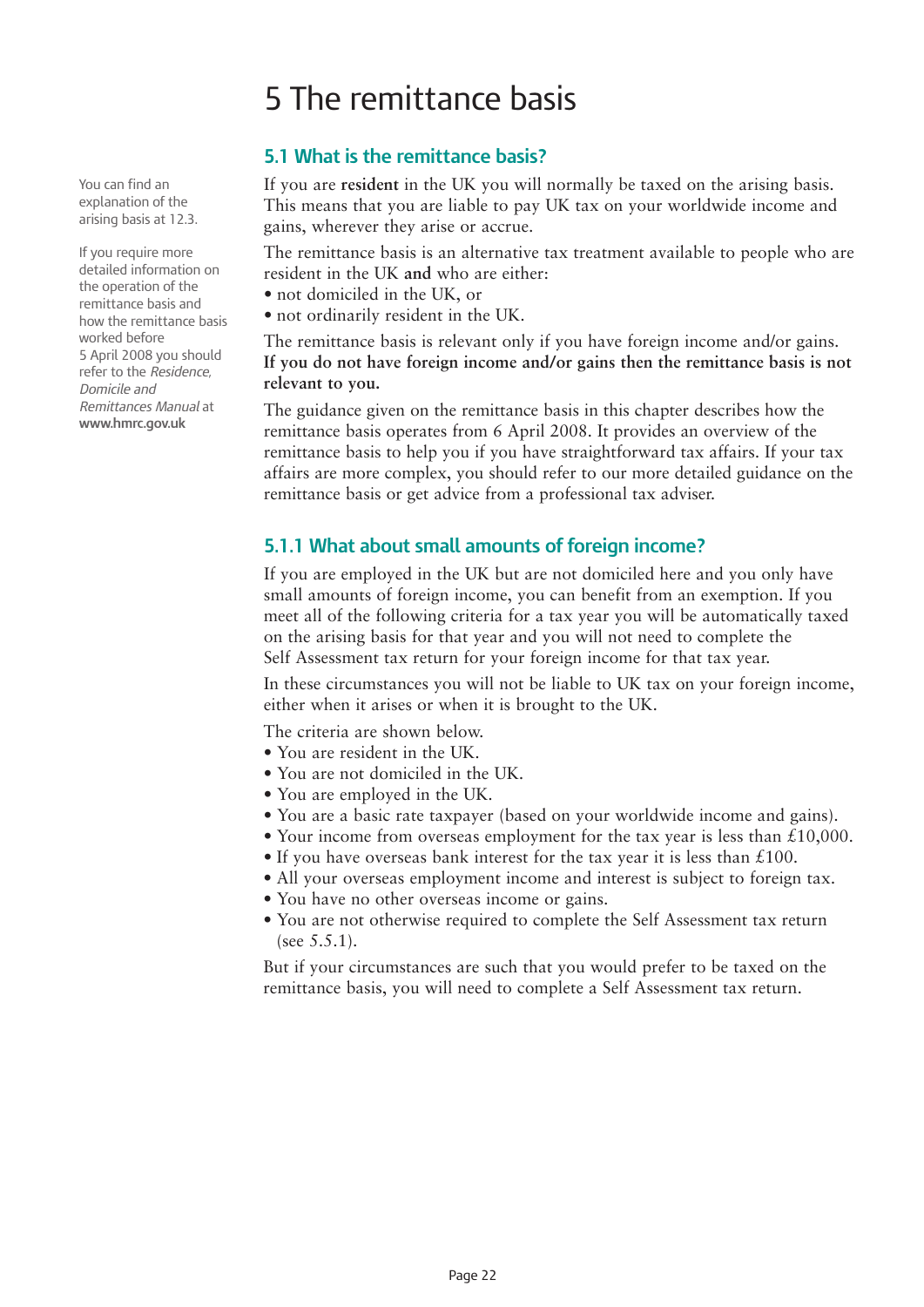#### **5.2 How does the remittance basis work?**

 The remittance basis will affect your liability to UK tax on your **foreign income and/or gains**.

 When you are eligible and choose to use the remittance basis, you will be liable to UK tax on **all** of your UK income and gains as they arise or accrue each year. But you will only be liable to UK tax on your foreign income and/or gains if and when you bring them (remit them) to the UK (see 5.9 for an introduction to what constitutes a remittance).

Even if you are eligible to use it, you do not have to use the remittance basis. You can use the arising basis and pay UK tax on your worldwide income and/or gains. The decision is yours to make and will depend on your own personal circumstances as using the remittance basis might mean that you pay more tax. Some of the things that you might want to think about when you make your decision are shown below.

- How much of your foreign income and/or gains you leave outside the UK (unremitted foreign income and/or gains).
- How long you have been resident in the UK.
- Whether or not you will be able to claim Double Taxation Relief.

 The answer to these questions will help you to work out whether or not you have to make a claim to use the remittance basis by completing a Self Assessment tax return – see 5.6, what UK tax allowances and reliefs from Income Tax you are entitled to receive – see 5.5 and 6.5, whether you are entitled to the Annual Exempt Amount for Capital Gains Tax – see 12.4 and whether or not you might have to pay the Remittance Basis Charge (RBC) – see 5.7. If you decide to use the arising basis you will need to make a Self Assessment tax return giving information about your foreign income and/or gains.

### **5.3 Who can use the remittance basis?**

 To use the remittance basis you must have foreign income and/or gains during the tax year and be resident in the UK, and either:

- **not domiciled** in the UK (when you can use the remittance basis for both foreign income and/or gains), or
- **not ordinarily resident** in the UK (when you can use the remittance basis for foreign income, but cannot use it for foreign gains unless you are also not domiciled in the UK).

 If you have used the remittance basis in earlier years and you bring any of those earlier years' foreign income and/or gains to the UK at a later date, you may still be liable to UK tax upon this remittance.

 See 5.5.1 and 5.7 for details of what happens if you claim the remittance basis and pay the Remittance Basis Charge.

 Double Taxation Relief is available in part 9 of More information about this guidance.

More information on:

- residence in the UK see part 2
- ordinary residence see part 3

see part 10.

 • domicile – see part 4 • foreign income/gains –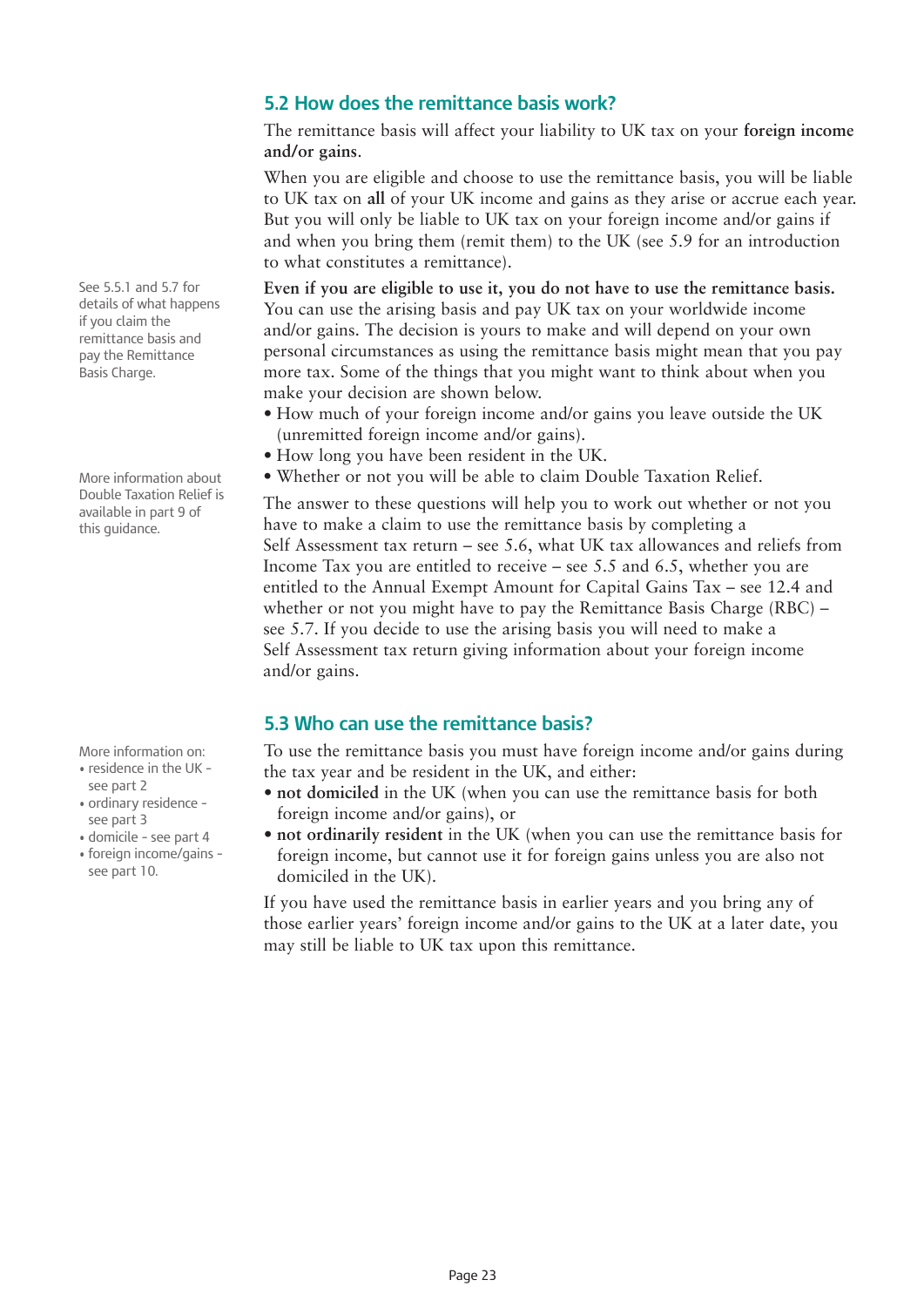#### **5.4 What UK tax will you have to pay on the remittance basis?**

 This table lets you to compare liability to UK tax on both the arising and remittance bases, and provides an overview depending on individual circumstances. You can find more detailed information about the taxation of employment income, including foreign employment income, in part 10, particularly at 10.10.1.

|                               | UK resident and domiciled                                                                                                                                                                                                            | UK resident but not domiciled                                                                                                                                             |
|-------------------------------|--------------------------------------------------------------------------------------------------------------------------------------------------------------------------------------------------------------------------------------|---------------------------------------------------------------------------------------------------------------------------------------------------------------------------|
| UK ordinarily<br>resident     | Not eligible to the <b>RB</b> .<br>All UK and foreign income<br>and gains are liable to<br>UK tax on the $AB$ .                                                                                                                      | Eligible to use RB.<br>If RB used all UK income<br>and gains are liable to<br>UK tax on the <b>AB</b> .<br>Foreign income and gains<br>are liable to UK tax on<br>the RB. |
| UK not ordinarily<br>resident | Eligible to use the <b>RB</b> .<br>If RB used all UK income<br>and gains are liable to<br>UK tax on the $AB$<br>Foreign gains are liable to UK<br>tax on the <b>AB</b> .<br>Foreign income is liable to UK<br>tax on the <b>RB</b> . | Eligible to use the RB.<br>If RB used all UK income<br>and gains are liable to<br>UK tax on the $AB$<br>Foreign income and gains<br>are liable to UK tax on<br>the RB.    |

 **RB** is remittance basis and **AB** is arising basis.

### **5.5 What happens when you choose to use the remittance basis?**

 If you are employed in the UK, have only small amounts of foreign income and meet the rest of the criteria listed at 5.1.1, then you might prefer to be taxed on the arising basis.

 What you have to do when you want to use the remittance basis will depend on how much unremitted foreign income and/or gains you actually have during the tax year.

#### **5.5.1 Less than £2,000 unremitted foreign income and/or gains arising or accruing in the tax year**

 If your unremitted foreign income and/or gains arising or accruing in the tax year are less than  $\text{\pounds}2,000$  you can use the remittance basis without having to make a claim or complete a Self Assessment tax return (see 5.6). If this is the case then you:

- will be automatically taxed on the remittance basis (unless the rules at 5.1.1 apply instead)
- • will not lose your entitlement to UK personal tax allowances or to the Annual Exempt Amount for Capital Gains Tax
- will **not** have to pay the Remittance Basis Charge.

 income and/or gains are your foreign income and/or gains which you leave outside the UK – Unremitted foreign see 12.28.

 You can find details of exchange rates at **www.hmrc.gov.uk**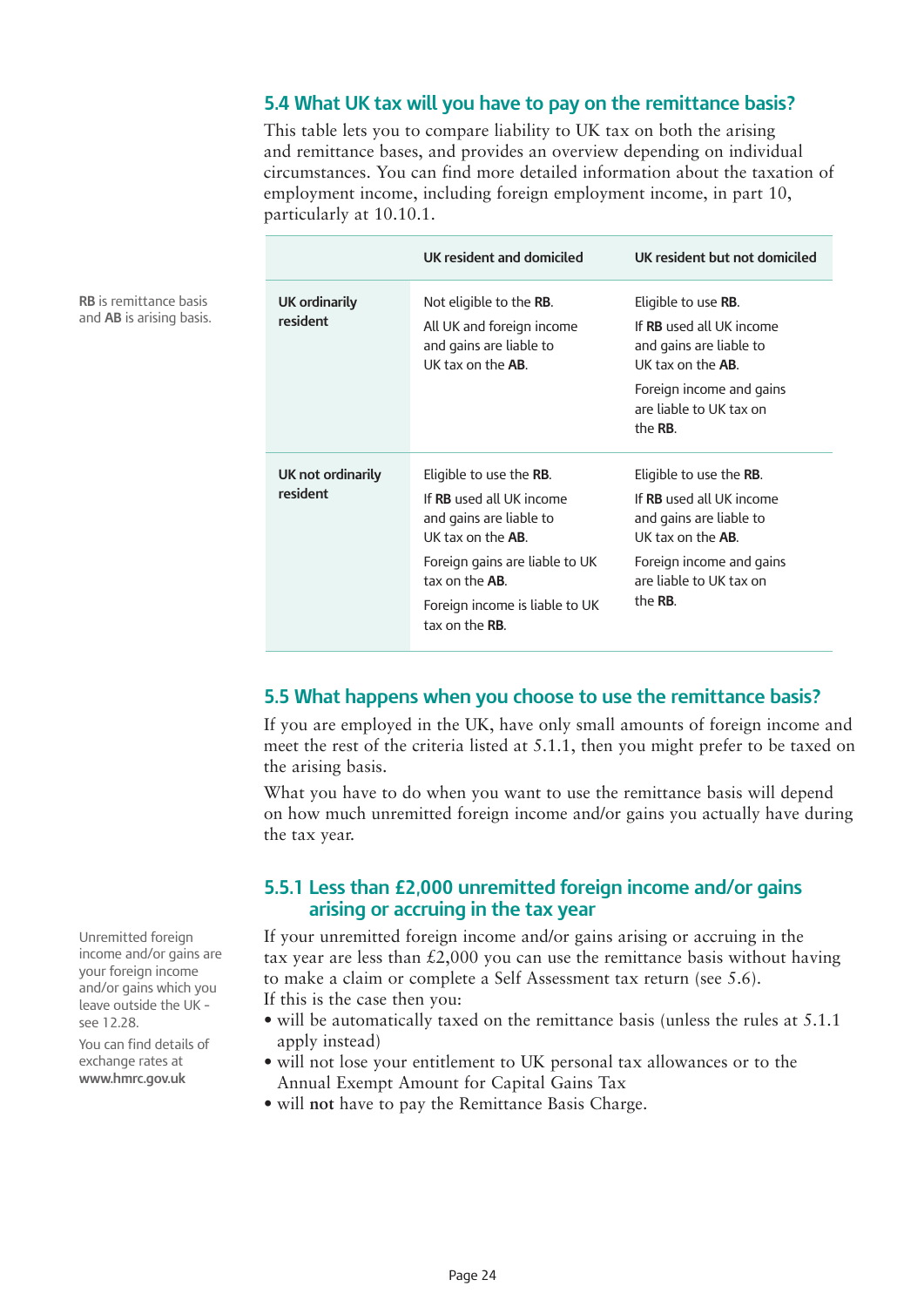If you do not meet the criteria in 5.1.1, but you have less than £2,000 income and/or gains which you choose to be taxed on the arising basis, then you will need to tell us in writing. unremitted foreign

 You will also need to complete a Self Assessment tax return to declare your foreign income and/or gains on the arising basis.

 In certain circumstances you might still have to complete a UK Self Assessment tax return to tell us about your UK income and gains and about any foreign income and/or gains which you have remitted to the UK during the tax year. See the Self Assessment guidance on our website if you think this may apply.

 To work out whether your unremitted foreign income in a tax year is below  $£2,000$ , you should deduct the total foreign income you have remitted during the tax year from the total foreign income received, for each currency, during then be converted into **pounds sterling** at the rate of exchange prevailing on the last day of the tax year to calculate whether your unremitted foreign income is below the  $£2,000$  limit. the tax year. The balance left is your unremitted foreign income. This should

 This applies only for the purposes of deciding whether unremitted foreign income is below the £2,000 limit.

 Foreign gains are always calculated in **pounds sterling** using the rates of exchange prevailing at the time when the gain is calculated and when allowable expenditure was incurred.

#### **Example**

 If you had £5,500 foreign income and/or gains in the tax year and you remitted £4,000 to the UK, your unremitted foreign income and/or gains in the tax year would be £1,500.

#### **5.5.2 £2,000 or more unremitted foreign income and/or gains in the tax year**

 If your unremitted foreign income and/or gains arising or accruing in a tax year are  $\pounds2,000$  or more, you will have to make a claim if you want the remittance basis to apply to you otherwise you will be liable to UK tax on the arising basis.

 If you do claim the remittance basis then, in most cases, in any tax year you claim, you will lose your entitlement to UK personal allowances and reliefs for Income Tax and to the Annual Exempt Amount for Capital Gains Tax. But you might not lose your entitlement to UK personal tax allowances and reliefs, if you are 'dual resident' – that is resident in the UK and also resident in certain other countries – see 6.5.

 Depending on how long you have been resident in the UK, you might also have to pay the  $£30,000$  RBC.

 In some cases you may find that the loss of your personal allowances and Annual Exempt Amount and payment of the RBC where appropriate, would outweigh any savings in tax on your unremitted income or gains so you may prefer to be taxed on the arising basis. That decision is yours and we cannot give you advice on what you should do. You might want to get advice from a professional tax adviser.

#### **Example**

 If you had £80,000 foreign income and/or gains in the tax year and you remitted £70,000 to the UK, your unremitted foreign income and/or gains for the tax year would be £10,000.

 information is available in the *Residence,* We revised our guidance on the calculation of income under £2,000 from August 2009. More detailed *Domicile and Remittances Manual* at **www.hmrc.gov.uk** unremitted foreign

 If desired, the treatment previously advised can be applied for 2008–09 only. See chapter 1 of for more information about exchange rates. the *Residence, Domicile and Remittances Manual*

 You can find details of exchange rates at **www.hmrc.gov.uk**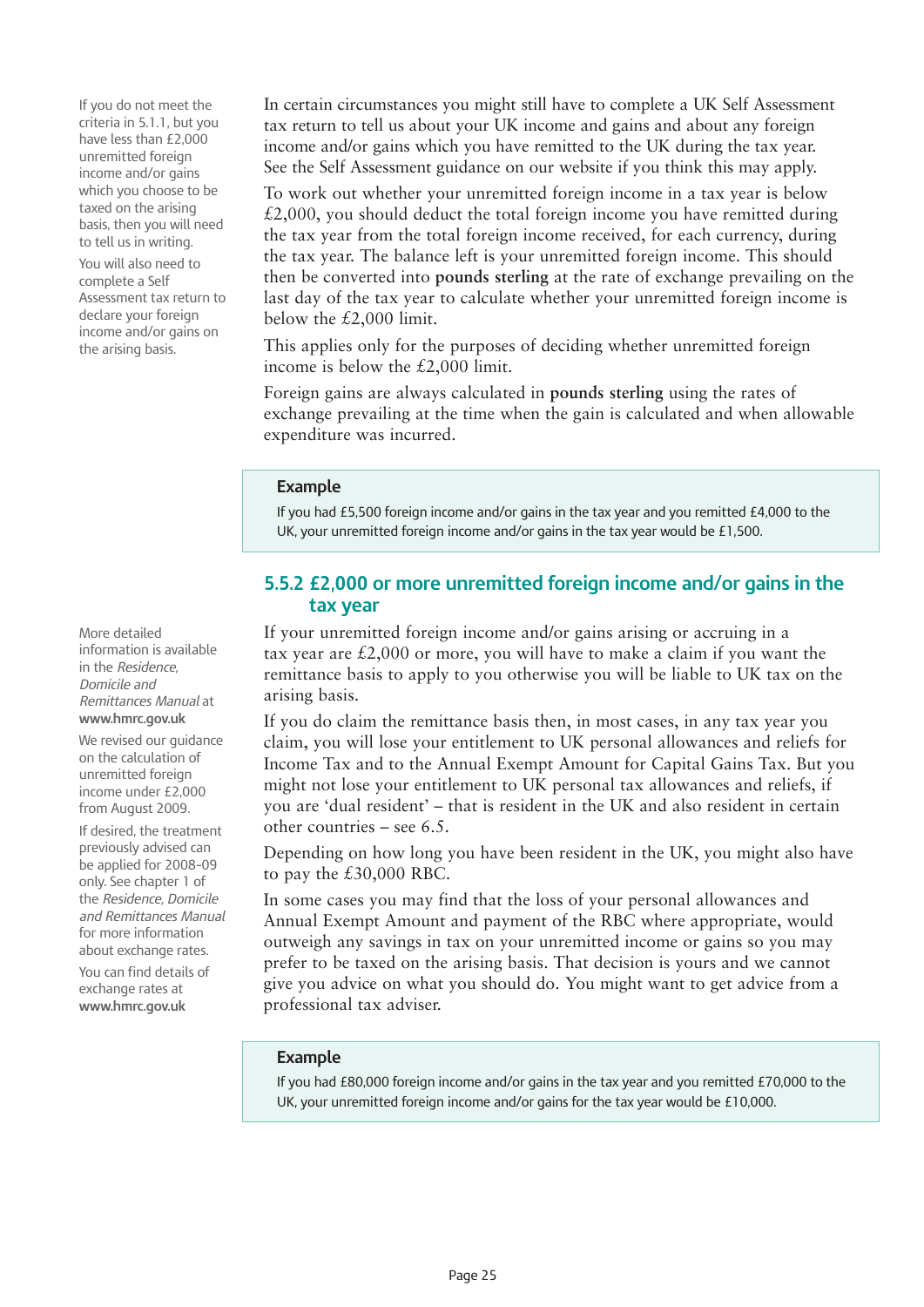If you do not currently receive a Self Assessment tax return and want to claim the remittance basis you will need to ask us for a return and for pages you require. any supplementary

 You should ask any tax office or any HMRC helpline to send the forms to you. You can find details of the helplines in  *The Phone Book* or at **www.hmrc.gov.uk**

 As losses on overseas assets are relevant to chargeable gains, any claim to offset losses is made on the SA108 of a Self Assessment tax return. You can make the election in the white space provided on *Capital Gains supplementary pages* the form.

 You can find the  *Capital Gains Tax Manual* at **www.hmrc.gov.uk**

#### **5.6 How to make a claim for the remittance basis**

 If you decide to make a claim to be taxed on the remittance basis you must complete a Self Assessment tax return, including the SA109 *Residence and remittance basis etc. supplementary pages*. If you are not domiciled in the UK and are using the remittance basis for foreign gains, you might also need the  SA108 *Capital Gains supplementary pages*.

 The residence supplementary pages of the Self Assessment tax return contain questions covering the status conditions for making a claim for the remittance basis and lets you make a declaration which covers:

- residence status
- ordinary residence status
- domicile status
- making your claim for the remittance basis
- cases where the individual is under 18 years of age at 5 April
- • nominations of foreign income and/or gains which are required for your claim to the remittance basis to be valid.

If you are using the remittance basis but have less than  $\pounds2,000$  unremitted foreign income and/or capital gains you will need to complete these pages if you are a Self Assessment taxpayer for any other reason.

#### *Overseas losses election*

 If you are not domiciled in the UK and wish to offset any overseas losses (from the disposal of overseas assets) against your chargeable gains you **must** make an election to do so. Once an election has been made, foreign losses may be set against UK gains as well as against foreign gains, subject to special ordering rules.

 You can only do this if you are resident but not domiciled in the UK and the  election must be made **for the first year for which you claim the remittance basis** from 2008–09 onwards, whether or not you have chargeable gains or overseas losses in that year.

 Once made, the election cannot be revoked. If you choose not to make an election your foreign losses for the year and for all future years (in which you remain not domiciled in the UK) will not be allowable losses.

  For more information on foreign losses see the HMRC *Capital Gains Tax Manual*. Or consult a professional adviser.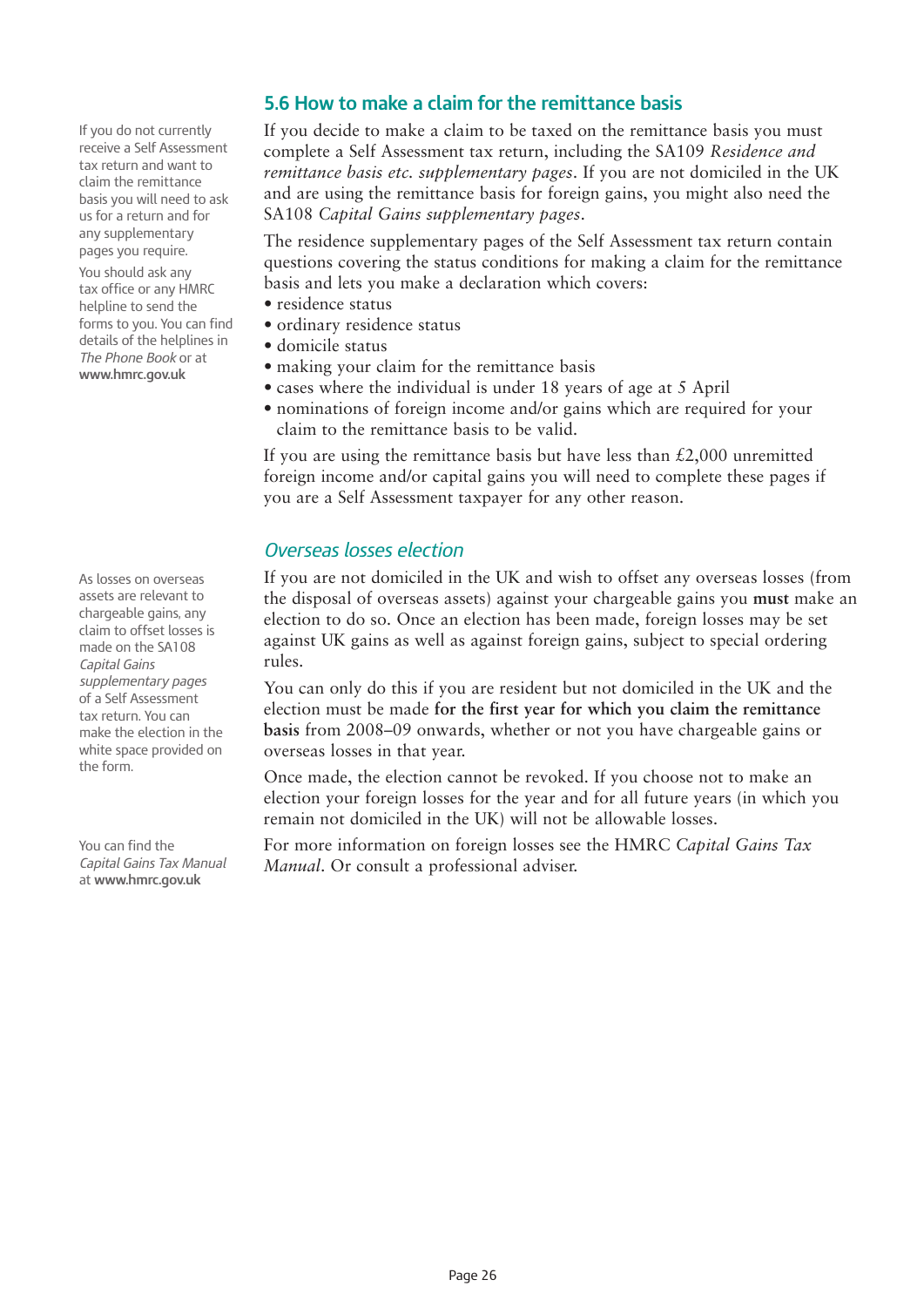#### *Exceptions to making a Self Assessment tax return claim for the remittance basis*

 Normally if you want to claim the remittance basis, you have to complete a Self Assessment tax return. There are two exceptions to this which you will need to think about.

- When your unremitted foreign income and/or gains are less than  $\text{\pounds}2,000$  see 5.5.1.
- When you have been resident in the UK for fewer than seven of the previous nine tax years or are aged under 18 and you:
	- have no foreign income or gains and no UK income or gains in the tax year (except taxed UK investment income of less than  $£100$ ), and
	- make no taxable remittances of foreign income and/or gains in the tax year.

 If either of these cases applies, you will not lose your entitlement to UK personal allowances, reliefs to Income Tax or to the Annual Exempt Amount for capital gains. You might have to complete a Self Assessment tax return for a reason other than to claim the remittance basis. You must complete any return you receive from us.

### **5.7 The Remittance Basis Charge (RBC)**

 If you decide to claim the remittance basis and have been a 'long term' resident in the UK, you may have to pay the RBC.

 The RBC is an annual tax charge of £30,000. It is tax on a part of the foreign income and/or gains which you leave outside the UK and is payable in addition to any UK tax that you have to pay on either UK income and/or gains or foreign income and/or gains remitted to the UK.

You must pay the RBC if, in a tax year, you have  $\text{\pounds}2,000$  or more from overseas income and/or gains arising or accruing which you have not remitted to the UK and:

- you make a claim to use the remittance basis
- you are aged 18 or over at the end of the tax year
- you are a 'long term' resident of the UK.

 The rules on the RBC are complicated and if you think that you need to pay  the RBC you should see the *Residence, Domicile and Remittances Manual* or consult a professional adviser.

#### **This example will help you to see when the RBC is due.**

 Martha is 42 years old and resident in the UK in 2008–09. Her unremitted foreign income and/or gains for that year are £250,000. Martha's residence status for the preceding years was as follows:

- 1999–2000 Not UK resident
- 2000–01 Not UK resident 2001–02 – UK resident 2002–03 – UK resident 2003–04 – UK resident 2004–05 – UK resident 2005–06 – UK resident 2006–07 – UK resident
	-
- 2007–08 UK resident

 So, in addition to being resident in 2008–09 when she considers making a claim for the remittance basis, Martha has been resident in the UK for seven of the last nine tax years. She will have to pay the RBC if she decides to claim the remittance basis in 2008–09.

 You are a 'long term' resident in the UK if you have been resident here in seven or more of the previous nine UK tax years.

 When you count the number of years you have been resident in the UK for this purpose, you must include all tax years even those before 6 April 2008 and those when you were under 18 years old.

 You must also include any years in which you were resident in the UK and entitled to 'split-year treatment' for either Income Tax or Capital Gains Tax purposes and any years in which you were resident but 'treaty non-resident'.

 To find out more on this subject – see the  *Residence, Domicile and Remittances Manual*.

 Nominations of foreign income and/or gains when paying the RBC can be complex. The notes to help you complete your return will help you. Self Assessment tax

 income and/or gains is available in the  *Residence, Domicile and* More detailed information on nominating foreign *Remittances Manual* at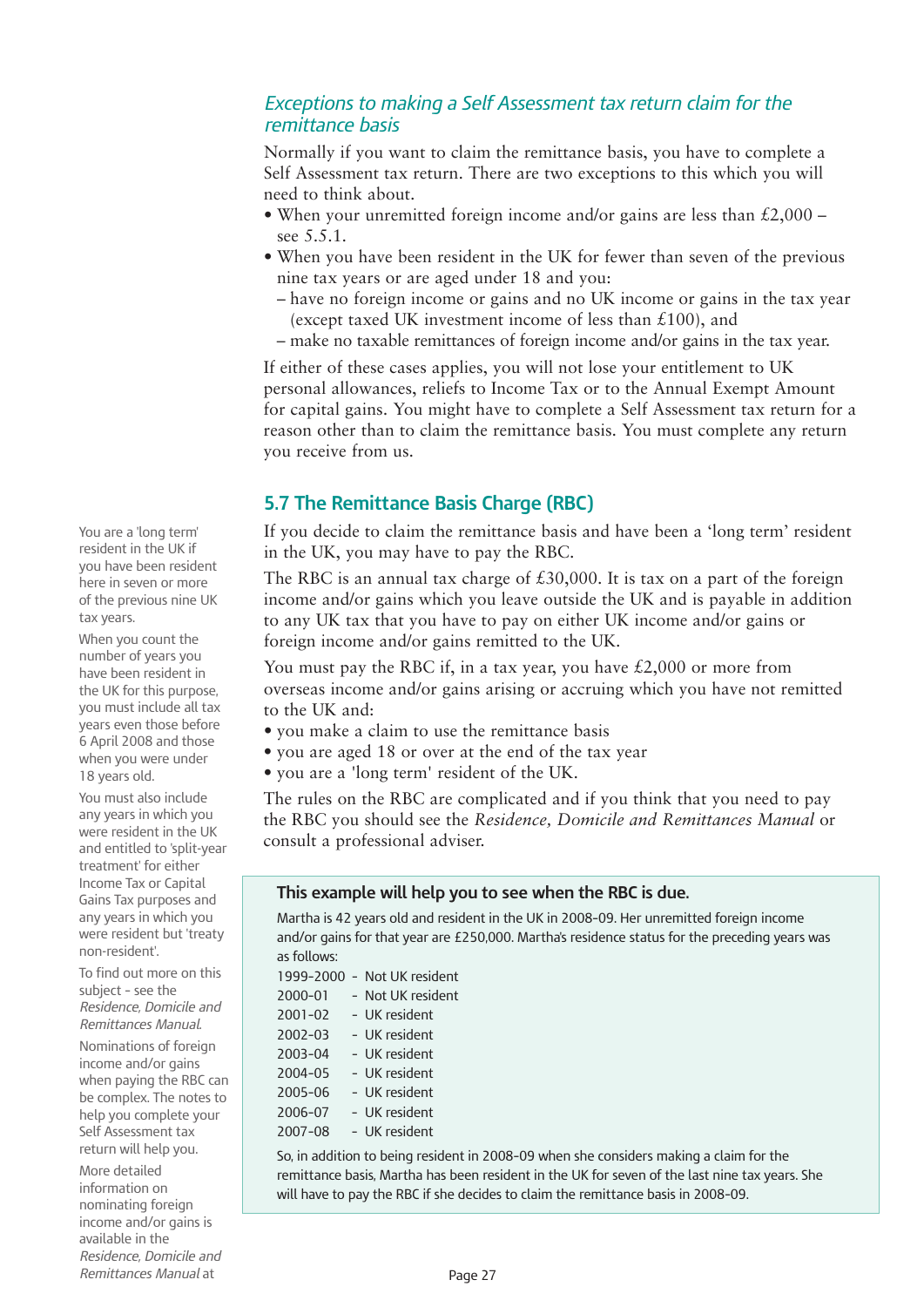The RBC will be due if it is appropriate to your circumstances as declared on a Self Assessment tax return when you claim the remittance basis. The charge will be Income Tax, Capital Gains Tax or a combination of the two. As part of your claim for the remittance basis you will be asked to nominate how much of your foreign income and/or how much of your foreign gains the £30,000 tax charge is for.



 **Note**: The flowchart is a broad guide to help you decide if you need to pay the Remittance Basis Charge. You have a choice each year whether to claim the remittance basis. If, in a particular year, it would be more beneficial for you to pay tax on your worldwide income and gains than to pay the RBC, you may choose not to claim the remittance basis.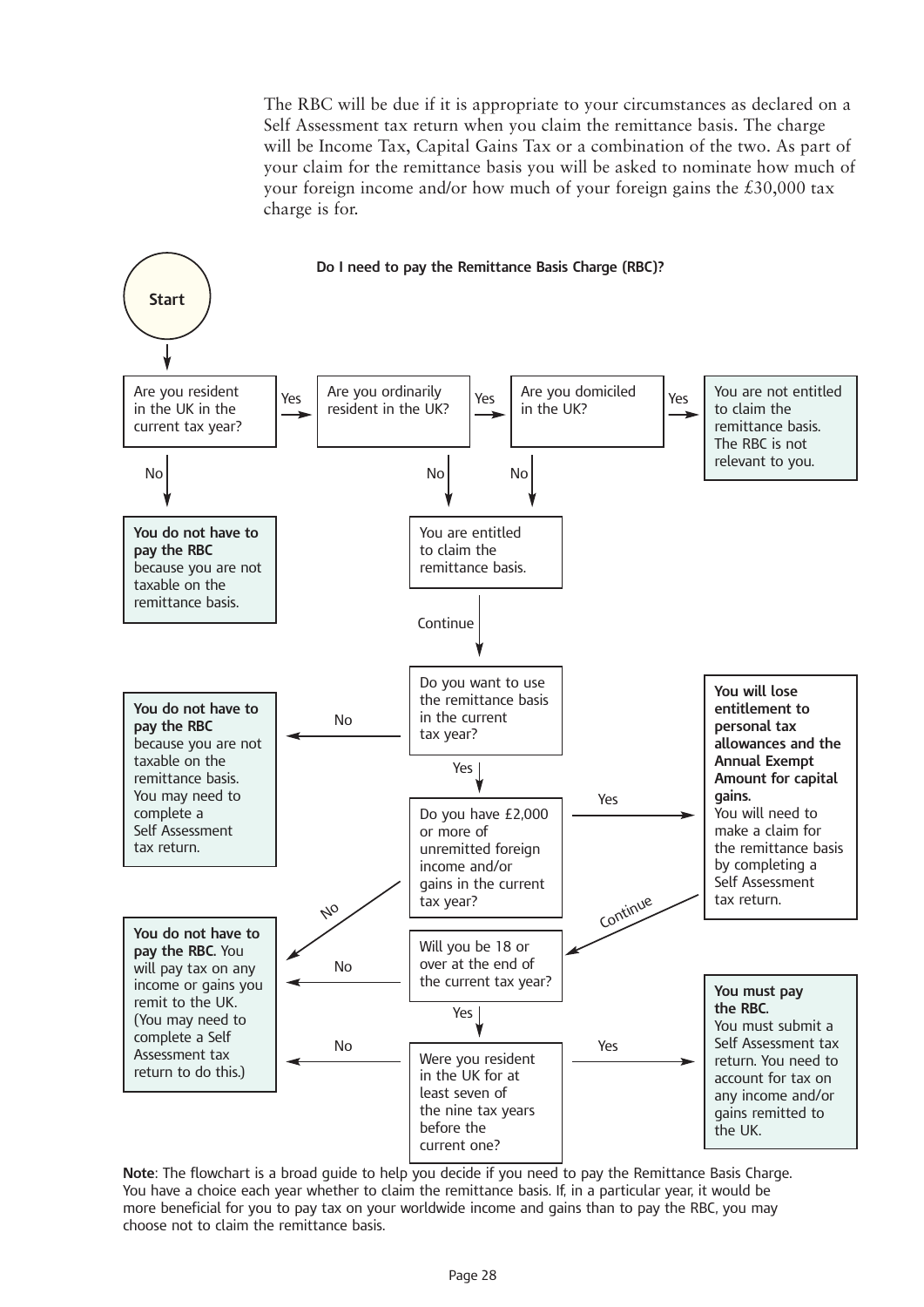#### **5.8 Paying the RBC**

 If you pay the RBC using untaxed foreign income and/or gains from outside the UK, the payment might be regarded as a remittance and charged to UK tax. To avoid this happening, if you do pay the RBC from outside the UK, the payment should be made direct to HMRC and paid by:

- a cheque (drawn on a foreign bank account), or
- an electronic transfer of funds.

 You might need to demonstrate that the payment was made direct to HMRC and you should keep sufficient records to support this, such as a copy of the cheque drawn on the foreign bank account.

 If the RBC is later repaid to you by HMRC, it will be regarded as a remittance when the repayment is made and will be subject to UK tax at that point.

#### **5.9 What is a remittance?**

 A remittance is any money or other property which is, or which derives from, your offshore income and gains which are brought, either directly or indirectly, into the UK for your benefit or for the benefit of any other relevant person.

A relevant person includes:

- your spouse or civil partner
- a cohabitee, that is a person with whom you live as a spouse or civil partner
- your minor children or minor grandchildren who are under 18 years of age
- your spouse's or civil partner's or cohabitee's children or grandchildren who are under 18 years of age
- trustees when you are, or another relevant person is, a beneficiary of the trust
- close companies when you are, or another relevant person is a participant in the close company – for example as shareholders
- a company which is a 51% subsidiary of a close company in which you are, or another relevant person is, a participant. (This applies from 22 April 2009.)

 There is also a remittance when a service provided in the UK to you or any other relevant person is paid for outside the UK with your foreign income and/or gains.

 **Money or property does not have to be physically imported from overseas for a remittance to occur**. It might be received in the UK from another UK resident, in return for money or assets representing income and/or gains being transferred to him or her overseas. The precise method of 'remittance' makes no difference. A remittance may be made via a commercially recognised form of money such as cash, notes, cheques, promissory notes, bills of exchange or financial credit.

 There are also rules relating to debts which are brought into the UK or are used to provide goods and services in the UK and rules relating to gifts of foreign income and/or gains later remitted to the UK by the recipient when you, or another relevant person, benefit.

 information on what constitutes a remittance and the meaning of 'remittance' is available in the *Residence,* More detailed *Domicile and Remittances Manual* at **www.hmrc.gov.uk**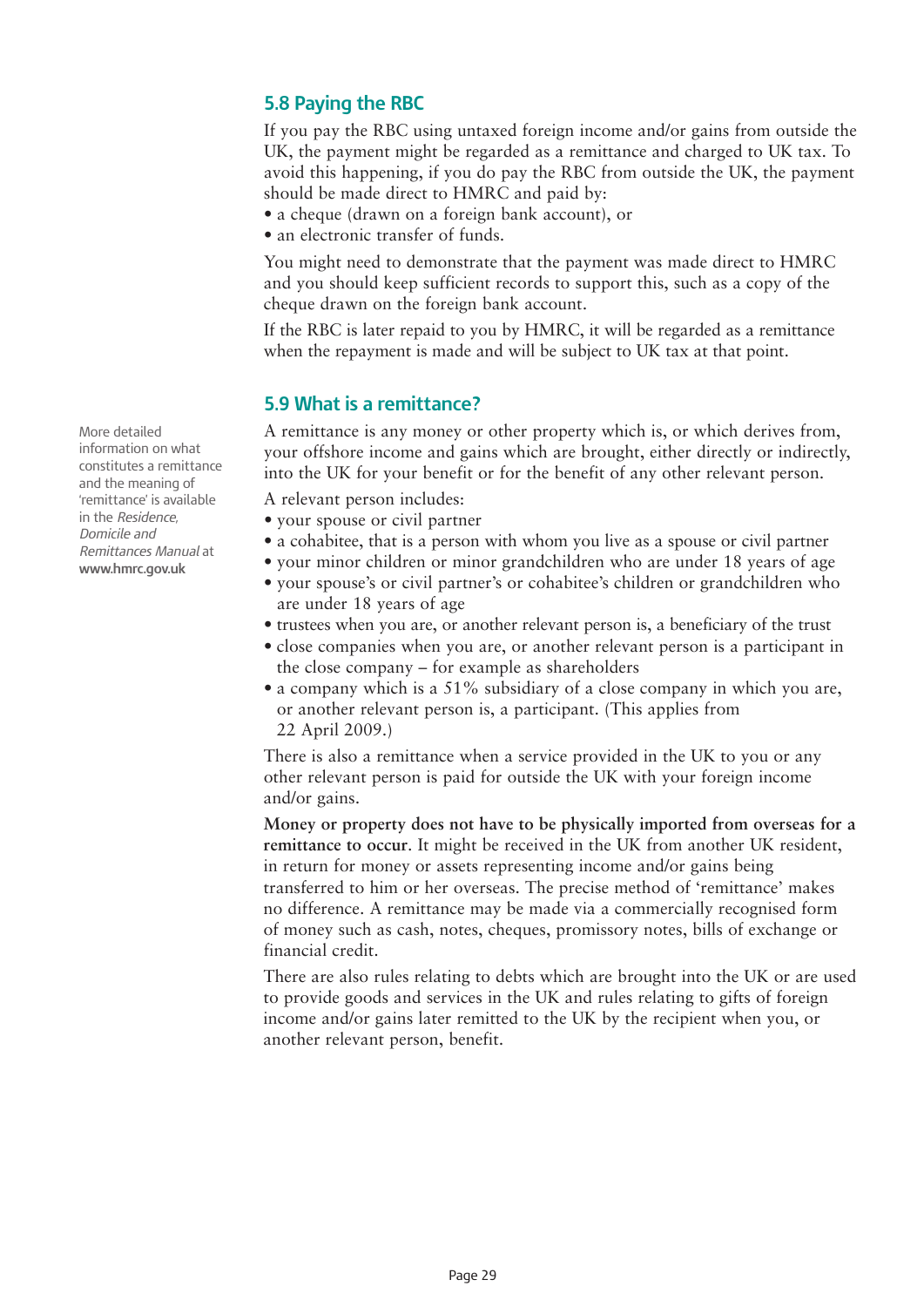information on these exemptions is available in the *Residence,* More detailed *Domicile and Remittances Manual* at **www.hmrc.gov.uk**

 You can find more mixed funds in the  *Residence, Domicile and* detailed information on *Remittances Manual* at **www.hmrc.gov.uk**

#### *Exemptions*

 In certain circumstances, some services which are paid for, or property which was purchased out of your relevant foreign income, foreign employment income or foreign chargeable gains can be brought to the UK without being chargeable to UK tax.

These exemptions include:

- certain items of clothing, footwear, jewellery that are brought to the UK for your personal use. If you sell the items in the UK they will no longer qualify for the exemption and will be a remittance.
- works of art and similar items which you bring to the UK for public display or repair. Also any such items that are only in the UK temporarily
- certain items with a notional value of less than  $£1,000$ .

#### **5.10 Mixed funds**

 A mixed fund is an overseas fund of money and/or other property which contains, or consists of:

• more than one type of income or gains, or

• income or gains from more than one tax year.

 A typical example is a bank account into which different types of income, such as bank interest, dividends and earnings, or gains are paid. Another example of a mixed fund is an asset which has been purchased using a mixture of income and capital monies.

 You do **not** have a mixed fund if you have a separate account for each different form of income from each tax year.

 If you use the remittance basis and you make a remittance from a mixed fund, there are strict rules that must be applied to decide the order in which amounts of income and chargeable gains within the mixed fund are remitted to the UK.

 The order in which remittances from a mixed fund will be regarded as remitted is:

1 employment income (other than overseas employment income)

2 foreign income which has not been taxed in another country

3 foreign chargeable gains which have not been taxed in another country

4 foreign income which has been taxed in another country

5 foreign chargeable gains which have been taxed in another country.

 The ordering starts with income and gains and capital from the latest year first, and then from each previous year in turn.

 This is a complex area and is mentioned here for your information. If you have remitted money from a mixed fund, you should either refer to the *Residence, Domicile and Remittances Manual* for further guidance or speak to a professional tax adviser.

  Note: In certain specified circumstances, employees who are **resident but not ordinarily resident** in the UK and who perform the duties of an office or employment both inside and outside the UK do not have to apply the mixed fund rule in respect of transfers from a particular account. If you think that this applies to you, you will need to read Statement of Practice SP1/09 *Employees resident but not ordinarily resident in the UK* which is available at **www.hmrc.gov.uk**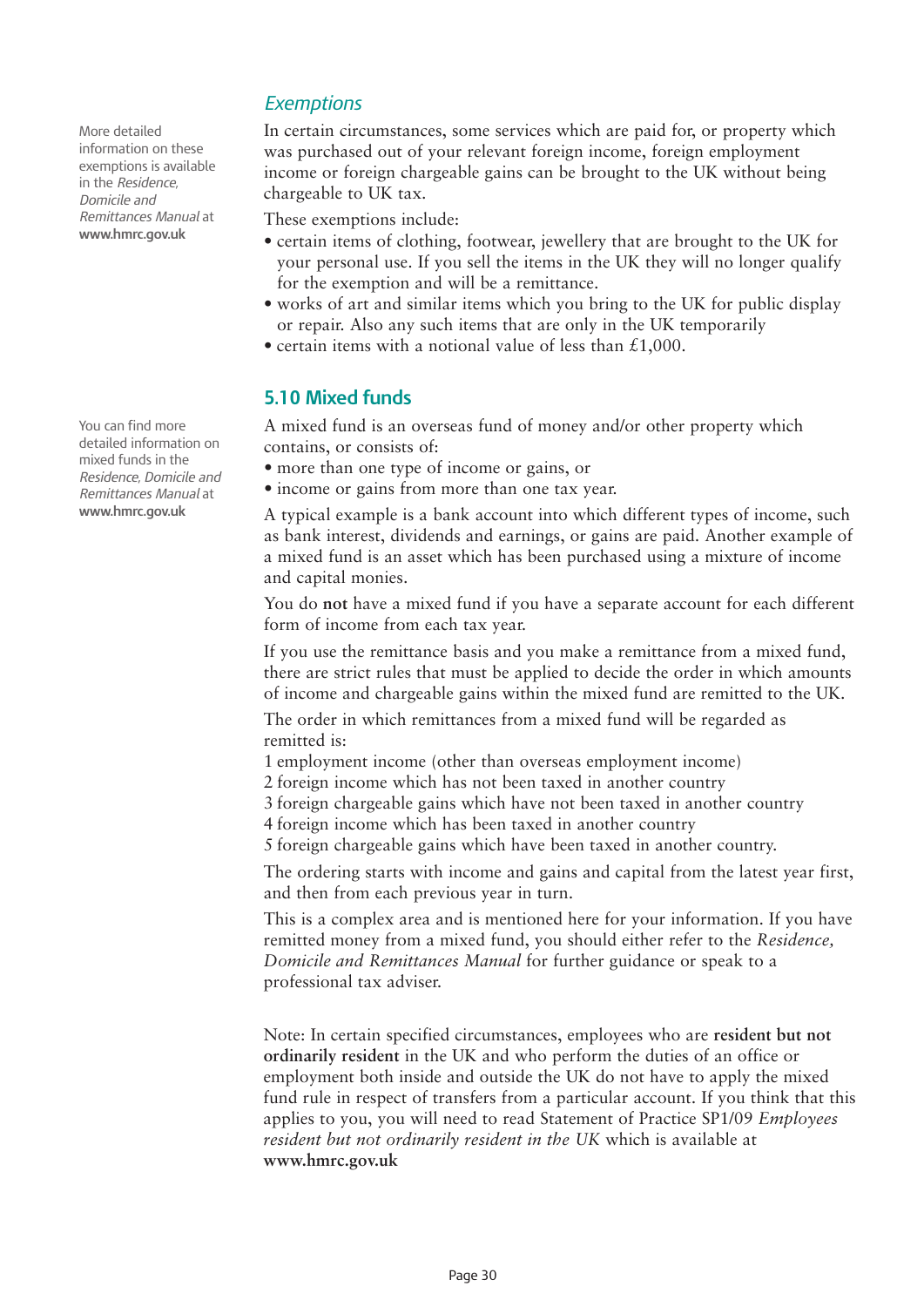#### **5.11 Temporary nonresidents and the remittance basis**

 If you have been resident in the UK, go to live abroad and then return to the UK at a later date which is less than five full tax years since your date of departure from the UK, you will have been temporarily non-resident in the UK. It is possible that any 'relevant foreign income' (RFI) which you brought to the UK during the time you were not resident in the UK, will be chargeable to UK tax in the year you become resident again in the UK.

 This rule will apply if you were resident in the UK for at least four of the last seven tax years before you left the UK.

 'Relevant foreign income' (RFI) is any foreign income which arises from a source outside the UK and is not from your employment. It includes:

- dividends from foreign companies
- profits of a property business (rental income)
- the profits of a trade, profession or vocation which is carried out wholly outside the UK
- pensions and annuities
- interest
- royalties.

#### **Example**

You return to the UK during the tax year 2011–12 after a period of residence abroad.

 You originally left the UK to become resident abroad on 2 September 2006 and so your 'year of departure' was 2006–07. You had been resident in the UK for the seven years before your departure and claimed the remittance basis in those years.

While you were resident abroad you remitted to the UK the following RFI:

|  |  | • £15,000 RFI from 2003-04 |  |
|--|--|----------------------------|--|

 • £18,000 RFI from 2004–05 RB claimed remitted in 2008–09 • £18,000 RFI from 2005–06 RB claimed remitted in 2009–10

RB claimed

remitted in 2008-09

 • £20,000 RFI from 2006–07 RB claimed remitted in 2010–11 Total £71,000

As you were not resident in the UK, this income was not taxed when remitted here.

 On your return to the UK in 2011–12, you will have been temporarily nonresident because there have been fewer than five full tax years between your year of departure and your year of return to the UK. You will be liable to UK tax on these earlier remittances when you were temporarily non-resident. They will be chargeable to UK tax in the tax year of your return (2011–12).

Note: If the year of return had been 2012–13 the temporary non-resident provisions would not apply.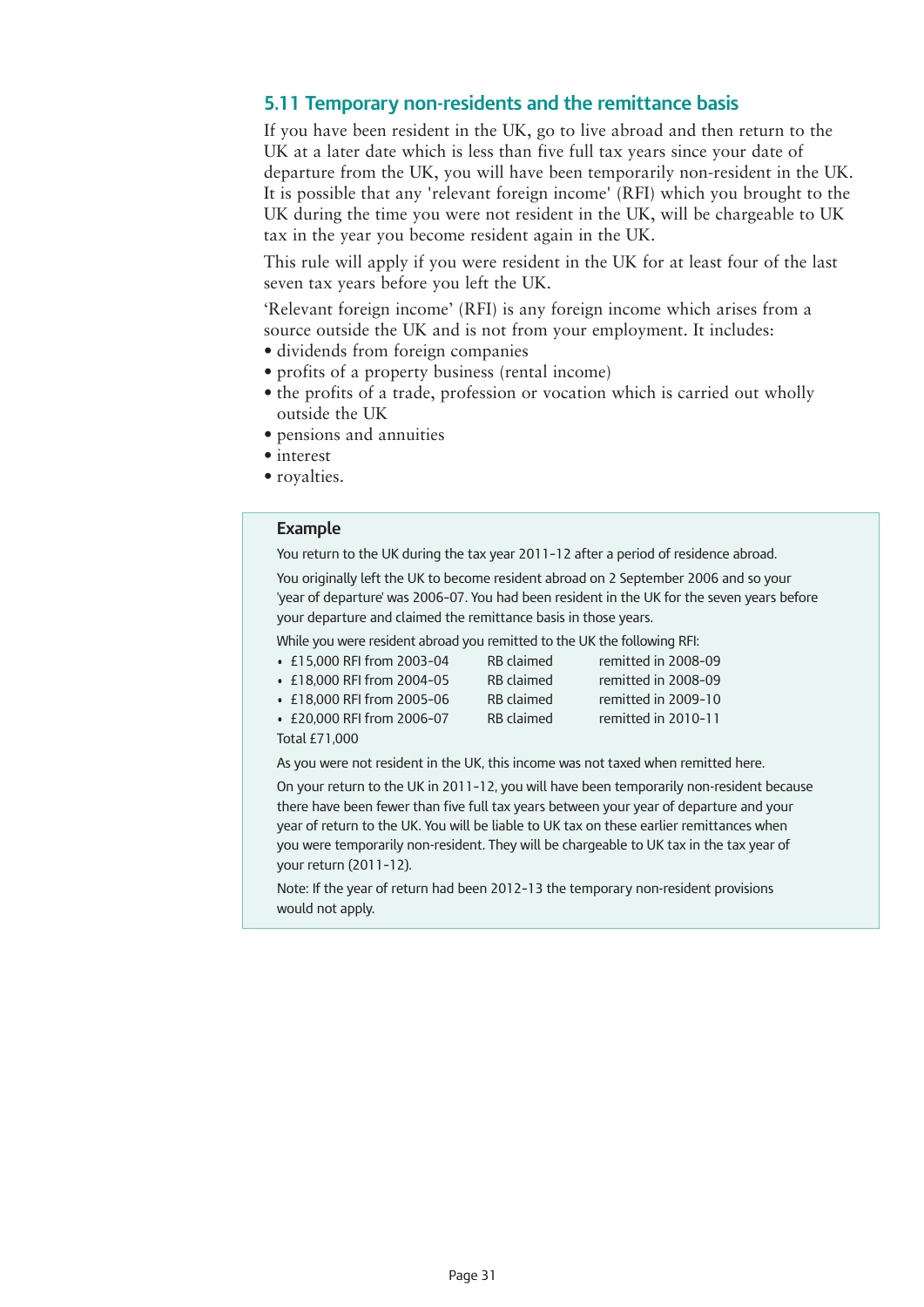# 6 UK personal tax allowances

#### **6.1 What are UK tax allowances?**

 Almost all people who are resident in the UK are entitled to an Income Tax Personal Allowance. This is the amount of income you can receive each tax year without having to pay tax on it. Depending on your circumstances, you may be able to claim other allowances such as Blind Person's Allowance or one of the age related levels of Personal Allowance.

#### **6.2 When can't you claim UK tax allowances?**

For tax years from 6 April 2008, if you are resident in the UK and:

- not domiciled (see part 4) and/or not ordinary resident (see part 3) in the UK, and
- have £2,000 or more in unremitted foreign income and/or gains, and
- claim the remittance basis (see part 5)

 then, in most cases, you **will not** be entitled to UK personal tax allowances. In this case, legislation removes your entitlement to UK allowances and reliefs under domestic law. The only exception to this affects some people who are 'dual residents' – that is resident in the UK and also resident in another country under that country's rules (see part 9). This exception does not affect all dual residents; only those who qualify for allowances under certain Double Taxation Agreements (see 6.5).

 The allowances you will not be entitled to when you make a claim to use the remittance basis for a tax year include:

- all levels of the Personal Allowance
- Blind Person's Allowance
- tax reductions for married couples and civil partners.

 You will also lose tax reliefs for certain payments for life assurance premiums and the Annual Exempt Amount (AEA) which is an allowance you set against any capital gains you make during a tax year when disposing of assets.

#### **6.3 How do you receive UK tax allowances?**

 If you already pay UK tax through your job or pension, or if you complete a Self Assessment tax return, you should receive a Personal Allowance if you are entitled to one. If you are an employee in the UK, you will have tax deducted at source from your wages or salary under the 'Pay As You Earn' (PAYE) system. Your employer will deduct tax on the basis of code numbers which we send them for each employee. The code we send for you should take into account the tax allowances and reliefs you are entitled to.

 If you need to claim UK tax allowances, you must do so no later than 31 January, five years after the end of the tax year to which the claim for allowances relates. From 1 April 2010 the time limit changes to four years from the end of the year of assessment. For example, if you are claiming for the tax year 2010–11 (6 April 2010 to 5 April 2011), you have until 5 April 2015 to claim.

<span id="page-31-0"></span> You can find details of current and previous years' tax allowances and rates of tax at phoning the helpline. You will find us in  *The Phone Book* under HM Revenue & Customs. **www.hmrc.gov.uk** or by

 To find out what is a UK tax year – see 12.26.

 If you are taxed on the remittance basis and have less than £2,000 income and/or gains, you can still claim in unremitted foreign personal allowances.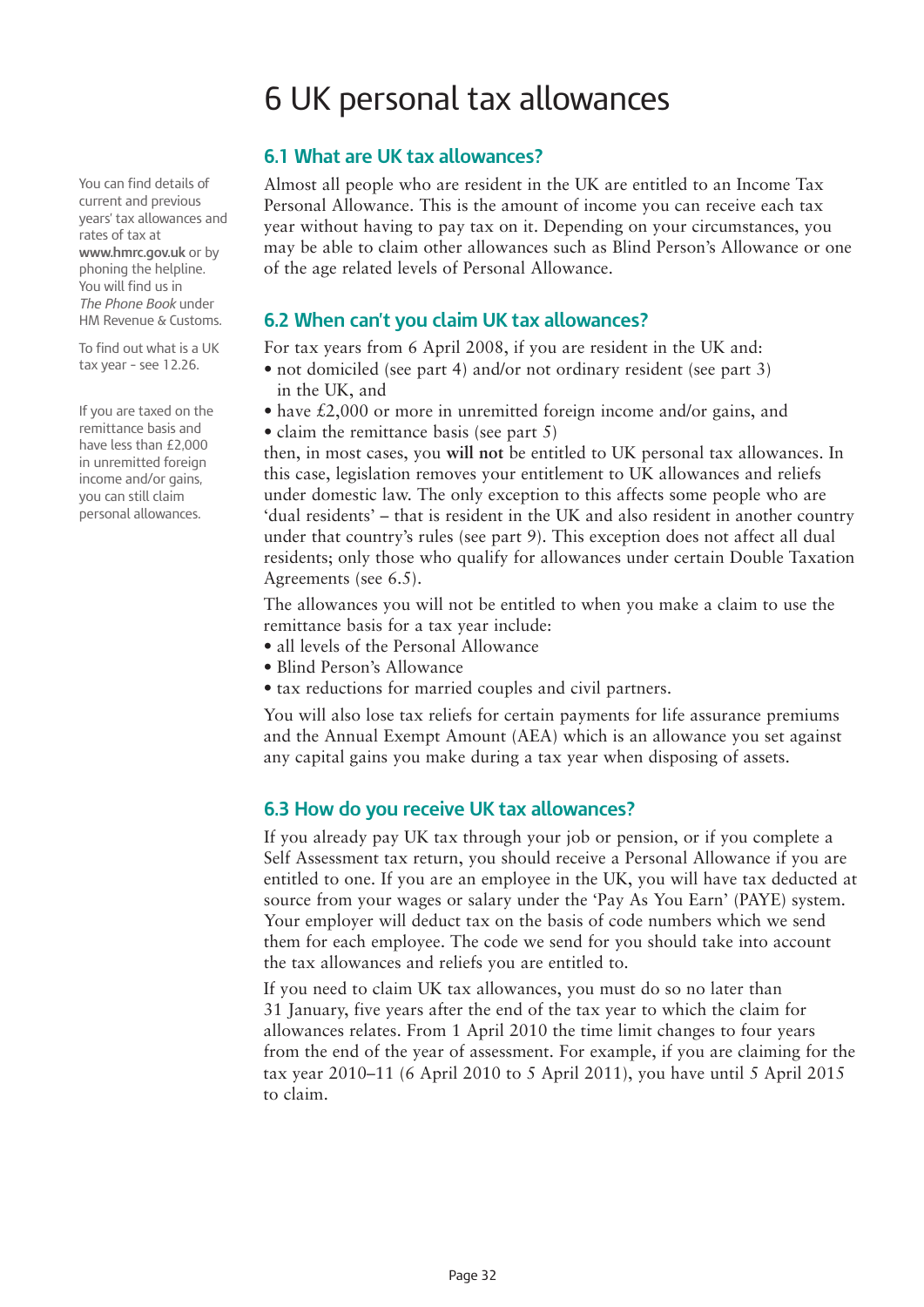#### **6.4 What should you do if you have UK tax allowances and use the remittance basis?**

 From 6 April 2008 onwards, if you have claimed the remittance basis (see part 5) and your unremitted income and/or gains is  $\text{\pounds}2,000$  or more you will **not** be entitled to the allowances listed in paragraph 6.2.

 If you decide during a tax year that you are going to use the remittance basis and you are still receiving personal allowances through the PAYE system, you may not be paying enough UK tax. If you let us know, we can arrange to adjust your PAYE code so that you are not left with a tax bill at the end of the year because you have received personal allowances which were not due because you were using the remittance basis. Otherwise we will ask you to pay the additional tax through the Self Assessment system.

 If you want us to adjust your PAYE code you should contact the office which deals with your PAYE and ask for a tax code to be sent which does not give relief for personal allowances. This will reduce the amount of tax you may have underpaid at the end of the tax year. Your employer can't do this for you as your tax affairs are confidential between you and HMRC. Until they receive a new tax code from us, your employer will continue to deduct tax from you based on the code we sent before you told us you were claiming the remittance basis.

#### **6.5 Are you entitled to UK personal tax allowances when using the remittance basis?**

 Some people who claim use of the remittance basis are still entitled to UK personal tax allowances. If you are resident in the UK and, at the same time are resident in one of the countries shown (that is you are 'dual resident') you will be able to receive UK personal tax allowances in any year that you claim the remittance basis.

 The Double Taxation Agreements (DTAs) between the UK and the countries listed on the left make specific provision for the residents of those countries to be given entitlement to UK personal tax allowances. This specific provision does not appear in other DTAs and only those people who are dual resident in the UK and one of the countries listed here are entitled to UK personal tax allowances in a tax year when the remittance basis is claimed.

 Although these DTAs allow you to claim the remittance basis and still receive UK personal tax allowances, you will need to consider carefully whether, in your particular case, it actually makes sense to do so. The terms of the DTA might mean that there is, in fact, no benefit in claiming the remittance basis as the non-UK country may tax any foreign income or gains not remitted to the UK.

 You can find more information about Double dual residence in part 9. Taxation Agreements and

 You can find more information about the remittance basis in part 5.

 Countries where a DTA with the UK entitles you to UK personal tax allowances when claiming the remittance basis:

- Austria
- Belgium
- Burma (Myanmar)
- Fiji
- Germany
- Greece
- Ireland
- Kenya
- Luxembourg • Mauritius
- Namibia
- Netherlands
- Portugal
- Swaziland
- Sweden
- Switzerland
- Zambia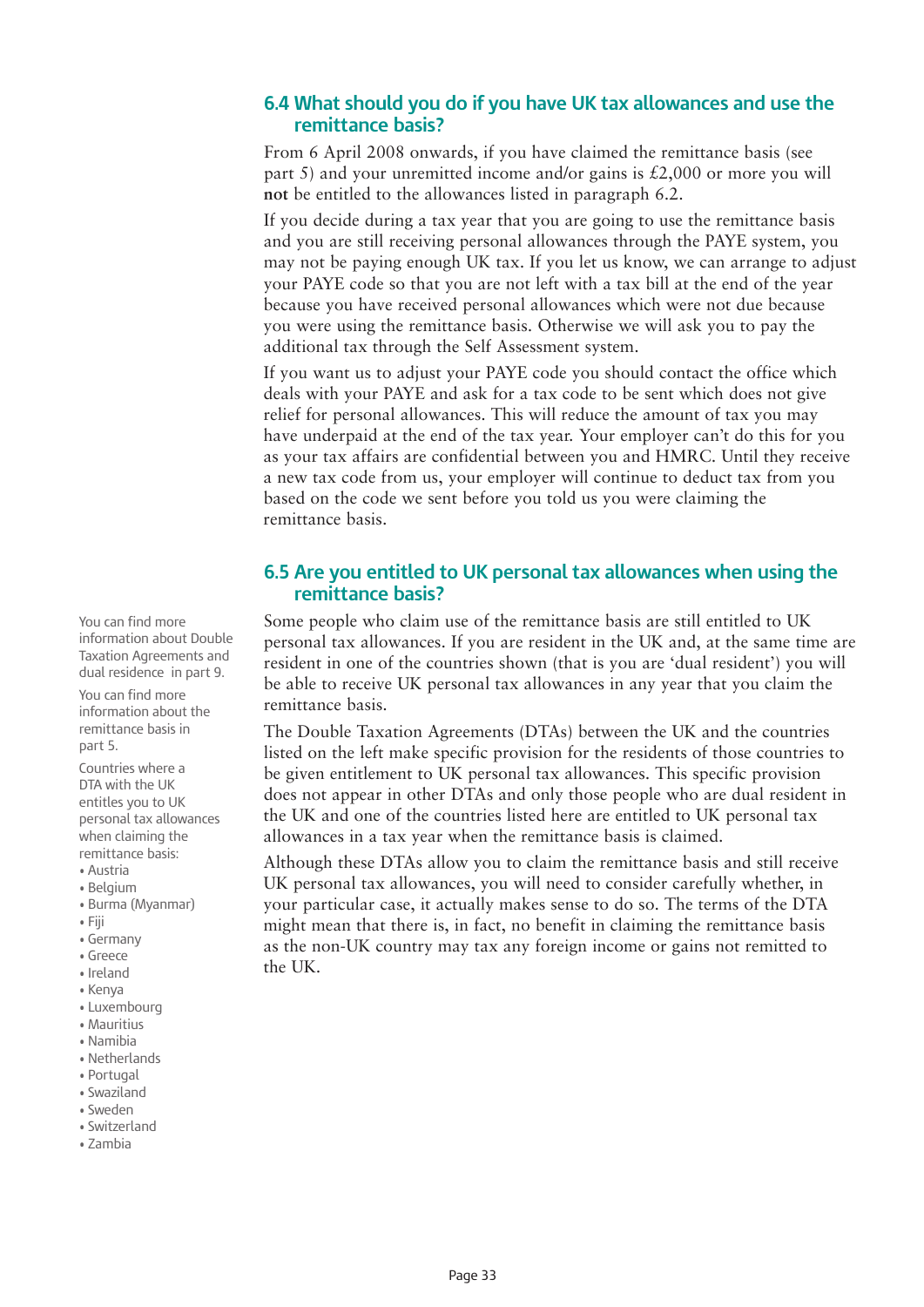If you are not resident in the UK and you wish to claim UK tax allowances you should contact your tax office.

 You can find more information in part 7  *Coming to the UK* and part 8 *Departing from the UK*.

## **6.6 Allowances for nonUK residents**

 Even if you are not resident in the UK, you may be able to claim UK personal tax allowances if you are:

- a Commonwealth citizen \*
- • a citizen of a state within the European Economic Area (EEA) (this includes a British citizen), that is a citizen of a Member State of the European Union, Iceland, Liechtenstein or Norway
- a current or a former employee of the British Crown (including a civil servant, member of the armed forces and so on.)
- a UK missionary society employee
- a civil servant in a territory under the protection of the British Crown
- a resident of the Isle of Man or the Channel Islands
- a former resident of the UK who lives abroad for the sake of your own health or the health of a member of your family who lives with you
- • a widow, widower or the surviving civil partner of an employee of the British Crown
- Taxation Agreement which allows such a claim. • a National and/or resident of a country with which the UK has a Double

 \* This category applies only until 5 April 2010. From 6 April 2010, you do not qualify for UK personal tax allowances solely by virtue of being a Commonwealth citizen. But, you may still qualify for these allowances under other provisions or through a relevant double taxation treaty.

## **6.7 Allowances when coming to or leaving the UK**

 If you become or if you cease to be resident in the UK during a tax year, you will still be able to claim full allowances and reliefs in the year of your arrival or departure. This will be subject to any claim that you have made to the remittance basis of taxation as outlined earlier in this part of the guidance.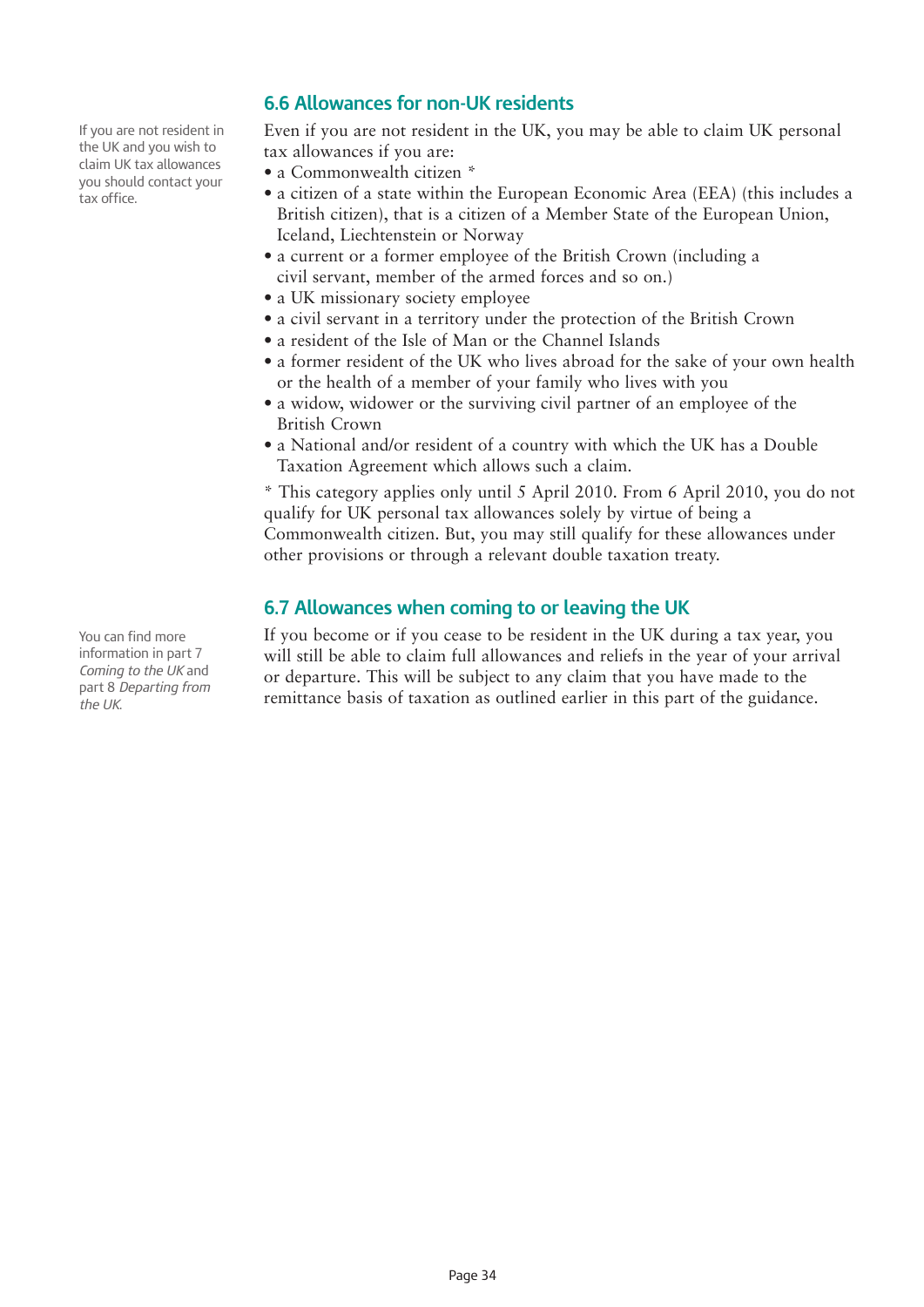# 7 Coming to the UK

 If you come to live here permanently or to work here for an extended period, or with no particular end date, you will become resident in the UK. But not everyone who comes to the UK becomes resident here. For example, those who are in the UK on holiday or for a short period of work will generally not become resident in the UK.

 In most cases it will be clear whether you become resident or not, but sometimes it needs careful thought about a number of factors. These include:

- whether you have been resident in the UK before
- how many days you spend here
- the pattern of your presence in the UK or absence from it over a period of years
- whether your purpose for being in the UK is settled or temporary
- your family, social and work ties to the UK
- your accommodation arrangements.

 The following sections will help you to think about various factors to decide if, and when, you have become resident in the UK, and what this means for the tax that you pay.

 If you become UK resident **in** a particular tax year, by law you are resident **for** the whole of that tax year. But, if you come to the UK part way through a tax year, the year may by concession be split (Extra-Statutory Concession A11). This means that the UK Income Tax you should pay because you are resident here is calculated on the basis of the period you are living here rather than the whole of that tax year. This has the effect of splitting the tax year into resident and not resident periods for the purposes of calculating the tax due. The following guidance assumes that this split-year treatment applies.

### **7.1 Residence and your purpose in coming to the UK**

 To work out what UK tax you will have to pay, you need to establish whether you are resident here. To do this you must think about why you have come here, and how often and how long you will be here.

- Have you come to the UK to live here permanently or indefinitely, or to live or work for three years or more? If you have, read paragraph 7.2.
- • Have you come to the UK as a student for a course of study or education? If you have, read paragraph 7.3.
- Have you come to the UK for less than three years? If you have, read paragraphs 7.4 through to the end of this part of the guidance.
- • Have you come to the UK as part of a series of visits? If you have, read paragraphs 7.4 through to the end of this part of the guidance.

 Depending on your circumstances you may need to follow two or more of the above references.

 Deciding whether you are resident in the UK is not just a matter of counting days, unless you are here for 183 or more days in a tax year, as this makes you UK resident for that tax year.

<span id="page-34-0"></span> This information is to help you understand your tax position when you first come to the UK. You can find other,

 on things you might need to do when you first come to the UK at

**www.hmrc.gov.uk/ migrantworkers/**

general information,

 For more information about split-year treatment see paragraph 2.4.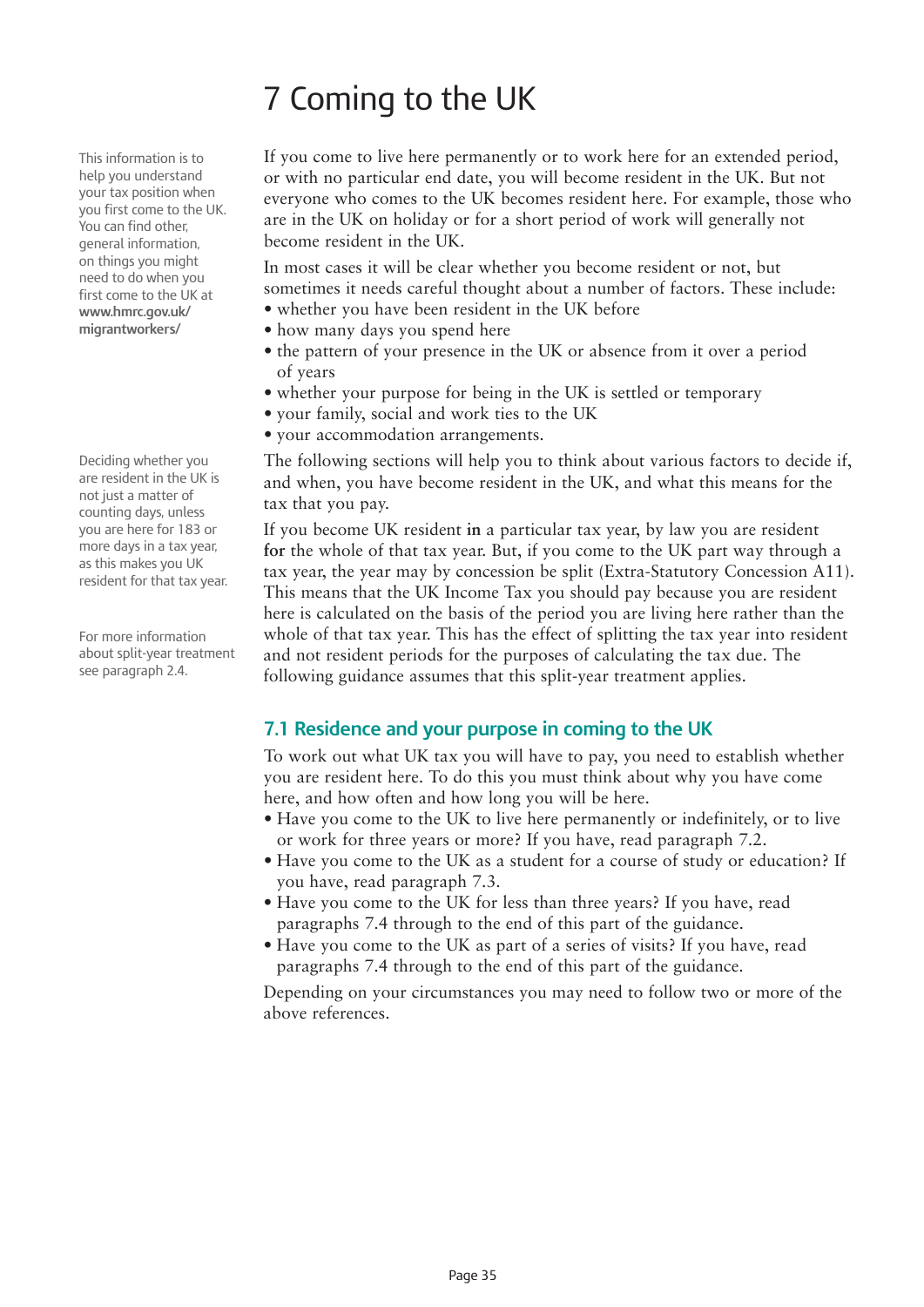#### **7.2 When you come to the UK permanently, indefinitely, or to live or work for three years or more**

 If your home has been abroad and you have come to the UK to live here permanently or indefinitely, you will be resident and ordinarily resident from the date you arrive.

 You will also be resident and ordinarily resident from the date you arrive if you have come to the UK to remain here for three years or more. This is because you are not simply visiting but have settled in the UK for the time being.

 If you have previously been resident in the UK and are returning after a period abroad, you will need to think about whether or not your absence from the UK was a period of non-residence. You may not have been entitled to the split-year treatment. If you **were** not resident you may have been 'temporarily not resident' and this might affect your liability to UK tax when you become resident in the UK again.

 Whether or not you have lived here before, if you have come to the UK to live or work permanently, indefinitely, or for three years or more, you should tell us immediately so that you can make sure that you are paying the correct amount of tax as soon as possible.

- • If you work for an employer in the UK, they will give you the forms you need to complete for us and will deduct tax from your earnings on our behalf under PAYE – see part 6. The forms might include form P46.
- If you have been seconded to work in the UK while employed by a foreign employer, they should give you the form P46 (Expat) to complete. We will send you any other forms that you need.
- If you are going to work for yourself  $-$  that is, as a self-employed person  $-$  you can find out what you need to do at **www.hmrc.gov.uk** or you can phone our Self-employed Helpline. The helpline will be able to give you the advice you need to make sure that you pay the right amount of UK tax at the right time.
- If you have come to the UK to live (permanently or indefinitely or for three years or more) but do not intend to work here, you must tell us if you have any taxable income and/or gains.

 Paragraphs 7.4, 7.5 and 7.6 explain what you need to think about if you have come to the UK and will not be staying here for three years or more, or permanently or indefinitely.

 Part 2 explains what we mean by resident in the UK while part 3 explains what we mean by ordinarily resident in the UK. You should read both parts of the guidance.

 'From the date you arrive' means from the beginning of the tax year, but you will not normally be charged tax for the period up to your arrival in the UK. (See the note at the beginning of this part of the guidance.) You can find more

 information on the UK Income Tax liability of people who have been in the UK in part 5 of this guidance – see 5.11 For information on capital gains, go to temporarily non-resident

#### **www.hmrc.gov.uk**

 All people who work in the UK and pay NICs need a National (NINO). If you do not already have one you can apply by phone to the Jobcentre Plus service on  **0845 600 0643**. Lines are open from 8am to 6pm, Monday Insurance number National Insurance number allocation to Friday.

 You can get more by phoning our  on **0845 915 4515**. For opening hours go to phone us. information at **www.hmrc.gov.uk/ migrantworkers/** self-employed.htm or Self-employed Helpline **www.hmrc.gov.uk** or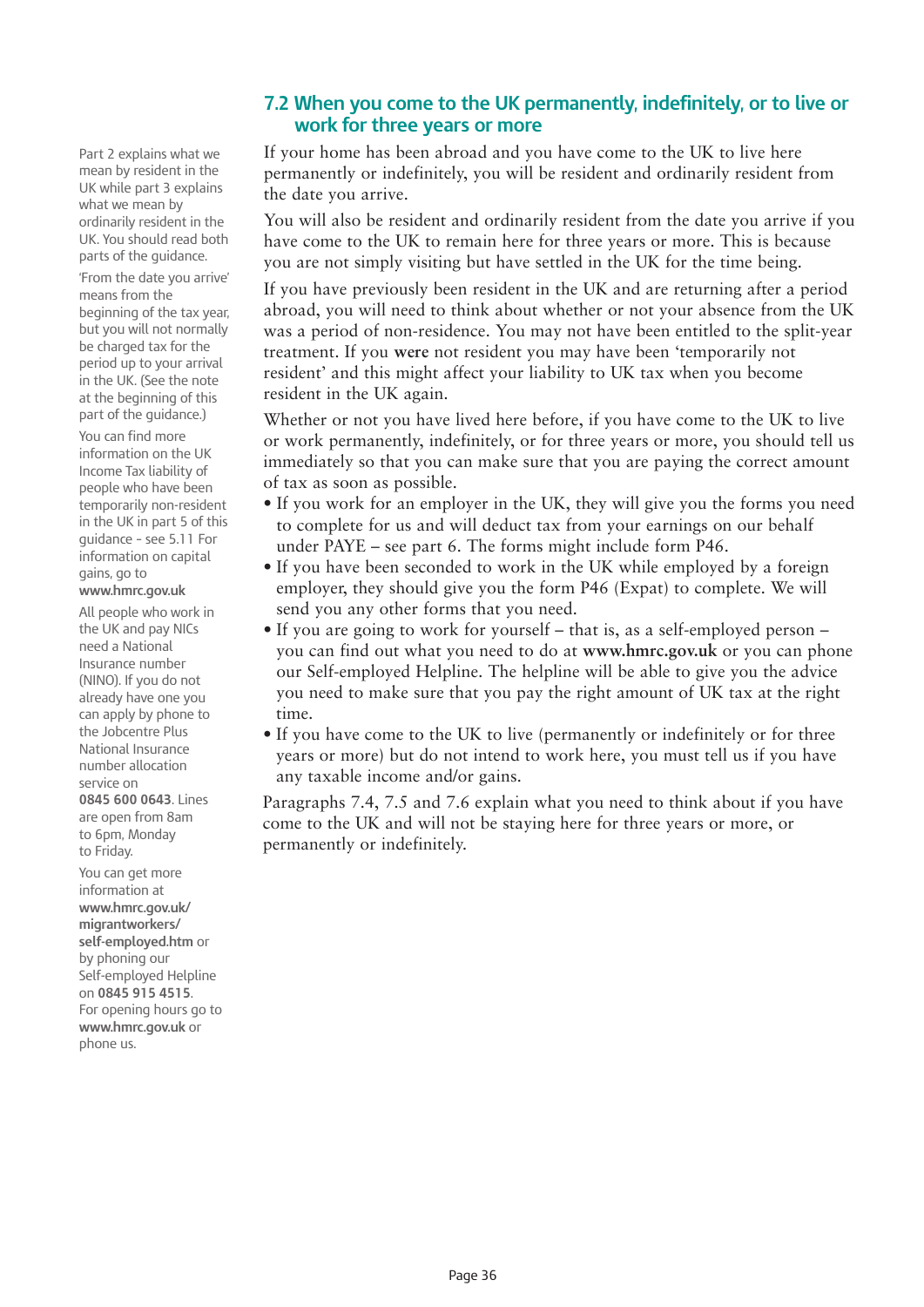Part 2 explains what we mean by resident in the UK while part 3 explains what we mean by ordinarily resident in the UK. You should read both parts of the guidance. Remember that if you are in the UK for 183 days or more during a tax year you are resident here.

 If you are an international student and have come to the UK to study on a student visa, you **do not** have to tell us that you are here unless you think that you might have to pay UK tax.

 If you are an international student and have a student visa you are able to work while in the UK but there are rules about the type of work you can do. To find out more go to the UK Border Agency website at **www.ukba.homeoffice. gov.uk**

 You can find more information about Double paragraph 12.6 and part 9 of this guidance. Taxation Agreements at

 Part 2 explains what we mean by resident in the UK while part 3 explains what we mean by ordinarily resident in the UK. You should read both parts of the guidance. Remember that if you are in the UK for 183 days or more during a tax year you are resident here.

 You can find out what counts as a day spent in the UK for this purpose in paragraph 2.2.1.

 You may become resident for many reasons during your visit(s). See part 2 for what we mean by resident.

 You can find out how to contact us in part 13.

# **7.3 When you come to the UK as a student**

 If your home has been abroad and you have come to the UK for less than two years for a period of study or education, you might not be resident in the UK (see paragraphs 7.4 and 7.5). If you have come to the UK for more than two years but less than four years for study or education, you will be resident in the UK while you are here. But you will **not** usually be ordinarily resident if: • you do not own or buy accommodation here

- you do not acquire accommodation here on a lease of three years or more
- when you leave the UK you do not plan to return here regularly for visits which average 91 days or more in a tax year (to calculate your average visits to the UK – see paragraph 7.6).

 If, while you are studying in the UK, you get a job to help support yourself, you might have to pay UK tax on your earnings. This is because your earnings are from a UK source and are liable to UK tax whether or not you are resident in the UK. If you are going to work in the UK you will usually need a UK National Insurance number. You can find information about this and other details of working in the UK in paragraph 7.2.

 How much tax you have to pay will depend on the amount you earn during a tax year. You may be entitled to UK personal tax allowances which reduce the amount of any UK tax that you have to pay. This is explained in part 6.

 As a student from outside the UK, you should check if there is a Double Taxation Agreement (DTA) between the UK and your own country. Most DTAs make provision for the tax treatment of the money paid from abroad for course fees and your support while you are studying here. It is important that you check your position as this will affect what, if any, UK tax you need to pay on foreign income and/or gains that you bring into the UK.

# **7.4 When you come to the UK temporarily**

 If you are simply visiting the UK, then you might not be resident. But you are not simply visiting the UK if you have a purpose for being here which is not temporary. The nature and extent of your connections to the UK may indicate that your purpose in the UK is not temporary.

 If you are here temporarily read paragraphs 7.5 and 7.6. You may also need to read paragraph 7.7.

 If you remain in the UK for a period that spans two tax years and are resident in the second year then you will need to think about whether you were also resident in the first tax year. This will depend on all the facts.

 It is possible that after you first come to the UK your circumstances change and you are going to live here permanently or indefinitely, or you are going to remain here for three years or more from the date of your arrival. In such a situation, you will become resident and ordinarily resident in the UK and you should read paragraph 7.7. If your circumstances change and you become resident in the UK, you should tell us as soon as possible to make sure that you are paying the correct amount of tax.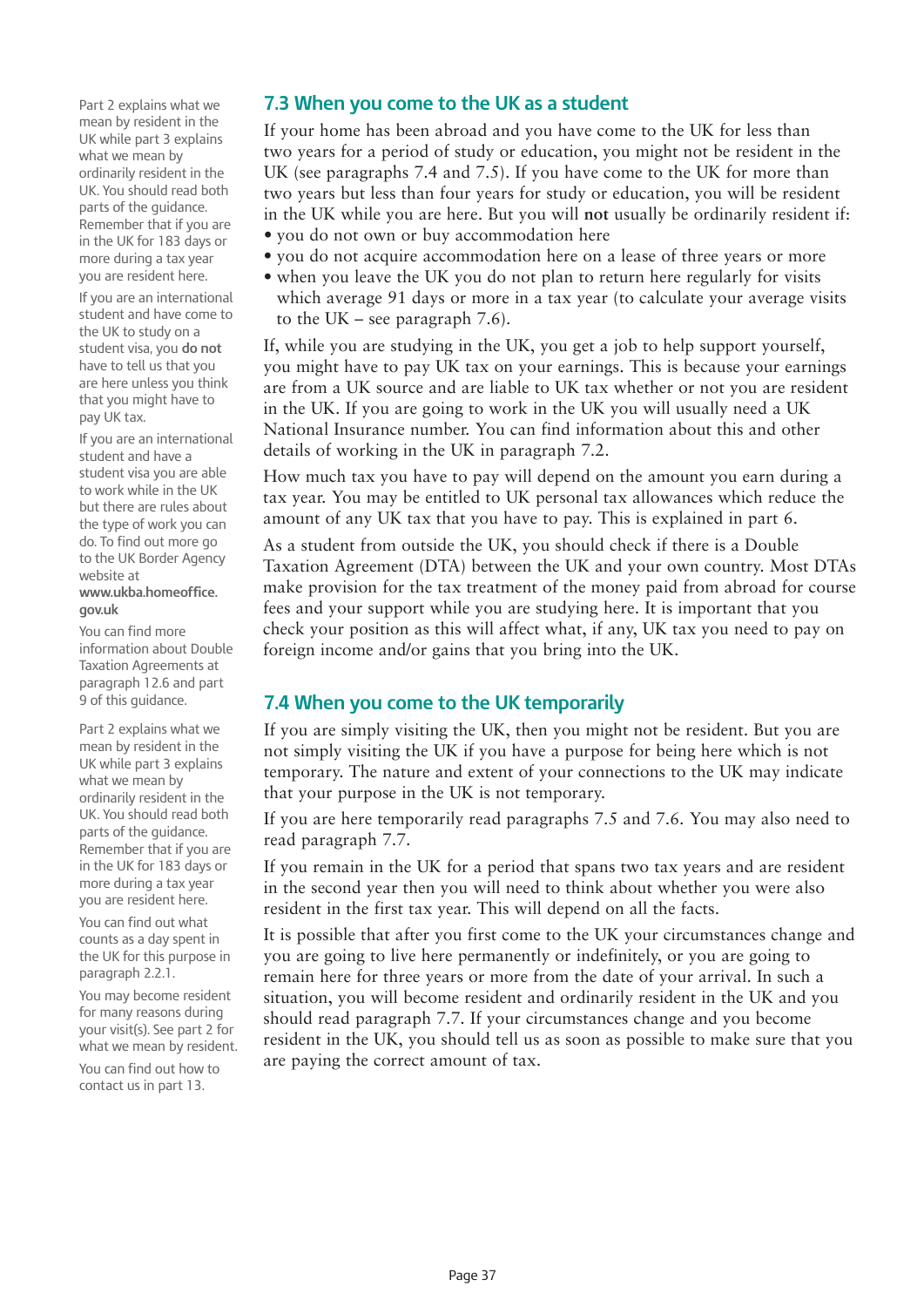You can find out what counts as a day spent in the UK for this purpose in paragraph 2.2.1.

 You can find out how to calculate the average number of days you visit the UK in paragraph 7.6.

 You may become resident for many reasons during your visit(s). Refer to part 2 for what we mean by 'resident in the UK'. Part 3 explains what we mean by 'ordinarily resident in the UK'.

# **7.5 Short term, oneoff or repeated visits – residence and ordinary residence**

 This section applies to you only if you are in the UK temporarily (see paragraph 7.4).

If you are making a one-off visit to the UK and leave before you have been here for 183 days in a tax year and you do not intend to return, you will not usually be resident or ordinarily resident in the UK.

 But, if you are going to make a number of separate visits to the UK you need to think about whether this will make you resident and/or ordinarily resident here. It does not matter whether the visits are for the same purpose or different purposes, or varying lengths of time.

 If you are making a number of separate visits, part 2 explains that you need to look at the pattern and regularity of your visits. The length of time required to establish a pattern will depend on your circumstances but after three years it will usually be possible to judge the pattern that has emerged.

 You may not know how long you will continue to visit when you first arrive in the UK. If, after three complete tax years, a pattern has emerged that these visits total more than 91 days on average and your visits continue, then you will become resident and ordinarily resident in the UK from the start of the next tax year.

 But there are situations where you might become resident and ordinarily resident in the UK **before** you have been visiting for four years, for example:

- where you know, when you start visiting the UK, that your visits here will be for an average of 91 days or more for each tax year. In these cases, you will be resident and ordinarily resident from 6 April of the tax year in which you first start making your visits.
- • when you realise after starting to visit the UK regularly that your visits are going to be for an average of 91 days or more. In these cases you will be resident and ordinarily resident from 6 April of that tax year.
- • when your circumstances change so that your purpose for being in the UK is no longer temporary.

 It is possible that after you first come to the UK to visit, or after you have made a number of visits here, your circumstances change so that you are going to live here permanently or indefinitely, or are going to remain here for three years or more from the date of your first arrival. If this is the case, you will become resident **and** ordinarily resident in the UK and should read paragraph 7.7.

 If your circumstances change and you become resident in the UK you should tell us as soon as possible so that you can make sure that you are paying the correct amount of tax.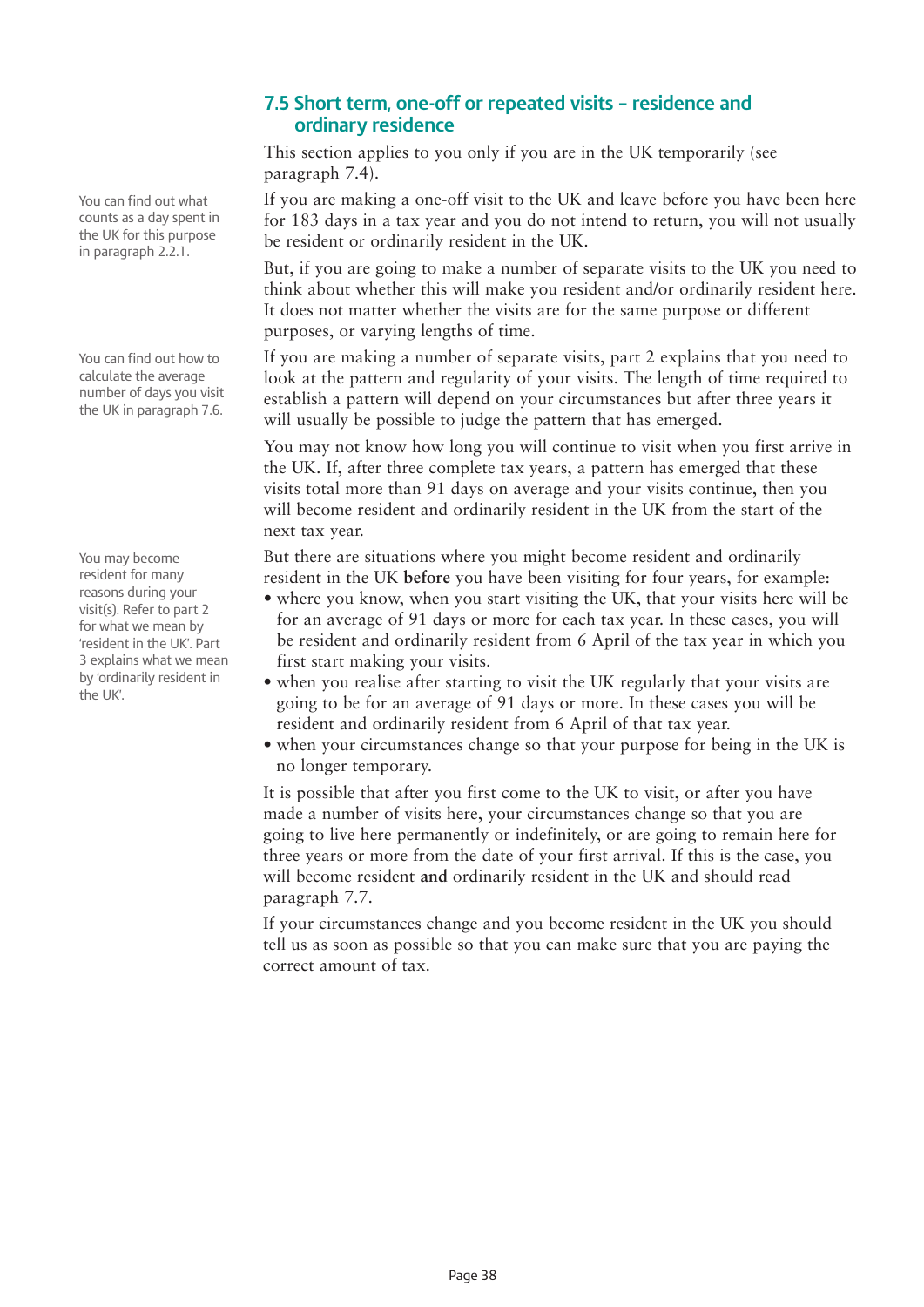Residence is not purely a matter of day counting. The number of days spent in the UK is one factor which needs to be others. Part 2 of this guidance explains what we mean by 'resident in the UK' while part 3 explains what we mean by 'ordinarily resident in the UK'. You should read both parts of considered alongside this guidance.

 You can find out what counts as a day spent in the UK for this calculation in paragraph 2.2.1 and 2.3.

 For further information travelling through the UK see 2.3. about passengers

 You can find out how to calculate the average number of days you visit the UK in paragraph 7.6. Residence is not purely a matter of day counting. The number of days spent in the UK is one factor which needs to be considered alongside others.

#### **7.6 How to calculate your average days in the UK**

 Calculating your annual average days in the UK is a useful indication of the extent of your connection to the UK. It may also indicate if – when you have visited the UK frequently – you have become resident here.

 If you need to calculate your annual average days in the UK, you do so like this:

Total days in the UK  $x\,365 =$  annual average days

Relevant tax years (in days)

 The annual average is calculated over the number of years you have been visiting the UK, up to four years after which only the last four years are included in the average. (But if the pattern of your visits varies substantially year by year, it might be appropriate to look at the periods with different patterns separately and to calculate average days in the UK for each distinct period).

#### **Example**

 This is for illustrative purposes only and any calculation you make would be based upon your own circumstances – the day that **you** actually started to visit the UK and the days that you have been here in the period.

 If you were in the UK for: 55 days in the tax year 2008–09 (365 days in the tax year) 49 days in the tax year 2009–10 (365 days in the tax year) 105 days in the tax year 2010–11 (365 days in the tax year) 57 days in the tax year 2011–12 (366 days in the tax year)

 The annual average of your visits would be: (55+49+105+57)÷(365+365+365+366) x 365 = **66.45**

 You should count a day as one spent in the UK if you are here at midnight at the end of the day. Do not include days of transit, if you arrive from another country on one day and leave the UK the next day and do not engage in any activities unrelated to your journey while in the UK.

 This is the general practice, but it will not necessarily be appropriate in all cases. If you spend very significant amounts of the year travelling internationally, you should keep a record both of the days you were present in the UK and of those days where you are here at midnight. Both will be factors when looking at the pattern and purpose of your visits.

#### **7.7 If you come to the UK for more than 183 days but remain here less than three years from your arrival**

 Part 2 explains what we mean by resident in the UK while part 3 explains what we mean by ordinarily resident in the UK. You should read both parts of this guidance.

 You will always be resident in the UK if you are here for 183 days or more in the tax year.

 As explained in paragraph 7.5, if you are in the UK on a regular basis it is possible that you will become resident and ordinarily resident in the UK before you have been visiting for four years.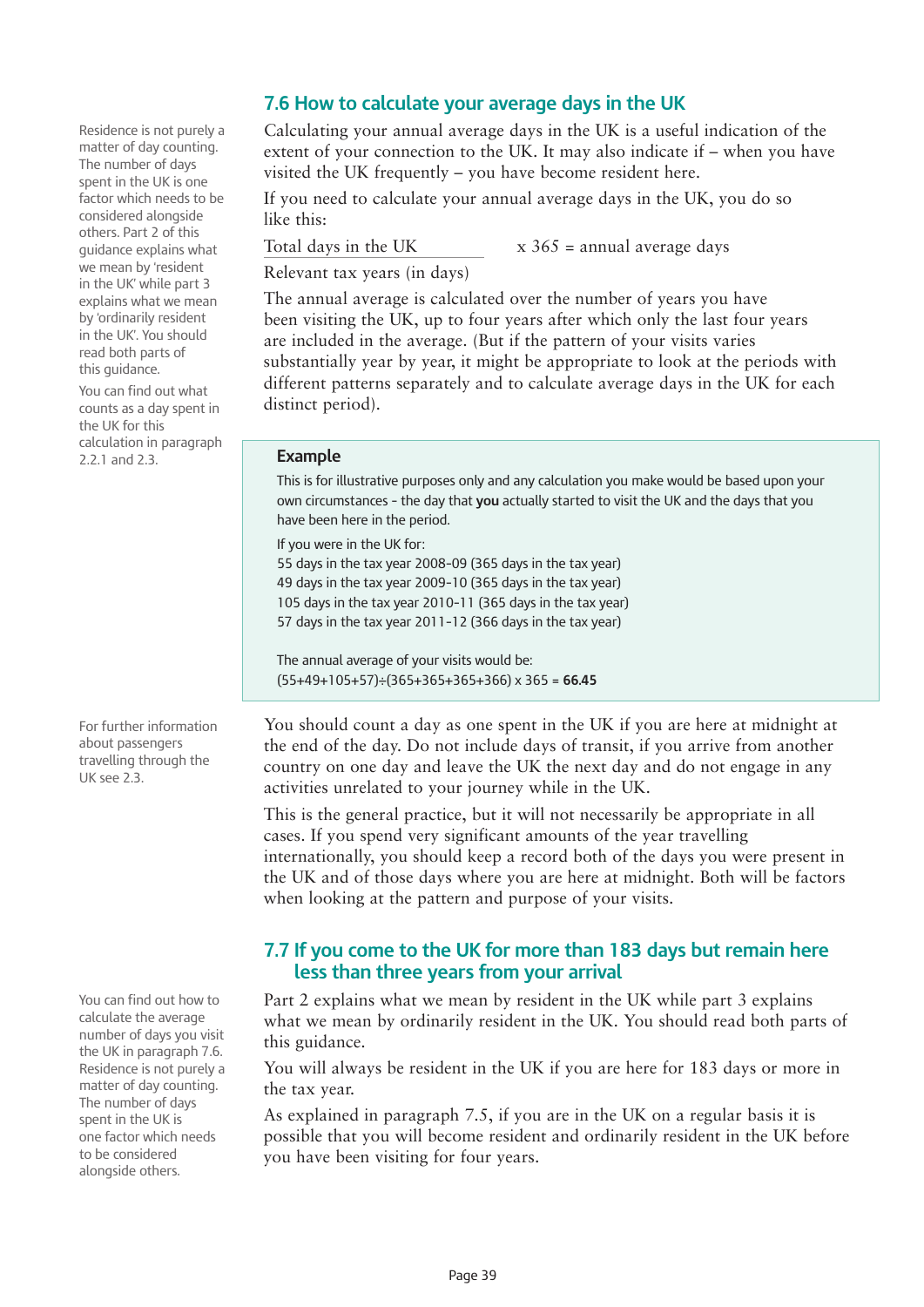# **7.7.1 Residence**

You may become resident for any of the reasons described in part 2.

 If you remain in the UK for a period that spans two tax years and are resident in the second year then you will need to think about whether you were also resident in the first tax year. This will depend on all the facts.

 If you have come to the UK and will be remaining here for at least two years but for not more than three years, you will be resident from the date of your arrival (even if you are here for fewer than 183 days in the first tax year). This does not necessarily mean that you will also be ordinarily resident.

# **7.7.2 Ordinary residence**

 Your ordinary residence status may affect what UK tax you have to pay and this status may change while you remain in the UK.

 Ordinary residence is different from domicile and it is important not to confuse the two terms. (Domicile is covered in part 4).

 Generally, you become ordinarily resident in the UK when it becomes normal ('ordinary') for you to be resident in the UK. Sometimes it is clear that you become ordinarily resident as soon as you arrive in the UK, but sometimes ordinary residence is established only after you have been here for a while.

 If you come to the UK for less than three years, you might not be ordinarily resident here but there are many factors to consider. You should read part 3 of this guidance which explains what is meant by 'ordinarily resident in the UK'.

 If your circumstances change after you first arrive in the UK, it is possible that your ordinary residence status might change as a result.

#### **7.7.3 Ordinary residence when you arrive**

 If you have come to the UK for a settled purpose, for example to live or work in the UK for three years or more, you will be ordinarily resident from when you first arrive.

If you own or acquire accommodation on a long-term lease of three years or more in the year you arrive this is an indication that your presence in the UK forms part of the regular and habitual mode of your life for the time being. Such a mode of life means that you are ordinarily resident from when you arrive.

 But the ownership of accommodation **by itself** will not make you ordinarily resident provided you dispose of it and leave the UK within three years of your arrival.

 You can still be ordinarily resident in the UK even if you leave within three years, for example if your purpose for being here was settled when you first came here.

 You can find out what counts as a day spent in the UK for this purpose in paragraph 2.2.1.

 'From the date of your arrival' means from the beginning of the tax year, but you will not normally be charged tax for the period up to your arrival in the UK – see the note at the beginning of this part of the guidance.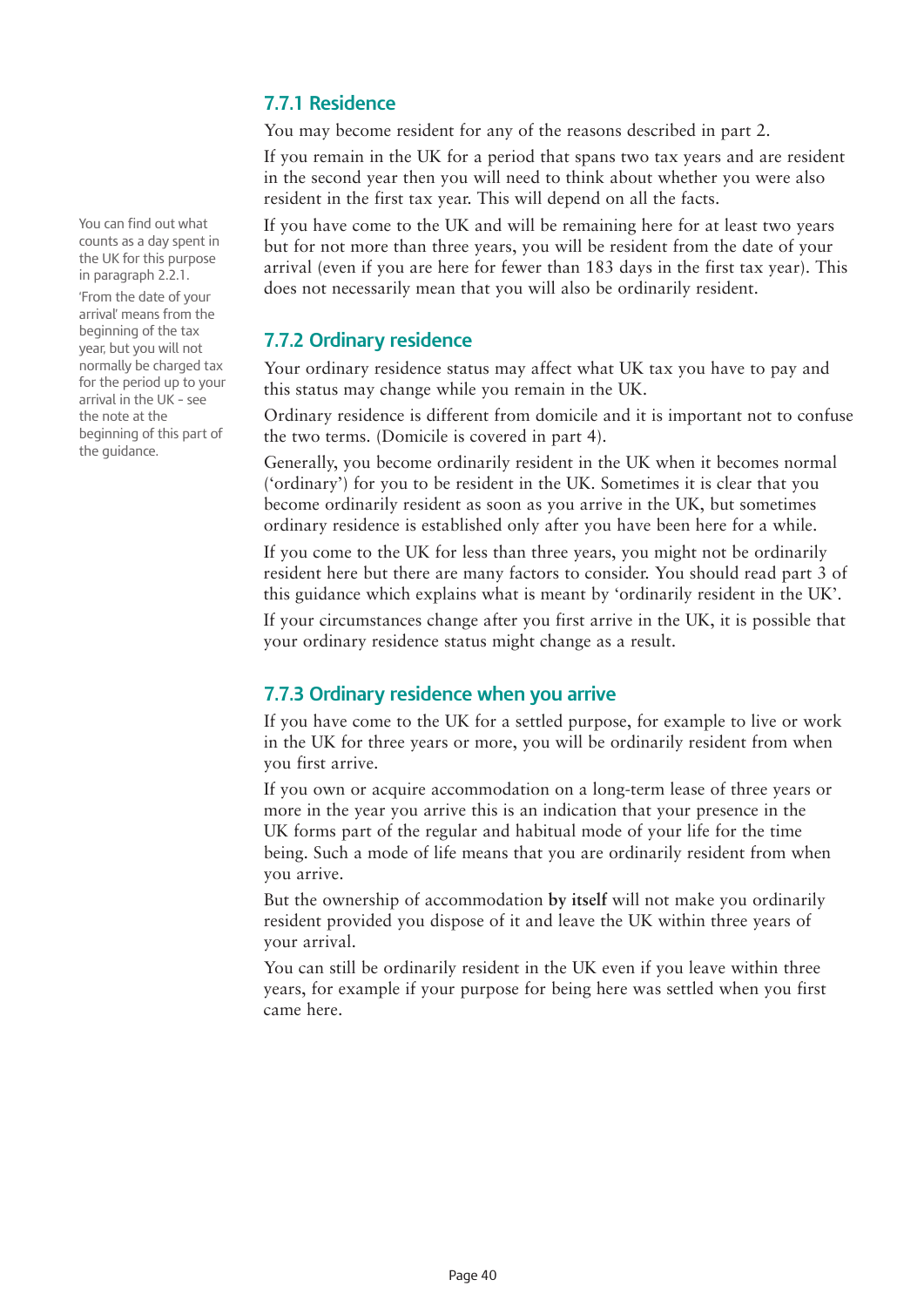You can find examples of a settled purpose in part 3.

# **7.7.4 Ordinary residence after arrival**

 If you do not have a settled purpose on arrival you can still become ordinarily resident. You will become ordinarily resident with effect from the start of the tax year in which:

- you first have a settled purpose
- you decide to stay here for three years or more from the date of your arrival
- you remained for more than three years from the date of your arrival.

 Factors that indicate you have made a decision to stay in the UK for more than three years include acquiring a lease on accommodation or accepting an employment contract lasting more than three years from the date of your arrival.

 As explained above, if you have remained for more than three years from the date of your arrival you will be ordinarily resident here from the start of the tax year in which the third anniversary falls. While this applies to the most of cases, there could be exceptions, where particular facts – that you would need to support with evidence – might indicate the contrary. For example, if you marginally overstayed a three-year period and then left the UK, perhaps because a project you were working on over-ran or a house purchase fell through, you might still be not ordinarily resident for the duration of your stay. (If you later return to the UK and become resident again, within two years of having left, you are very likely to become ordinarily resident on your return.)

 In very unusual circumstances you may be resident in the UK for three years or more but remain not ordinarily resident. If this is the case, you will need to show that your residence in the UK is not 'ordinary' for you and that you have no settled purpose here. The circumstances in which this would apply and when you will become ordinarily resident will depend on the facts of each case. You may wish to take professional advice if you think this applies to you.

 If you are ordinarily resident in the UK, leave and return within two years, you will usually be ordinarily resident from the date of your return.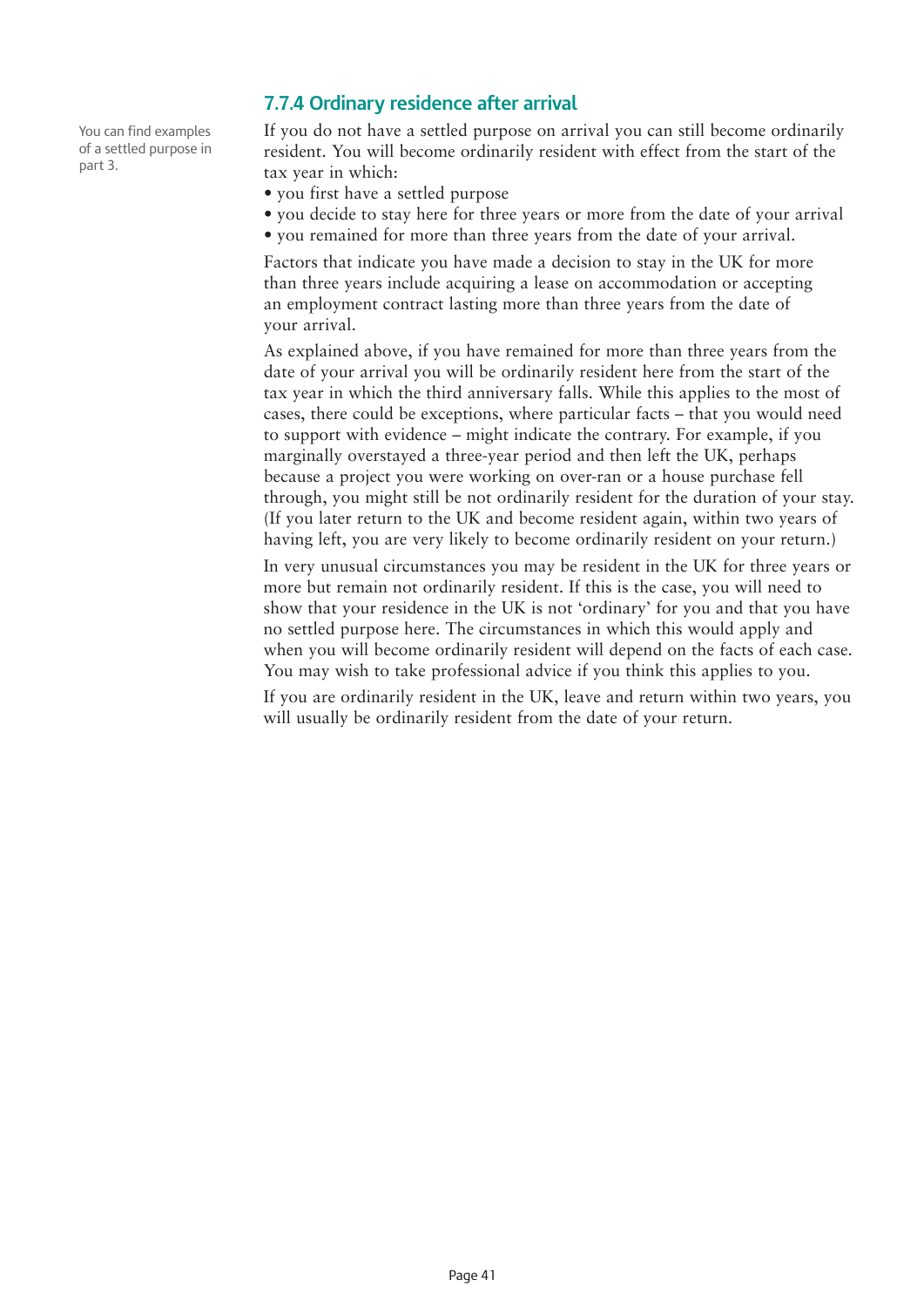These examples assume for the sake of clarity, that you have not previously spent time in the UK. If this is not the case then you will need to think about all the facts, including the purpose for your previous visits, any emerging patterns and your total and average day counts.

 Special treatment applies to people when they first arrive in the UK and when they leave the UK – see 2.4.

# **7.8 Supporting examples**

 These are illustrative examples to support the guidance outlined in 7.7.4. The examples are not exhaustive or definitive but will help you to understand your ordinary residence status when you have come to the UK. Your ordinary residence in the UK will be based on your individual circumstances.

#### **7.8.1 Example 1 – Ordinary residence when you have remained in the UK for three years or more**

 When you arrived in the UK on 6 June 2009, in the tax year 2009–10, you did not think that you would be staying here for three years or more. Since then you have not bought any accommodation here or leased any accommodation for three years or more. The accommodation you have used has been on short-term leases.

 On 7 June 2012 (tax year 2012–13) you are still in the UK. This is three years and a day since you first arrived here.

 You will be ordinarily resident in the UK from 6 April 2012. This is because you have now been in the UK for a long enough period of time for your being here to be considered 'ordinary' for you. 6 April 2012 is the start of the tax year 2012–13 in which the third anniversary of your arrival in the UK occurred.

#### **7.8.2 Example 2 – Ordinary residence when your circumstances change and you remain in the UK for longer than originally planned**

 When you arrived in the UK on 6 June 2009 you came on a fixed term appointment for a period of 18 months and did not think that you would be staying here for more than three years. In October 2010 you accepted a two year extension to your employment contract. You are contracted to remain in the UK until the end of 2012 which will be more than three years from the date you arrived here.

 You will be ordinarily resident in the UK from 6 April 2010. This is because you are now going to be in the UK for a longer period than you first thought and the period is now long enough for your being here to be considered 'ordinary' for you. 6 April 2010 is the start of the tax year in which you made the decision to remain in the UK for longer than you originally planned.

 If you had decided in December 2009 – in the same tax year as you arrived here, that you would be remaining in the UK until 2015 you would be ordinarily resident from 6 June 2009 which is the date you arrived in the UK. This is because – although you did not think you would be staying when you first arrived – you have decided to stay within the same tax year. The period for which you are now going to be here is long enough for your presence in the UK to be considered 'ordinary' for you.

#### **7.8.3 Example 3 – Ordinary residence when you buy or lease accommodation for three years or more**

 When you arrived in the UK on 6 June 2009 you did not think that you would be staying here for three years or more. In May 2010 you buy a house in the UK to live in.

 You will be ordinarily resident in the UK from 6 April 2010. This is because buying the house here shows that your being in the UK is now 'ordinary' for you. 6 April 2010 is the start of the tax year in which you bought the house.

*but*

 If buying the house was the only reason you were ordinarily resident, and you sold the house and left the UK before 6 June 2012, you would be able to say that you were not ordinarily resident for the period you were here. The period of ownership was sufficiently short not to be classed as for a settled purpose of living in the UK.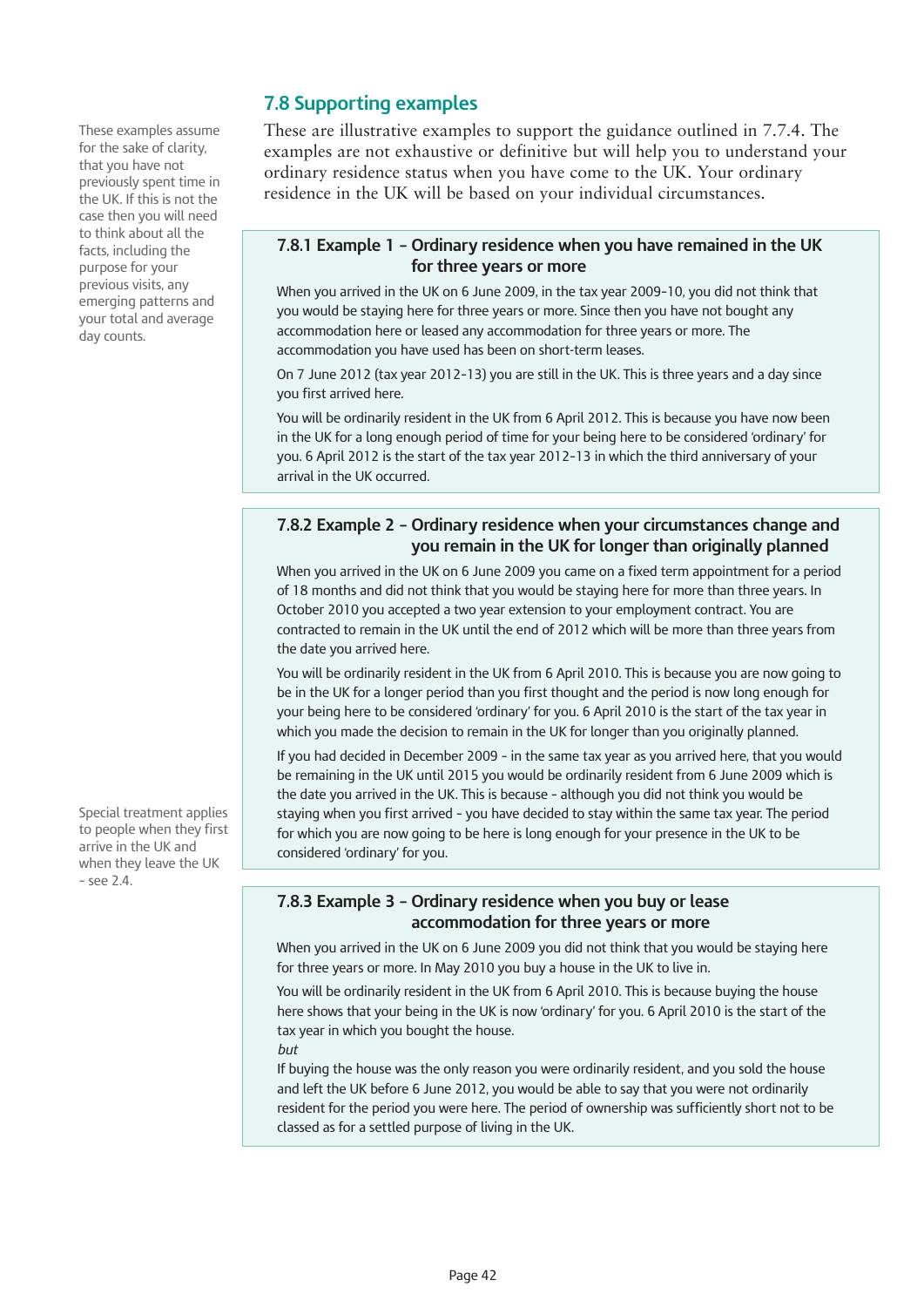# 8 Departing from the UK

 If you emigrate from the UK you will stop being resident here. This would mean that you leave, set up home elsewhere, and substantially cut your ties to the UK.

 If you leave for shorter periods, for occasional residence abroad, or with no settled purpose abroad, it is likely that you will remain resident in the UK – even if you become resident in another country under that country's rules.

# **8.1 Leaving the UK permanently or indefinitely**

 If you are leaving the UK permanently or indefinitely, either to work or for another reason, you must tell us by contacting your tax office. We will give you form P85 to complete so that you can get any tax refund you are owed. We will also tell you if you will need to complete a UK tax return after you have left the country.

 Leaving the UK 'permanently' means that you are leaving the country to live abroad and will not return here to live. Leaving 'indefinitely' means that you are leaving to live abroad for a long time (at least three years) but you think that you might eventually return to live here, although you do not currently have plans to do so.

 The act of leaving the UK does not necessarily make you not resident and not ordinarily resident. You must also make a definite break from the UK and any remaining ties you have with the UK must be consistent with not being resident here. If you say that you are no longer resident and ordinarily resident in the UK, we might ask you to give some evidence to show that you have left the UK permanently or indefinitely and that there has been a clear change in the pattern of your life. For example, we would expect you to show that when you left the UK you had acquired accommodation abroad to live in as a permanent home. If you still have property in the UK which you can use after you leave, we might want you to explain how retaining that property is consistent with leaving the UK.

 You will **not** cease to be resident in the UK simply because you become resident elsewhere. You can become resident in another country and remain resident in the UK.

 If you are leaving the UK permanently or indefinitely you will become not resident and not ordinarily resident from the day **after** the day of your departure.

 You can also get form P85 at **www.hmrc.gov.uk** You cannot complete the form online but you are able to download and print the form which you can then send to your tax office.

 You will find the address of your tax office and your HMRC reference number on any have received from us, including your most recent form P60 and correspondence you form P45.

 If you are unsure you can contact your local HMRC office who will be able to help you. You can find your local tax office in  *The Phone Book* or at **www.hmrc.gov.uk**

 The terms *residence* are explained in parts 2 and 3 of this guidance. You should read both parts. and *ordinary residence*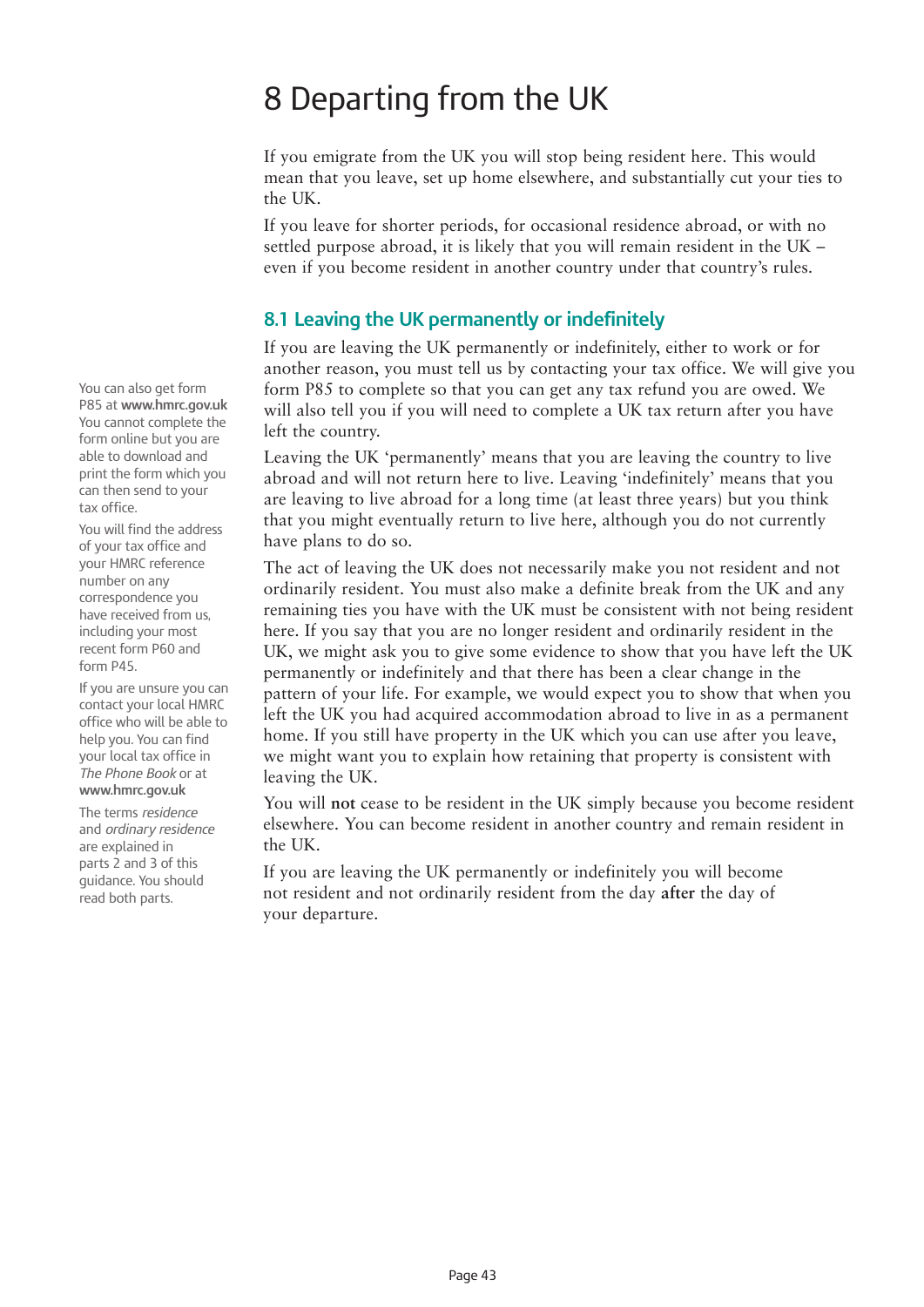# **8.1.1 The year you leave**

 Although the normal rule in law is that you are taxed as a resident for the whole of the tax year in which you are UK resident, there is an Extra-Statutory Concession (ESC A11) that allows the tax year to be split. The effect of this concession is that you have to pay UK tax as a resident only for the part of the tax year before you finally leave.

 ESC A11 has particular conditions; it does not apply in all cases. If you were ordinarily resident in the UK before your date of departure you have to stop being ordinarily resident here to benefit from the concession. Part 3 explains what we mean by ordinarily resident in the UK. ESC A11 will never apply if your date of departure and date of return fall in successive tax years. You will always need to be not resident for at least a whole tax year for it to apply.

An Extra-Statutory Concession will not be given in any case where an attempt is made to use it for tax avoidance.

# **8.2 Leaving the UK for shorter periods of time**

 You will still be treated as resident in the UK if any periods of time you spend outside the UK are for occasional residence abroad only. Occasional residence means you have no settled purpose for a continuing absence from the UK. 'Occasional' does not mean that your absence must be isolated or of short duration. A series of business trips abroad is an example of periods of occasional residence abroad.

 If you normally live in the UK and go abroad regularly, for example on extended holidays, you will continue to be resident here. This type of absence does not stop you being resident and ordinarily resident in the UK, because you have not made a definite break from the UK.

# **8.2.1 Evidence of a definite break**

 If you do not make a definite break and cut your UK ties then you remain resident in the UK. You could also be dual resident – that is resident in the UK and another country.

 You might not have evidence of a definite break from the UK for some time after you leave the UK. In this situation you will need to review your residence status later to confirm whether you have become not resident, and when this happened.

 For example, if you have travelled in and out of the UK fairly frequently, the exact timing of the end of your residence here could be difficult to establish. You should therefore keep evidence relating to your lifestyle before and after the date on which you think you ceased to be resident.

 If the circumstances of your life change gradually, then you will become not resident only when you have sufficiently reduced your ties to the UK and are more than occasionally resident abroad.

 The evidence that you will be able to show that you have made a definite break will depend on the extent of your UK ties initially. If you had few initial connections with the UK you will have less evidence to show that you have made a definite break.

 In those circumstances strong ties to another country, including a home and settled purpose for your presence there throughout a complete tax year, would be more of a factor in deciding if you have left the UK permanently or indefinitely.

 You can find out what is a tax year at 12.26.

 You can find information on all ESCs in the following HMRC guidance: Extra-Statutory Concessions and Statements of Practice at **www.hmrc.gov.uk/ thelibrary/esc.htm**

 dual residence see 12.7. For information about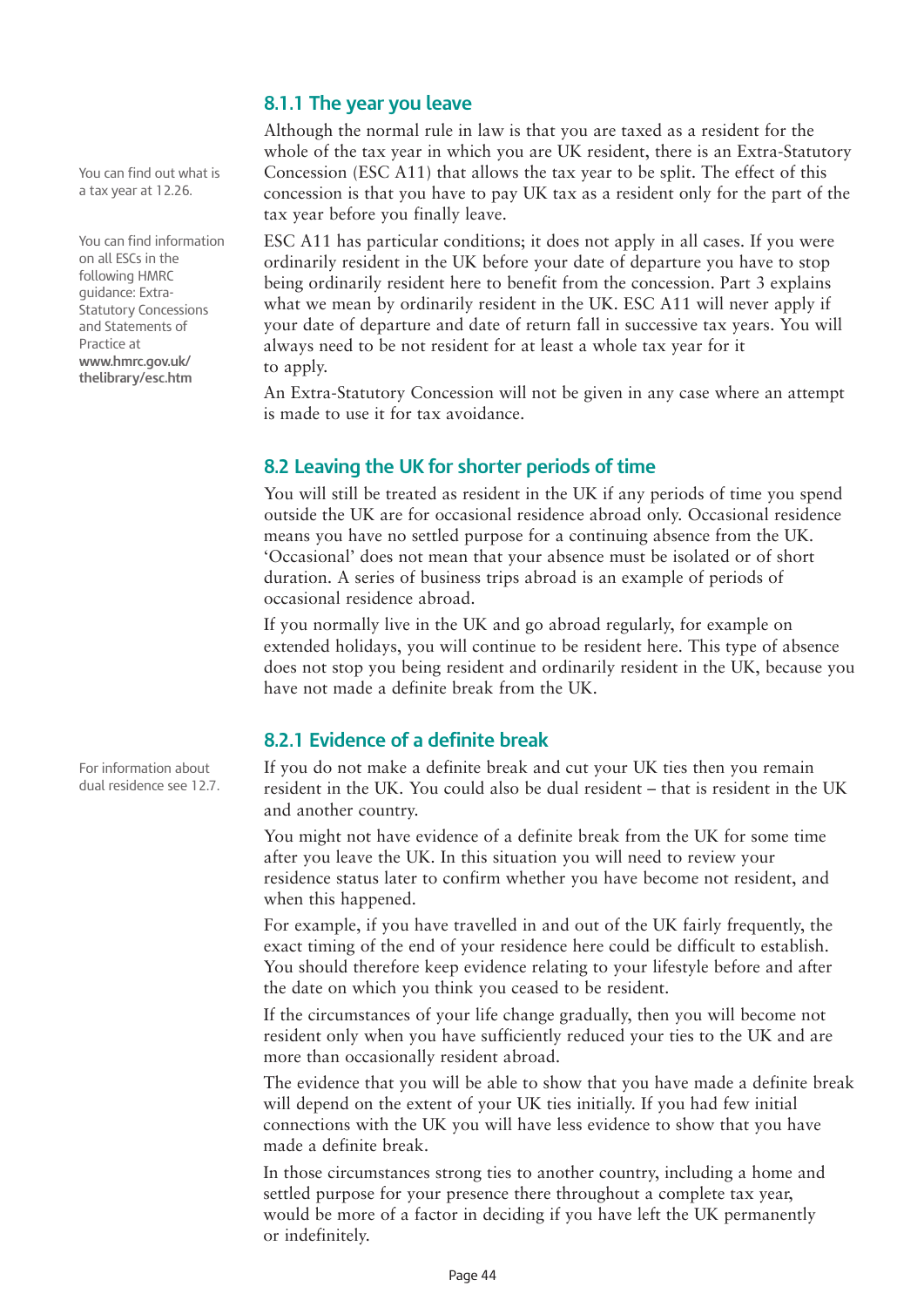#### **8.3 Complete absence from the UK**

 Residence is connected to physical presence. If you live outside the UK for a complete tax year and do not set foot in the UK you will not be resident in the UK for that tax year, unless your absence from the UK is for the purpose of occasional residence abroad only. For example, if your absence was for a one-off year long holiday after which your residence in the UK resumed its previous pattern, you would remain UK resident during your absence.

 If you became not resident simply because of a complete absence from the UK, it is unlikely that your presence in the UK on your return is for a temporary purpose only if any of your UK ties remained throughout your period of absence. You would most likely become resident again on your return.

 Even when you are absent for a whole tax year and so become not resident, you might remain ordinarily resident in the UK. You will need to consider the pattern of your residence over a number of years and the purpose and pattern of any ordinary residence abroad.

# **8.4 Special rules for certain employees and offices**

 There are special rules for some employees who work abroad or hold certain offices. These are explained in brief below with links to further guidance where applicable. Some groups of employees are dealt with in specialist tax offices and where this is the case the office is shown in part 13 *Contacting HMRC*. Where no specialist office is shown individuals should contact their own tax office.

#### *Crown employees*

 A Crown employee is someone who holds an office or employment under the Crown such as a member of the UK armed forces, a civil servant or a diplomat. It does not include all public servants such as doctors and nurses, who work for their local NHS Trust, or teachers who work for the Local Education Authority. Nor does it include employees of government agencies and non-departmental public bodies.

 Crown employees are always taxed in the UK in full on their Crown employment income whether the duties of the employment are carried out in the UK or overseas. As a result residence is irrelevant in working out their tax liability on their Crown employment income.

#### *UK merchant navy seafarers*

 Seafarers working on UK ships, who usually live in the UK when they are not at sea, are resident in the UK. But while they are working as seafarers wholly or partly outside the UK, they may be entitled to the 'Seafarer's Earnings Deduction' which can reduce the tax they have to pay. You can find full details at **www.hmrc.gov.uk/cnr/seafarerstax.htm**

#### *Certain oil and gas workers*

 Where an individual works in the oil or gas exploration/extraction industry within the UK's territorial waters, or other designated areas, they are taxed in full in the UK on those earnings irrespective of their residence status. Different rules can apply for those working outside the designated areas or those working for non-UK employers. You can find more guidance at **www.hmrc.gov.uk/manuals/eimanual/EIM40208.htm**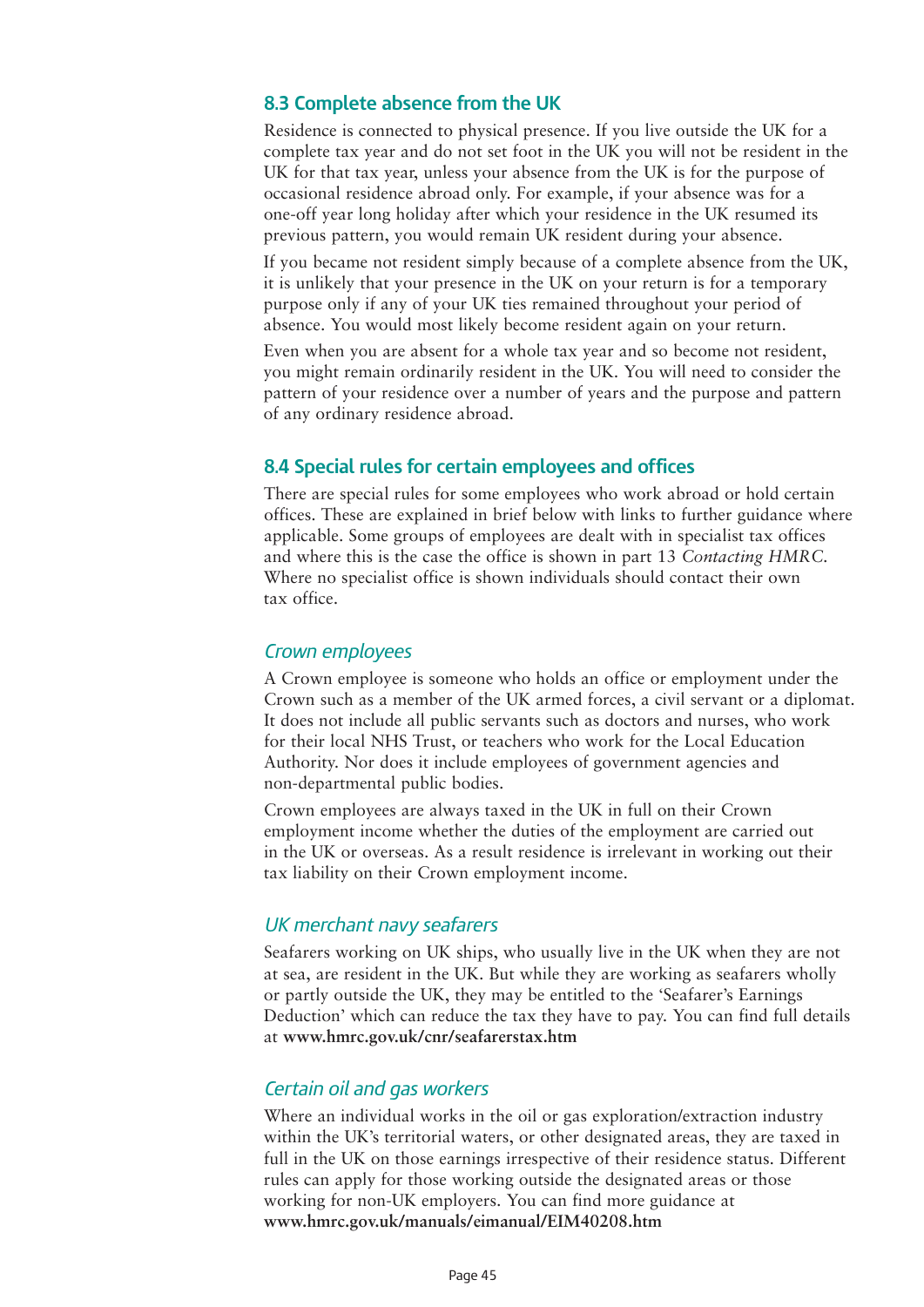Specialist tax rules for administered by the (FEU). You can find more details about the rules at entertainers and sportspeople are Foreign Entertainers Unit **www.hmrc.gov.uk/feu/ feu.htm**

#### *Entertainers and sportspeople*

 Entertainers or sportspeople who are not resident in the UK but perform or compete in the UK are still taxable in the UK on any payments received in connection with that UK work. Normally the person paying the entertainer or sportsperson will withhold tax from the payments.

#### *Students*

 The UK has entered into Double Taxation Agreements with many countries that provide special rules for students who come to the UK to study, or go from the UK to study abroad. Under these rules certain income is not taxable in the country of study if it is used only for the maintenance and education of the student. You can find more general guidance for students at **www.hmrc.gov.uk/students/**

# *People seconded to work in the UK by their employer*

 If you are seconded to work in the UK by your employer, and continue to undertake duties abroad, you should keep records of work done in the UK and abroad, covering both the nature of the work and its extent. In recording working days, part days are included for these purposes, not just those days where you are in the UK at midnight.

# *Employees of the European Union*

 If an individual who is ordinarily resident in the UK goes abroad to take up employment in the European Union in a member country, they will remain ordinarily resident in the UK for the purpose of UK Income Tax, though not for Capital Gains Tax. If the individual remains ordinarily resident they will also remain resident for any year in which they visit the UK, no matter how short their stay.

 So if Mr Adams was resident and ordinarily resident in the UK and went to Luxembourg to work for the European Union he would remain ordinarily resident in the UK throughout and resident for any tax year in which he visits the UK.

# *Members of the UK Parliament and House of Lords*

 Members of the House of Commons ('MPs') and House of Lords ('Peers') are resident, ordinarily resident and domiciled in the UK for Income Tax, Inheritance Tax and Capital Gains Tax. This will apply to the whole of each tax year in which a person is a member of either House, starting in 2010–11. This applies even if that person is a member for only part of the tax year and regardless of whether or not they are on a leave of absence. It does not apply to the Lords Spiritual or Peers who are disqualified from sitting and voting as a result of becoming a Member of the European Parliament or a judge.

 A member of the House of Lords is someone who is entitled to receive a writ of summons. An MP is a person who has been elected to the UK Parliament and taken the oath upon taking their seat.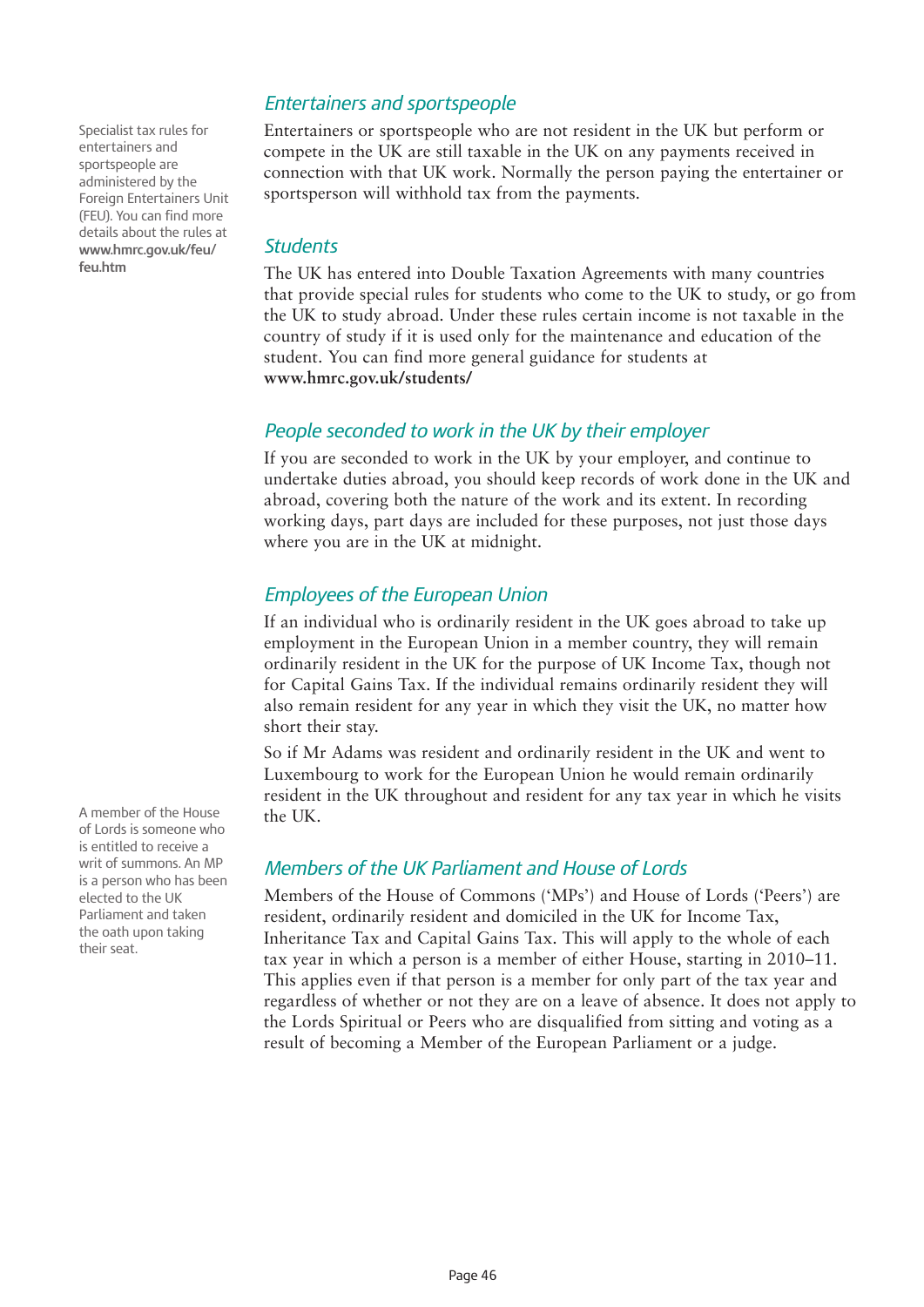What we mean by UK tax law does not give a definition of *full time employment*. The decision on whether or not you are employed abroad full-time will depend on the of your case. *fulltime employment*: particular circumstances

 If you say that you are working abroad full-time, we would expect you to be able to show that your employment:

 • has a standard pattern of hours which can be compared to a typical UK working week

#### or

 • if your employment does not have a formal structure or fixed number of working days, it can, by looking at the local conditions and practices of the be compared to similar in the country where you are working. particular occupation, full-time employment

# **8.5 Leaving the UK to work abroad as an employee**

If you are leaving the UK to work abroad full-time, you will only become not resident and not ordinarily resident from the day after the day of your departure, as long as:

- you are leaving to work abroad under a contract of employment for at least a whole tax year
- • you have actually physically left the UK to begin your employment abroad and not, for example, to have a holiday until you begin your employment
- you will be absent from the UK for at least a whole tax year
- • your visits to the UK after you have left to begin your overseas employment will
	- total less than 183 days in any tax year, and
	- – average less than 91 days a tax year. This average is taken over the period of absence up to a maximum of four years.

To calculate your annual average visits to the UK:

Total days visiting UK  $x 365 =$  annual average visits

Tax years you have visited (in days)

#### **Examples**

 These examples are for illustrative purposes only and any calculation you make would be based upon your own circumstances – the day that you actually left the UK and the days that you have visited the UK in the period.

#### **Example 1**

If you were to leave the UK on 20 May 2008 to work full-time abroad and you visit the UK for:

74 days in the tax year 2008–09 (320 days in the remainder of the tax year)

94 days in the tax year 2009–10 (365 days in the tax year)

92 days in the tax year 2010–11 (365 days in the tax year)

79 days in the tax year 2011–12 (366 days in the tax year)

 The annual average of your visits would first be calculated after the end of the tax year 2009–10. You will be resident in the UK for the whole of 2008–09, regardless of how few days you spent there after 20 May 2008, although you will be entitled to split-year treatment if you met the conditions in ESC A11 (see paragraph 8.1.1 on page 44).

The average of your visits would be as follows:

#### **2009–10**

 (74+94)÷(320+365) x 365 = **89.5** days. This means that you are not resident **2010–11**

 (74+94+92)÷(320+365+365) x 365 = **90.4** days. This means that you are not resident **2011–12**

 (74+94+92+79)÷(320+365+365+366) x 365 = **87.4** days. This means that you are not resident

 The calculation of average visits for the year 2012–13 will not include the visits or relevant days for the year of departure. The rolling period of four years is maintained by excluding the oldest year at each annual review.

 Any days you spend in the UK because of exceptional circumstances beyond your control, for example an illness which prevents you from travelling, are not normally counted for this purpose.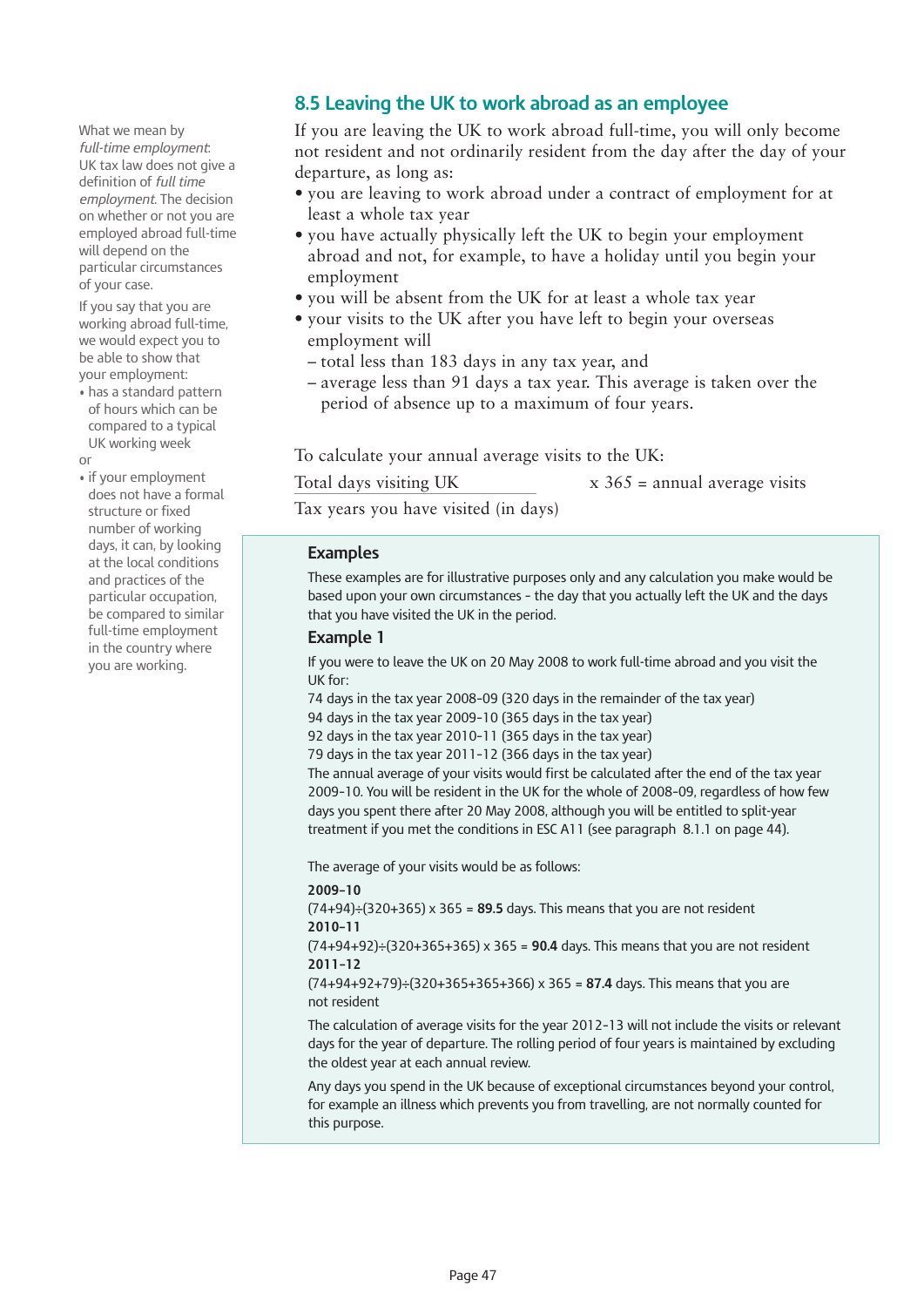#### **Example 2**

If you were to leave the UK on 17 October 2008 to work full-time abroad and you visit the UK for:

50 days in the tax year 2008–09 (170 days in the remainder of the tax year)

86 days in the tax year 2009–10 (365 days in the tax year)

88 days in the tax year 2010–11 (365 days in the tax year)

92 days in the tax year 2011–12 (366 days in the tax year)

 The annual average of your visits would first be calculated after the end of the tax year 2009–10. You will be resident in the UK for the whole of 2008–09, regardless of how few days you spent there after 17 October 2008, although you will be entitled to split-year treatment if you met the conditions in ESC A11 (see paragraph 8.1.1 on page 44).

The average of your visits would be as follows:

#### **2009–10**

 (50+86)÷(170+365) x 365 = **92.8** days. This means that you are resident **2010–11**

 (50+86+89)÷(170+365+365) x 365 = **91.3** days. This means that you are resident **2011–12**

 (50+86+88+91)÷(170+365+365+366) x 365 = **91.1** days. This means that you are resident In this example you would be treated as remaining resident and ordinarily resident in the UK and you would not meet the conditions of ESC A11.

 The calculation of average visits for the year 2012–13 will not include the visits or relevant days for the year of departure. The rolling period of four years is maintained by excluding the oldest year at each annual review.

 Any days that you spend in the UK because of exceptional circumstances beyond your control, for example an illness which prevents you from travelling, are not normally counted for this purpose.

If you do not meet all of these conditions, you will remain resident and ordinarily resident in  **the UK unless paragraph 8.1 applies to you.**

If your employment comes to an end and you do not return to the UK it will be necessary to  **consider if you continue to be not resident and not ordinarily resident in the UK.**

#### **8.6 Returning to the UK after working abroad**

 If you were not resident and not ordinarily resident when you were working abroad and you return to the UK when your employment ends, you will be not resident and not ordinarily resident in the UK until the day **before** you return to the UK. You will become resident and ordinarily resident on the day you return to the UK unless you can show that your return was simply a short visit to the UK between two periods of full-time employment abroad.

 However, if you have previously been resident in the UK and are returning to become resident here again after a period of residence abroad, you might need to consider whether your absence from the UK was a period of 'temporary non-residence'. If you were temporarily non-resident in the UK, this may affect your liability to UK tax when you return to become resident in the UK again.

#### **8.7 Changes to your employment when abroad**

 If your circumstances change while you are abroad, for example there is a break in full-time employment, you might no longer meet the requirements of paragraph 8.5 and so remain resident and ordinarily resident in the UK. You must tell us about such changes by contacting your tax office.

 You must also tell us when you return to the UK at the end of an overseas employment, even if you are planning to go abroad again to work under a new contract of employment. You must do this even though you see your return to the UK as temporary and for a very short period. You should tell us this information by contacting your tax office.

 You can find more information on the UK tax liability of people who have been in the UK in part 5 of this guidance – see 5.11. temporarily non-resident

 You can find your local tax office in *The Phone Book* or go to **www.hmrc.gov.uk**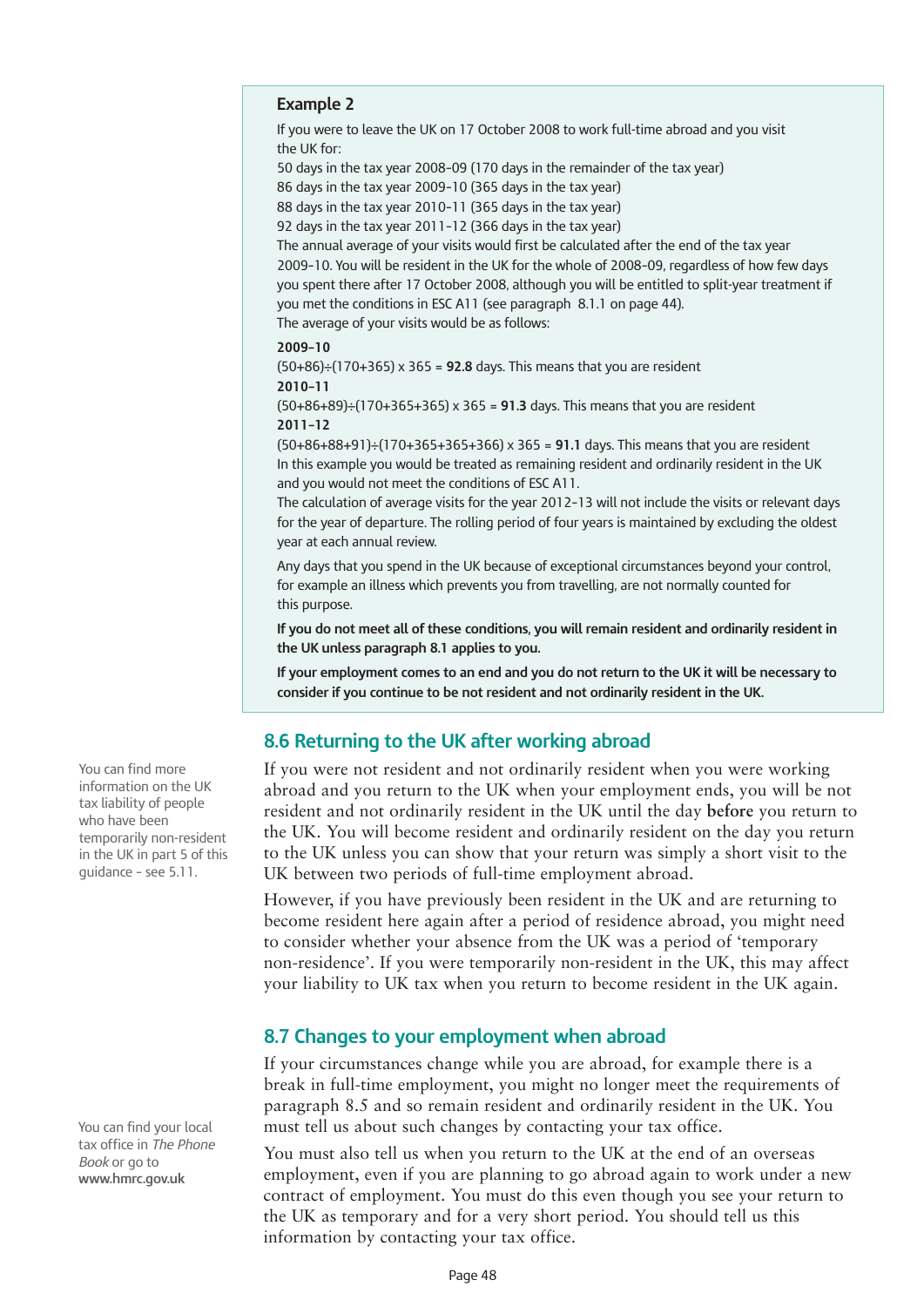#### **8.8 Leaving the UK to become selfemployed abroad**

 If you are leaving the UK to work abroad for yourself in a trade, profession or vocation, then as long as your working circumstances are similar to those outlined in paragraph 8.5, you will be taxed in the same way.

#### **8.9 Leaving the UK with your spouse or partner**

 When your husband, wife or civil partner leaves the UK to work abroad within the terms of paragraphs 8.5 or 8.8, you are able to receive the same tax treatment if you accompany or later join them abroad. This treatment is by concession (Extra-Statutory concession A78) and means that even when you yourself are not in full-time employment abroad, you will also be not resident and not ordinarily resident in the UK from the day after your departure. This treatment will apply as long as:

- you will be absent from the UK for at least a whole tax year, and
- your visits to the UK after you have left
- total less than 183 days in any tax year, and
- average less than 91 days a tax year. This average is taken over the period of absence up to a maximum of four years – see 8.5 which will show you how to work out this average. Any days that you spend in the UK because of exceptional circumstances beyond your control, for example an illness which prevents you from travelling, are not normally counted for this purpose.

 You will remain not resident and not ordinarily resident in the UK until the day **before** you return to the UK. You become resident and ordinarily resident on the day you return to the UK.

#### *More information in this guidance*

 You can find more information on what happens to you when you leave the UK, elsewhere in this guidance:

- tax treatment in the year you leave the UK part 2, paragraph 2.4
- • personal tax allowances in the year you leave the UK part 6, paragraph 6.7
- investment (unearned) income part 10
- earned income part 10.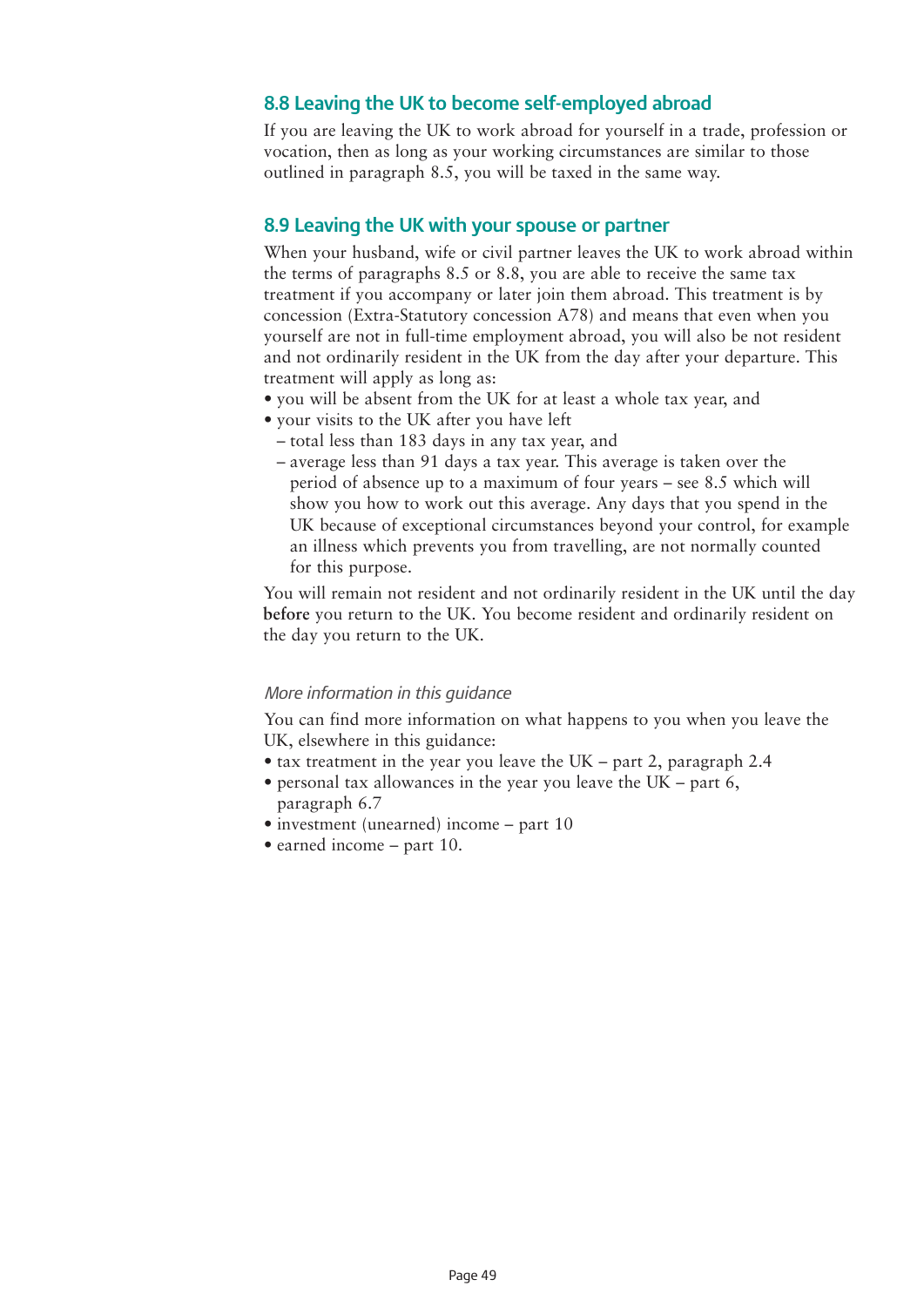# 9 Double Taxation Relief (DTR) and Double Taxation Agreements (DTAs)

 Different countries and states have their own tax rules and laws. When you have income and gains from one country and you are resident in another, or you are resident in both, you may be liable to pay tax in both countries under their different tax laws. To avoid 'double taxation' in this situation, the UK has negotiated Double Taxation Agreements with many countries.

 DTAs are designed to protect against the risk of an individual or a corporate entity being taxed twice where the same income is taxable in two countries.

 If you are resident in more than one country it is likely that your tax affairs are complex. The way DTAs affect you will depend upon your individual circumstances and the terms of the relevant DTA.

 DTAs also provide details of other things which can affect your liability to UK tax, such as whether or not you are able to claim personal tax allowances, and for what types of income and at what rate you will receive relief from tax.

 To obtain relief from UK tax under the terms of a DTA it will be necessary for you to make a claim under the relevant DTA.

 A table showing the countries with which the UK has a DTA in force can be seen at paragraph 9.3. This table is correct as at April 2010 and does not show the individual content of each DTA, simply the fact than an agreement exists.

# **9.1 Non-UK** residents

 If you are a resident of a country with which the UK has a DTA and not resident in the UK, you may be able to claim exemption or partial relief from UK tax on certain types of income from UK sources. You may also be able to claim exemption from Capital Gains Tax on the disposal of assets.

 You can find the precise conditions of exemption or relief in the relevant DTA. It is not possible to give full details here as they vary from DTA to DTA.

# **9.1.2 Income which can receive relief under a DTA**

 Normally, you will receive some relief from UK tax on the following sources of income under a DTA.

- • Pensions and some annuities (other than UK Government pensions see 9.1.3).
- Royalties.
- Dividends see 9.1.9.
- Interest.

Some agreements state that you must be:

- subject to tax in the other country in question, or
- the beneficial owner of the income in the other country in question before you get relief from UK tax.

 You can find detailed individual DTAs in our  *Double Taxation Relief* information about *Manual* and *Digest of Double Taxation Agreements* at **www.hmrc.gov.uk**

You can find detailed

information about

 individual DTAs in our  *Double Taxation Relief*

*Manual* and *Digest of Double Taxation Agreements* at **www.hmrc.gov.uk**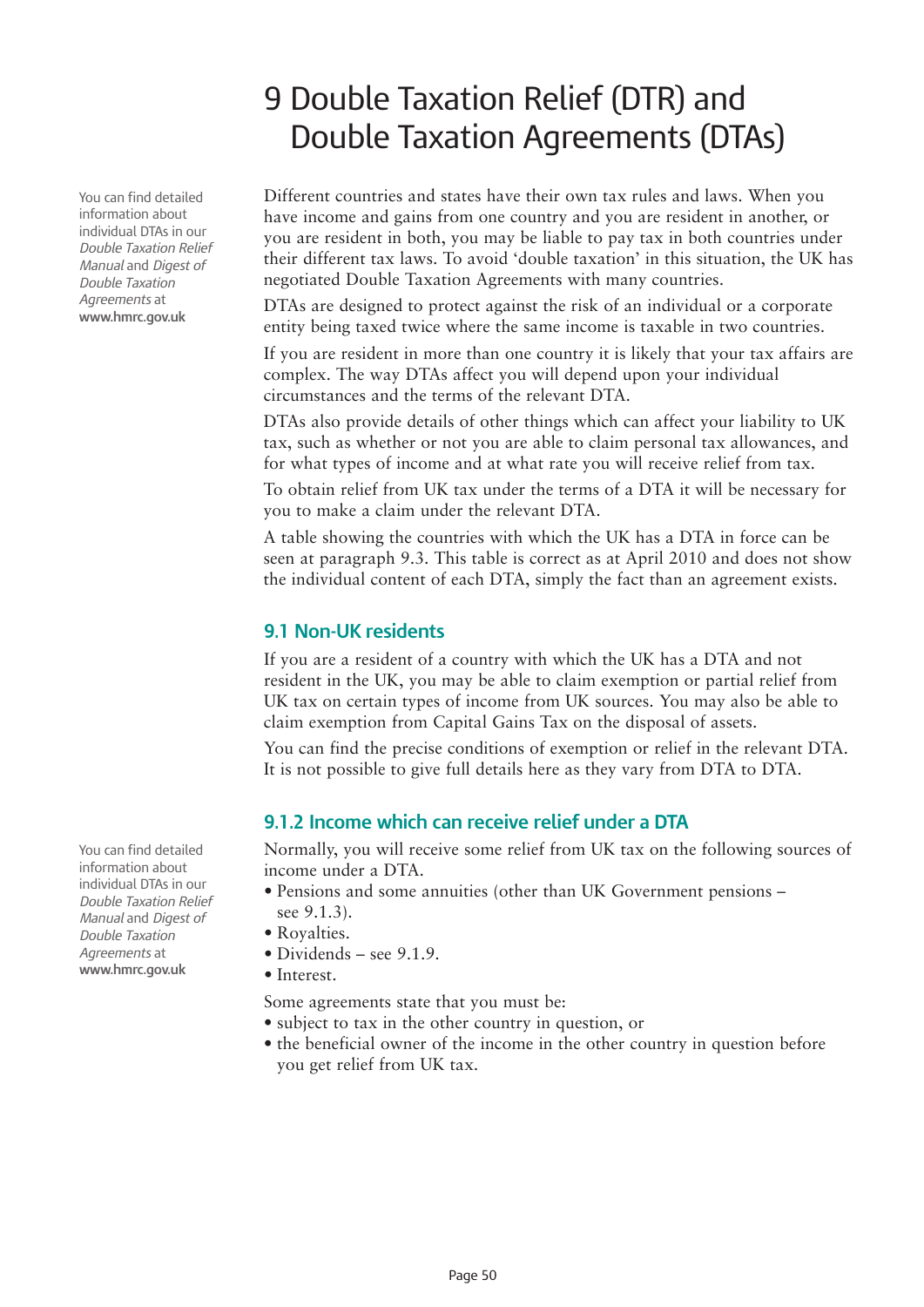#### **9.1.3 UK Government pensions**

 If you receive a pension paid by the UK for service to the UK Government or to a local authority in the UK, it will usually be taxed only by the UK.

## **9.1.4 Relief under a DTA when carrying on a trade or business**

 If you are carrying on a trade or running a business through a permanent establishment in the UK, you may not qualify for relief from UK tax on royalties, interest or dividends connected with the permanent establishment. DTAs will often define what is included in *permanent establishment*.

# **9.1.5 Earnings from employment and professional services**

 **The guidance in this section will not apply if you are an entertainer, sportsman or sportswoman.** Different rules apply to people in those categories – see 9.1.8. If you are not resident in the UK, and you are not an entertainer, sportsman or sportswoman, you may be able to claim exemption from UK tax under most DTAs on:

- earnings from an employment in the UK, and
- profits or earnings for independent, personal or professional services carried out in the UK.

 Usually there are conditions to be met before relief is given under a DTA. These are:

- for employments
	- – you must not be in the UK for more than 183 days in the period specified in the DTA (often twelve months), and
	- your remuneration must be paid by (or on behalf of) an employer who is not resident in the UK, and it must not be borne by a UK branch of your employer
- for independent, personal or professional services
	- – you must not operate from a fixed base in the UK (or, in the case of some DTAs, spend more than a specified number of days in the UK).

# **9.1.6 Teachers and researchers**

 Under many DTAs, if you are a teacher or professor who comes to the UK to teach in a school, college, university or other educational establishment for a period of two years or less, you are exempt from UK tax on your earnings from the teaching post. Temporary absences from the UK during this period normally count as part of the two years.

 Some agreements cover persons who engage in research. Where this is so, the rules are normally the same as for teachers.

 If you stay for more than two years then under most of these DTAs you cannot claim the exemption and you will be liable to tax on the **whole** of your earnings from the date you arrived. Some DTAs allow exemption to be given only if the earnings are liable to tax in your home country. If you have already received exemption for a visit (or visits) of up to two years, some DTAs will not allow you to claim the exemption again if you make a further visit at a later date.

 usually include a place of management, a branch or an office, among A *permanent establishment* will other things.

 The detail of each DTA is different and you should always check the content of the DTA which is specific to your particular circumstances.

 Some DTAs have different rules for company directors. You should check the content of the DTA which is specific to your particular circumstances.

 You should keep records of any work done in the UK, covering both the nature of the work and the extent. For these purposes part days are recorded as work days, not just those days where you are in the UK at midnight. This is especially important if you are working both in the UK and abroad.

 you are paid for your work or services. *Remuneration* is what

 The detail of each DTA is different and you should always check the content of the DTA which is specific to your particular circumstances.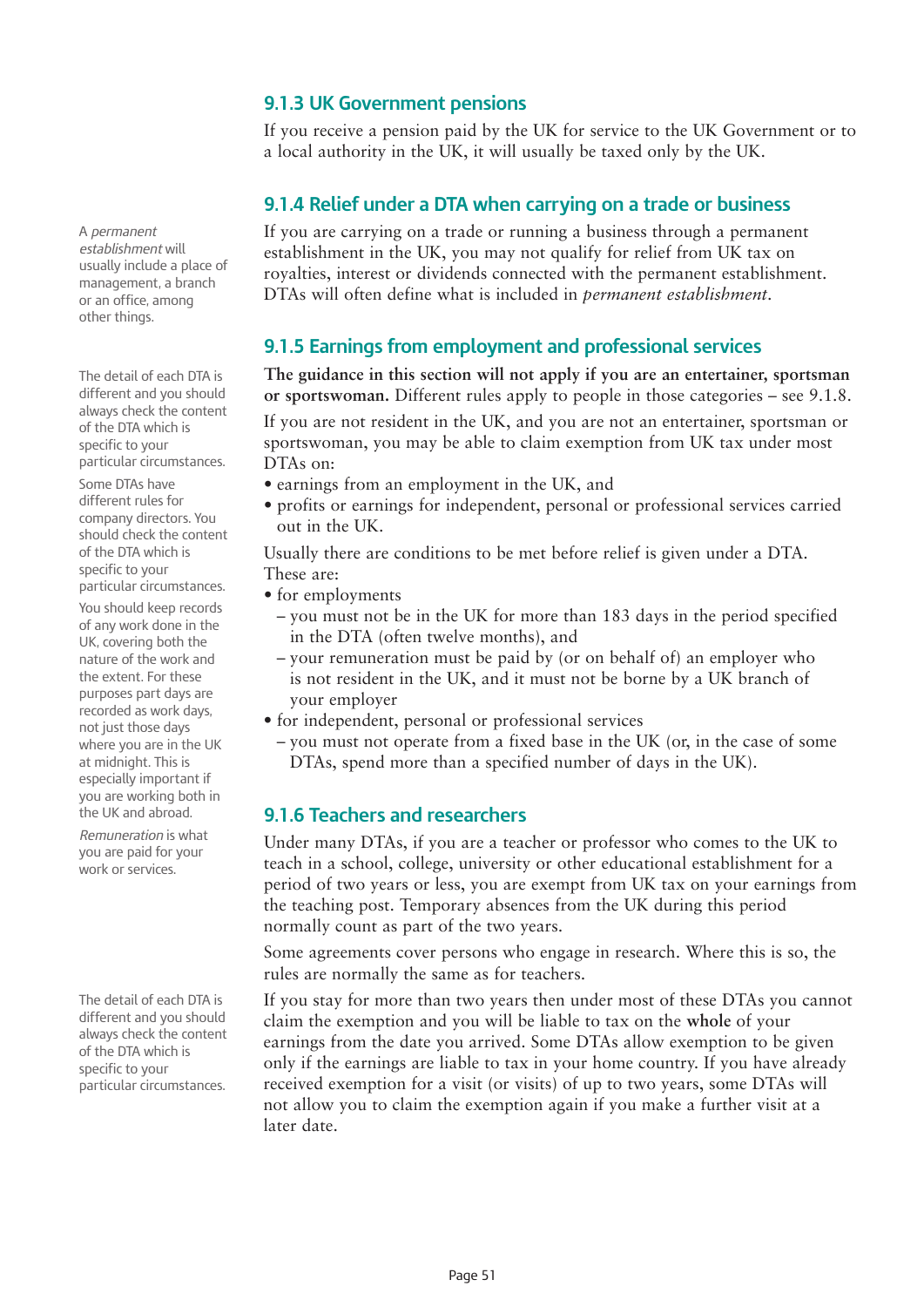## **9.1.7 Students and apprentices**

 Under most DTAs, if you are an overseas student or apprentice visiting the UK solely for full-time education or training, you will not pay tax on payments from sources outside the UK for your maintenance, education or training.

 A number of DTAs also provide that students or apprentices visiting this country will be exempt from UK tax on certain earnings from employment here. Individual DTAs impose various restrictions on this relief, including monetary limits and conditions as to the type of employment.

# **9.1.8 Entertainers, sportsmen and sportswomen**

  Under most DTAs, if you are not resident in the UK **any payments you receive directly or indirectly connected to performances in the UK will be liable to UK tax**. This includes actors and musicians performing on stage or screen, and those participating in all kinds of sports.

 The exemption described in 9.1.5 does not apply to entertainers, sportsmen and sportswomen.

# **9.1.9 Dividends**

 UK residents are entitled to a tax credit when they receive a dividend from a company resident in the UK. We charge Income Tax on the total of the dividend and the tax credit. The tax credit is available to reduce their tax liability.

 If you are **not resident** in the UK, you will not receive payment in respect of a tax credit when you receive a dividend from a UK company.

 From 6 April 1999, those DTAs that still provide for payment of a tax credit on dividends paid by UK companies continue to give a right to claim a tax credit in excess of the amount which the UK is entitled to retain. Because the rate of tax credit was reduced from 6 April 1999 from 20% to 10%, the amount which the UK is entitled to retain under those agreements will, in practice, cover the whole of the tax credit. So if you make a claim under such a DTA, where a dividend has been paid on or after 6 April 1999, there will be no balance of tax credit left for us to pay to you.

 You may also have the right to a tax credit if you receive UK personal tax allowances and reliefs through a claim under a DTA – see 6.6. But if you can only claim these allowances because of the terms of a DTA, whether or not you are entitled to the tax credit will also depend on the terms of the agreement.

# **9.1.10 Capital gains**

 Under many DTAs, if you are a resident of another country, you may be liable to tax only in that country on any gains you make from disposing of some types of assets. In that case, you will be exempt from Capital Gains Tax in the UK even if you are ordinarily resident here. But if you are resident in another country on a temporary basis, and then return to be resident in the UK, you may be charged Capital Gains Tax on disposals you made when you were not UK resident and not ordinarily resident.

 But if you are carrying on a trade or running a business through a permanent establishment in the UK, any gains that you make from disposing of assets connected with the permanent establishment will continue to be chargeable to Capital Gains Tax in the UK.

 For guidance on how your income as an entertainer, sportsman or sportswoman is taxed in the UK you should contact the Foreign Entertainers Unit. You can find their address and contact details in part 13 *Contacting HMRC*.

 UK DTAs negotiated since April 1999 do not provide for payment of tax credit.

 The detail of each DTA is different and you should always check the content of the DTA which is specific to your particular circumstances.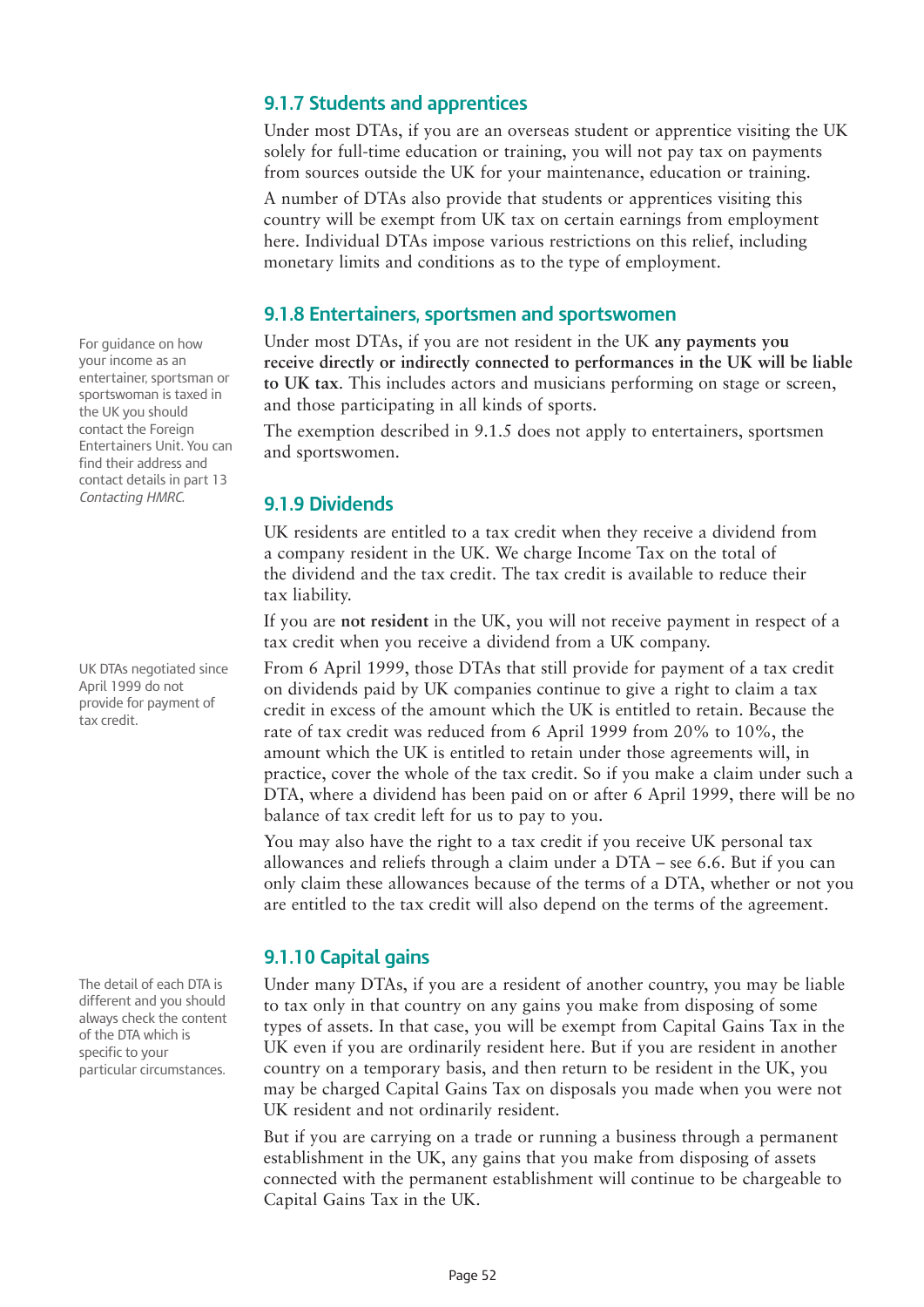## **9.2 UK residents**

 If you are resident in the UK and have foreign income or gains which are taxable in the country in which they arise or accrue, you may qualify for relief against UK tax on those income or gains for all or part of the foreign tax that you have paid. Even if there is no DTA between the UK and the other country concerned, you may still be entitled to relief under special provisions in the UK's tax legislation.

# **9.3 The UK's DTAs**

 These are the countries with which the UK has a DTA in force covering taxes on income and/or capital gains. The list does not include limited agreements which are concerned solely with air transport and shipping.

| Antiqua and Barbuda     | France                | Libya                     | Serbia              |
|-------------------------|-----------------------|---------------------------|---------------------|
| Argentina               | Gambia                | Lithuania                 | Sierra Leone        |
| Australia               | Georgia               | Luxembourg                | Singapore           |
| Austria                 | Germany               | Macedonia                 | Slovak Republic     |
|                         |                       |                           | (Slovakia)          |
| Azerbaijan              | Ghana                 | Malawi                    | Slovenia            |
| Bangladesh              | Greece                | Malaysia                  | Solomon Islands     |
| <b>Barbados</b>         | Grenada               | Malta                     | South Africa        |
| <b>Belarus</b>          | Guernsey              | Mauritius                 | Spain               |
| Belgium                 | Guyana                | Mexico                    | Sri Lanka           |
| <b>Belize</b>           | Hungary               | Moldova                   | Sudan               |
| <b>Bolivia</b>          | Iceland               | Mongolia                  | Swaziland           |
| Bosnia-Herzegovina      | India                 | Montenegro                | Sweden              |
| Botswana                | Indonesia             | Montserrat                | Switzerland         |
| <b>Brunei</b>           | Ireland (Republic of) | Morocco                   | Taiwan              |
| Bulgaria                | Isle of Man           | Namibia                   | Tajikistan          |
| Burma (Myanmar)         | <b>Israel</b>         | <b>Netherlands</b>        | Thailand            |
| Canada                  | Italy                 | New Zealand               | Trinidad and Tobago |
| Chile                   | <b>Ivory Coast</b>    | Nigeria                   | Tunisia             |
|                         | (Cote d'Ivoire)       |                           |                     |
| China                   | Jamaica               | Norway                    | Turkey              |
| Croatia                 | Japan                 | Oman                      | Turkmenistan        |
| Cyprus                  | Jersey                | Pakistan                  | Tuvalu              |
| Czech Republic          | Jordan                | Papua New Guinea          | Uganda              |
| Denmark                 | Kazakhstan            | Philippines               | Ukraine             |
| Egypt                   | Kenya                 | Poland                    | <b>USA</b>          |
| Estonia                 | Kiribati              | Portugal                  | Uzbekistan          |
| <b>Falkland Islands</b> | Korea (Republic of)   | Romania                   | Venezuela           |
| Faroe Islands           | Kuwait                | <b>Russian Federation</b> | Vietnam             |
| Fiji                    | Latvia                | <b>St Kitts and Nevis</b> | Zambia              |
| Finland                 | Lesotho               | Saudi Arabia              | Zimbabwe            |

The list is complete as at April 2010.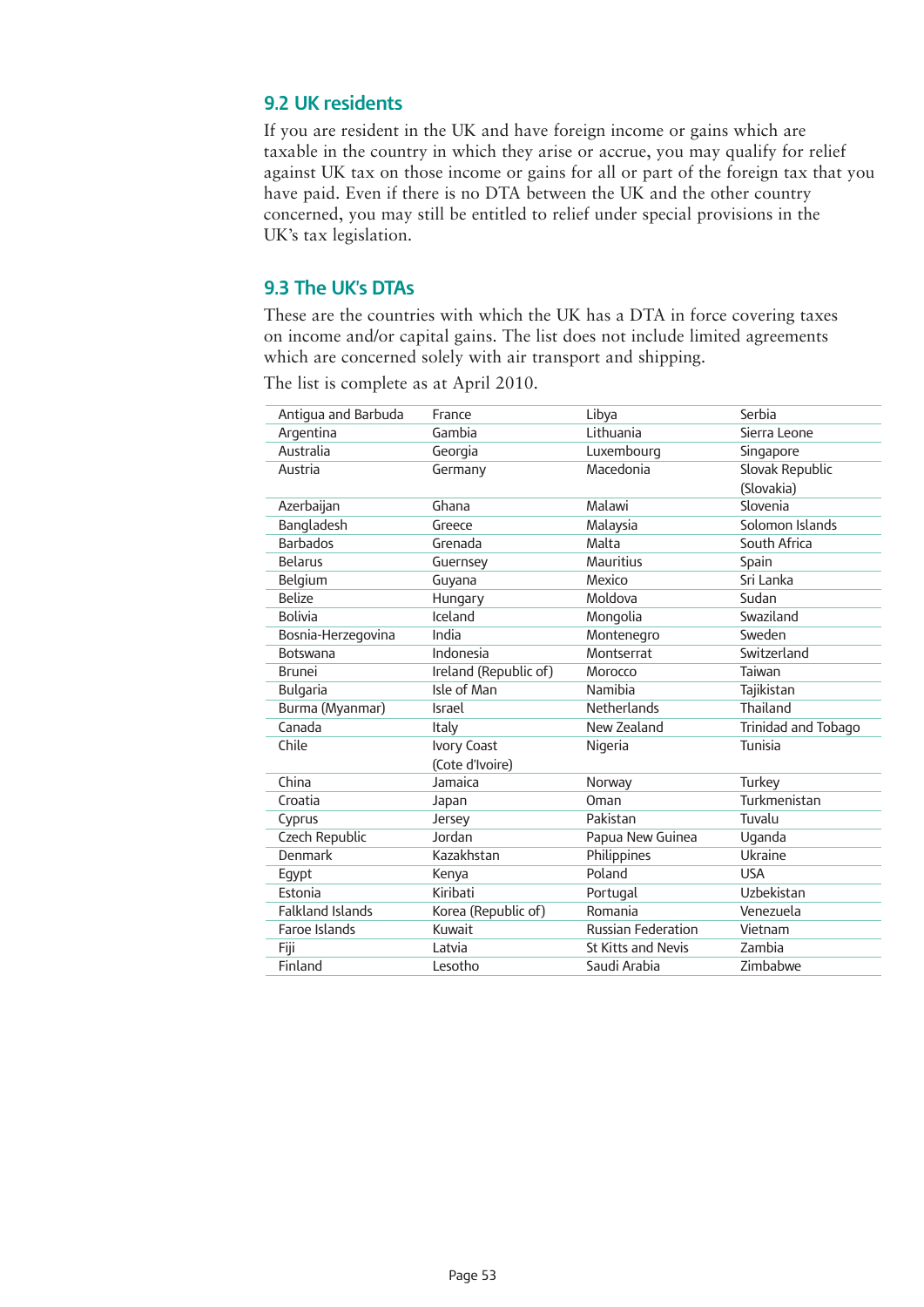Helpsheet 302 is available at **www.hmrc.gov.uk/ helpsheets/hs302.pdf**

#### **9.4 Dual residence**

You can be regarded as a resident of more than one country ('dual resident').

 Helpsheet 302 *Dual Residents* explains how most DTAs resolve the question of dual residence and how liability to UK tax can be affected by the outcome. Since not all DTAs are the same, it is essential when considering whether any relief from UK tax may be due, to look at the text of the particular agreement concerned, as they vary from agreement to agreement.

## **9.4.1 Residence for the purposes of a Double Taxation Agreement – consequences for tax liability**

 The residence part of most modern DTAs provides 'tiebreaker' rules for determining in which of the two countries an individual who is dual resident under the respective domestic laws should be treated as resident for the purposes of the Agreement. The most commonly found tiebreaker tests are: • permanent home

- centre of vital interests
- habitual abode
- nationality.

 If all these tests prove inconclusive DTAs normally provide for the tax authorities of the two countries to settle the matter by negotiation. In practice, very few claims reach this stage.

 If the tiebreaker rules award residence for the purposes of the DTA to the other country, UK tax liability is usually affected. If the tiebreaker rules award residence for the purpose of the DTA to the UK, you will remain liable to UK tax as a UK resident. You may, however, be entitled to relief from tax in the other country as a resident of the UK for the purposes of the DTA.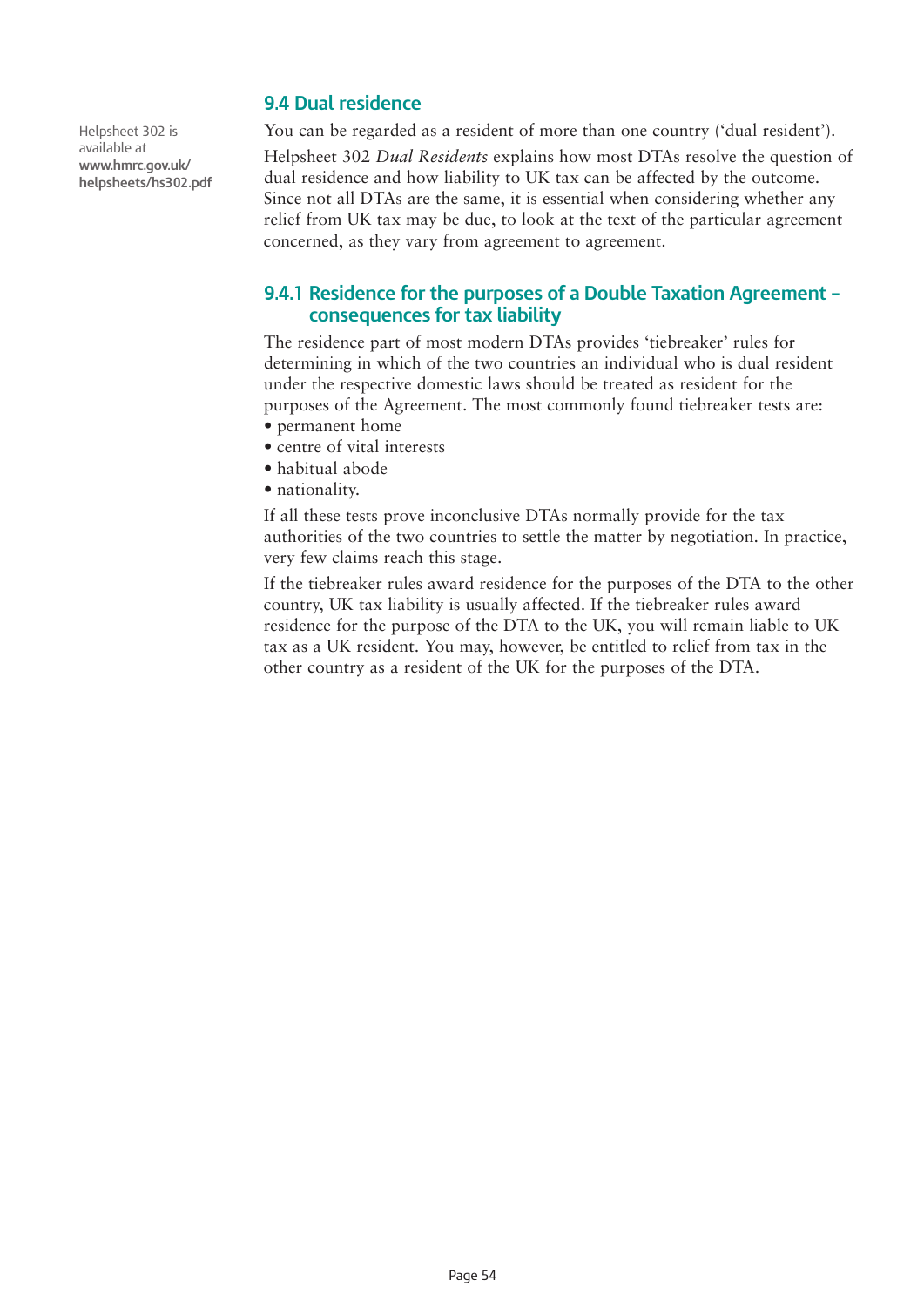# 10 Types of income

 This part provides a series of tables so that, depending on your individual circumstances, you can see which types of income are taxable in the UK. There is additional information to help you understand the tables and to apply them to your individual circumstances.

 Before using the tables you must decide, by reference to the guidance provided earlier, if you are:

- resident or not resident in the UK
- ordinarily resident or not ordinarily resident in the UK
- domiciled or not domiciled in the UK.

 When you are liable to UK tax it means that you will pay UK tax on the income, after any allowances and other tax reliefs you are entitled to.

 The first part of this section deals with earned income and the second part with investment income.

# **10.1 Earned income**

 Earned income is any payment that you receive as a result of an employment, from a trade, profession or vocation you have, or from a pension you receive. You can earn income both in the UK and anywhere else in the world. What UK tax you have to pay on your earned income will depend on whether you are resident or not resident in the UK. If you are resident in the UK but are either not ordinarily resident or not domiciled here, you might wish to use the remittance basis of taxation. This will affect the amount of UK tax you have to  pay on income earned from outside the UK. **You will always be liable to UK tax on income earned in the UK.**

If you receive income or gains from employment-related share schemes you should keep full records, for example of acquisition, terms and realisation to show where the duties that relate to the award of shares were performed.

## **10.2 Earned income – When you are resident in the UK**

 Unless you are able to use the remittance basis, when you are resident in the UK you are liable to UK tax on the arising basis of taxation. This means that you are liable to UK tax on all of your earned income, wherever it arises.

# **10.2.1 Earnings you receive from an employer**

 When you are liable to UK tax on the arising basis, you are taxed in the UK on your earnings from any employments, whether your duties of employment are carried out in the UK or abroad.

 If you can and choose to be liable to UK tax on the remittance basis, your UK employment earnings are taxed in the UK but any earnings from employment abroad will only be taxed if they are remitted here.

 But if you are resident and ordinarily resident in the UK, but are not domiciled here, the remittance basis will apply only to foreign employment income where the employment is performed wholly outside the UK for a foreign (non-UK) employer. A foreign employer is an individual, partnership or body of persons resident outside, and not resident in, the UK. You will be liable to UK tax on the arising basis for any UK employment income and for any overseas employment income where **any** of the duties of employment are carried out in the UK.

 You can find more information in this guidance to help you decide your position on:

- residence part 2 • ordinary residence – part 3
- domicile part 4.

 You can find other information to help you understand what we mean by *the UK* at 12.24 and *abroad*, *foreign* and *offshore* at 12.1, 12.9 and 12.14.

 Some UK Social Security benefits are liable to UK tax. These include the State Pension and Widows payments. You should remember to include any taxable calculating your taxable income for a tax year. benefits when

 You can find more information on the remittance basis in part 5. An explanation of the arising basis is at 12.3.

 See 10.6 for more information on where your duties of employment are carried out.

 See 10.8 for more information on your liability from a trade, profession or vocation if you become non-resident in the UK.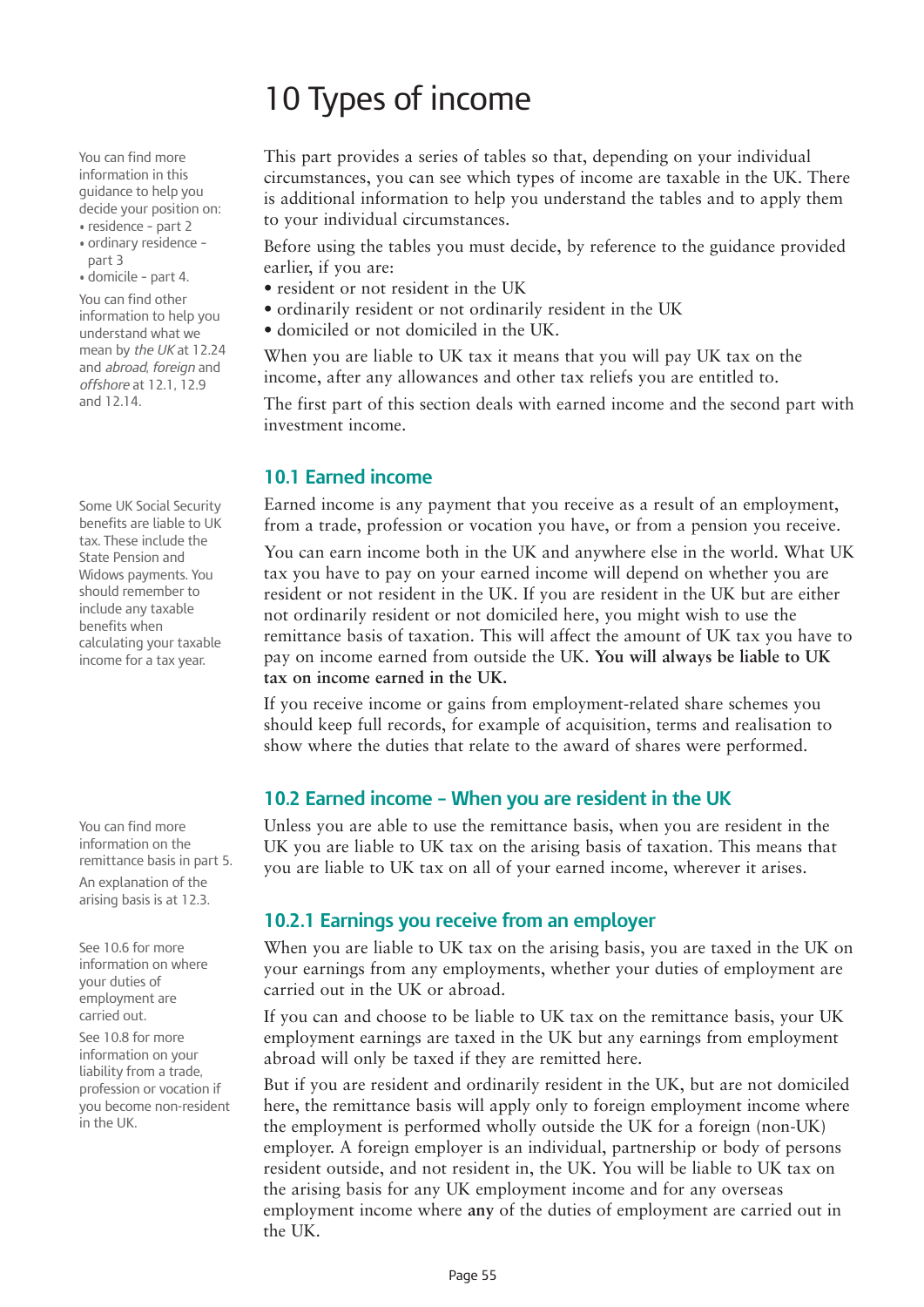If your overseas employment duties are performed wholly or partly outside the UK for a UK employer you **will not** be able to claim the remittance basis and the income will be liable to tax in the UK on the arising basis – see table 10.10.1, note 3(b).

 The table at 10.10.1 will help you to see what UK tax you will pay on your income earned from employments.

## **10.2.2 Earnings from a trade, profession or vocation**

 When you are liable to UK tax on the arising basis you are taxed in the UK on your earnings from any trade, profession or vocation, whether the trade, profession or vocation is carried out in the UK or abroad.

 If you are liable to UK tax on the remittance basis, your earnings from any trade, profession or vocation carried out in the UK are taxed in the UK but any earnings from a trade, profession or vocation carried out **wholly** outside the UK will be taxed only if they are remitted here.

 The table at 10.10.2 will help you to see what UK tax you will pay on your income earned from a trade, profession or vocation.

# **10.2.3 Pensions**

 When you are liable to UK tax on the arising basis you are taxed in the UK on most pensions whether they are from the UK or abroad. If you receive pension payments from outside the UK (an overseas pension) you might be entitled to a 10% deduction from the amount chargeable.

 If you receive lump sums from overseas pension schemes or provident funds, the guidance at 10.9 explains your UK tax liability on the lump sum payments that you receive.

 If you are liable to UK tax on the remittance basis, you will pay UK tax on any UK pensions that you receive but any overseas pensions will only be taxed if they are remitted here. You are not entitled to the 10% deduction for overseas pensions when you use the remittance basis.

 The table at 10.10.3 will help you to see what UK tax you will pay on your income from pensions.

# **10.3 Earned income – Seafarer's Earnings Deduction**

 If you are a seafarer (or 'mariner') who is resident and ordinarily resident in the UK you might be entitled to a deduction in your UK tax. This is called the Seafarer's Earnings Deduction (SED).

 A seafarer is a person who performs the duties of their employment on a ship. An offshore installation, for example an oil rig, is not a ship for the purposes of SED.

 **The SED is available only to seafarers.**

 You can find more information on the SED at **www.hmrc.gov.uk**

 You can also phone our specialist teams dealing with seafarers at South Wales Area Office, Cardiff. Contact details are in part 13 *Contacting HMRC*.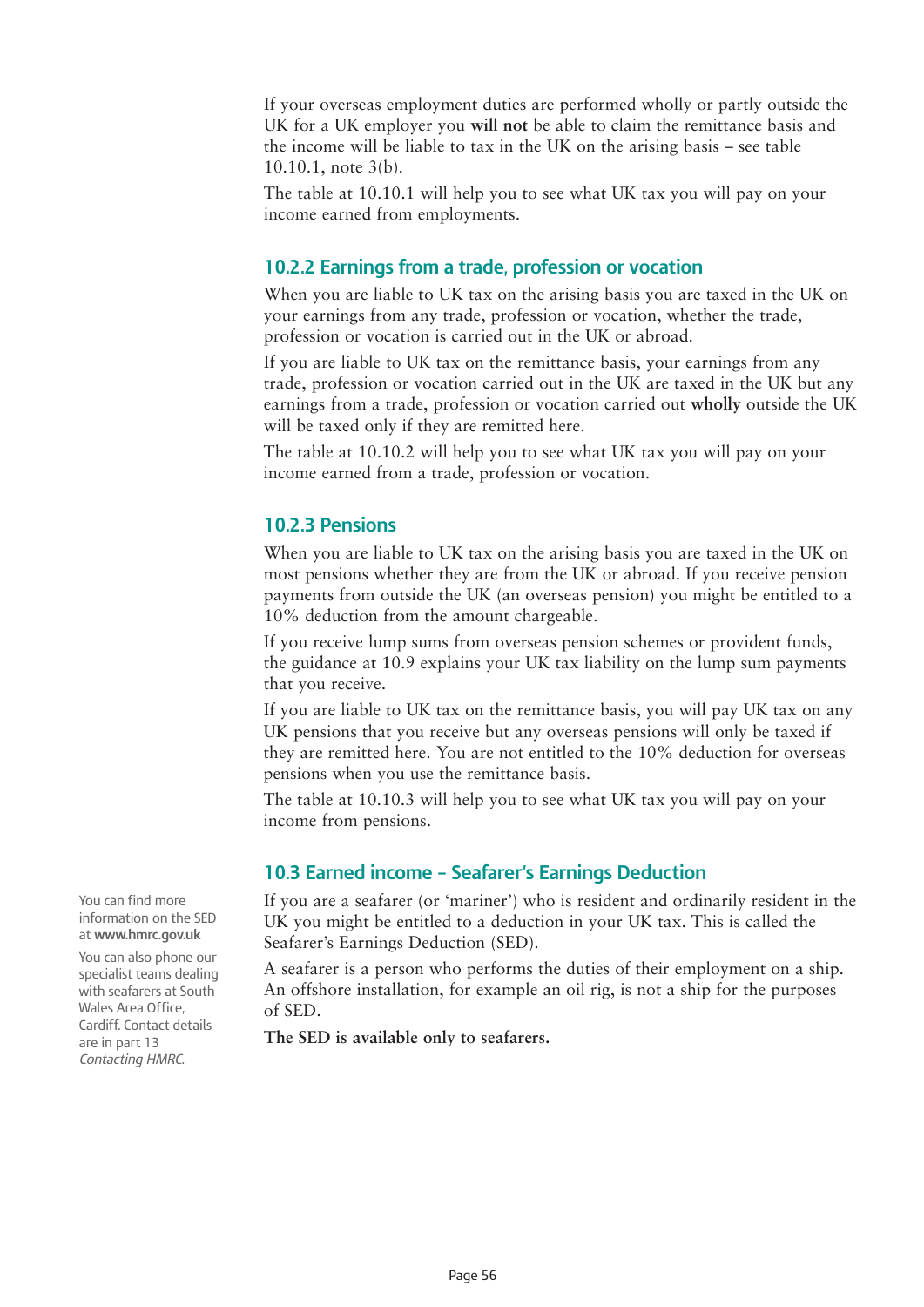# **10.4 Earned income – When you are not resident in the UK**

# **10.4.1 Earnings you receive from an employer**

 Although you are **not** resident in the UK you will still pay UK tax on any employment duties which you carry out in the UK unless those UK duties are 'merely incidental' to an employment abroad – see 10.6.

 You **will not** pay UK tax on any employment duties which you carry out wholly abroad.

 If your employment duties are carried out partly in the UK and partly abroad you need to keep details of the employment – for example those days you spend working in the UK and those working abroad – to allow you to identify the earnings you have received for duties carried out in the UK. The duties carried out in the UK will be liable to UK tax. We may ask to see the records on which such calculations are based.

 The table at 10.10.1 will help you to see what UK tax you will pay on your income earned from employments.

# **10.4.2 Earnings you receive from a trade, profession or vocation**

 Although you are **not** resident in the UK you will still pay UK tax on any income or profits from a trade, profession or vocation that you carry out wholly in the UK.

 You **will not** pay UK tax on any income or profits from a trade, profession or vocation that you carry out wholly abroad.

 If you carry out your trade, profession or vocation partly in the UK and partly outside the UK you will pay UK tax on the income or profits from the part of the trade, profession or vocation carried out in the UK.

 The table at 10.10.2 will help you to see what UK tax you will pay on your income earned from a trade, profession or vocation.

# **10.4.3 Pensions**

 Although you are **not** resident in the UK you will still pay UK tax on most pensions from sources in the UK.

You **will not** pay UK tax on pensions from sources outside the UK.

 The table at 10.10.3 will help you to see what UK tax you will pay on your income from pensions.

## **10.4.4 Double Taxation Agreements**

 As someone **not** resident in the UK, you might be able to make a claim under a Double Taxation Agreement (DTA) for your UK earnings or pensions, including taxable UK Social Security benefits, to be exempt from UK tax. This will depend on the content of any DTA between the UK and the other country concerned.

 If, for the whole tax year, you are not resident and you do not claim relief under the terms of a DTA, your liability on taxable UK Social Security benefits is limited to the tax, if any, deducted before payment.

 See 10.6 for more information on where your duties of employment are carried out.

 See 10.8 for more information on your liability from a trade, profession or vocation if you become nonresident in the UK.

 You can find more information on Double part 9 of this guidance. Taxation Agreements in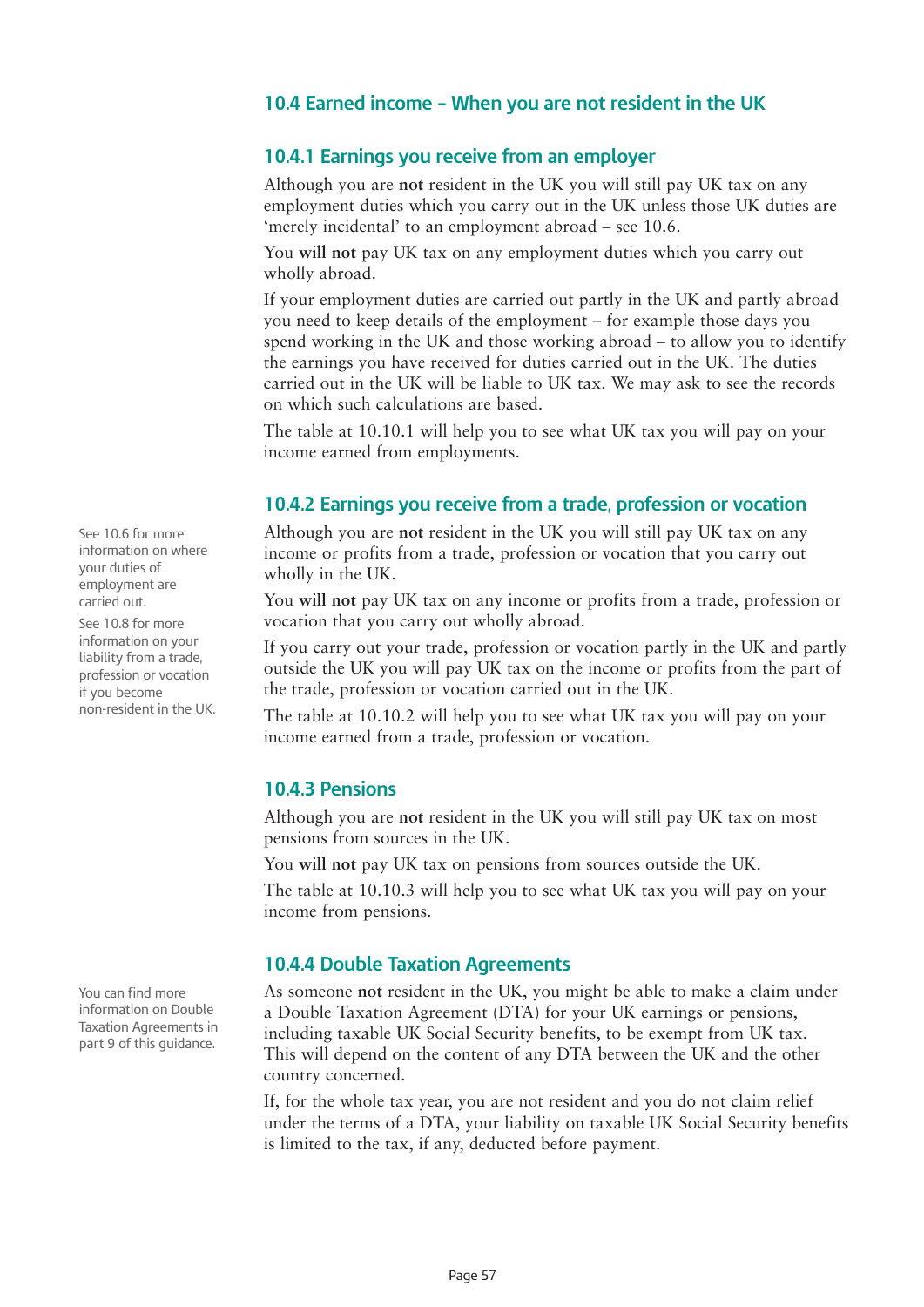*Offshore* means:

 • the UK territorial sea (see 12.24)

 • the UK continental shelf (see 12.25).

 See 10.3 for more information on the SED – the Seafarer's Earnings Deduction.

 See 10.3 for more information on seafarers and particularly the SED – the Seafarer's Earnings Deduction.

 You can find more information on Double part 9 of this guidance. Taxation Agreements in

# **10.5 Offshore oil and gas workers**

 If you are working offshore in the UK oil or gas exploration or exploitation industry you are not a seafarer and are not eligible to the SED unless you are on a ship.

If you are a non-UK resident working offshore in the UK oil and gas industry and your work is being carried out on the UK continental shelf but outside the UKs territorial waters it will be treated as being performed in the UK for the purposes of taxing your employment income. Your earnings will be UK earned income and be subject to UK tax. You should address any queries that you have about the repayment of that tax to South Wales Area, Cardiff (see part 13) and **not** to any other HMRC office. You might not be due a repayment of UK Income Tax.

 If you are a resident of a country with which the UK has a Double Taxation Agreement (DTA) there might be specific provisions for the offshore oil and gas industry. You should address any queries that you have about to South Wales Area, Cardiff (see part 13 *Contacting HMRC*).

# **10.6 Employment income – Where your duties are carried out**

 If you are **not resident** in the UK or you use the remittance basis, where you actually carry out your duties will determine if your earned income is UK income or is income earned abroad. Income is taxed in the UK based upon the facts of where the duties, for which you are being paid, were carried out.

## *Seafarers and aircrew*

 Individuals working on international planes, ships and trains are performing UK duties if they travel through the UK, UK airspace, UK territorial waters or UK continental shelf. The extent to which the whole journey is considered UK duties will depend both on whether the journey starts or ends in the UK, and whether or not you are UK resident. If you are not resident in the UK, whether you are relieved from UK tax on duties carried out in the UK will depend on the terms of any relevant Double Taxation Agreement (DTA). It may also be dependent on the country of residence of the company operating the ship or aircraft on which you are employed. You will need to find out the residence of the operator and look at relevant articles of the DTAs involved.

#### *Other workers*

 If your work is normally carried out abroad but you have to carry out some of your duties in the UK, the work you do in the UK will be part of your duties abroad **only when** you can show that the work you did in the UK was **merely incidental** to the duties of your employment abroad.

 Whether or not duties performed in the UK are merely incidental to an overseas employment will always depend on the circumstances of each particular case. Any decision has to be based on the nature of the work carried out in the UK and not simply the amount of time spent on it.

 If the work that you perform in the UK is the same or is of similar importance to the work that you do abroad, it **will not** be merely incidental. You will have to show that there is a purpose to the work you did in the UK which enabled you to do your normal work abroad and which you could only do in the UK.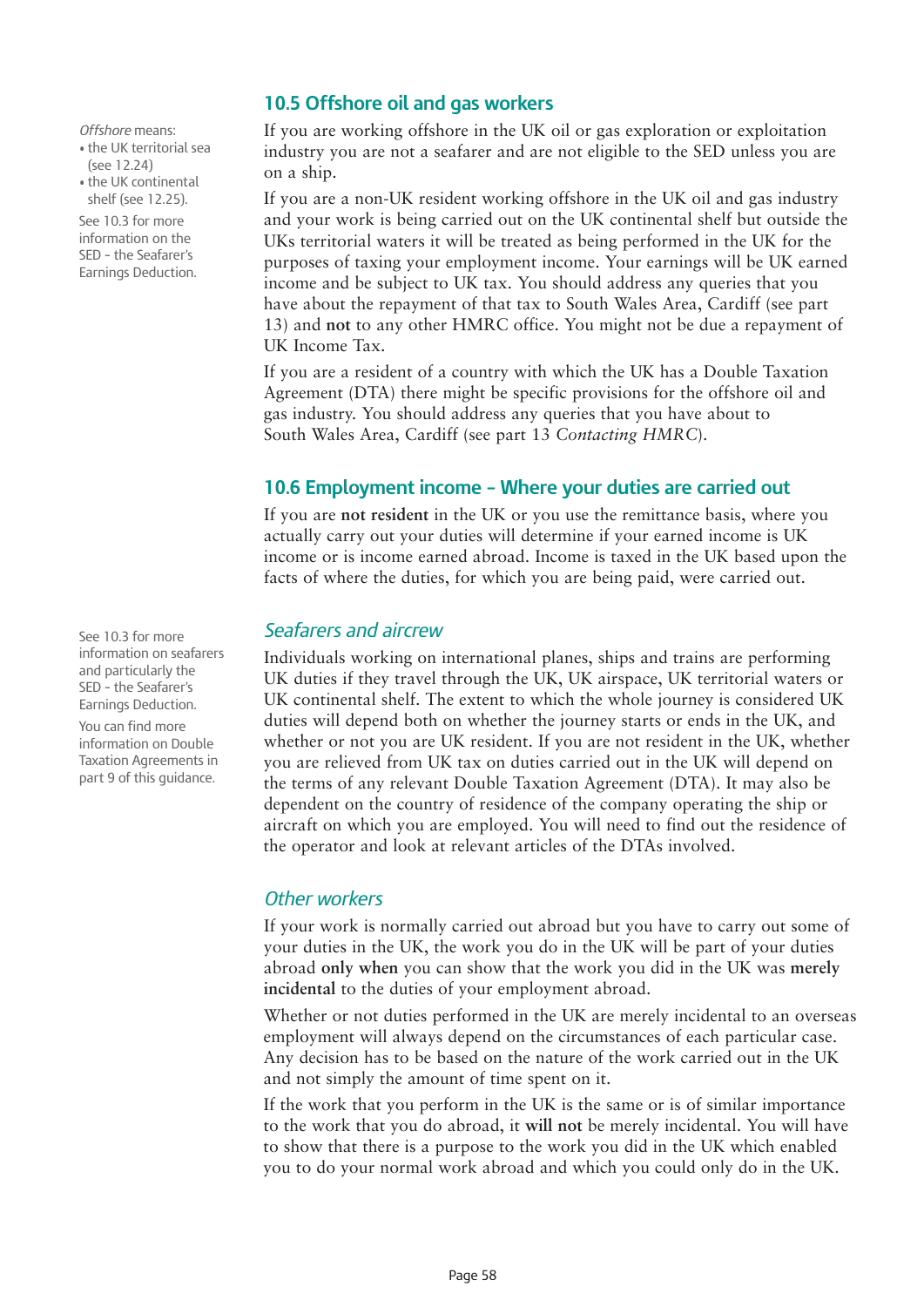Examples of work carried out in the UK as part of an overseas employment: **incidental work**

- time spent in the UK by an overseas sales representative of a UK company to make reports or receive fresh instructions
- • a short period of time spent training in the UK by an overseas employee, provided that no productive work is carried out in the UK by the trainee **nonincidental work**
- time spent in the UK as part of the duties of a member of the crew of a ship or aircraft
- • attendance at directors' meetings in the UK by a director of the company who normally works abroad.

# **10.7 Earned income from employment when you come to or leave the UK partway through a tax year**

 The following guidance relates only to income that you earn as an employee. All other types of earned income are taxed in the same way as unearned income – see 10.11.

# *When you become resident in the UK*

 If you come to the UK during a tax year to take up permanent residence or to stay for at least two years, you are resident in the UK for the whole of that tax year. But there is a concession (subject to conditions) which allows you to be taxed as a non-resident for the part of the tax year before you became resident (Extra-Statutory Concession A11). This means that the foreign income you received before you arrived in the UK will not be liable to UK tax.

 When you are resident in the UK any leave pay you receive is normally taxable. If you have been working abroad and are paid for a period of leave spent in the UK, it will be taxed here as 'terminal leave pay'. It is taxed as arising in the period to which it relates – even if your entitlement to the leave pay was built up during a period of overseas employment. If you are able to claim the  **Seafarer's Earnings Deduction**, you may be exempt from UK tax on your leave pay but this will depend on your individual circumstances. Any leave pay you receive for a period when you are resident and ordinarily resident is normally taxable.

# *When you stop being resident in the UK*

If you leave the UK during a tax year for full-time service under a contract of employment, the concession which applies to those people arriving in and becoming resident in the UK during a tax year (Extra-Statutory Concession A11) works in a similar way, subject to certain conditions. The concession allows you to be taxed as a non-resident for the part of the tax year after you left the UK. This means that the foreign income you receive in the tax year after you leave the UK and become non-resident will not be liable to UK tax.

 You can find more information about the Deduction at 10.3. Seafarer's Earnings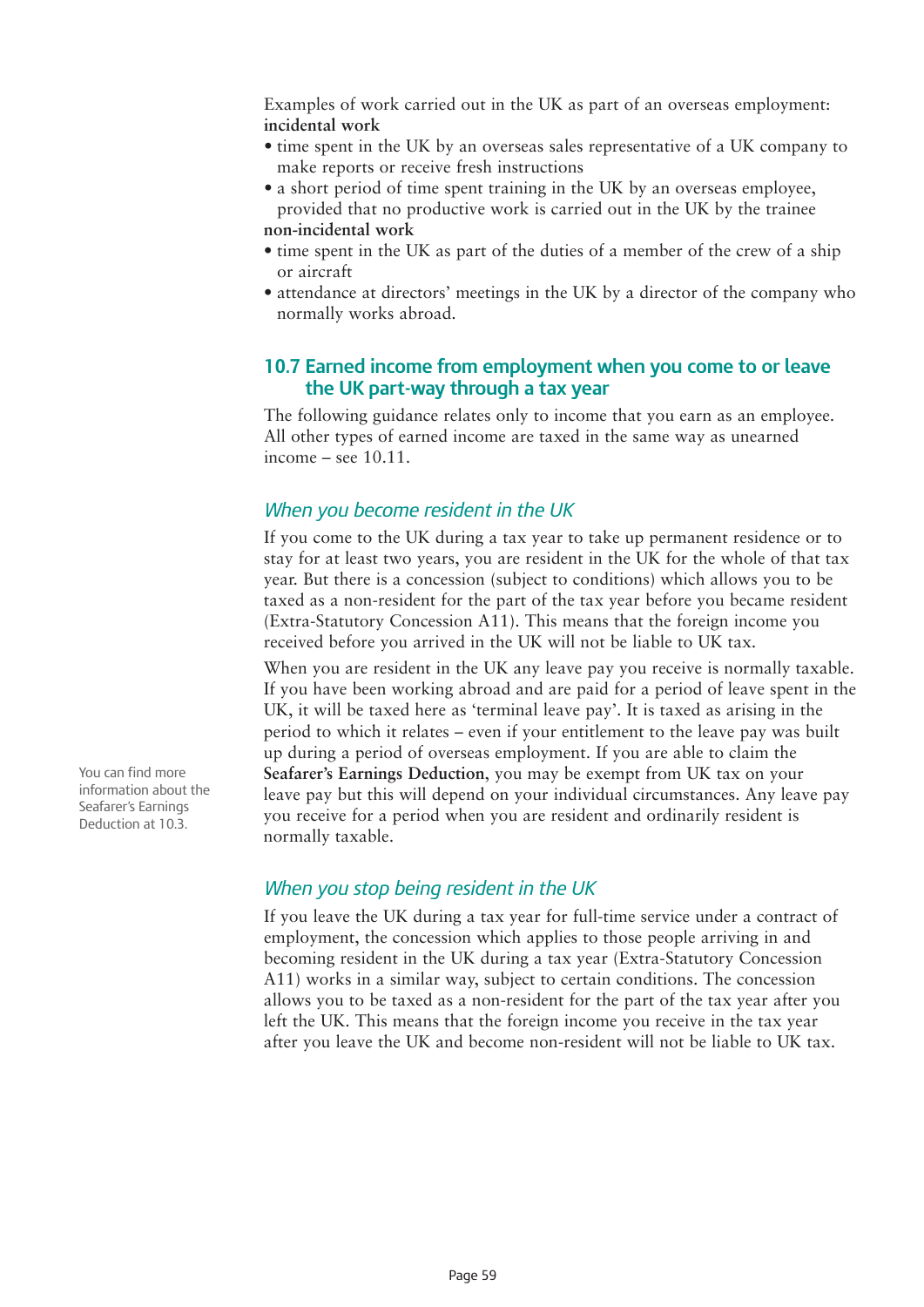#### **10.8 Coming to or leaving the UK if you carry out a trade, profession or vocation**

 If you carry out a trade, profession or vocation there are provisions which apply when you start or end the business ('commencement' and 'cessation' provisions).

 If you have been carrying out a business wholly or partly outside the UK and you:

- become resident in the UK, or
- stop being resident in the UK

 then, in some cases, and provided your business is continuing despite the change in your UK residence status, at that point you are 'deemed' to have ended one business and started another. This means that special cessation provisions apply up to the date of 'deemed' cessation and special commencement provisions apply from the date of 'deemed' commencement. This may affect the amount of tax that you have to pay.

 Normally the cessation and commencement of residence in the UK (and therefore the 'deemed' cessation and commencement of trade) takes place at the start of the tax year in which your change of residence occurs. Despite the 'deemed' cessation of one business and commencement of another, where this applies, any losses incurred by the business before the change in your UK residence status can be carried forward and set against the profits of the 'deemed' commencing business.

 **This will not apply to all trades, professions or vocations. It will depend on where the business is carried out rather than on where the proprietor of the business resides.**

 A change in your residence status will usually trigger the cessation of one business and the commencement of another. Most trades and professions are carried out in a particular location such as a shop or factory. This means that changing the location of a business (for example from one country to another) will usually result in the new business being different from the old one. Even if the type of business being carried out is the same, the fact that it is in a completely new location is likely to mean that it has a different structure, customer base and employees. When this is the case the normal rules for the cessation and commencement of a business will apply and you will have ceased one business and started a new one. You will not be able to carry forward losses from the old business to set against the profits of the new one.

 There are some businesses which are not localised in this way. These businesses are mainly carried out by professional people, wherever in the world the person happens to be. Examples of this type of trade would be international actors, sportsmen or women, authors and musicians. If you carry out this type of profession and continue to do so in the same way after a change in your UK residence status, you will be liable to UK tax in the year of the change in your UK residence status as follows:

- when you become resident in the UK you will be liable to UK tax on the proportion of your profits for the full year which reflects the profits made from the date of your arrival in the UK to the following 5 April
- • when you cease being resident in the UK you will be liable to UK tax on the proportion of your profits from 6 April until the date of your departure from the UK.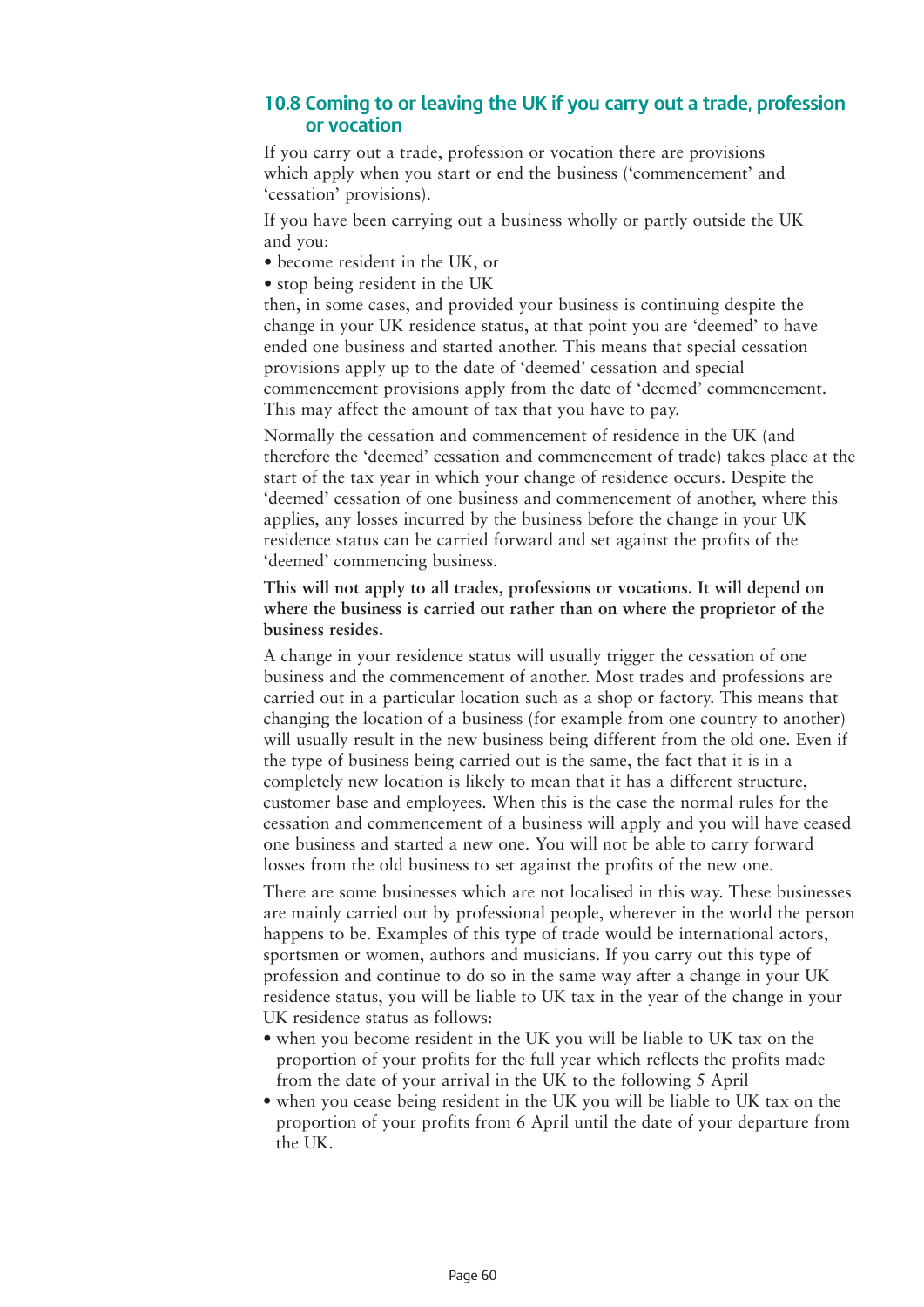## **10.9 Lump sums received from overseas pension schemes and provident funds**

 If you receive lump sum retirement benefits from an overseas pension scheme or provident fund which relate to an employment outside the UK, you will not be charged UK Income Tax or will be charged at a reduced rate. This is by concession (Extra-Statutory Concession A10). What UK Income Tax you are charged will depend on the extent of your foreign service.

 You will receive a full exemption where, in the employment to which the pension relates:

- at least 75% of your total service was abroad, or
- your total foreign service exceeds 10 years and the whole of the last 10 years service was abroad, or
- service was abroad, including any 10 of the last 20 years. • your total foreign service exceeds 20 years and not less than 50% of the total

 If you do not meet these conditions you will not receive a full exemption. You will be charged Income Tax on the percentage of the lump sum which equals your UK service in the employment.

# **10.10 Tables showing the scope of liability to UK tax for earned income**

# *Using the tables*

 These tables are designed to help you identify your liability to particular types of income, based on your UK domicile and UK residence status and, if appropriate, whether you claim the remittance basis.

 Your starting point will be whether you are domiciled in the UK or outside the UK and you will then proceed to the question of whether you are resident and ordinarily resident, resident and not ordinarily resident or not resident in the UK.

Some additional notes of explanation are provided as notes.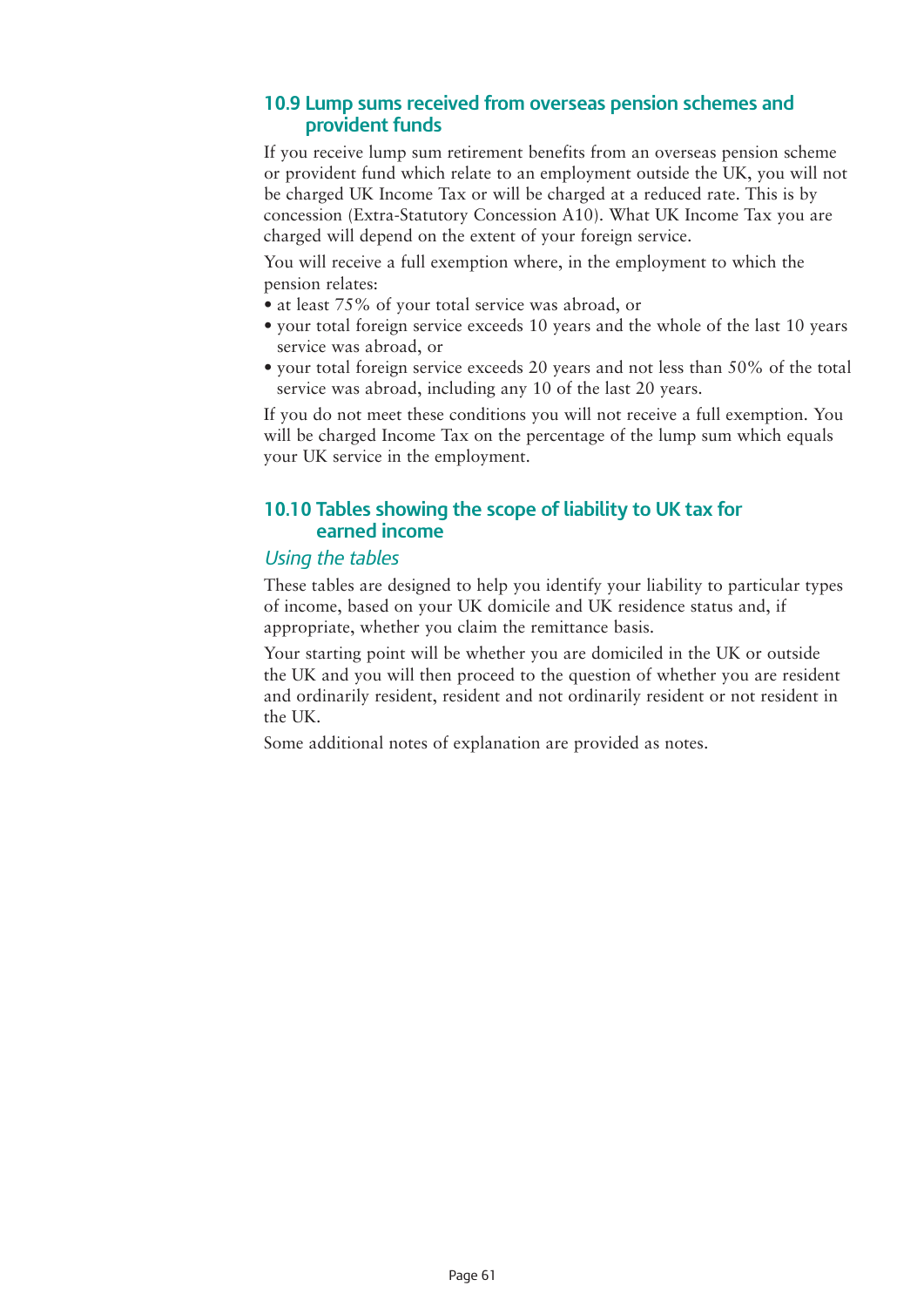# **10.10.1 Table 1 – How employment income is taxed in the UK**

#### **Other information**

 UK residence – see part 2. Ordinary residence – see part 3.

 Domicile – see part 4. Remittance basis – see part 5.

 Remittance basis for persons resident and ordinarily resident but not domiciled in the UK – see 10.2.1.

 carried out partly in the UK and partly abroad – Employment duties see 10.6.

| Your UK<br>domicile                                                                                                                            | Your UK<br>residence                        | Arising<br><b>Basis (AB)</b><br>or<br>Remittance<br><b>Basis (RB)</b><br>claimed | <b>Employment duties performed</b><br>wholly or partly in the UK |                                                        | Employment<br>duties                            |
|------------------------------------------------------------------------------------------------------------------------------------------------|---------------------------------------------|----------------------------------------------------------------------------------|------------------------------------------------------------------|--------------------------------------------------------|-------------------------------------------------|
| status                                                                                                                                         | status                                      |                                                                                  | <b>Duties</b><br>performed<br>in the UK                          | <b>Duties</b><br>performed<br>outside the<br><b>UK</b> | performed<br>wholly<br>outside the<br><b>UK</b> |
| <b>Domiciled</b><br>within the<br><b>UK</b>                                                                                                    | 1 Resident<br>and<br>ordinarily<br>resident | AB                                                                               | Liable <sup>1</sup>                                              | Liable <sup>1</sup>                                    | Liable <sup>1</sup>                             |
|                                                                                                                                                | 2 Resident<br>and not                       | $2(a)$ AB                                                                        | Liable                                                           | Liable                                                 | Liable                                          |
| ordinarily<br>resident                                                                                                                         | $2(b)$ RB                                   | Liable                                                                           | Liable on<br>remittance                                          | Liable on<br>remittance                                |                                                 |
|                                                                                                                                                | 3 Not<br>resident                           | $AB^2$                                                                           | Liable                                                           | Not liable                                             | Not liable                                      |
| <b>Domiciled</b><br>4 Resident<br>outside the<br>and<br><b>UK</b><br>ordinarily<br>resident<br>5 Resident<br>and not<br>ordinarily<br>resident | $4(a)$ AB                                   | Liable <sup>1</sup>                                                              | Liable <sup>1</sup>                                              | Liable <sup>1</sup>                                    |                                                 |
|                                                                                                                                                | $4(b)$ RB                                   | Liable (on<br>$AB)^3$                                                            | Liable (on<br>$AB)^3$                                            | See below <sup>3</sup>                                 |                                                 |
|                                                                                                                                                | $5(a)$ AB                                   | Liable                                                                           | Liable                                                           | Liable                                                 |                                                 |
|                                                                                                                                                |                                             | $5(b)$ RB                                                                        | Liable                                                           | Liable on<br>remittance                                | Liable on<br>remittance                         |
|                                                                                                                                                | 6 Not<br>resident                           | AB <sup>2</sup>                                                                  | Liable                                                           | Not liable                                             | Not liable                                      |

#### **Notes**

Use of this table is subject to any different treatment provided for under the terms of the relevant article in a Double Taxation Agreement – part 9 provides information about possible  **relief under a Double Taxation Agreement.**

- 1 Indicates that you are liable to pay UK tax unless subject to Seafarer's Earnings Deduction (SED) see 10.3.
- 2 For individuals not resident in the UK, the arising basis is limited to liability to UK tax on income arising in the UK.
- 3 If you are resident and ordinarily resident but are not domiciled in the UK the remittance basis operates differently from the way in which it works for individuals who are resident but not ordinarily resident in the UK. You are liable to UK tax on the arising basis for any earned income where the duties are performed wholly or partly in the UK. The liability to UK tax on income earned wholly outside the UK will depend on the residence status of your employer:
	- (a) when your employer is non-UK/foreign resident liable on remittance basis
	- (b) when your employer is UK resident employment earnings are liable on arising basis.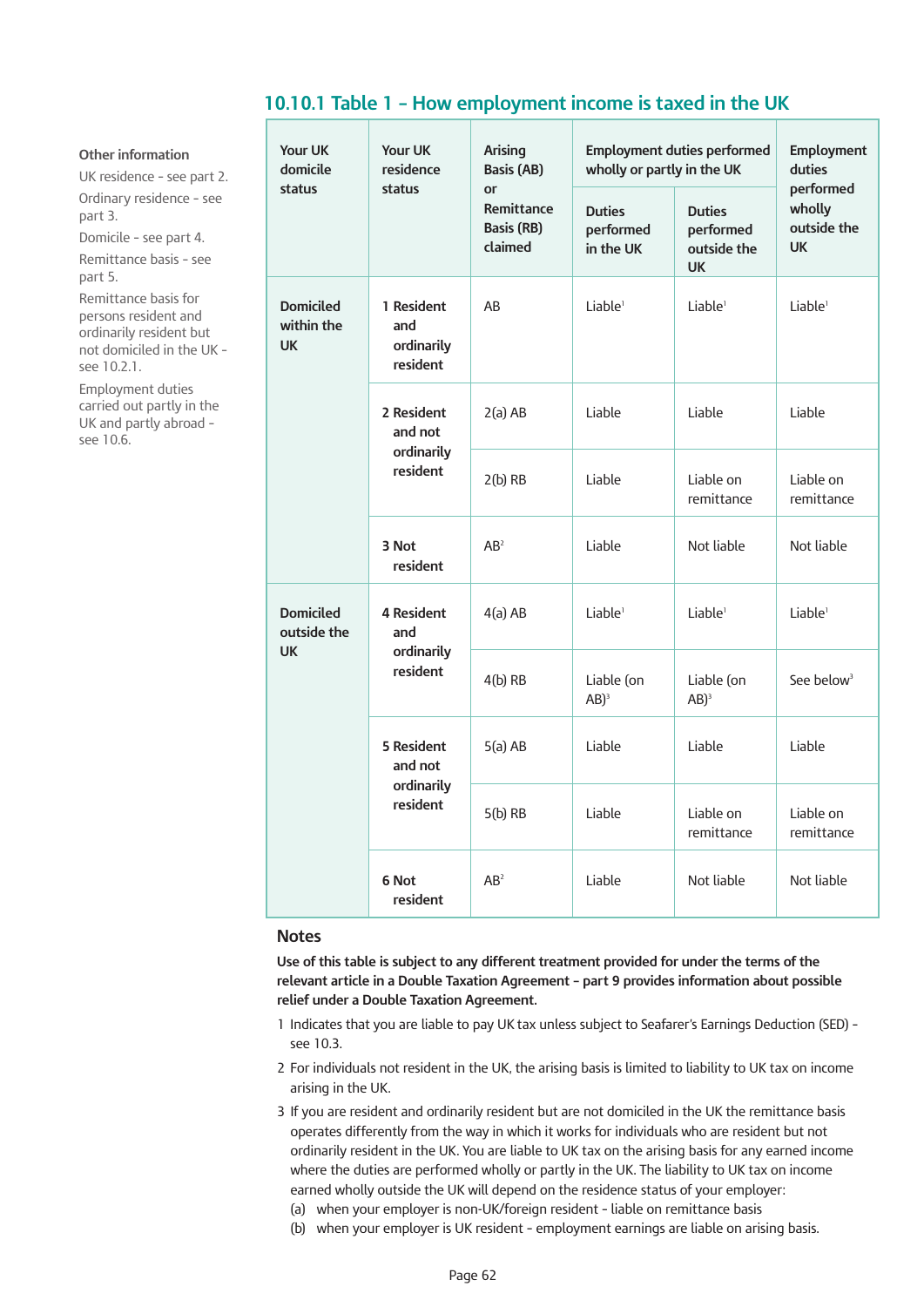# **10.10.2 Table 2 How income from a trade, profession or vocation is taxed in the UK**

<u> Tanzania (Tanzania ) da Ba</u>

#### **Other information**

 UK residence – see part 2. Ordinary residence – see part 3.

Domicile – see part 4.

 Remittance basis – see part 5.

| Your UK<br>domicile<br>status                                                               | Your UK<br>residence<br>status              | Arising<br><b>Basis (AB)</b><br>or<br>Remittance<br><b>Basis (RB)</b><br>claimed | <b>Trade or</b><br>profession<br>carried out<br>wholly or<br>partly in<br>the UK | Trade or<br>profession<br>carried out<br>wholly<br>outside<br>the UK |
|---------------------------------------------------------------------------------------------|---------------------------------------------|----------------------------------------------------------------------------------|----------------------------------------------------------------------------------|----------------------------------------------------------------------|
| <b>Domiciled</b><br>within the<br><b>UK</b>                                                 | 1 Resident<br>and<br>ordinarily<br>resident | AB                                                                               | Liable                                                                           | Liable                                                               |
|                                                                                             | 2 Resident<br>and not                       | $2(a)$ AB                                                                        | Liable                                                                           | Liable                                                               |
|                                                                                             | ordinarily<br>resident                      | $2(b)$ RB                                                                        | Liable                                                                           | Liable on<br>remittance                                              |
|                                                                                             | 3 Not<br>resident                           | AB <sup>2</sup>                                                                  | Liable                                                                           | Not liable                                                           |
| <b>Domiciled</b><br>4 Resident<br>outside the<br>and<br>ordinarily<br><b>UK</b><br>resident | $4(a)$ AB                                   | Liable                                                                           | Liable                                                                           |                                                                      |
|                                                                                             |                                             | $4(b)$ RB                                                                        | Liable                                                                           | Liable on<br>remittance                                              |
|                                                                                             | <b>5 Resident</b><br>and not                | $5(a)$ AB                                                                        | Liable                                                                           | Liable                                                               |
| resident                                                                                    | ordinarily                                  | $5(b)$ RB                                                                        | Liable                                                                           | Liable on<br>remittance                                              |
|                                                                                             | 6 Not<br>resident                           | AB <sup>2</sup>                                                                  | Liable <sup>1</sup>                                                              | Not liable                                                           |

#### **Notes**

Use of this table is subject to any different treatment provided for under the terms of the relevant article in a Double Taxation Agreement - part 9 provides information about possible  **relief under a Double Taxation Agreement.**

- 1 You are liable to UK tax on the profits of the part of the trade or profession which are carried out in the UK.
- 2 For individuals not resident in the UK, the arising basis is limited to liability to UK tax on income arising in the UK.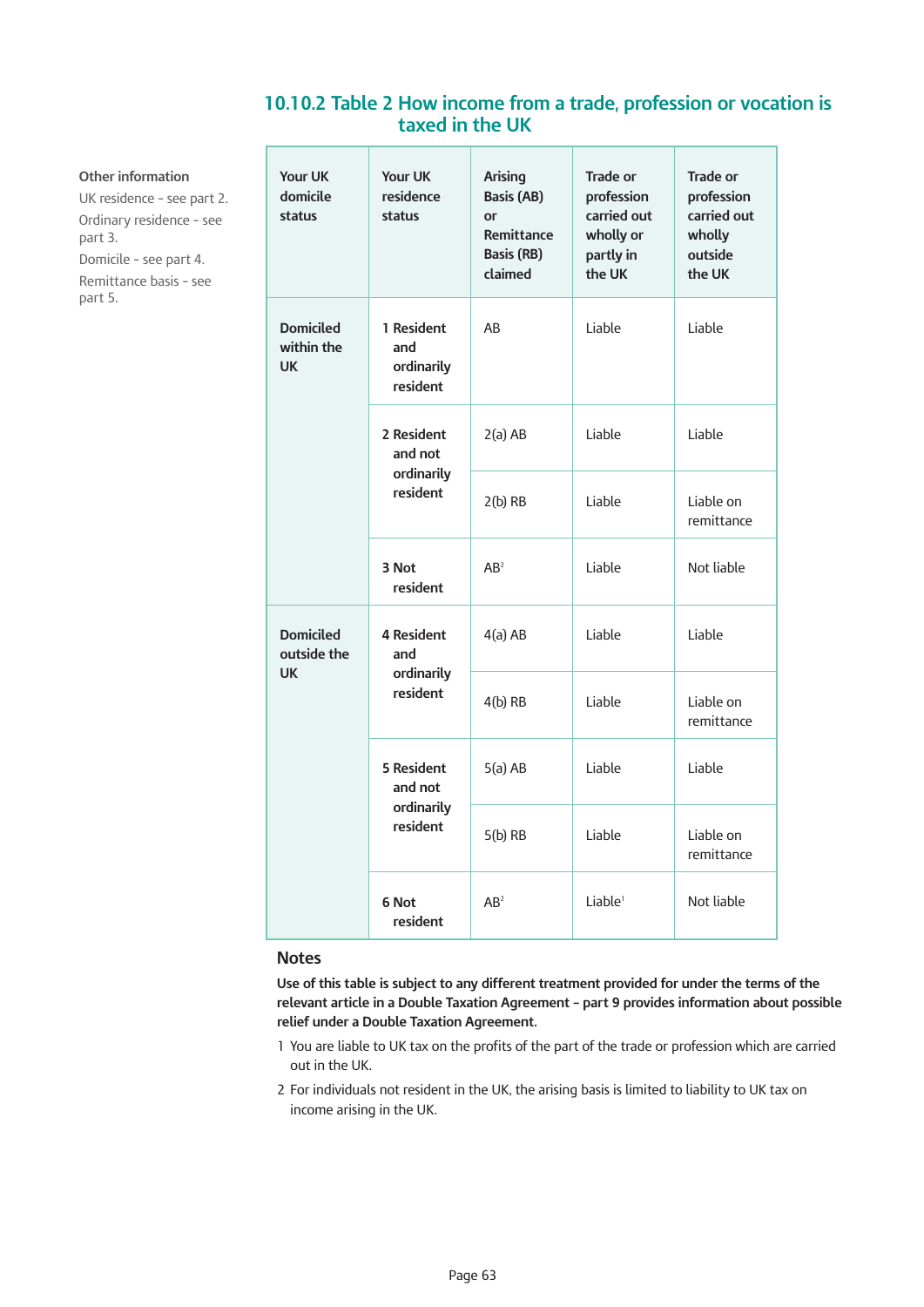# **10.10.3 Table 3 – How income from pensions is taxed in the UK**

#### **Other information**

 Lump sums received from overseas pensions schemes and provident funds – see 10.9.

 $\blacksquare$ 

| Your UK<br>domicile<br>status               | Your UK<br>residence<br>status              | Arising<br><b>Basis (AB)</b><br><b>or</b><br>Remittance<br><b>Basis (RB)</b><br>claimed | <b>UK pension</b>                    | <b>Non-UK</b><br>(overseas)<br>pension |
|---------------------------------------------|---------------------------------------------|-----------------------------------------------------------------------------------------|--------------------------------------|----------------------------------------|
| <b>Domiciled</b><br>within the<br><b>UK</b> | 1 Resident<br>and<br>ordinarily<br>resident | AB                                                                                      | Liable                               | Liable <sup>1</sup>                    |
|                                             | 2 Resident<br>and not                       | $2(a)$ AB                                                                               | Liable                               | Liable <sup>1</sup>                    |
|                                             | ordinarily<br>resident                      | $2(b)$ RB                                                                               | Liable                               | Liable on<br>remittance <sup>2</sup>   |
|                                             | 3 Not<br>resident                           | $AB^3$                                                                                  | Liable                               | Not liable                             |
| <b>Domiciled</b><br>outside the             | 4 Resident<br>and                           | $4(a)$ AB                                                                               | Liable                               | Liable <sup>1</sup>                    |
| ordinarily<br><b>UK</b><br>resident         | $4(b)$ RB                                   | Liable                                                                                  | Liable on<br>remittance <sup>2</sup> |                                        |
|                                             | 5 Resident<br>and not                       | $5(a)$ AB                                                                               | Liable                               | Liable <sup>1</sup>                    |
|                                             | ordinarily<br>resident                      | $5(b)$ RB                                                                               | Liable                               | Liable on<br>remittance <sup>2</sup>   |
|                                             | 6 Not<br>resident                           | AB <sup>3</sup>                                                                         | Liable                               | Not liable                             |

#### **Notes**

Use of this table is subject to any different treatment provided for under the terms of the relevant article in a Double Taxation Agreement – part 9 provides information about possible  **relief under a Double Taxation Agreement.**

- 1 Less a 10% deduction see 10.2.3.
- 2 If a claim to the remittance basis is made then the 10% deduction referred to at 1 above is not available – see 10.2.3.
- 3 For individuals not resident in the UK, the arising basis is limited to liability on pensions originating in the UK. You should also see 10.1 for details of UK Social Security benefits such as the State Retirement Pension.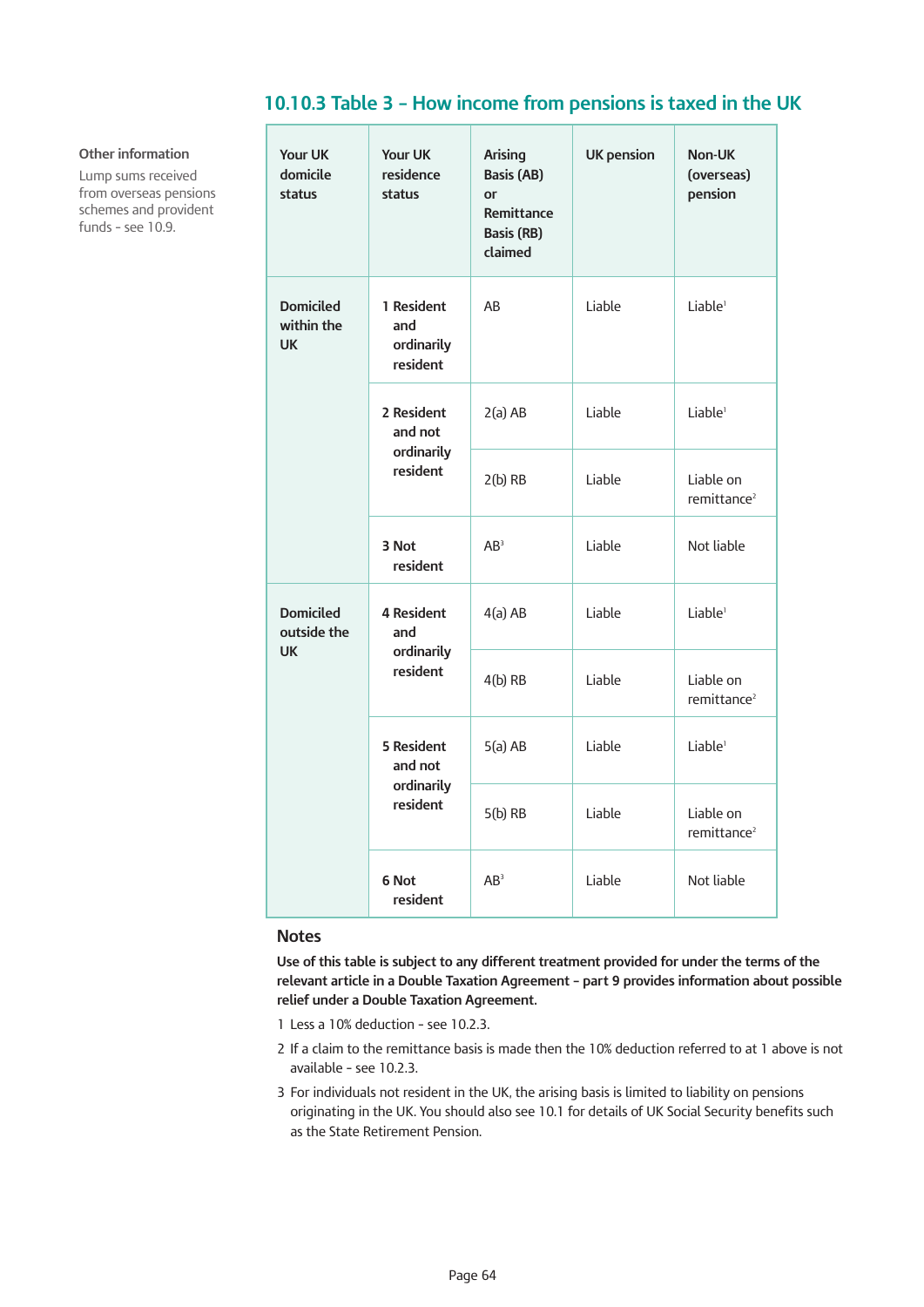#### **10.11 Investment income**

 Investment income is any income that you have which is not a pension and has not been earned by you as an employee, by carrying out your profession or by running your own business.

Although this is not a complete list unearned income includes:

- interest from bank and building society accounts
- dividends on shares
- interest on stocks
- • rental income received unless the rental income is part of the income of a trading business.

 Investment income can arise in the UK and anywhere else in the world. What UK tax you have to pay on investment income will depend on whether you are resident or not resident in the UK. If you are resident in the UK but are either not ordinarily resident or not domiciled here, you might wish to use the remittance basis of taxation which will affect the amount of UK tax that you  have to pay on your investment income from outside the UK. **You will always be liable to UK tax on investment income from UK sources.**

 The table at 10.15 shows UK tax liability on investment income and the guidance at 10.14 tells you about UK tax liability on foreign investment income when you become resident in the UK part-way through a tax year.

#### **10.12 Investment income – When you are resident in the UK**

#### **10.12.1 Liability on the arising basis**

 Unless you are able to use the remittance basis, when you are resident in the UK you are liable to UK tax on the arising basis of taxation. This means that you are liable to UK tax on all of your investment income, wherever it arises.

 Most banks, building societies and other deposit takers in the UK deduct UK tax from interest they pay or credit to your account. If you are resident in the UK but not ordinarily resident here, you might be able to arrange to have your interest paid without such tax being deducted. You can find more information about this can be found in 10.13.

 Also when you are resident in the UK but not ordinarily resident here, you might not be liable to UK tax on UK Government 'FOTRA' securities. You can find more information about this in 10.13.

 Most investment income from sources outside the UK and some from sources in the UK will not have had UK tax deducted before it is paid to you. This does not make it 'UK tax-free' and UK tax might be due on such income. You should make sure that you tell us about all such income and that it is included on any Self Assessment tax return that you complete. If the foreign investment income has been subject to foreign tax in the place it was generated, you will normally receive a credit against your UK tax liability. We would expect you to be able to produce documentary evidence of such foreign tax if we were to ask to see it. We will not repay overseas tax deducted from a non-UK source.

 Certain types of investment income from sources outside the UK are also known as  *relevant foreign income*. This term is particularly used to describe unearned foreign income in relation to the remittance basis – see 12.20.

 You can find more information on the remittance basis in part 5 of this guidance.

 **FOTRA** stands for *Free of Tax to Residents Abroad*.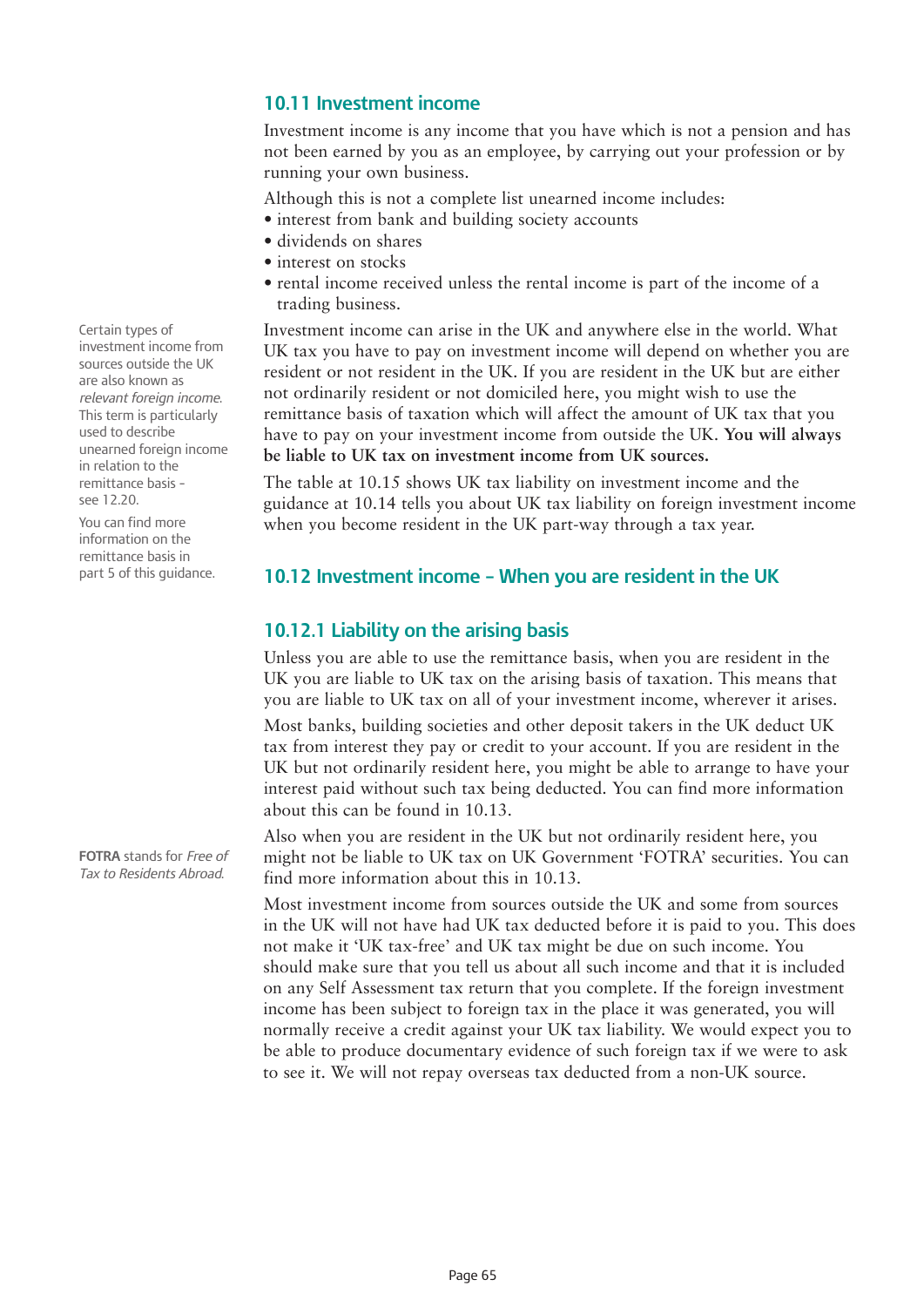# **10.12.2 Liability on the remittance basis**

 If you use the remittance basis you are liable to UK tax on all of your investment income from UK sources but any foreign investment income will only be taxed in the UK if it is remitted here.

 When using the remittance basis, certain types of investment income from  sources outside the UK is often referred to as *relevant foreign income* – see 12.18.

 The table at 10.15 shows UK tax liability you have on investment income. The guidance at 10.14 tells you about UK tax liability on foreign investment income when you become resident in the UK part-way through a tax year.

#### **10.13 Investment income – When you are not resident in the UK**

 Although you are **not** resident in the UK you will still be liable to pay UK tax on investment income from UK sources, although there is a restriction on your tax liability for investment income. This restriction is not available for any tax year in which split-year treatment applies – see 10.14. You might also be able to receive tax relief under the terms of a Double Taxation Agreement, if one applies.

 You **will not** be liable to pay UK tax on any investment income from sources outside the UK.

 The table at 10.15 shows UK tax liability you have on investment income. The guidance at 10.14 tells you about UK tax liability on foreign investment income when you become resident in the UK part-way through a tax year.

## **10.13.1 Income from property in the UK**

 If you have profits from letting property situated in the UK, they are liable to tax in the UK, even if you are not resident here. Retention of tax from UK property income is dealt with under the Non-Resident Landlord Scheme. If your usual place of abode is outside the UK and:

- you receive rental income direct from the tenant, the tenant must first deduct tax at the basic rate and pay it to HMRC, or
- a letting agent collects the rental income for you, the letting agent must deduct tax at the basic rate from the income received, less any allowable expenses paid on your behalf.

 Credit for any tax deducted in this way will be given against your UK Income Tax liability when you complete a Self Assessment tax return.

 You can apply to Personal Tax International in Liverpool for approval to have your property income paid without tax being deducted. You can only apply for this approval if you undertake to comply with all your UK tax obligations and: • your UK tax affairs are up to date, or

- 
- you have never had any UK tax obligations, or
- you do not expect to be liable to UK Income Tax.

 You can find more information about the Non-Resident Landlord Scheme at **www.hmrc.gov.uk**

 You can find the address and phone number of International in Liverpool in part 13 Personal Tax *Contacting HMRC*.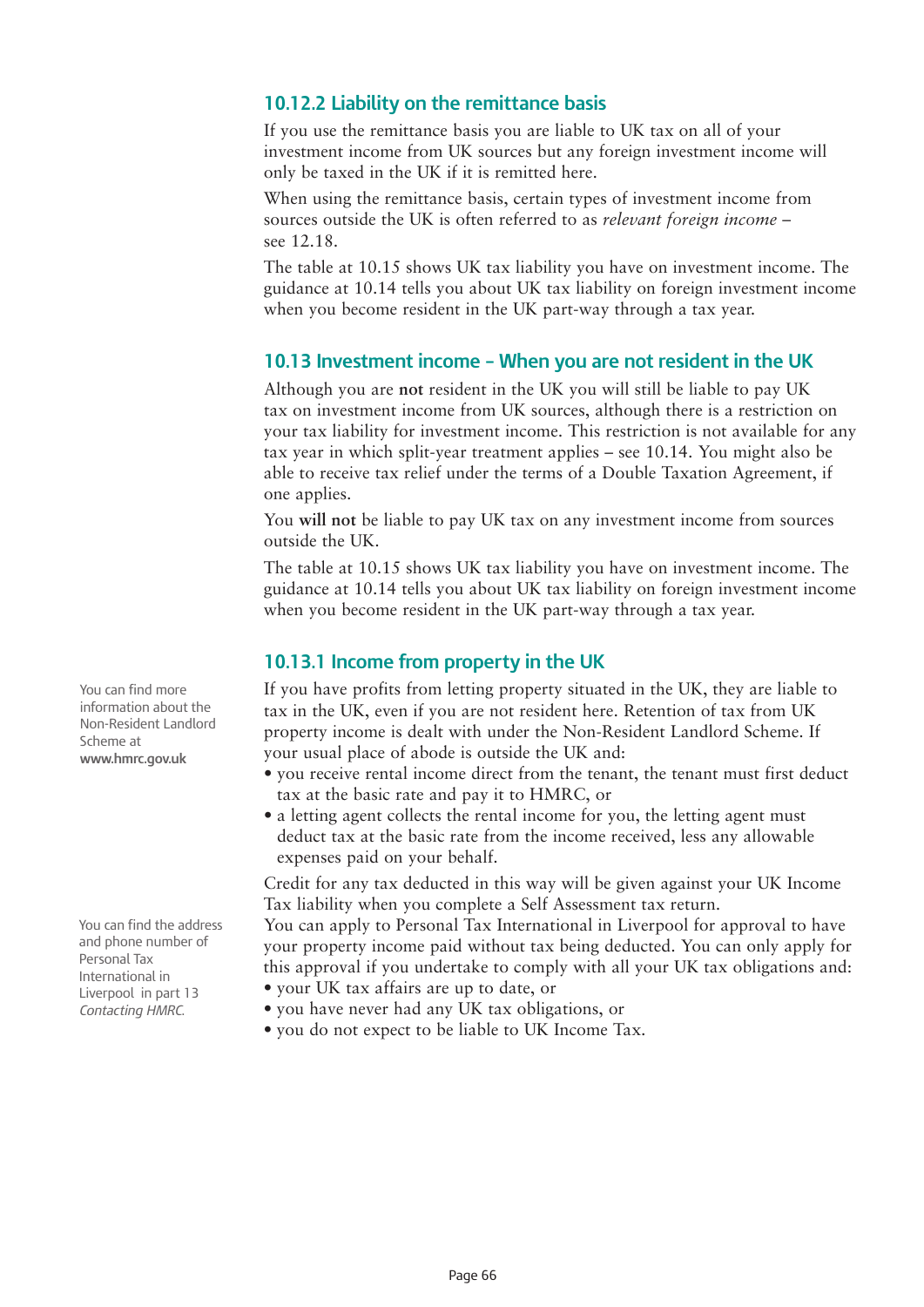**FOTRA** stands for *Free of Tax to Residents Abroad*. Interest paid on FOTRA securities is paid without UK tax deducted and if you are liable to UK tax and receive interest from a FOTRA security you must tell us and make sure that the interest you receive is included on any Self Assessment tax return that you complete.

 To receive your interest without UK tax being deducted:

- ask your bank, building society or deposit taker for a declaration – form R105
- give the completed declaration to your bank, building society or deposit taker
- declarations will only have effect from the date your bank, building society or deposit taker receives them – they cannot be backdated
- if the account is a joint account you can only complete a declaration if all of the people who to the interest are not resident or not are beneficially entitled ordinarily resident.

 You can find more details on Double Taxation Agreements in part 9 of this guidance.

 You can find more details on the remittance basis in part 5 of this guidance.

 An exception to the rule of UK income being chargeable is FOTRA – see 10.13.2.

# **10.13.2 UK Government securities**

 If you are not ordinarily resident in the UK you will not pay UK tax on the interest that arises on UK Government 'FOTRA' securities unless the interest received forms part of the profits of a trade or business which is carried out in the UK. UK tax will also be charged in cases where laws to prevent tax avoidance provide that the income is to be treated as belonging to another person.

If you hold securities with a nominal value of more than  $£5,000$  during a tax year in which you are resident in the UK at any time, special tax provisions (the 'accrued income scheme') will apply when the securities are transferred. You will be charged UK Income Tax on the interest that has built up ('accrued') over the period you owned the securities following the last interest payment, even if you were not resident in the UK for part of that period.

# **10.13.3 Interest from building societies and banks**

 Most banks, building societies and other deposit takers in the UK deduct UK tax from interest they pay or credit to your account. If you are not ordinarily resident in the UK, you may be able to arrange to have your interest paid without such tax being deducted. Whether you can do this will depend on the terms and conditions of the account and whether or not your bank, building society or deposit taker offers this facility. Where it is available on an account you complete a 'not ordinarily resident' declaration for the bank, building society or deposit taker (**not** HMRC) which states that you want your interest to be paid or credited without tax being deducted.

 If you (or, in the case of joint accounts, any of the people who are beneficially entitled to the interest) become resident or ordinarily resident in the UK, you must tell your bank, building society or deposit taker right away so that they can start to deduct tax from the interest paid.

# **10.14 Investment income when you come to or leave the UK partway through a tax year**

#### **10.14.1 When you become resident in the UK**

 When you come to the UK during a tax year and are resident from the date of your arrival, you are liable to UK tax on your UK investment income for the whole of the tax year, subject to the terms of any DTA which might apply to you.

 You will not be liable to UK tax on foreign investment income arising before the date of your arrival under Extra-Statutory Concession A11. From the date of your arrival in the UK you will be liable to UK tax on your foreign investment income, subject to whether you use the remittance basis of taxation in the year of your arrival.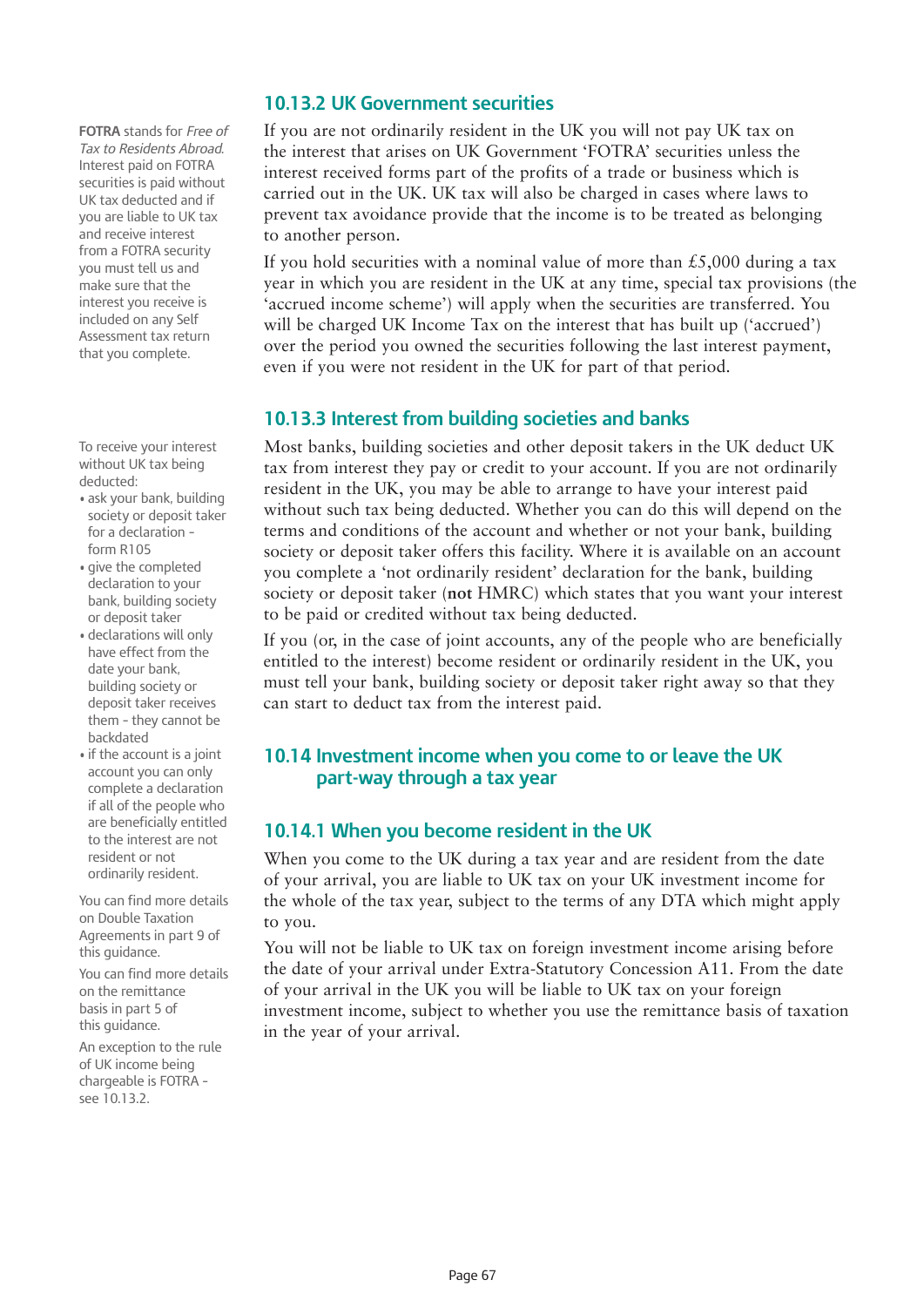#### **10.14.2 When you stop being resident in the UK**

When you leave the UK during a tax year and become non-resident here on the day after your departure, you will be liable to UK tax on your UK investment income for the whole of the year.

If you meet the requirements of Extra-Statutory Concession A11 you will not be liable to UK tax on your foreign investment income following the date of your departure. Up to the date of your departure from the UK you will be liable to UK tax on your foreign investment income, subject to whether you use the remittance basis in the tax year of your departure.

# **10.14.3 When you do not use the remittance basis**

 If you do not use the remittance basis in the year of departure you will, where you are entitled to apply Extra-Statutory Concession A11, be liable to UK tax on your foreign investment income which arose before your departure from the UK.

#### **10.14.4 When you use the remittance basis**

 If you use the remittance basis in the year of departure you will, where you are entitled to apply Extra-Statutory Concession A11, be liable to UK tax on your foreign investment income which you remitted to the UK before your departure.

 An exception to the rule of UK income being chargeable is FOTRA – see 10.13.2.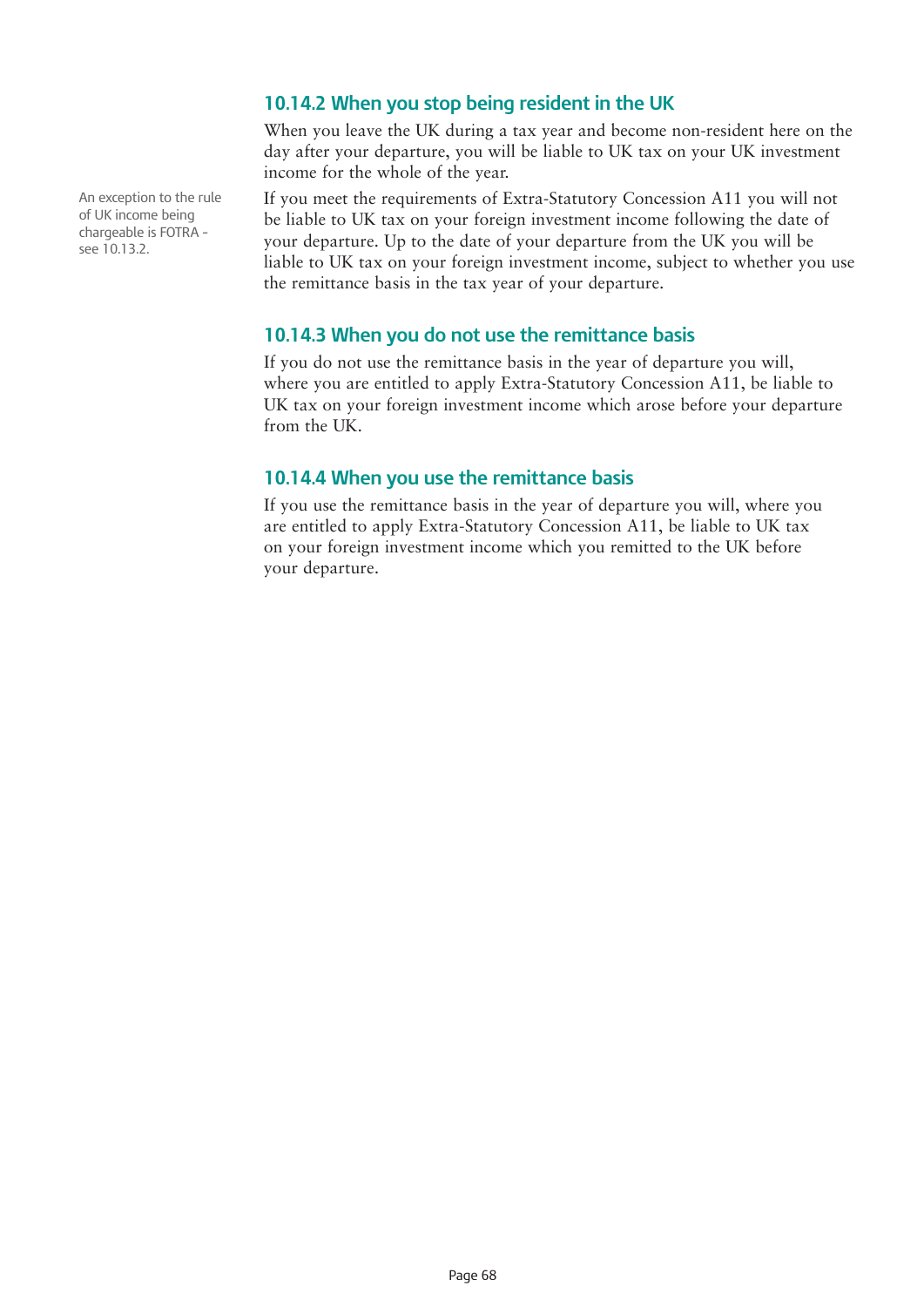| Your UK<br>domicile                                                                                                                            | Your UK<br>residence                        | <b>Arising Basis</b><br>(AB) or<br>Remittance<br><b>Basis (RB)</b><br>claimed | <b>Investment income</b> |                                         | <b>UK</b><br><b>Government</b>        |
|------------------------------------------------------------------------------------------------------------------------------------------------|---------------------------------------------|-------------------------------------------------------------------------------|--------------------------|-----------------------------------------|---------------------------------------|
| status                                                                                                                                         | status                                      |                                                                               | From a UK<br>source      | From a<br>non-UK<br>source <sup>3</sup> | 'FOTRA'<br>securities                 |
| <b>Domiciled</b><br>within the<br><b>UK</b>                                                                                                    | 1 Resident<br>and<br>ordinarily<br>resident | AB                                                                            | Liable                   | Liable                                  | <b>Not</b><br>applicable <sup>2</sup> |
|                                                                                                                                                | 2 Resident<br>and not                       | $2(a)$ AB                                                                     | Liable <sup>4</sup>      | Liable                                  | Not liable                            |
| ordinarily<br>resident                                                                                                                         | $2(b)$ RB                                   | Liable <sup>4</sup>                                                           | Liable on<br>remittance  | Not liable                              |                                       |
|                                                                                                                                                | 3 Not<br>resident                           | AB <sup>1</sup>                                                               | Liable                   | Not liable                              | Not liable                            |
| <b>Domiciled</b><br>4 Resident<br>outside the<br>and<br><b>UK</b><br>ordinarily<br>resident<br>5 Resident<br>and not<br>ordinarily<br>resident | $4(a)$ AB                                   | Liable                                                                        | Liable                   | <b>Not</b><br>applicable <sup>2</sup>   |                                       |
|                                                                                                                                                | $4(b)$ RB                                   | Liable                                                                        | Liable on<br>remittance  | Liable <sup>2</sup>                     |                                       |
|                                                                                                                                                | $5(a)$ AB                                   | Liable <sup>4</sup>                                                           | Liable                   | Not liable                              |                                       |
|                                                                                                                                                |                                             | $5(b)$ RB                                                                     | $l$ iable <sup>4</sup>   | Liable on<br>remittance                 | Not liable                            |
|                                                                                                                                                | 6 Not<br>resident                           | AB <sup>1</sup>                                                               | Liable                   | Not liable                              | Not liable                            |

#### **10.15 How investment income is taxed in the UK**

#### **Notes**

Use of this table is subject to any different treatment provided for under the terms of the relevant article in a Double Taxation Agreement - part 9 provides information about possible relief under a  **Double Taxation Agreement.**

- 1 For individuals not resident in the UK, the arising basis is limited to liability on unearned income arising in the UK.
- 2 UK Government 'FOTRA' securities are only for those people who are not resident or are not ordinarily resident in the UK. If you are resident and ordinarily resident in the UK you will be liable to UK tax on interest from FOTRAs, even when you are domiciled outside of the UK.

3 Certain types of investment income from a non-UK source is also known as 'relevant foreign income'.

 4 If you are not ordinarily resident in the UK you may apply to receive interest from a bank or building society without tax deducted by completing form R105 (see 10.13.3).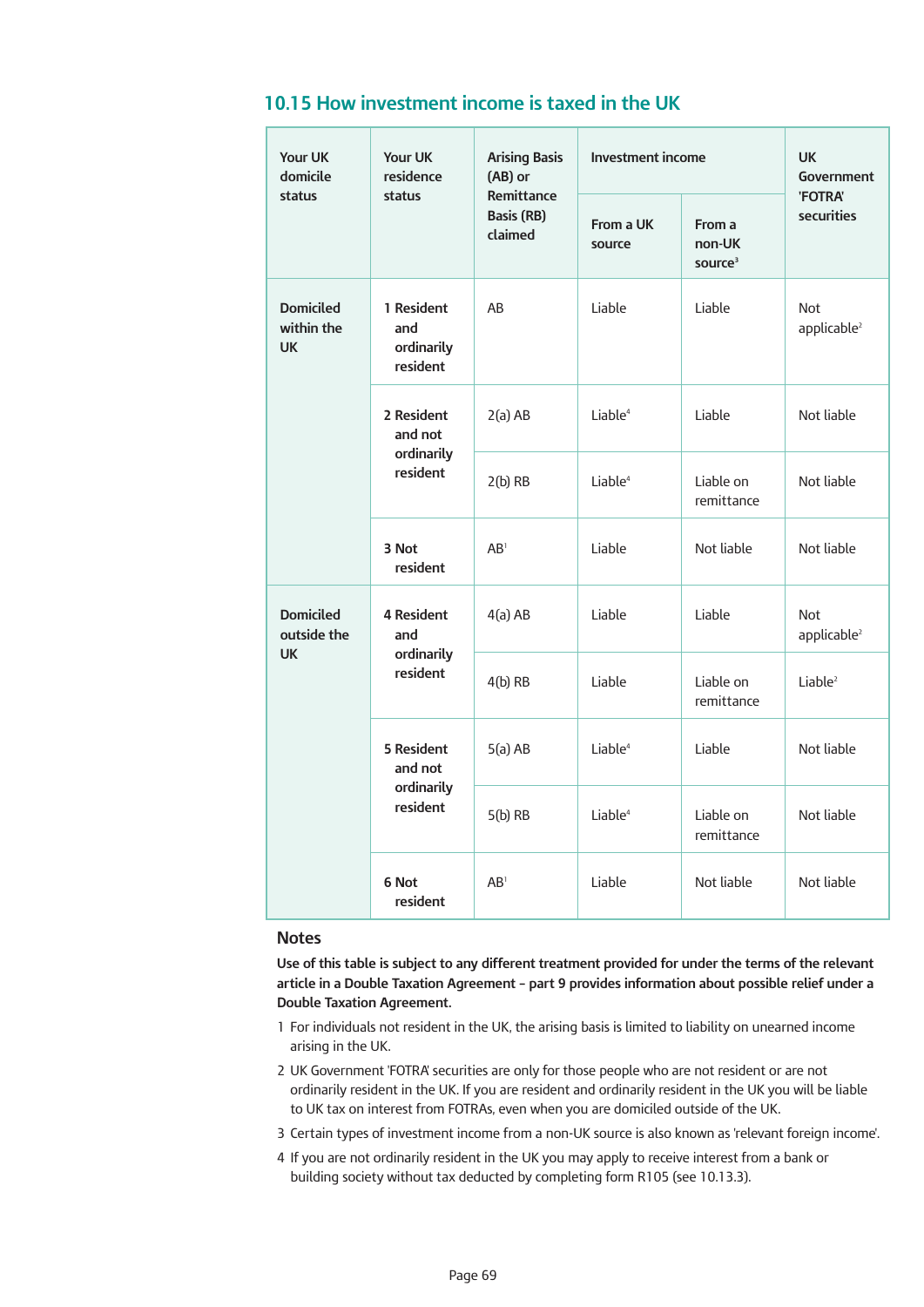The terms *resident* and **do not** have the same meaning for NICs as they do for tax and so the tax rules on residence and ordinarily residence set out in parts 2 and 3 of this guidance are **not** relevant to NICs. *ordinarily resident*

 Leaflet NI38 *Social* guidance on the rules on residence and ordinarily residence which apply for National Insurance purposes. To get leaflet *Security abroad* gives NI38 *Social Security abroad* go to **www.hmrc.gov.uk/pdfs/ nico/ni38.pdf**

 The Member States of the European Union are listed at 11.2.

# 11 National Insurance contributions (NICs)

 Most people who work in the UK pay National Insurance contributions (NICs) in addition to paying tax. There are six classes of contributions, some of which count towards certain Social Security benefits.

 When you leave the UK you might still have to continue paying UK NICs and when you come to live in the UK, you might have to start paying them.

What NICs you pay will depend on whether:

- you are going to or coming from a European Economic Area (EEA) country (including Switzerland), or
- you are going to or coming from a country with which the UK has a bilateral Social Security Agreement, or
- • you are going to or coming from another foreign country which is not within the EEA (including Switzerland) and which does not have a bilateral Social Security Agreement with the UK.

# **11.1 European Economic Area (EEA) countries**

 The EEA countries are the Member States of the European Union and Iceland, Liechtenstein and Norway.

 Switzerland is not a member of the EEA but there is an agreement between Switzerland and the EU which means that the EU rules on National Insurance and Social Security also largely cover Switzerland.

# **11.2 European Union (EU) countries**

 At April 2010, as well as the UK (including Gibraltar as the UK applies the EC Regulations to Gibraltar as though it is another EEA country, and other EEA countries treat Gibraltar as though it is part of the UK), the Member States of the European Union are:

| Austria        | Greece             | Poland             |
|----------------|--------------------|--------------------|
| Belgium        | Hungary            | Portugal           |
| Bulgaria       | Ireland            | Republic of Cyprus |
| Czech Republic | Italy              | Romania            |
| Denmark        | Latvia             | Slovakia           |
| Estonia        | Lithuania          | Slovenia           |
| Finland        | Luxembourg         | Spain              |
| France         | Malta              | Sweden             |
| Germany        | <b>Netherlands</b> |                    |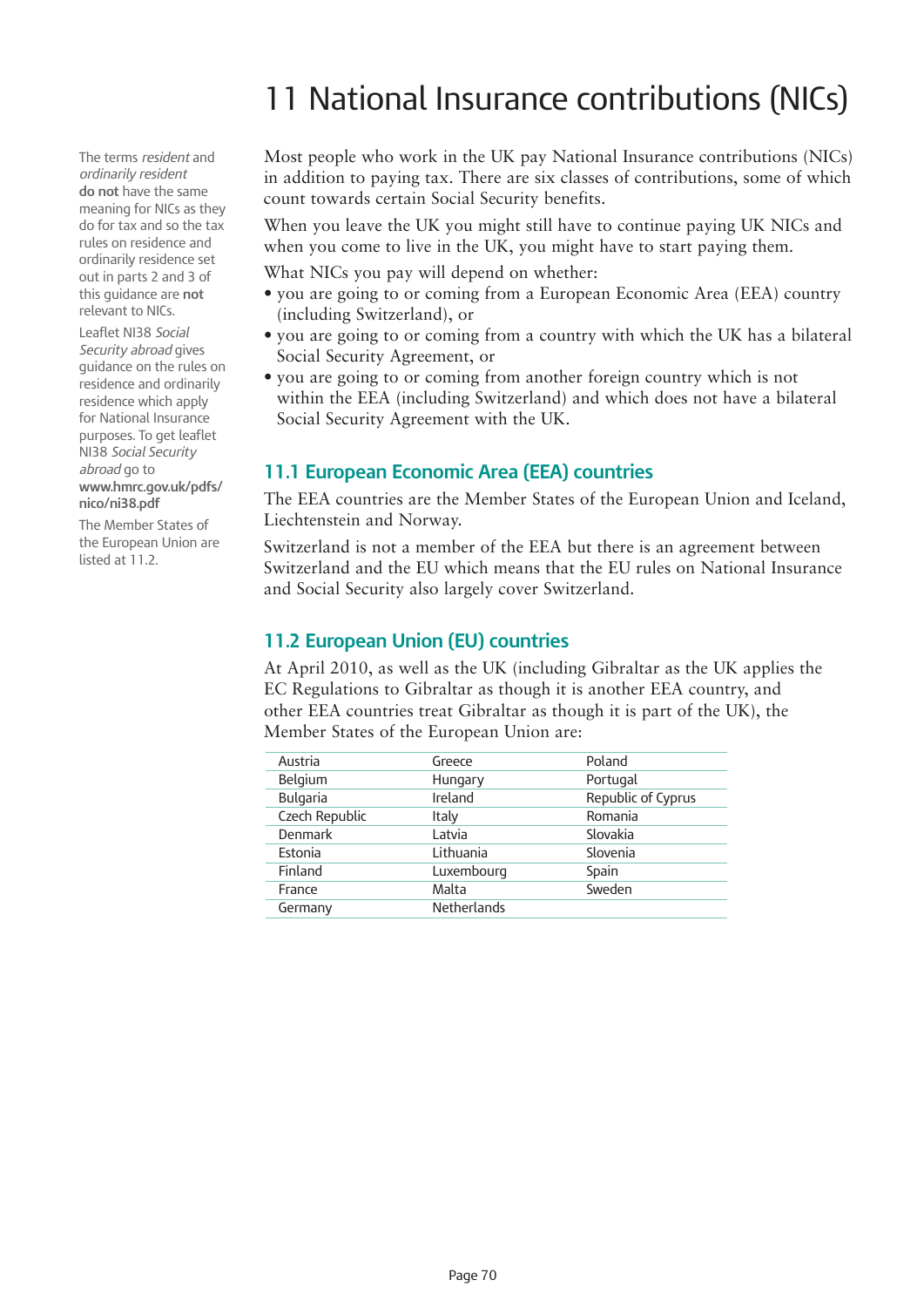## **11.3 Countries with bilateral Social Security Agreements in force with the UK**

 At April 2010, the following countries have bilateral Social Security Agreements in force with the UK which cover NICs. Some of these agreements include the Isle of Man, Guernsey and Jersey as part of the UK. Where that is the case, the benefits and obligations of the agreement will also apply to those countries:

| <b>Barbados</b>           | Jersey/Guernsey                                     |
|---------------------------|-----------------------------------------------------|
| Bermuda                   | $K$ orea <sup>2</sup>                               |
| Canada (excluding Quebec) | Mauritius                                           |
| Isle of Man               | Philippines                                         |
| <b>Israel</b>             | Turkey                                              |
| Jamaica                   | USA                                                 |
| Japan <sup>2</sup>        | The Republics of the former Yugoslavia <sup>1</sup> |

 1 The Republics of the former Yugoslavia – This and references to 'The Republic' means the Republics of Bosnia-Herzegovina, Croatia, Kosovo, the former Yugoslav Republic of Macedonia, Montenegro and Serbia. Slovenia is a Member State of the EU and is treated in line with other EEA countries.

 2 The Double Contributions Convention (DCC) with the Republic of Korea and Japan only cover Social Security contribution liability.

# **11.4 If you are going abroad**

#### **11.4.1 Going abroad to an EEA country**

 If you are going to another EEA country, the European Community Social Security Regulations apply. The general rule is that you will be subject to the Social Security legislation of the country in which you work but there are some exceptions.

 The exception rules that apply within the EEA and Switzerland depend on whether:

- you are an EU national and the other countries are EU member states, or
- you are a nonEU national legally resident in a Member State, or
- • the other countries involved are Iceland, Norway, Liechtenstein or Switzerland.

#### *Exceptions when going abroad to an EU country*

 If you are an EU national and a UK employer sends you to work in another EU country for a period not expected to be more than 24 months at the outset, you and your UK employer will usually continue to pay UK NICs as if you were still in the UK. Your employer will need to apply on your behalf to NIC&EO International Caseworker for form A1. This form confirms that you will continue to pay UK NICs while working in the other country and will ensure that you are not required to contribute to the other country's Social Security scheme.

 Similar rules exist for employees who are not EU nationals but who are legally resident in the UK and for people going to Iceland, Norway, Liechtenstein or Switzerland. Where you are sent to work in another Member State for a period not expected to be more than 12 months at the outset, you and your employer will usually continue to pay NICs as if you were in the UK. Your employer will need to apply on your behalf to NIC&EO International Caseworker for form E101. If the work lasts longer than expected, you can apply for form E102 which will allow you to pay UK NICs and exempts you from foreign social

 The EEA countries are listed in 11.1.

 You can find the address and phone number of NIC&EO in Newcastle in part 13 International Caseworker *Contacting HMRC*.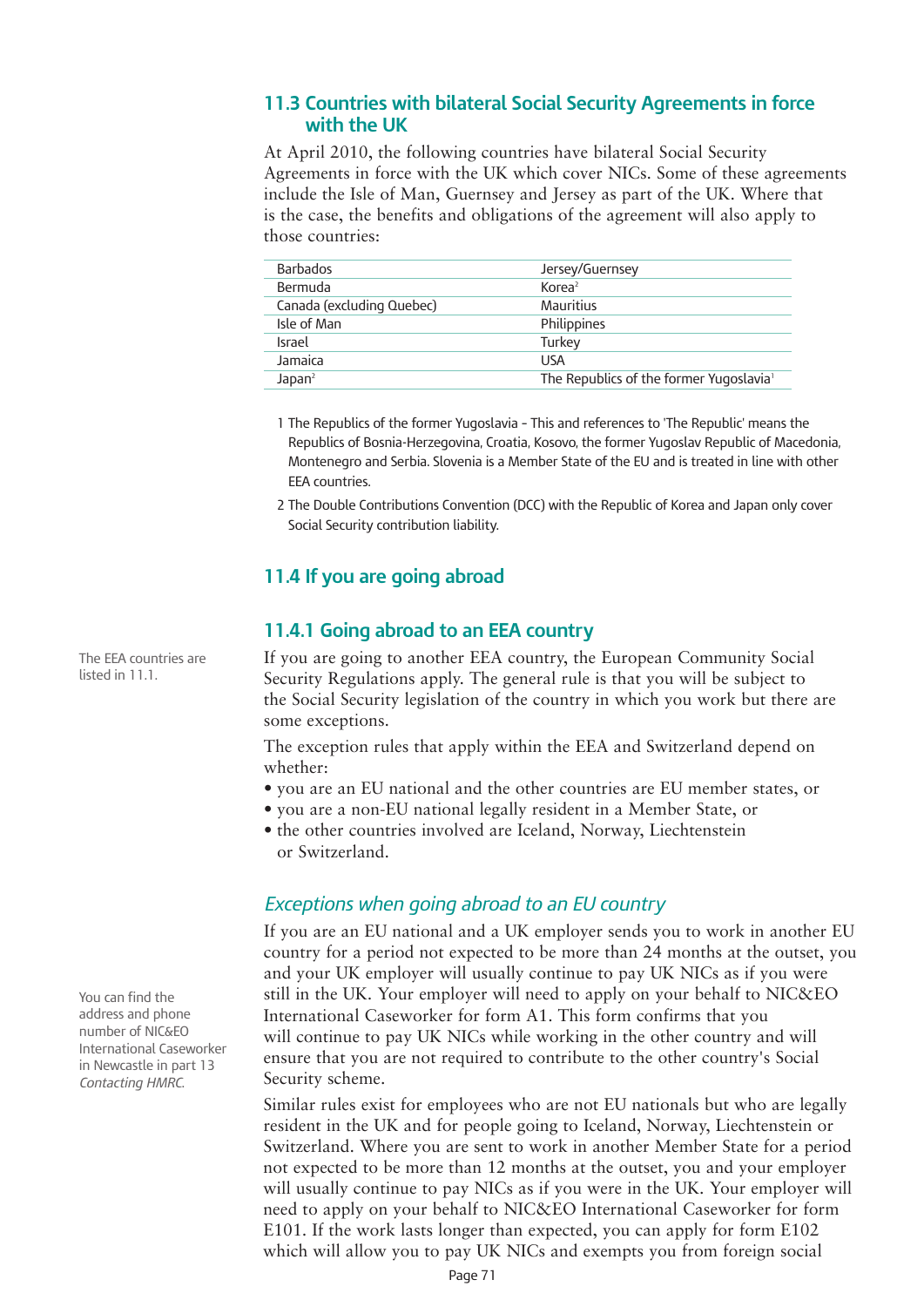contributions for a maximum of a further 12 months that you are abroad. The other Member State has to agree with HMRC to the extension for form E102 to be issued.

 You will need to ensure that you have a valid EHIC to provide cover for healthcare for you and any of your family who accompany you for the period of employment in the other country.

Similar rules apply if you are self-employed. You must contact NIC&EO International Caseworker Newcastle and also ensure that you obtain EHICs to provide healthcare cover for yourself and any of your family who accompany you for the period of self-employment in the other country.

There are different rules if you belong to one of the following groups.

- Those who normally work in more than one country.
- Seafarers (mariners).
- Transport workers.
- Civil servants.
- Members of the staff of diplomatic or consular posts.
- Those who work for a member of the staff of a diplomatic or consular post.
- Members of the staff of the European Union.
- Members of Her Majesty's forces.
- Civilians who work for Her Majesty's forces in Germany, or for an organisation like NAAFI which serves Her Majesty's forces.

In many of these cases, you may have to continue to pay UK NICs.

 If you work in another EEA country in any other circumstances (for example, for a foreign employer) or you intend to remain abroad indefinitely, you will probably have to pay Social Security contributions to the other country's scheme. If so, you will not be required to pay UK NICs. But it might be possible for you to pay UK voluntary NICs to protect your basic UK pension rights.

# **11.4.2 Going abroad to a country which has a bilateral agreement covering NICs with the UK**

 If you are going to a country with which the UK has a bilateral Social Security Agreement covering NICs, the position will depend on the terms of the particular agreement. The general rule is that you will be subject to the social security legislation of the country in which you work but there are some exceptions.

# *Exceptions when going abroad to a country which has a bilateral agreement covering NICs with the UK*

 If your employer sends you to a country with which the UK has an agreement, you may be required to continue paying UK NICs as if you were still in the UK. How long you continue to pay UK NICs will depend on the particular agreement. Your employer will need to apply on your behalf to NIC&EO International Caseworker Newcastle for a certificate confirming that UK NICs continue to be paid while you are working in the other country. This will ensure that you are not required to contribute to the other country's Social Security scheme.

 Unlike the EEA, there is no general provision for healthcare in most bilateral agreements. You or your employer should consider your healthcare provisions while working in such countries.

Some agreements include provisions which may allow you to continue paying

 The European Health Insurance Card (EHIC) provides for healthcare cover abroad for you and any family members who accompany you for the period of your employment in the other country. You can apply or by phone on  **0845 606 2030**. Application forms are also available at UK online at **www.ehic.org.uk** post offices.

 The countries with which the UK has a bilateral Agreement covering NICs are listed at 11.3. Social Security

 You can find the address and phone number of NIC&EO in Newcastle in part 13 International Caseworker *Contacting HMRC*.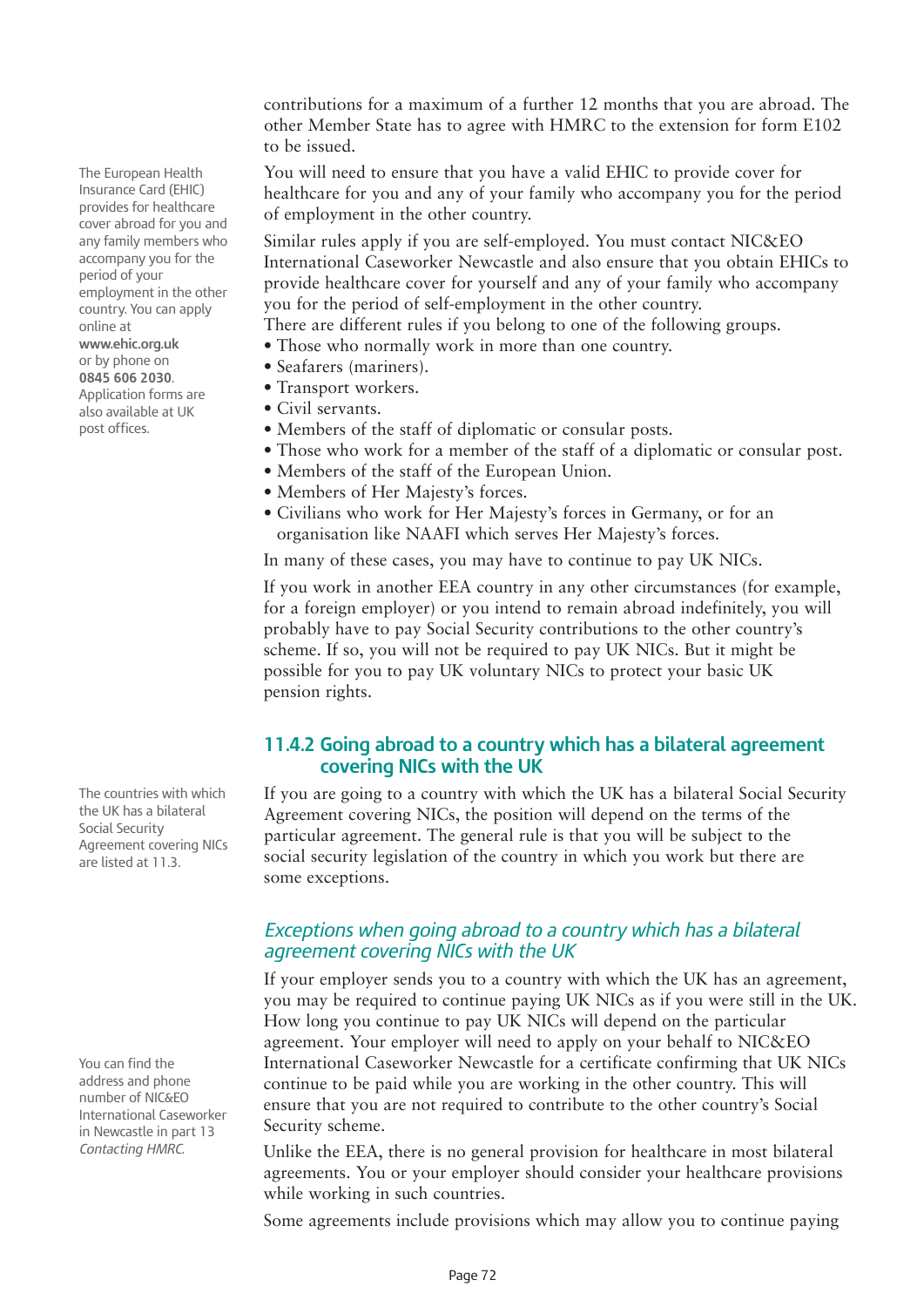UK NICs for longer than the normal period under the agreement.

If you are self-employed, not all agreements will cover you. In the case of those that do, similar rules apply as for those in employment.

 Certain agreements contain special rules for particular groups, such as civil servants, mariners or transport workers.

 If you work in a country with which the UK has an agreement in any other circumstances, for example, for a foreign employer, or you intend to remain abroad indefinitely, you will probably have to pay social security contributions to the other country's scheme. If so, you will not be required to pay UK NICs. But it might be possible for you to pay UK voluntary NICs to protect your UK basic pension rights.

#### **11.4.3 Going abroad to another country which is not within the EEA and does not have a bilateral agreement covering NICs with the UK**

 If you are going to a country which is not within the EEA and does not have a bilateral Social Security Agreement with the UK, the position will depend on the domestic rules there.

 If your UK employer sends you to work in a country outside the EEA and not covered by a bilateral agreement, you will be required to continue paying UK NICs for the first 52 weeks of employment in the other country where all of the following conditions apply.

- Your employer has a place of business in the UK.
- You are ordinarily resident in the UK.
- You were resident in the UK immediately before starting the work abroad.

 No certificate is required to confirm that you continue to pay UK NICs. Some countries will require you, in addition to your UK NICs, to contribute to their Social Security scheme. After 52 weeks you are not required to continue paying UK NICs, but you may pay voluntary NICs to protect your UK basic pension rights.

 Should you decide not to pay voluntary UK NICs, your National Insurance record will still be protected for certain Social Security benefits (but not State Pension or widow's benefit) on your return to the UK.

#### **11.5 If you are arriving in the UK from abroad**

 If you arrive here from abroad and take up employment or take up self-employment, you will generally be required to pay UK NICs as soon as you arrive and start work but there are some exceptions to this rule.

#### **11.5.1 Arriving in the UK from an EEA country**

 If you are an EU national and an employer in another EU country sends you to work in the UK for up to 24 months, you may be able to continue paying Social Security contributions in the other country, rather than in the UK. If form A1 has been issued by the foreign Social Security institution, confirming that you continue to contribute to the foreign scheme, you will not have to pay UK NICs. Similar rules exist for nationals of Iceland, Liechtenstein, Norway and Switzerland and non-EEA nationals residing in an EEA country who are sent to the UK to work for a period not expected to exceed 12 months and who have a form E101 issued by the foreign Social Security institution confirming that you are continuing to contribute to the foreign scheme.

 The EEA countries are listed at 11.1.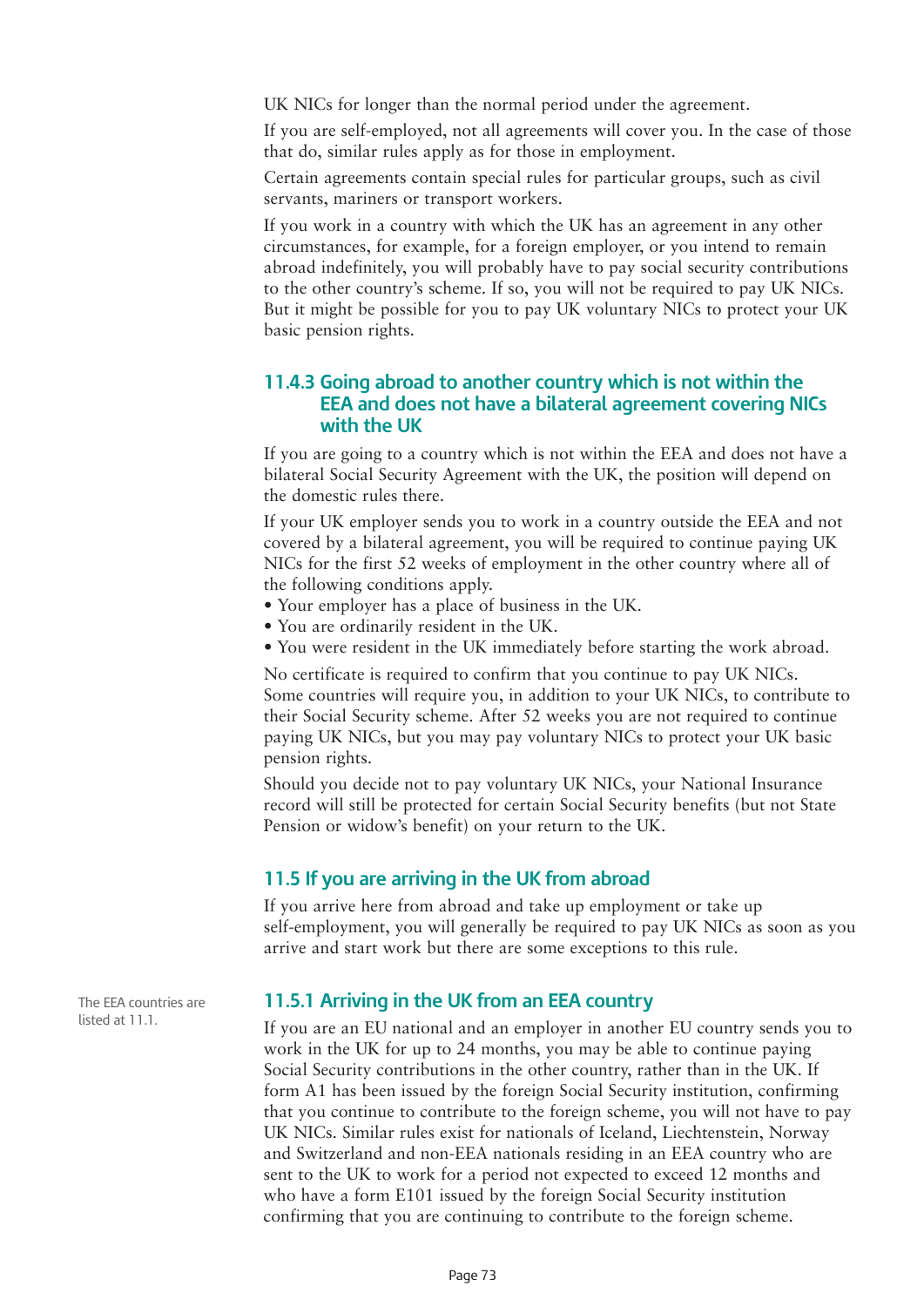There are similar provisions for self-employed people who are working temporarily in the UK.

#### **11.5.2 Arriving in the UK from a country with a bilateral agreement**

 If you are sent to work temporarily in the UK by an employer in a country with which the UK has a bilateral Social Security Agreement covering NICs, you may be able to continue paying foreign Social Security contributions. If a certificate is issued by the foreign Social Security institution, confirming that you continue to contribute to the foreign scheme, you will not have to pay UK NICs.

#### **11.5.3 Arriving in the UK from another country which is not within the EEA and does not have a bilateral agreement covering NICs with the UK**

 If you are not covered by the special rules for people coming from the EEA or Switzerland, and not covered by a bilateral Social Security Agreement, you may be exempt from National Insurance for up to 52 weeks, providing that you meet all of the following criteria.

- You are not ordinarily resident in the UK.
- You normally work outside the UK for a foreign employer.
- You are sent to work in the UK for a time by that foreign employer
- When in the UK you work for that employer.

 Under this rule neither you nor your employer has to pay UK NICs for the first 52 weeks of your employment in the UK. NICs are payable from the 53rd week. If you do not meet these criteria you will be liable to pay NICs from the start of your employment in the UK.

 If the foreign employer does not have a place of business in the UK and your employer makes you available to work in another business in the UK, NICs are due from that UK 'host' employer.

 The countries with which the UK has a bilateral Agreement covering NICs are listed at 11.3. Social Security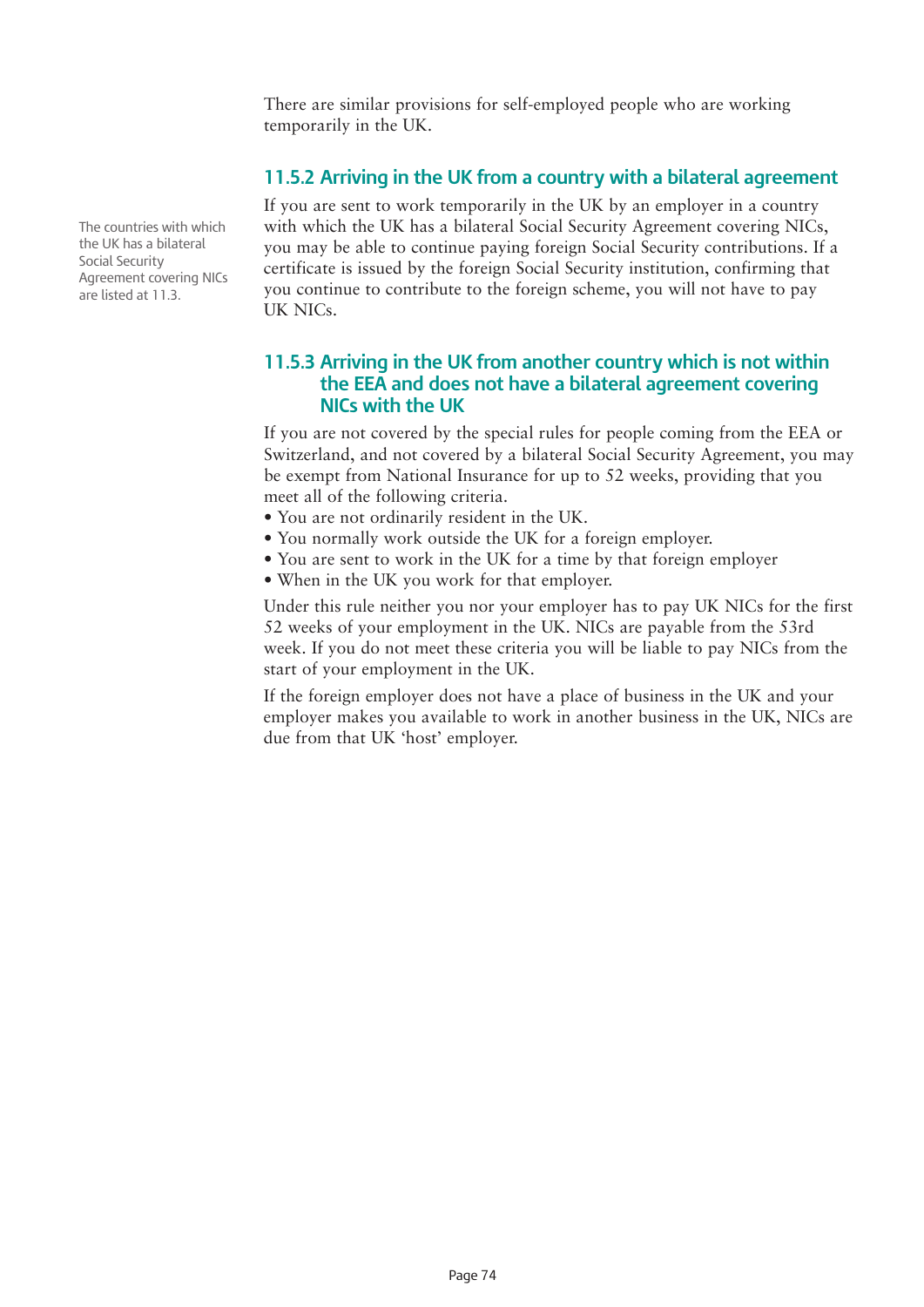# 12 Glossary

## **Glossary of some of the terms we use**

 The following are simple explanations of some of the terms used in this guidance. These will help you to understand some basic concepts. In many cases they are supported with more detailed information elsewhere in the guidance. They are set out alphabetically.

# **12.1 Abroad/foreign**

 In this guidance *abroad* and *foreign* refer to any country outside the UK (see 12.24). The Channel Islands and the Isle of Man are abroad (except in the limited context of certain bilateral Social Security Agreements). If you have bank accounts or investments in the Channel Islands or the Isle of Man they are *foreign* or *abroad* from the UK (often referred to as *offshore*). If you are resident, domiciled and ordinarily resident in the UK, you will still be liable to UK tax on any interest you receive from such accounts and investments.

## **12.2 Accrue**

 *Accrue* is a term used when talking about capital gains (see 12.4). A gain 'accrues' on an asset when its increase in value during the period you have owned it is realised for Capital Gains Tax purposes. You can realise the value of an asset in a number of ways for Capital Gains Tax purposes. For example, by selling, exchanging or giving away an asset.

# **12.3 Arising basis**

 A person who is resident in the UK is normally taxed on the *arising basis*. This means that they will pay UK tax on all of their income as it arises and on their gains as they accrue, wherever that income and those gains are in the world.

 When you are taxed on foreign income and/or gains on the arising basis you might find that your foreign income/gains have already been taxed in the country in which they are located. That does not mean that they are not taxable in the UK. You must still declare **all** of your foreign income and gains. In many cases, relief is given in the UK for foreign tax paid on foreign income and gains under the provisions of the relevant Double Taxation Agreements (see 12.6) or via unilateral relief. Even if no UK tax is payable because it is covered completely by the foreign tax you have paid you can only claim relief under a Double Taxation Agreement by completing a Self Assessment tax return.

 You can find details on bilateral Social Security Agreements at part 11 of this guidance.

 An alternative basis of taxation for some people with foreign income and/or gains is called the 'remittance basis' and you can find details of this at 12.20.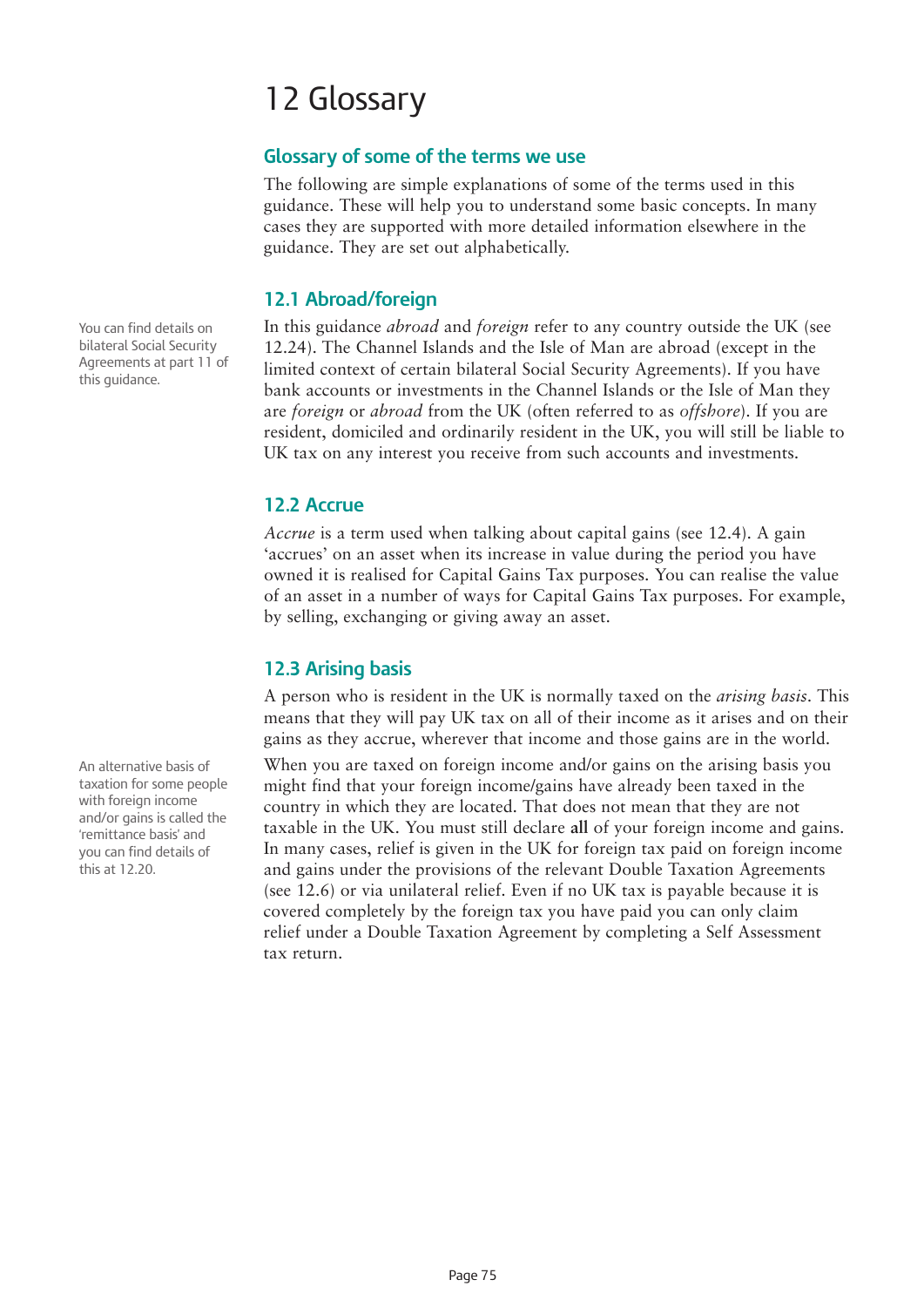You can find more capital gains and Capital Gains Tax at information about **www.hmrc.gov.uk**

#### **12.4 Capital gains and Capital Gains Tax**

 Capital Gains Tax is a tax on the profit – 'gain' – you make when you dispose of assets. In the context of capital gains, 'dispose of' means sell, exchange or give away, and it also includes part-disposals and some other events involving assets which the law says shall be treated as disposals. You don't pay Capital Gains Tax on some assets, for example personal possessions worth  $\pounds6,000$  or less, or in most cases, your main home.

You usually have to work out if there is any Capital Gains Tax to pay if you:

- • sell, give away, exchange, or cease to own 'dispose of' all or part of an asset
- • receive a capital sum, such as an insurance payout for a damaged, lost or destroyed asset.

 Common items that attract Capital Gains Tax when they are disposed of include:

- land
- buildings, for example a second home
- personal possessions such as a painting or jewellery worth more than  $£6,000$
- shares or securities
- business assets, for example business premises or goodwill
- foreign currency which you bring to the UK to spend
- foreign currency which you dispose of to acquire other assets.

 You don't have to pay Capital Gains Tax when you sell personal belongings worth  $\text{\pounds}6,000$  or less, your car – and in most cases – your main home. Other things that you don't have to pay Capital Gains Tax on include:

- ISAs or PEPs
- UK government gilts
- betting, lottery or pools winnings
- money which forms part of your income for Income Tax purposes, for example from property trading
- gifts to charities
- foreign currency acquired for personal use outside the UK.

*There is a tax-free allowance called the <i>Annual Exempt Amount* (the tax-free allowance) for Capital Gains Tax. For the tax year 2010–11 this was  $\text{\pounds}10,100$  for every individual. Many people using the remittance basis will not be able to  claim this *Annual Exempt Amount* because of the rules for using the remittance basis (see part 5 of this guidance).

#### **12.5 Domicile**

 Your domicile is where you have your permanent home. Domicile is a general law concept: it is not defined in tax law. Your domicile is distinct from your nationality and from your place of residence. You can be resident in the UK but have a domicile somewhere else.

 Your domicile status matters for Income Tax and Capital Gains Tax purposes if you have income and/or capital gains outside the UK. It is also relevant for Inheritance Tax purposes.

 losses on overseas gains For information about see 5.6.

 If you do have foreign income and/or gains, You can find more domicile at part 4 of this guidance. For details on how domicile might affect your Inheritance Tax position go to information about **www.hmrc.gov.uk/ inheritancetax/ index.htm**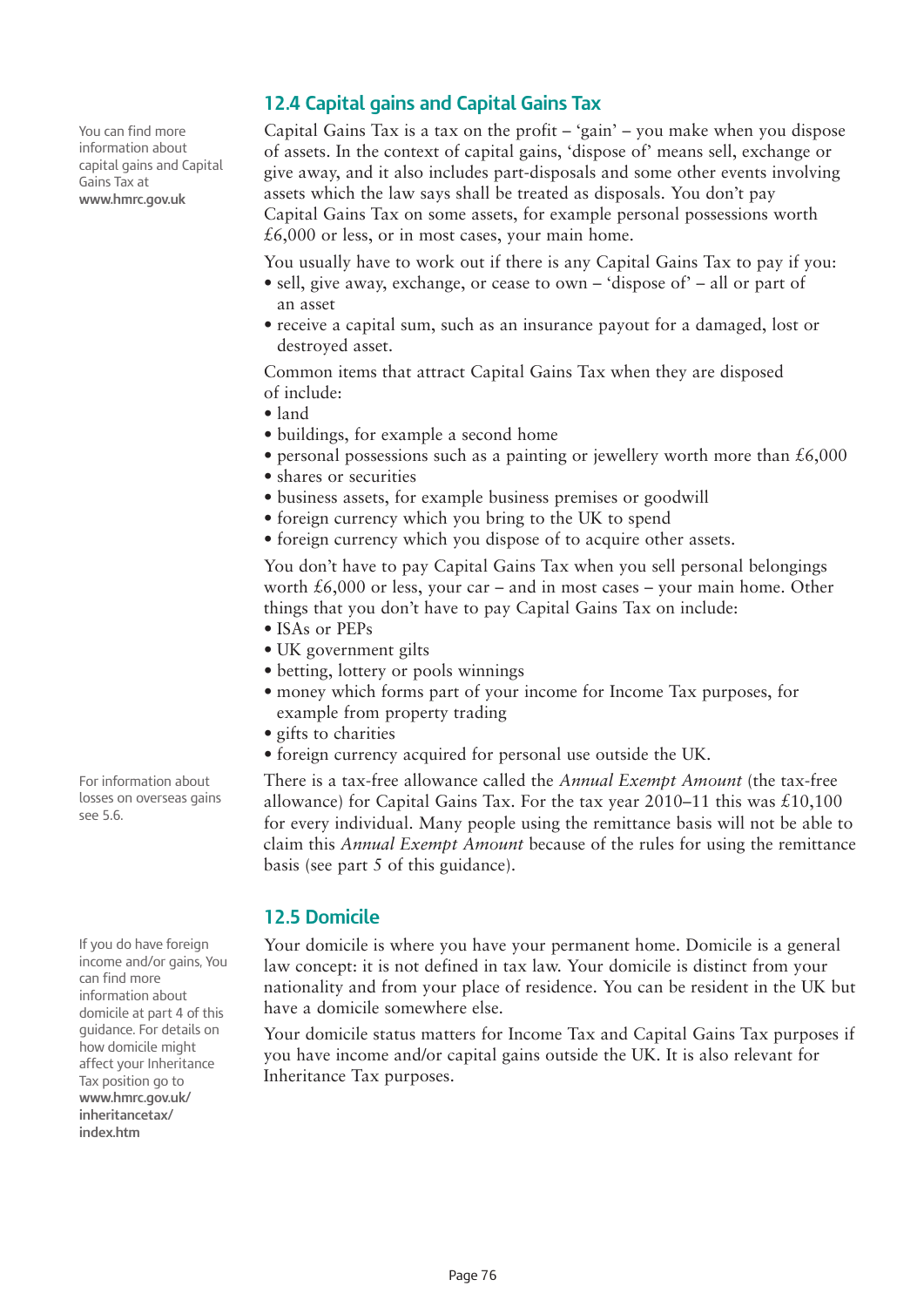You can find more information on Double part 9 of this guidance. Taxation Agreements in

 You can find more information on dual residence and on Double Taxation Agreements in part 9 of this guidance.

 investment income – For information about see 12.11.

 You can find more information on earned income and how it is taxed in the UK in part 10 of this guidance.

## **12.6 Double Taxation Agreements (DTAs)**

 The UK has Double Taxation Agreements (DTAs) with many countries around the world. The main purpose of a DTA is to prevent you having to pay tax in two countries on the same source of income. When you are resident in the UK and in a country with which the UK has a DTA, that DTA will provide:

- special rules for determining which of the countries is regarded as your country of residence for the purposes of the agreement (often referred to as 'treaty residence'), and
- • details of any exemptions and reliefs from UK tax and tax in the other country granted under the agreement to residents of that other country.

 The content of each DTA is different as it has been agreed between the UK and the individual country in question. You should always ensure that the DTA you look at is the one dealing with the correct country.

 Where a DTA exists between the UK and another country, it will usually have the effect of reducing the amount of foreign tax that you have to pay. To benefit from the terms of a DTA you must make a claim or application under the terms of the agreement.

# **12.7 Dual resident**

 Other countries have their own rules about residence. It is possible to be resident (or ordinarily resident) in the UK and resident (and/or ordinarily resident) in another country under that country's rules. This means that you are  *dual resident* (or *dual ordinarily resident*).

 In many cases when you are *dual resident* there will be a Double Taxation Agreement (DTA) (see 12.6) between the UK and the other country. The DTA will cover, among other things, the rules for determining in which country you are resident for the purposes of the treaty and what tax you are due to pay where. The DTA will provide other information which might affect you – for example, what UK tax allowances you can receive.

# **12.8 Earned income**

 Earned income is **any** income which is paid to you for something that you have done – work you have carried out. It also includes pensions from funds to which you contributed when you were in employment.

Although this is not a complete list, earned income includes:

- a salary, wage and any bonuses from an employment for example, your daily, weekly or monthly payment from an employer or from employers if you have more than one employment
- any payments that you receive as a director or office holder
- any pensions including the State Pension
- income from any trade, profession or vocation for example your earnings from a business or payments that you receive for something you have produced such as a piece of writing or a painting
- benefits in kind provided by reason of an employment.

Dividend income is **not** earned income.

## **12.9 Foreign**

*Foreign* means something from outside the UK – see *Abroad* (12.1).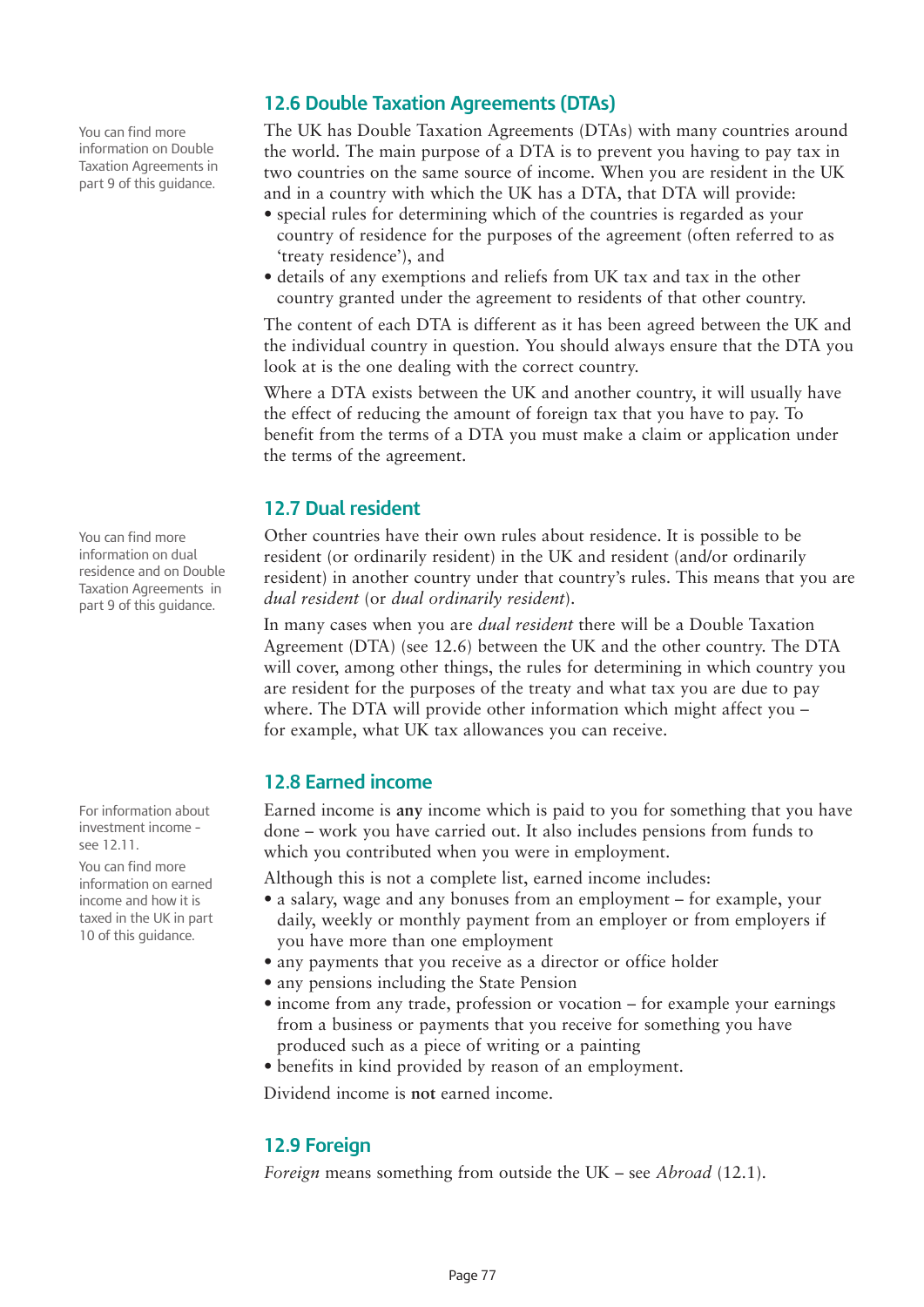*Taxable income* includes:

- benefits in kind which you receive from • earnings from employment (including your employer)
- earnings from self-employment
- most pensions income (State, company and personal pensions)
- rental income
- income paid to you from a trust
- • interest paid to you (by a bank, building society and so on.)
- income you receive from share based options.

*Nontaxable income* includes:

- certain benefits
- income from tax exempt accounts, for example ISAs
- Working Tax Credit (WTC)
- Premium Bond wins.

 earned income – see 12.8. You can find more investment income and how it is taxed in the UK in part 10 of this For information about information on guidance.

 You can find more information on National in part 11 of Insurance contributions this guidance.

## **12.10 Income Tax**

 UK Income Tax is a tax on your income. Not all income is taxable and you are taxed only on your *taxable income* above a certain level. There are reliefs and allowances that may reduce your Income Tax bill – and in some cases determine that you have no tax to pay (see 12.17).

 We collect Income Tax in different ways depending on the type of income that you have and whether you are employed, self-employed or not working. These include:

- Pay As You Earn (PAYE)
- Self Assessment
- • tax deducted 'at source' where tax is deducted from some bank/building society interest before the interest is paid to you
- one-off payments.

 If you are an employee, your employer will deduct tax from your earnings through PAYE. If you are self-employed, you will be responsible for filling in a Self Assessment tax return and paying your own tax.

 You could also be liable to Income Tax if you are a trustee. You can find  guidance on trustees in the *Trusts, Settlements and Estates Manual* at **www.hmrc.gov.uk**

 The rates of Income Tax may change from one tax year to another. For more information on the current and previous years' rates of Income Tax and more information about taxable and non-taxable UK benefits, go to **www.hmrc.gov.uk**

## **12.11 Investment income**

 Investment income is any income that is not a pension and has not been earned by you as an employee, by carrying out your profession or from running your own business. In most cases investment income arises from investments you have made.

 Although this is not a complete list, income from savings and investments includes:

- interest from bank and building society accounts
- dividends on shares
- interest on stocks
- rental income which is received by you and is not part of the profits of a business which you run.

# **12.12 National Insurance contributions (NICs)**

 Most people (aged between 16 and 65) who work in the UK pay National Insurance contributions (NICs). There are six classes of contributions, some of which count towards certain Social Security benefits. You may be exempt from NICs if you continue paying Social Security in your home country and are covered by a Certificate of Coverage from that country.

 All people who work in the UK and pay NICs need to have a National Insurance number (NINO) which is a unique number allocated to you so that a record of your NICs can be kept and any benefits you are entitled to can be calculated. NINOs are also used to uniquely identify you in the tax system.

 The terms *resident* and *ordinarily resident* have different meanings for NICs  than for tax. The leaflet NI38 *Social Security abroad* gives guidance on the rules that apply for National Insurance purposes.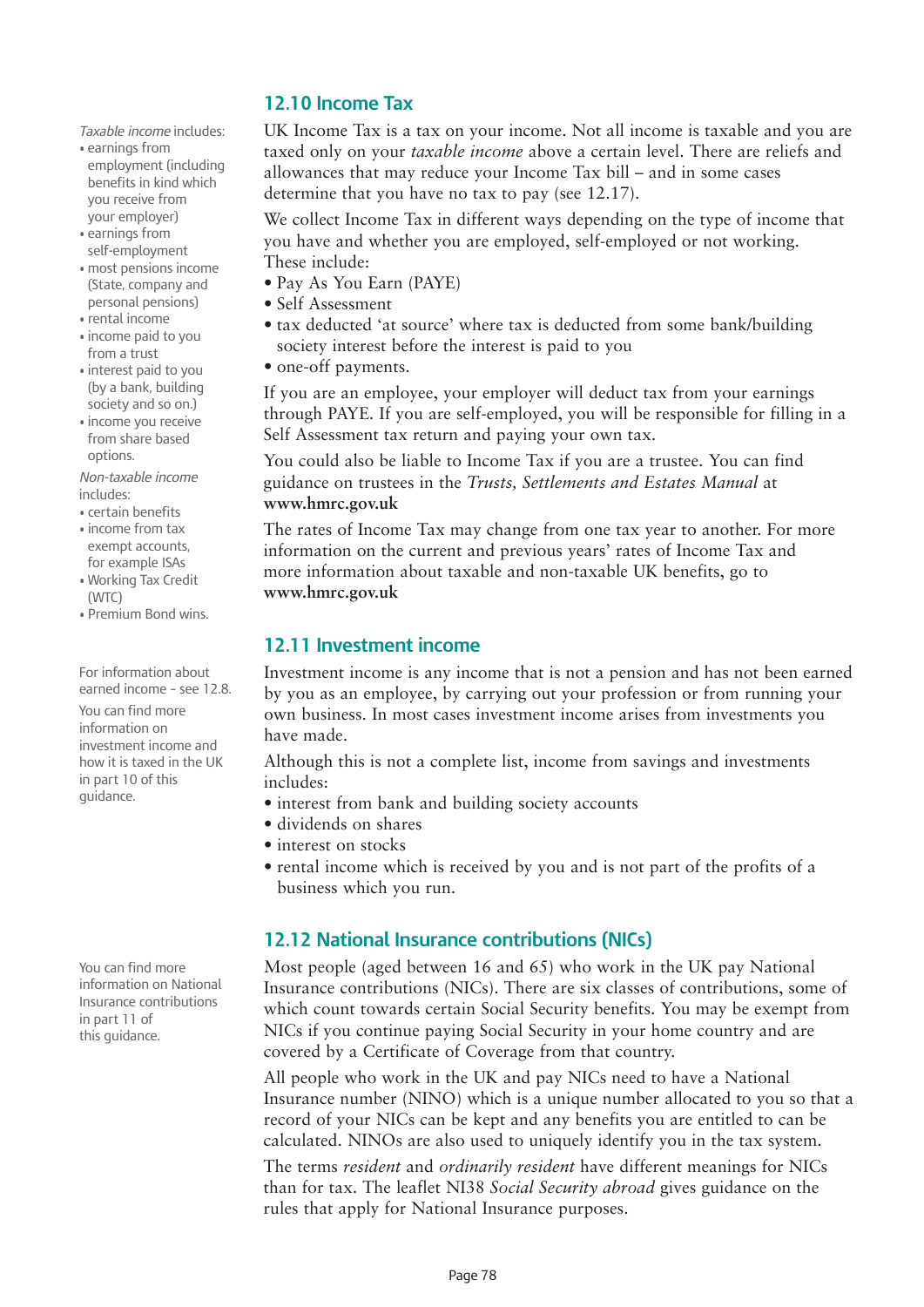You can find more information on being resident in the UK in part 2 of this guidance.

 when people come to or depart from the UK. Guidance on these matters is given in parts 7 and 8. *Ordinary residence* has particular importance

 affect how you are taxed in the UK on income from outside the UK. Your *not ordinarily resident* status might

 If you have foreign income, you can find ordinary residence at part 3 of this guidance. more information about

 You can find more ordinary residence in part 3, domicile in part 4 and double taxation in part 9 of this guidance. information about

## **12.13 Non-resident**

 If you do not meet the criteria to be resident in the UK you will be *nonresident*. If you are not resident in the UK you might not have to pay UK tax on some of your income and gains. You can find more detailed information in part 10.

 If your normal home is outside the UK, and you are in the UK for fewer than 183 days in the tax year, you might be non-resident. But you might still be resident even if you spend fewer than 183 days in a tax year in the UK (see 12.23). Being resident in the UK is not simply a question of the number of days you spend in the country.

## **12.14 Offshore/overseas**

 The terms *offshore* and *overseas* refer to anywhere outside the UK. (UK is explained at 12.24.) In this context *offshore* and *overseas* mean the same as *abroad* (12.1) or *foreign* (12.9). You might see references to *offshore bank accounts* and *offshore income*.

 Offshore is sometimes used in a different sense to describe some workers in the oil and gas exploration and exploitation industries. In this usage it is possible to be working *offshore* from the UK but still be working in the UK for employment income purposes. This would be the case when a person works in the oil or gas industry outside UK territorial waters, but within any UK designated area of the continental shelf (12.25).

# **12.15 Ordinarily resident/ordinary residence**

 *Ordinary residence* is different from *residence*. It is not defined in tax law and our guidance is based on cases heard by the courts. If you are resident in the UK year after year, this would indicate that you 'normally' live here and you are therefore *ordinarily resident* here.

 If you are resident here your ordinary residence position in the UK generally matters only if you have income from outside the UK. Income from outside the UK can include earnings for duties performed outside the UK.

## *Resident and not ordinarily resident*

 You can be resident in the UK but not ordinarily resident here. When we talk about someone being 'not ordinarily resident in the UK' we mean that although they are resident in the UK for a particular tax year, they normally live somewhere else. For example, if you are resident in the UK in a tax year because you have been in the country for more than 183 days but you normally live outside the UK, it is likely that you are not ordinarily resident.

## **12.16 Permanent home**

 Permanent home is a concept considered in deciding domicile status. It does not refer to one particular property. Generally, your permanent home is the country or state where you live, or have lived, and where you intend to remain, or to return to permanently.

 Permanent home has a different meaning in relation to ordinary residence and Double Taxation Agreements.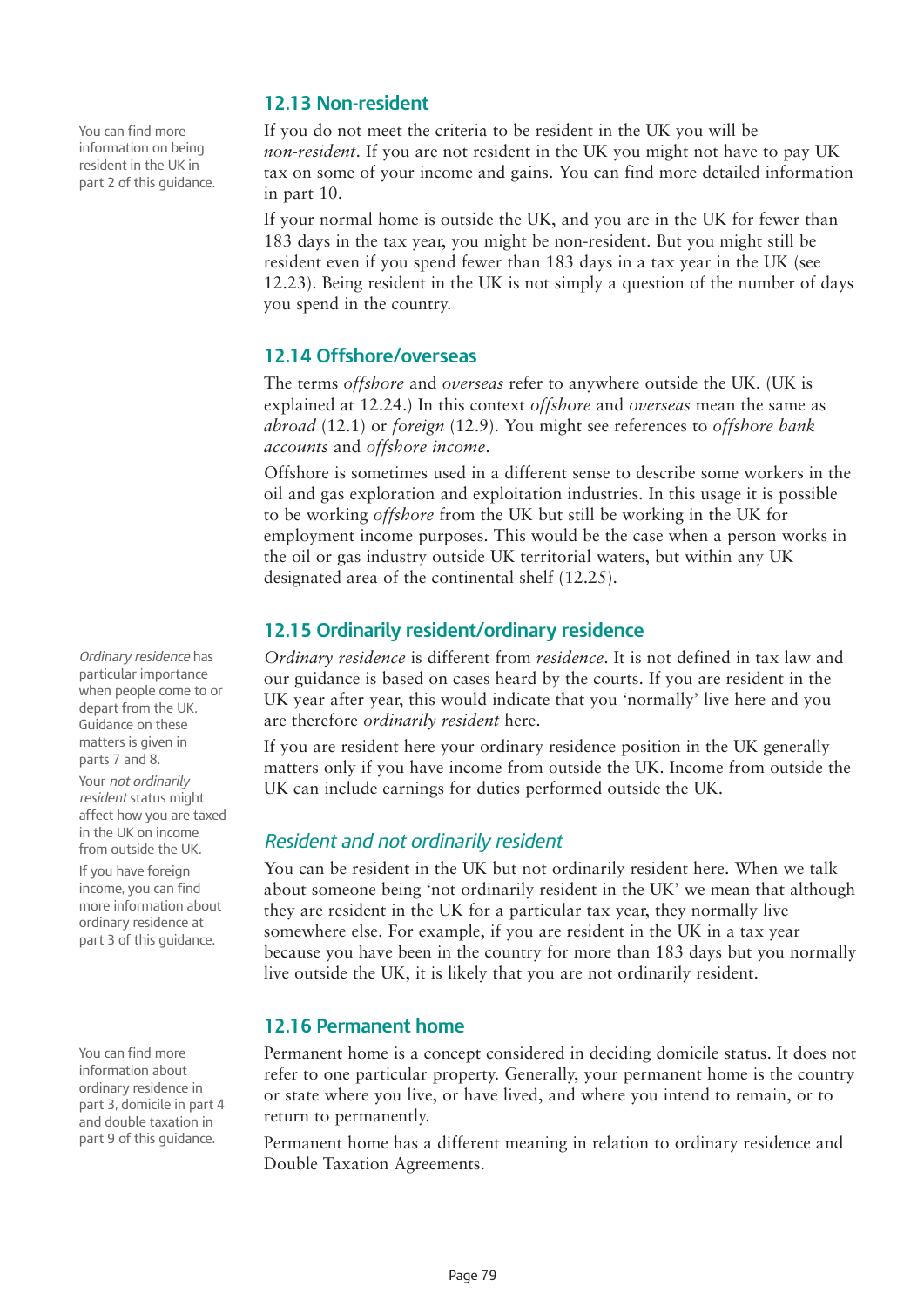You can find out more about the rates of UK personal tax allowances and tax rates at **www.hmrc.gov.uk**

 You can find more on personal tax allowances at part 6 of detailed information this guidance.

 You can find more types of income, including income from employment and relevant foreign income at part 10 of this guidance. detailed information on

 An explanation of the remittance basis is provided at 12.20 and information is at part 5 of more detailed this guidance.

 A close company includes a foreign company which would be a close company if it were resident in the UK.

#### **12.17 Personal tax allowances**

 In the UK, personal tax allowances are the amounts of income which you can earn during a tax year before paying Income Tax (see 12.10). These include the basic Personal Allowance, age-related allowances, Blind Person's Allowance and tax relief for certain life assurance premiums. You may also be entitled to claim Married Couple's Allowance if either you or your spouse or civil partner were born before 6 April 1935. Married Couple's Allowance reduces the amount of Income Tax that you have to pay.

There is also a tax-free allowance for capital gains (see 12.4) which is called the Annual Exempt Amount (AEA).

 If you are an employee, many of your personal tax allowances are given in the PAYE system through the tax code operated on your earnings by your employer. There are forms which your employer should ask you to complete which help us provide you with the correct allowances in your code. If you think that you are not receiving the correct allowances in your tax code you can contact the office which deals with your PAYE.

If you are self-employed you will claim your personal tax allowances by completing a Self Assessment tax return.

 You might not be entitled to receive personal allowances during a tax year if you have foreign income and/or capital gains and you are claiming the remittance basis of taxation (see 12.20).

#### **12.18 Relevant foreign income**

 Relevant foreign income is income from a source outside the UK which is **not** income from your employment.

Although this is not a complete list, relevant foreign income will include:

- dividends from foreign companies
- the profits of a foreign property business (rental income)
- the profits of a trade, profession or vocation which is carried out wholly outside the UK
- pensions and annuities
- interest
- royalties.

 Relevant foreign income has particular importance for people who use the remittance basis.

#### **12.19 Relevant person**

 A relevant person is someone who is connected to you in a specific way. It is relevant only for people who use the remittance basis and when considering the remittance of foreign income and/or gains to the UK.

Relevant persons include:

- your spouse or civil partner
- a cohabitee, that is a person with whom you live as a spouse or civil partner
- your minor children or minor grandchildren who are under 18 years of age
- • your spouse's or civil partner's or cohabitee's minor children or minor grandchildren who are under 18 years of age
- trustees, when you or another relevant person is a beneficiary of the trust
- close companies when you or another relevant person are participators in the close company, for example as shareholders
- company which is a 51% subsidiary of such a close company.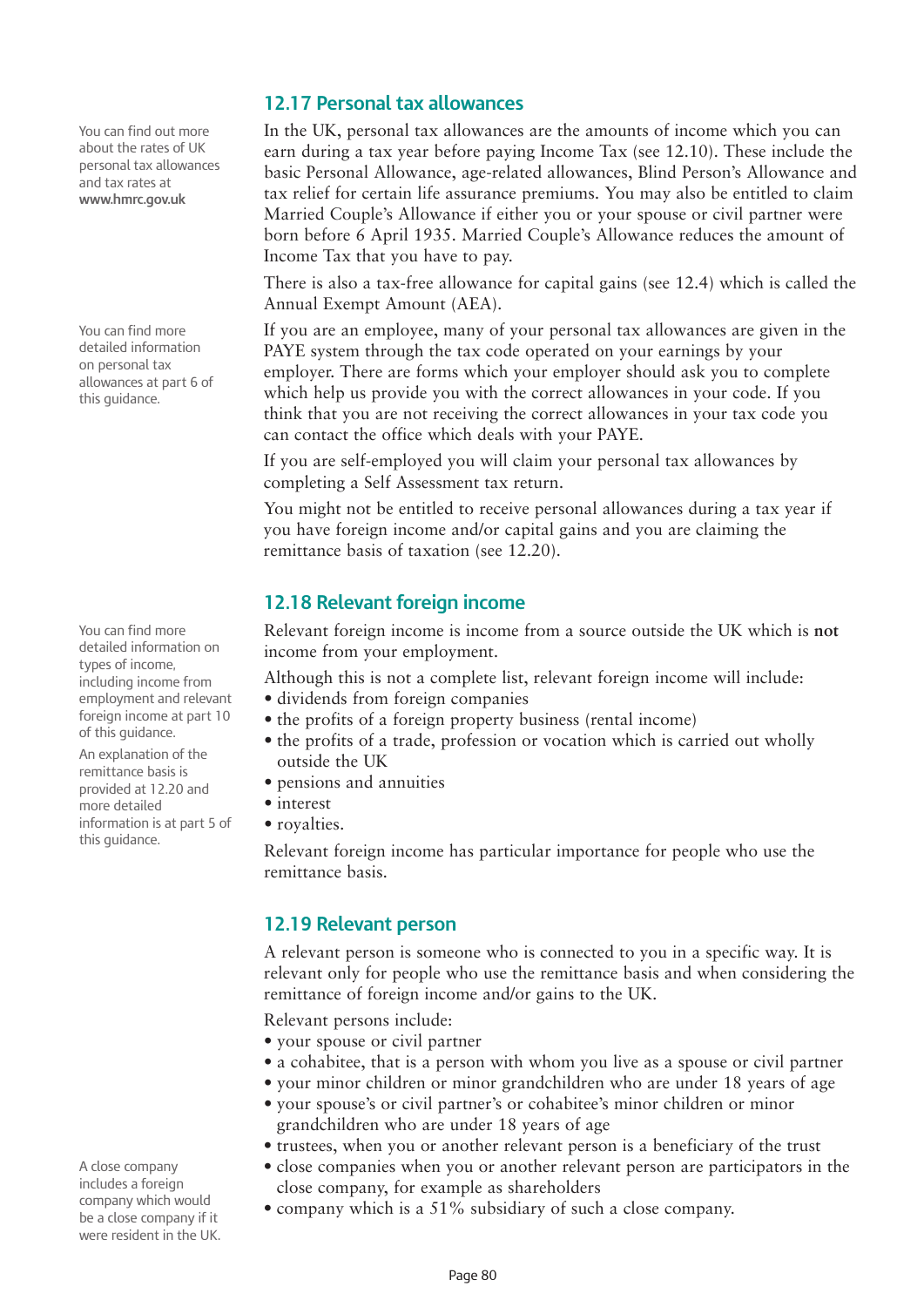You can find more information on the remittance basis, how to claim it and what happens if you choose to claim it at part 5 of this quidance.

#### **12.20 Remittance basis**

 The remittance basis is an alternative to the 'arising' basis of taxation which is explained at 12.3. You can use the remittance basis of taxation only if you are resident in the UK during a tax year and:

• not ordinarily resident in the UK, or

• not domiciled in the UK.

 It is relevant only if you have foreign income and/or gains during a tax year in which you are resident in the UK.

When you use the remittance basis you will pay UK tax on your UK-source income and gains as they arise or accrue. But you have to account for UK tax on foreign income and/or gains only when you bring (remit) them into the UK.

  If you are **resident but not domiciled** in the UK, you can use the remittance basis for both foreign income and foreign capital gains.

  If you are **resident and domiciled in the UK but are not ordinarily resident**, you can only use the remittance basis for foreign income. The remittance basis does not apply to your foreign capital gains which will be taxed on the arising basis.

Even if you are eligible to use the remittance basis, it does not mean that you  **have to use it. You might decide instead to pay UK tax on your worldwide** income (and gains if you are not domiciled in the UK) on the arising basis and  **claim relief from UK tax for foreign tax that you have also had to pay** (see 12.3). You may choose to do this rather than lose your personal allowances (see 12.17) as your tax bill could be higher on the remittance basis.

 If you decide to use the remittance basis, the impact of these special rules will depend on your personal circumstances.

If you have less than  $£2,000$  unremitted foreign income and/or gains which arise or accrue in the relevant tax year you can use the remittance basis without making a claim (see 5.5.1).

 If you have £2,000 or more unremitted foreign income and/or gains arising/accruing in the relevant tax year and you want to use the remittance basis you must make a claim for that year. Your claim must be made by completing the relevant boxes of a Self Assessment tax return (see 5.5.2). When you make the claim you will lose your entitlement to UK personal tax allowances and the Annual Exempt Amount for Capital Gains Tax (see 12.17).

 Depending on your age and how long you have been resident in the UK you might also be required to pay the Remittance Basis Charge (see 12.21).

 If you have used the remittance basis in previous years and have remitted any income and gains in the current year and/or if you are planning to use the remittance basis this year, we would strongly advise you to look at the  additional guidance provided in the *Residence, Domicile and Remittances Manual* on our website which provides more details.

 If you have been resident in the UK for no more than six of the last nine tax years; you have no UK income or gains and do not remit any income or gains from overseas in a tax year you can also use the remittance basis without making a claim.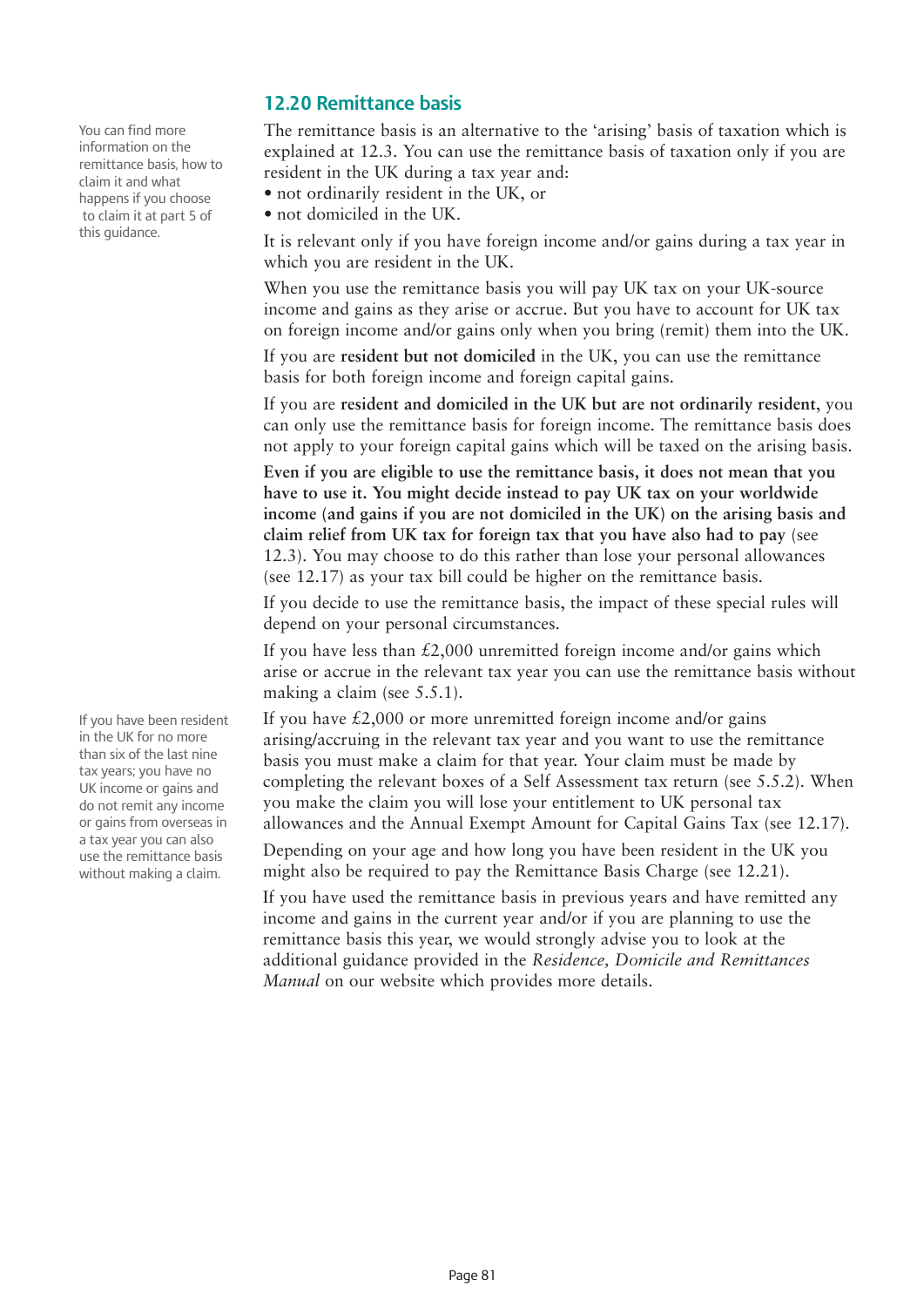You can find more information about the Remittance Basis Charge in part 5 of this guidance.

 You can find more information on remitted income and gains and on the remittance basis in part 5 of this guidance. An explanation of a relevant person is also found at 12.19.

 You can find more information about UK residence in part 2 of this guidance.

 relevant to people when they first arrive in or when they leave the UK can be found in 2.4 of More information this guidance.

## **12.21 Remittance Basis Charge (RBC)**

 If you choose to claim the remittance basis and, at any time in the year of the claim, you are aged 18 or over and have been UK resident in at least seven of the previous nine tax years, you will have to pay the Remittance Basis Charge (RBC) when you have  $\text{\pounds}2,000$  or more unremitted foreign income and/or gains arising/accruing in the tax year.

 The RBC is an annual charge of £30,000 and is tax on your unremitted foreign income and/or gains. You pay RBC through the Self Assessment system.

If you pay the RBC you will still have to pay UK tax on:

- your UK income and gains (and foreign gains if you are domiciled in the UK but are not ordinarily resident)
- any foreign income and gains which you remit to the UK.

## **12.22 Remitted income and gains**

 This term is relevant only if you are a UK resident using the remittance basis (see 12.20). When you have income and gains outside the UK we refer to them as foreign income and gains. If you are taxed on the arising basis (see 12.3) you will pay UK tax on all of your foreign income and gains, wherever they are in the world. But, if you are using the remittance basis, you will pay UK tax only on your foreign income (and gains if you are not domiciled in the UK) when you or another relevant person brings them – 'remits' them – to the UK. Generally, foreign income and gains are remitted if they are brought into, received or used in the UK in any way, including in the form of money or assets which you have purchased from your foreign income or gains.

 There are detailed rules which set out what income and gains are remitted, especially from funds containing a mixture of sources. You will need to study the guidance carefully to ensure that you have correctly identified what you have remitted to the UK.

# **12.23 Resident**

 The number of days you are present in the country is only one of the factors to take into account when deciding your residence position.

 If you are in the UK for 183 days or more in the tax year, you will always be resident here. There are no exceptions to this. You count the total number of days you spend in the UK – it does not matter if you come and go several times during the year or if you are here for one stay of 183 days or more. If you are here for fewer than 183 days, you might still be resident for the year.

 You should always look at the pattern of your lifestyle when deciding whether you are resident in the UK. Things you should consider would include what connections you have to the UK such as family, property, business and social connections. Just because you leave the UK to live or work abroad does not necessarily prove that you are no longer resident here if, for example, you keep connections in the UK such as property, economic interests, available accommodation and social activities.

 For example, if you are someone who comes to the UK on a regular basis and have a lifestyle pattern connecting you to this country, you are likely to be resident here.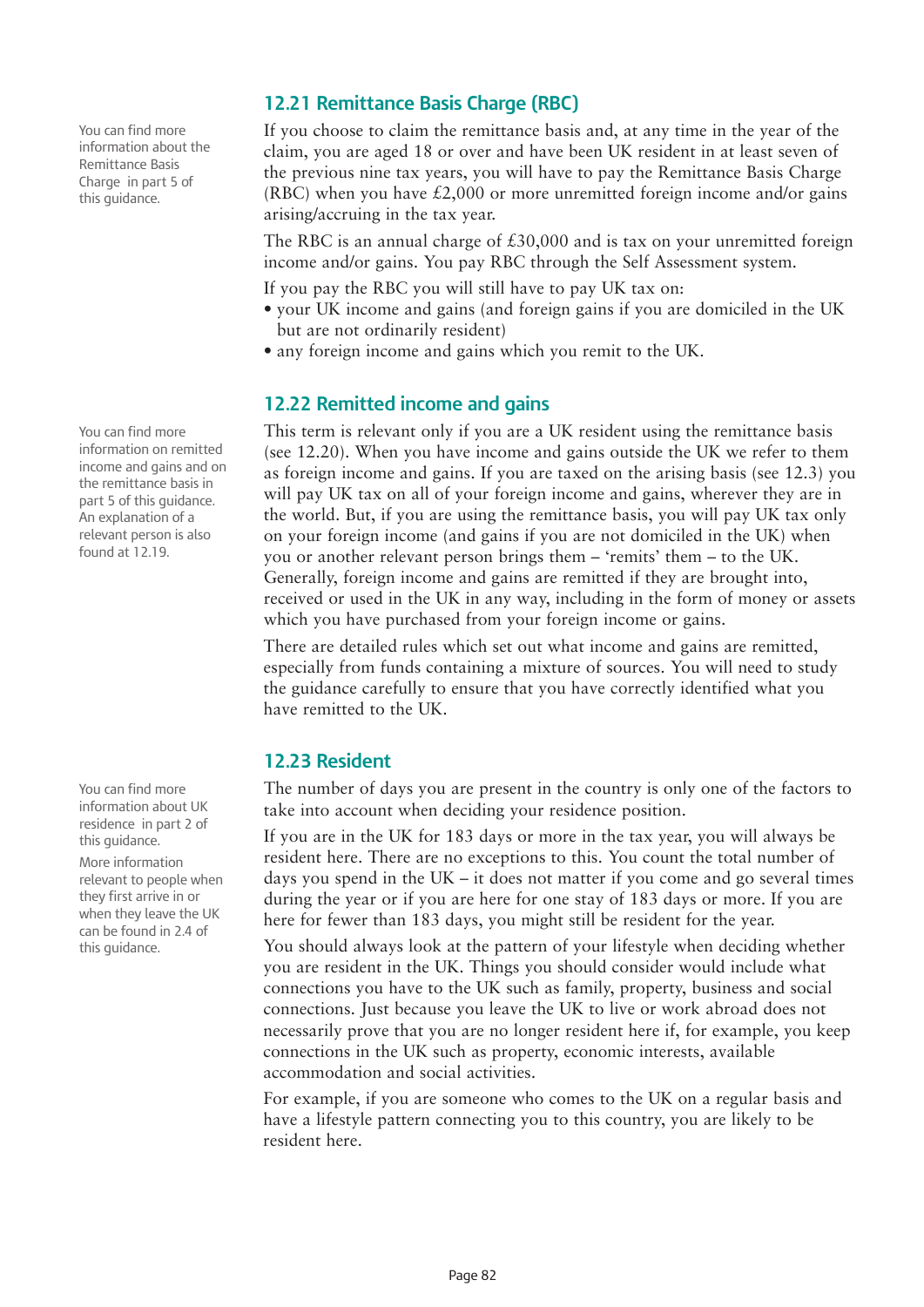## **12.24 United Kingdom (UK)**

 The UK comprises England, Wales, Scotland and Northern Ireland, including the territorial sea (that is, waters within 12 nautical miles of the shore).

UK airspace is also part of the UK.

The Isle of Man and the Channel Islands are not part of the UK.

#### **12.25 UK continental shelf**

 The UK sector of the continental shelf is made up of those areas of the seabed and subsoil beyond the territorial sea over which the UK exercises sovereign rights of exploration and exploitation of natural resources. The exact limits of the UK continental shelf are set out in orders made under section 1(7) of the Continental Shelf Act 1964.

 Earnings in respect of duties performed in the UK sector of the continental shelf are taxed in the same way as those for duties performed in the UK.

#### **12.26 UK tax year**

 A UK tax year is not a calendar year. It is the 12 months starting with 6 April in one year and ending with 5 April the following year.

#### **12.27 Unremittable income**

 *Unremittable income* should not be confused with *unremitted* foreign income and gains which is relevant only if you use the remittance basis.

 Having unremittable income is relevant to your tax affairs only if you use the arising basis. Unremittable income is foreign income which you are not able to bring into the UK ('remit') because of exchange controls, other Government executive action, or a shortage of foreign currency in the foreign country. If you have unremittable income in a tax year, you might be entitled to reliefs in your UK tax assessment as we would not tax you on income to which you cannot gain access.

## **12.28 Unremitted foreign income and gains**

 This term is relevant only if you are a UK resident using the remittance basis of taxation (see 12.20). It relates to any foreign income (and foreign gains if you are not domiciled in the UK) which arises (or accrues) during the tax year and which you do not bring – 'remit' – to the UK but remains abroad. The amount of foreign income and gains that are unremitted at the end of a tax year is particularly important in determining how the special remittance basis rules apply to you.

 The tax year 2010–11 runs from 6 April 2010 to 5 April 2011.

 For more information on the remittance basis of taxation, see part 5 of this guidance.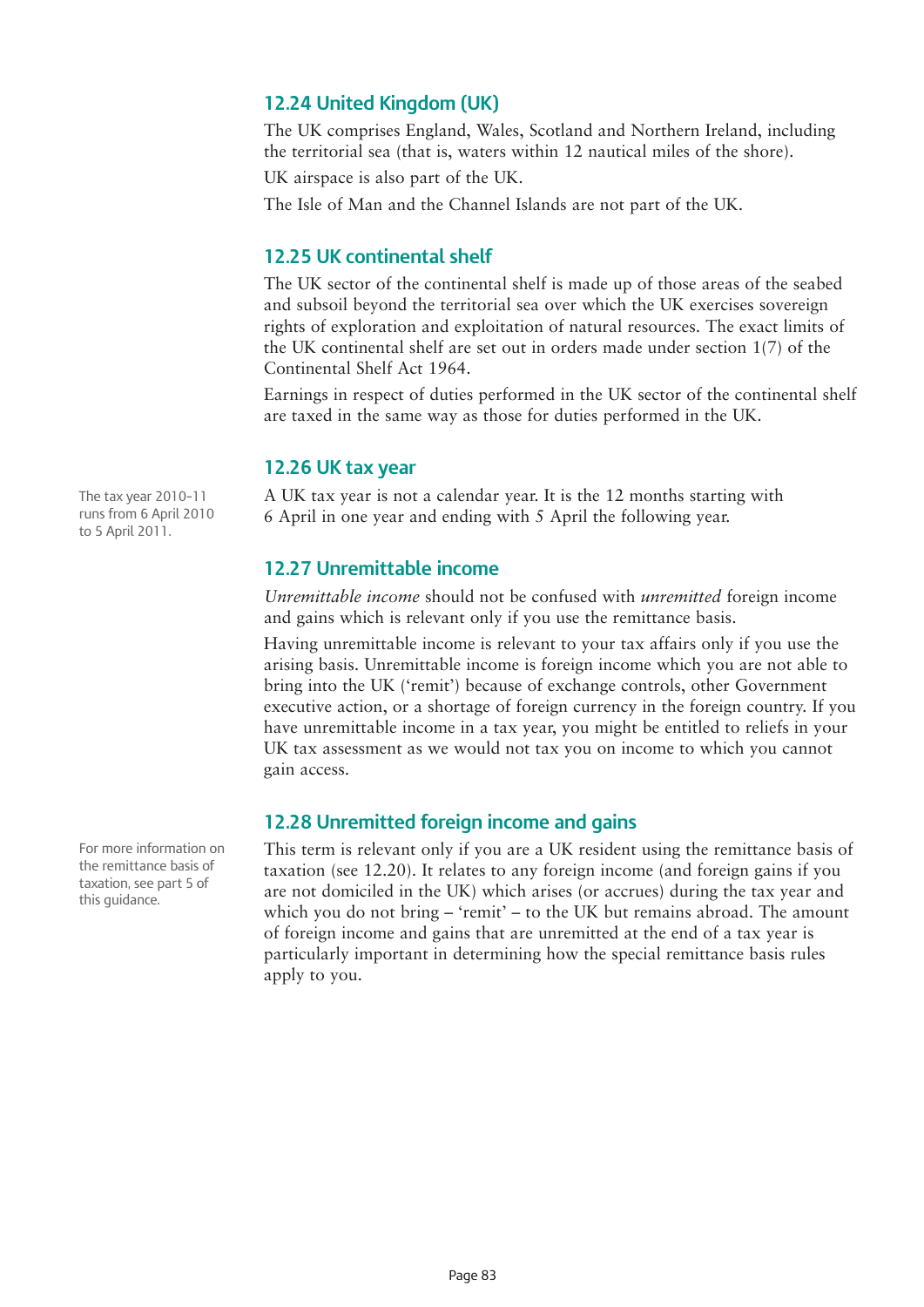# 13 Contacting HMRC

  You can find details of your local office in *The Phone Book* under HM Revenue & Customs and at **www.hmrc.gov.uk** under *Contact us*.

 In a number of places in this guidance we refer to matters which are dealt with by specialist offices of HM Revenue & Customs. These offices and their addresses are as follows.

| <b>Specialist Personal Tax</b>                                                 |                                                                                                                                                                                                                  |
|--------------------------------------------------------------------------------|------------------------------------------------------------------------------------------------------------------------------------------------------------------------------------------------------------------|
| For the Non-Resident Landlord Scheme                                           | Personal Tax International<br>St John's House<br>Merton Road<br><b>LIVERPOOL</b><br>England<br>L75 1BB<br>Phone From UK<br>0151 472 6208<br>0151 472 6209<br>From abroad<br>+44 151 472 6208<br>+44 151 472 6209 |
| For non-resident entertainers and<br>sportspersons                             | Personal Tax International<br>Foreign Entertainers Unit<br>St Johns House<br>Merton Road<br><b>LIVERPOOL</b><br>England<br>L75 1BB<br>Phone From UK<br>0151 472 6488<br>From abroad<br>+44 151 472 6488          |
| For people seconded into the UK by a<br>foreign company (incoming expatriates) | Personal Tax International<br>3rd Floor West<br><b>Trinity Bridge House</b><br>2 Dearmans Place<br><b>SALFORD</b><br>England<br>M3 5BG<br>Phone From UK<br>0161 261 3398<br>From abroad<br>+44 161 261 3398      |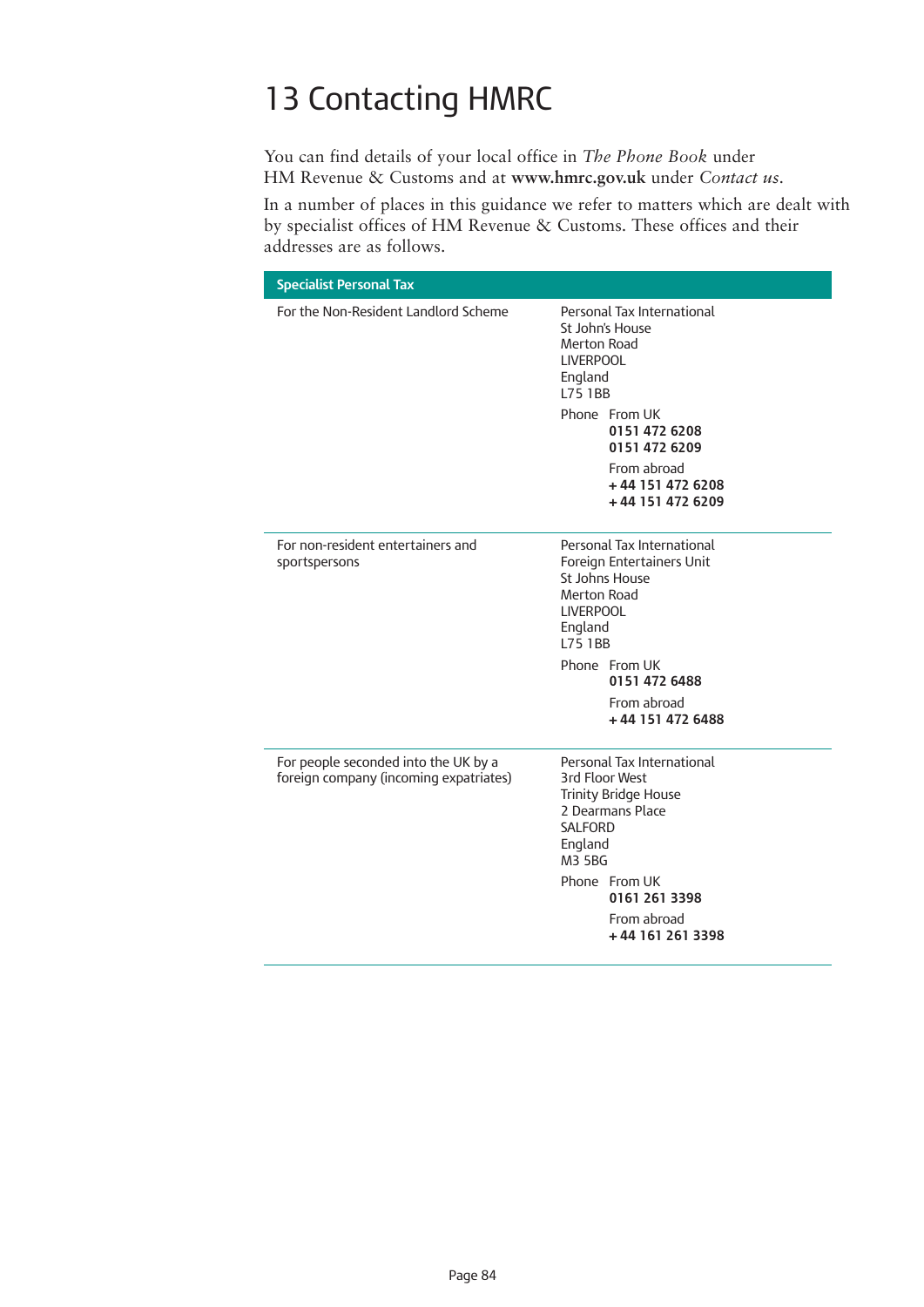| National Insurance Contributions and Employer Office Newcastle |                                                                                                                                                                                                                                                                                                                           |
|----------------------------------------------------------------|---------------------------------------------------------------------------------------------------------------------------------------------------------------------------------------------------------------------------------------------------------------------------------------------------------------------------|
| For information on UK National Insurance<br>contributions      | National Insurance Contributions &<br><b>Employer Office</b><br><b>International Caseworker</b><br><b>Benton Park View</b><br><b>NEWCASTLE UPON TYNE</b><br>England<br><b>NE98 1ZZ</b><br>Phone From UK<br>0845 915 4811<br>From abroad<br>+44 191 225 4811<br>email: via our website at<br>www.hmrc.gov.uk/cnr/email.htm |
| <b>South Wales Area</b>                                        |                                                                                                                                                                                                                                                                                                                           |
| For merchant navy seafarers                                    | South Wales Area, Cardiff (Compliance)<br>Marine Group 15 East<br>Ty Glas<br>Llanishen<br><b>CARDIFF</b><br><b>Wales</b><br><b>CF14 5FP</b><br>Phone From UK<br>0845 300 3949<br>From abroad<br>+44 161 931 9070<br>email: via our website at<br>www.hmrc.gov.uk/cnr/email.htm                                            |